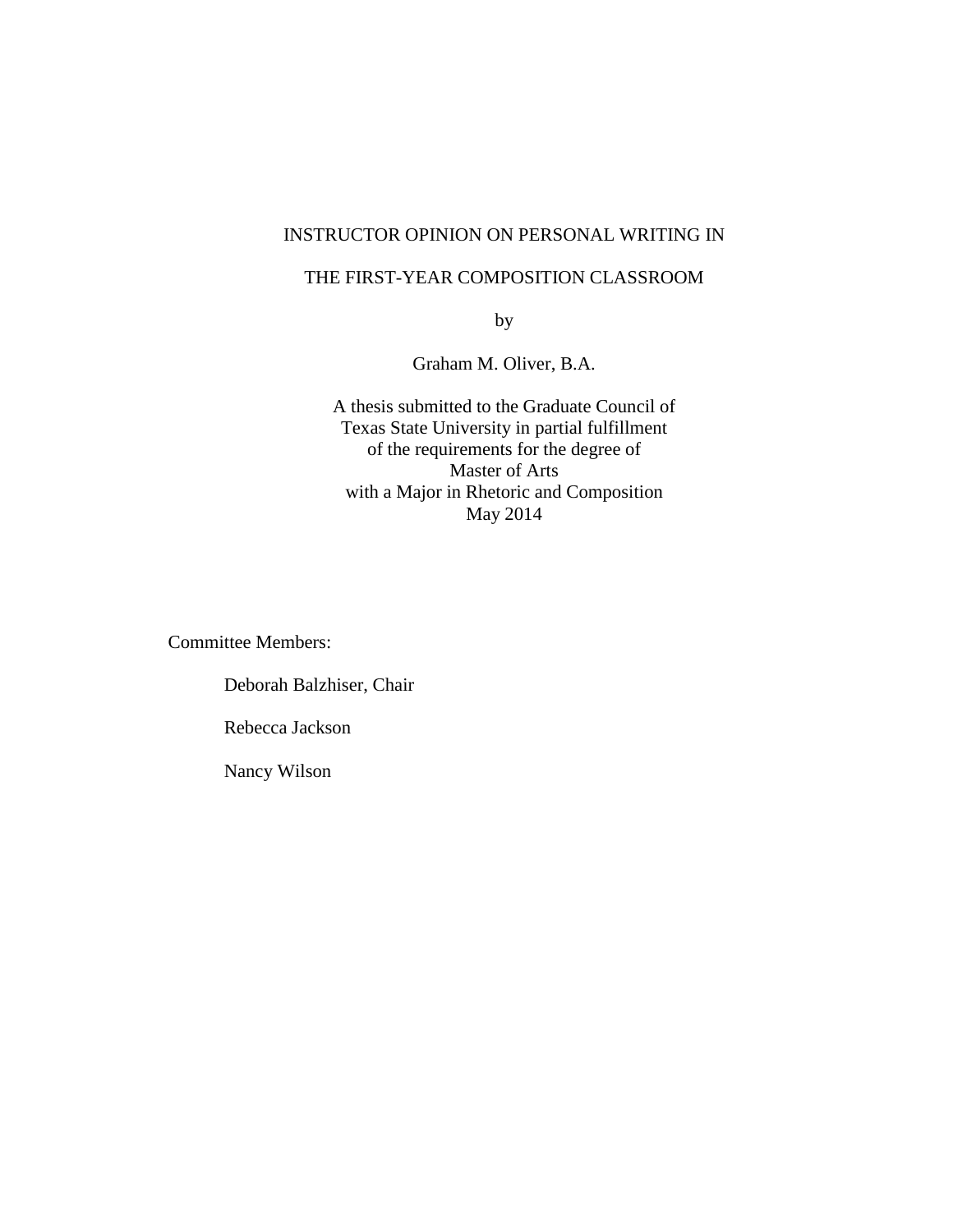# **COPYRIGHT**

by

Graham Michael Oliver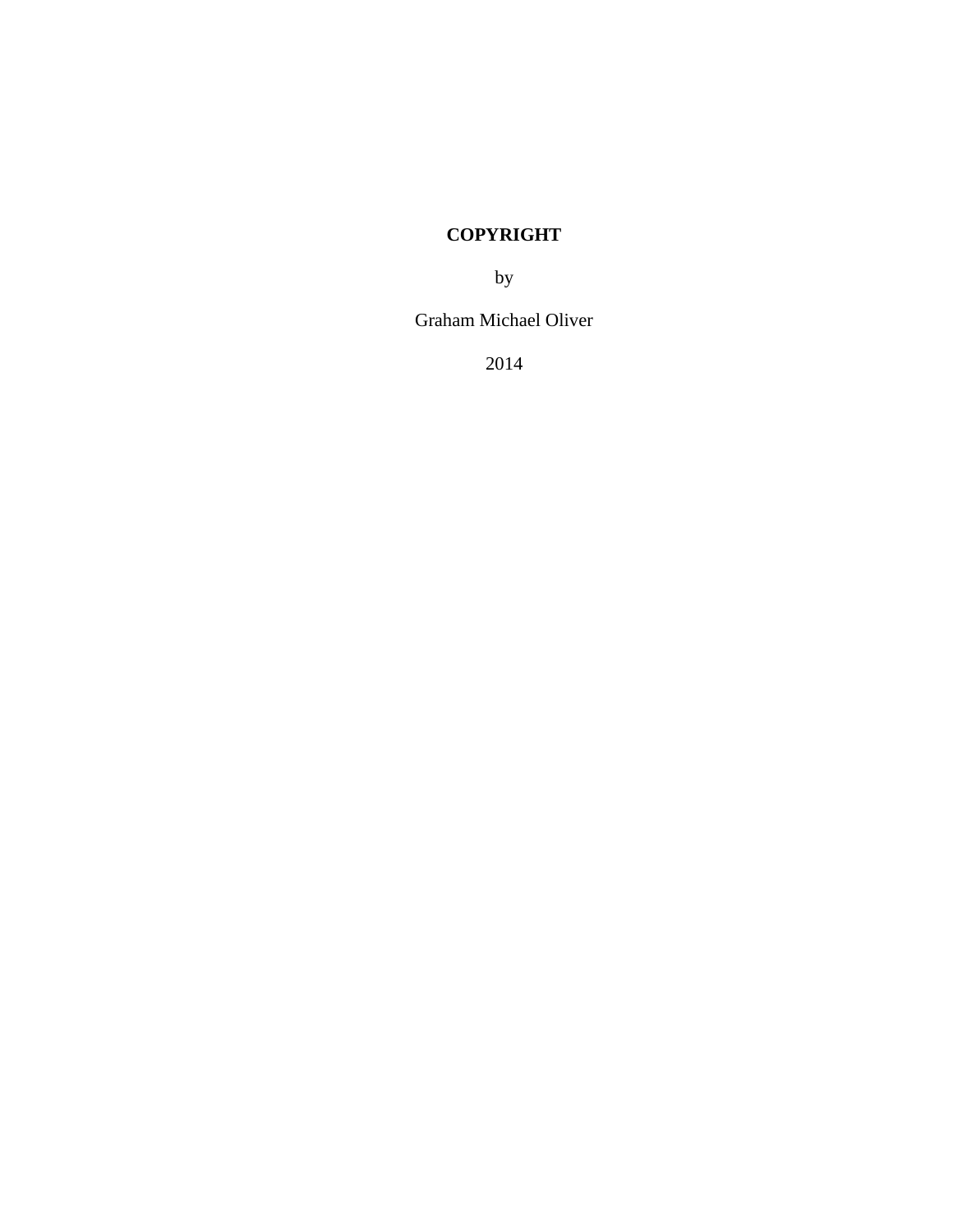## **FAIR USE AND AUTHOR'S PERMISSION STATEMENT**

## **Fair Use**

This work is protected by the Copyright Laws of the United States (Public Law 94-553, section 107). Consistent with fair use as defined in the Copyright Laws, brief quotations from this material are allowed with proper acknowledgement. Use of this material for financial gain without the author's express written permission is not allowed.

#### **Duplication Permission**

As the copyright holder of this work I, Graham Oliver, authorize duplication of this work, in whole or in part, for educational or scholarly purposes only.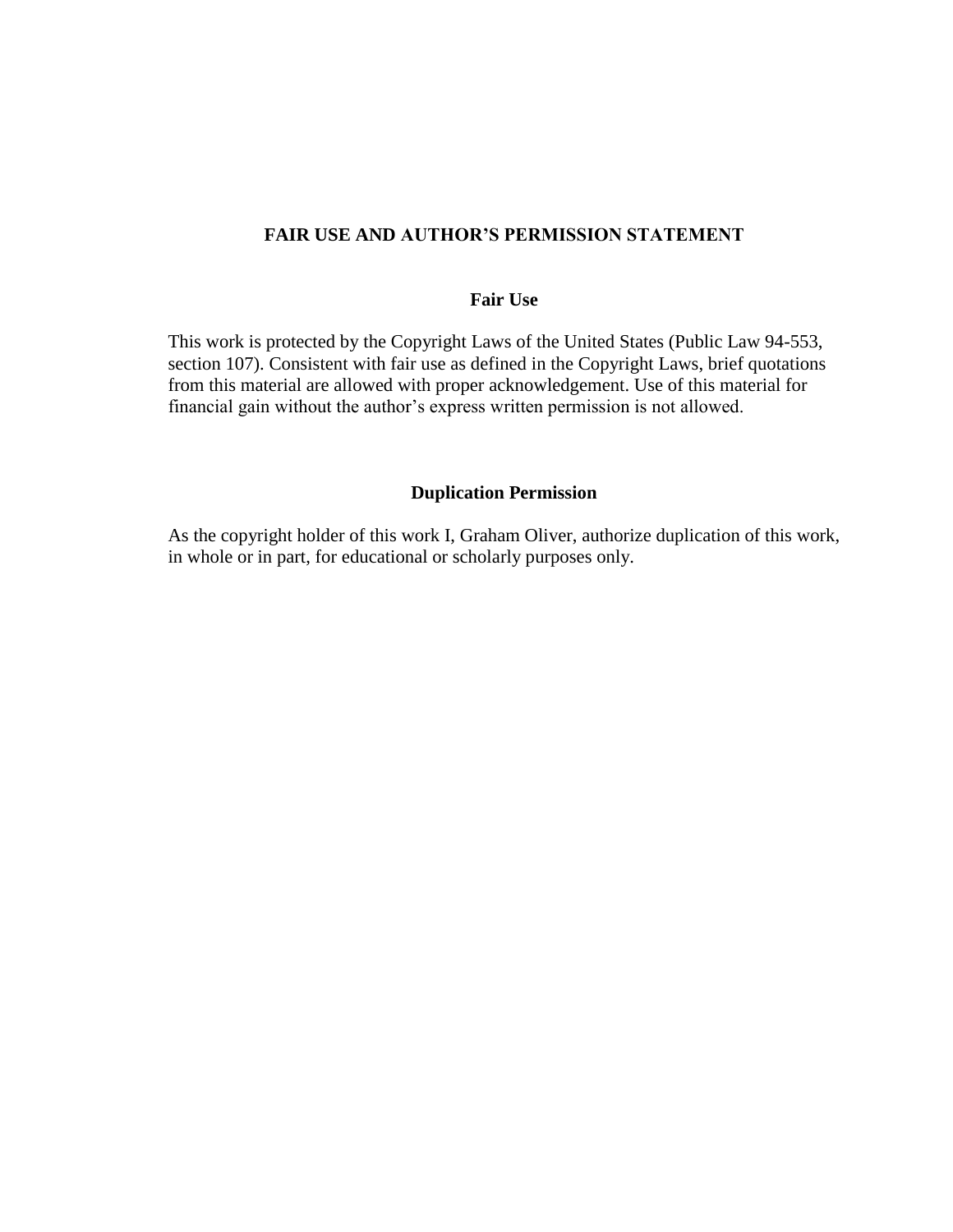## **ACKNOWLEDGMENTS**

Assistance, Response, and Sanity-Checking: Winifred Hunton-Chan, Theresa Holden, Alexis McGee, Gustavo Torres, Micah Wright.

Inspiration, Friendship, and Sympathy: Jose Cano, Allison Chance, Logan Fry, Morgan Giles, Bree Henderson, Lauren Schiely, Henry Schimke, Keisha Schimke.

Guidance, Trust, and Conversation: Deborah Balzhiser, Megan Biesele, Marjorie Herbert, Walt Herbert, Rebecca Jackson, Larkin Tom, Leonard Van Gendt, Nancy Wilson.

Tolerance, Love, and Support: Carolina Davila-Oliver, Steve Oliver, Lisa Thomas.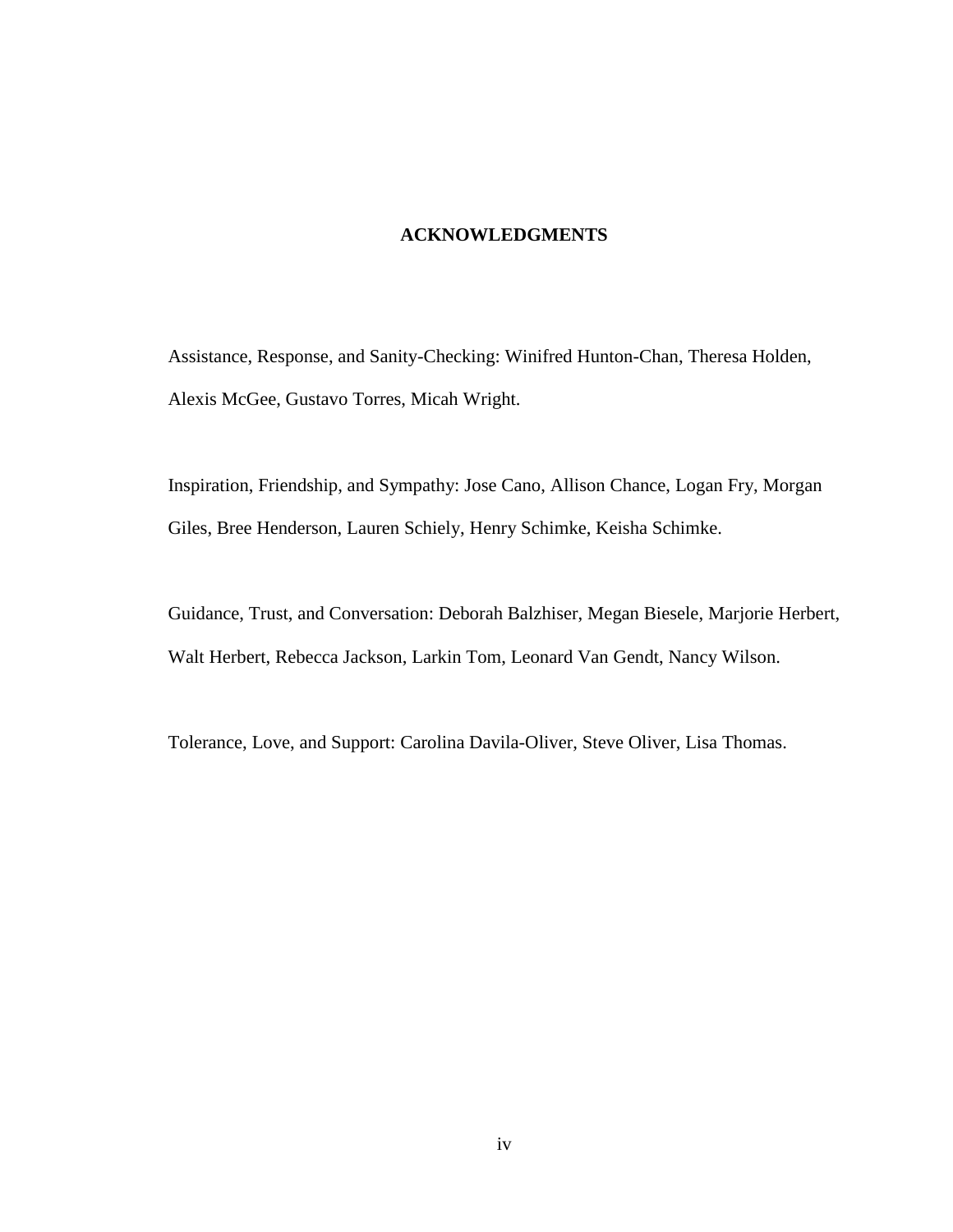## **TABLE OF CONTENTS**

|                                               | Page |
|-----------------------------------------------|------|
|                                               |      |
| <b>CHAPTER</b>                                |      |
| I. INTRODUCTION AND STATEMENT OF THE PROBLEM1 |      |
|                                               |      |
|                                               |      |
|                                               |      |
|                                               |      |
|                                               |      |
|                                               |      |
|                                               |      |
|                                               |      |
|                                               |      |
|                                               |      |
|                                               |      |
|                                               |      |
|                                               |      |
|                                               |      |
|                                               |      |
|                                               |      |
|                                               |      |
|                                               |      |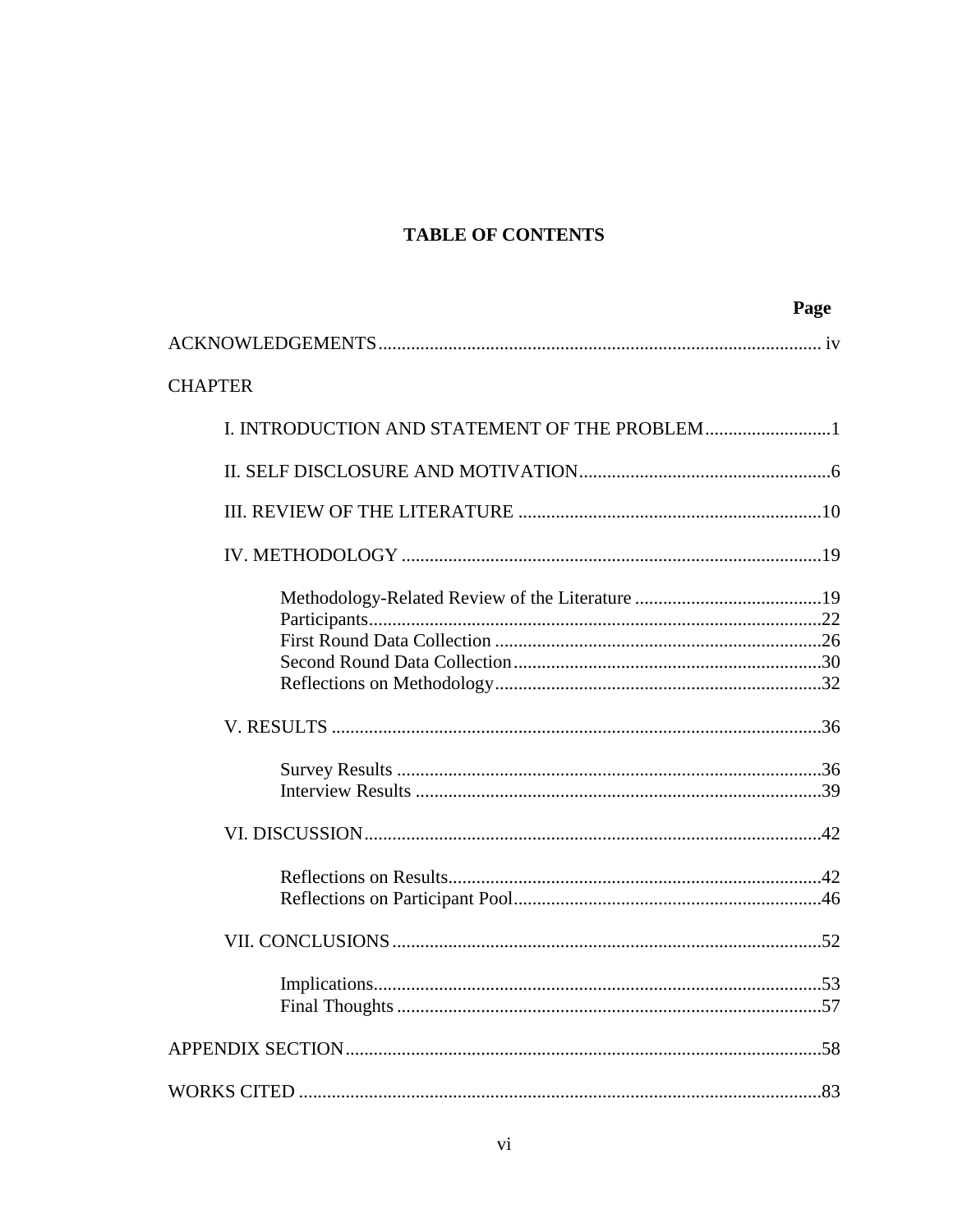#### **CHAPTER I**

## INTRODUCTION AND STATEMENT OF THE PROBLEM

September 20, 2013, on the Writing Programs Administration (WPA) listserv, a discussion began about new changes to the SAT's writing section ("New SAT and Possible New Writing Test"). The topic quickly jumped, though, when one of the first respondents to the original message commented that writing prompts that allow personal writing are easier than those that don't due to the potential for authors to make up an experience. This drew a flurry of responses. Some respondents talked about how they're assigning less personal writing in their classroom, some about how they're using more. Eventually a new discussion split off from the original, and that discussion continues heatedly even as I write this paragraph ("Personal Writing").

Two weeks after the initial message, there are more than sixty responses to the topic. It also inspired several blog entries from a professor, in which the discussion continues in the form of blog posts and comments to those posts (Peckham). One of the most common themes in the responses to both threads within the listserv is a definite division between what was referred to as "evidence-supported writing" and "personal essays." Even a new professor, in response to the conversation, says that he teaches developmental writing primarily as a personal experience course and intends to make his higher level courses more text-response based.

The discussion going on within the WPA listserv is surprisingly different from the one going on in the pages of composition books and journals. In the last two decades,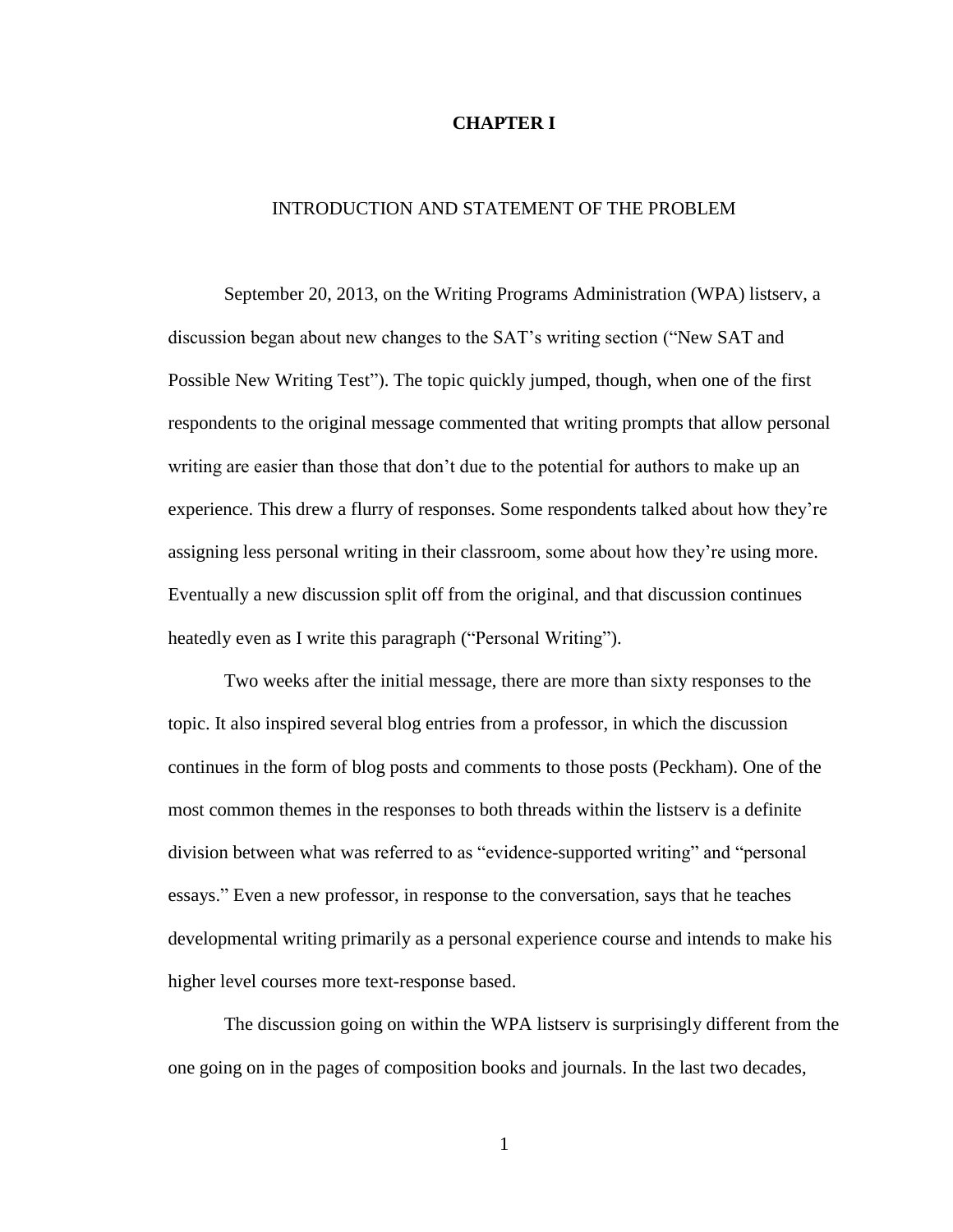composition scholarship has experienced an explosion of literature aimed at defining and legitimatizing the use of personal writing, both in the classroom and in professional publications. Academics carry the banner of personal writing under a slew of different labels and genres to be discussed later in this thesis: narratology (Phelan), narrative inquiry (Clandinin and Connelly), narrating personal experience, narration as knowledge (Trimmer), experience as evidence, experiential writing, personal narrative, "I" writing (Paley), and others. The common string throughout is the argument that using personal writing is a rhetorically sound maneuver within large swaths the humanities and the social sciences. The argument for personal writing is made in books such as Jean Clandinin's *Handbook of Narrative Inquiry*, Candace Spigelman's *Personally Speaking*, and Joseph Trimmer's *Narration as Knowledge*.

However, in my experience both as a graduate student and a four-year writing center staff member, classroom practices tend to be closer in philosophy to the opinions presented in the listserv rather than the scholarship available on the subject: Personal writing is limited to specific classes or assignments, or to specific levels of writers. Interestingly, this can go either way. Based on the listserv, personal experience, and common strands in composition literature, some view personal writing as a way to ease novice writers into the academy, while others believe personal writing should be reserved for experienced writers. First-year composition handbooks, texts that are located somewhere between practice and theory, mirror this idea that personal writing should be limited in its academic deployment. The one in use by my institution—*The Bedford Handbook—*does not mention personal writing at all (Hacker and Sommers). Others, including Faigley's *Penguin Handbook*, isolate it as its own genre, separate in purpose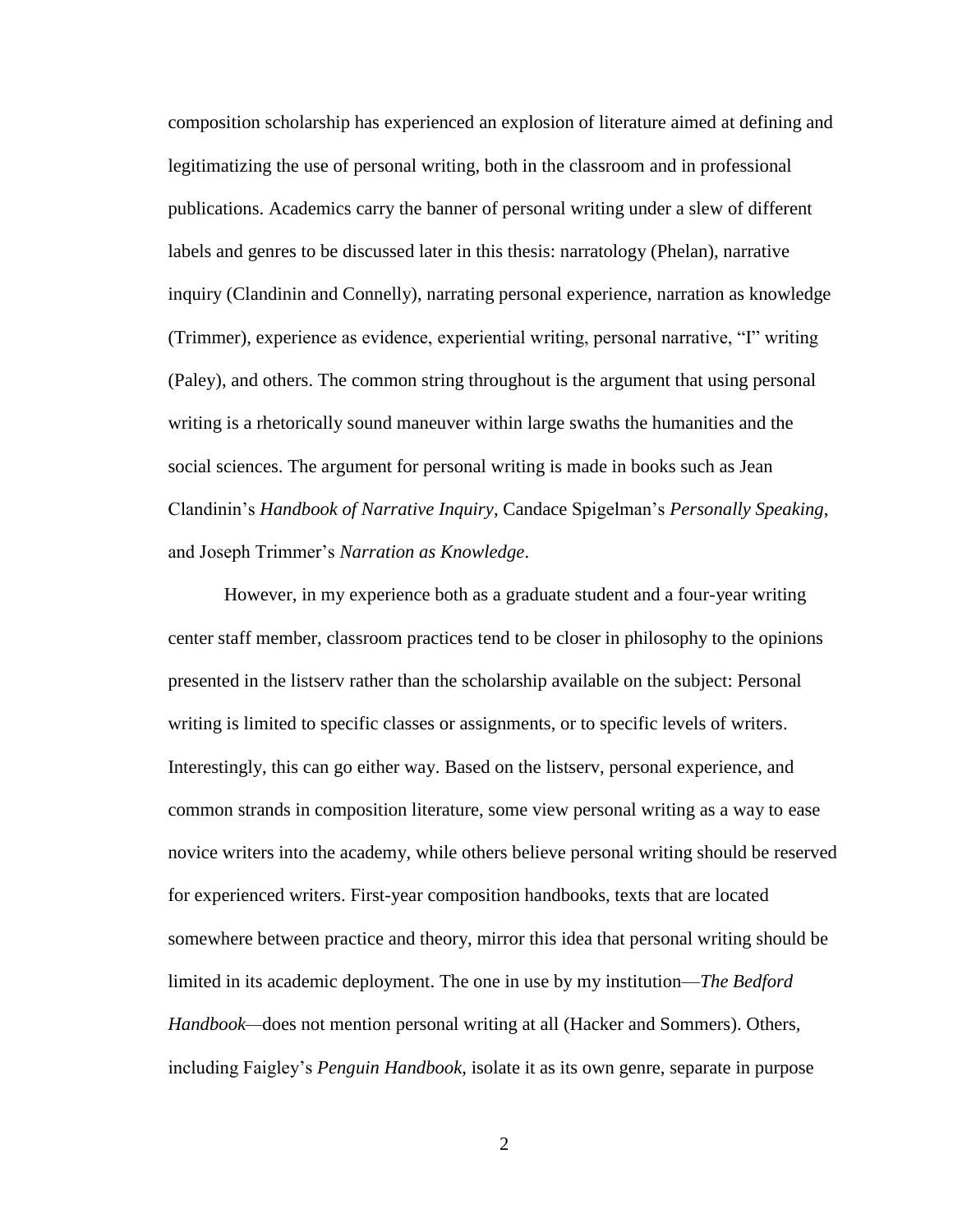from writing used to "inform" or "persuade." Still others, including *The Little, Brown Handbook*, mention first-person writing only in the context of discussing styles that are too informal for academic papers (Fowler and Aaron).

Within this thesis, I interrogate this perceived divide between scholarship and classroom practices of personal writing. Specifically, I'm interested in the attitudes of instructors of first-year composition toward the use of personal writing as a rhetorical tool within a larger, argumentative essay that has a purpose beyond simply sharing a personal experience. In order to conduct an inquiry into these attitudes, I surveyed a group of first-year composition instructors at Texas State University. The survey was used to collect demographic information about the instructors then ask them to evaluate a writing sample by giving it a numeric grade. Instructors received one of two possible writing samples to evaluate and give a numeric grade: one containing personal writing and one without. After this initial data collection, I used the results to conduct additional qualitative research in the form of interviews and analyses of syllabi, with the intention of illuminating the motivation behind any patterns in the grading responses. I compared the results of this investigation with modern scholarship on personal writing, which includes work on narrative inquiry within both the composition and rhetoric fields, as well as work on genre studies, and on the pedagogical practices of the teaching of first-year composition.

The specific research questions that guided this research project are as follows:

 Is there a bias among instructors of first-year composition at Texas State University for or against the use of personal writing within their students' essays?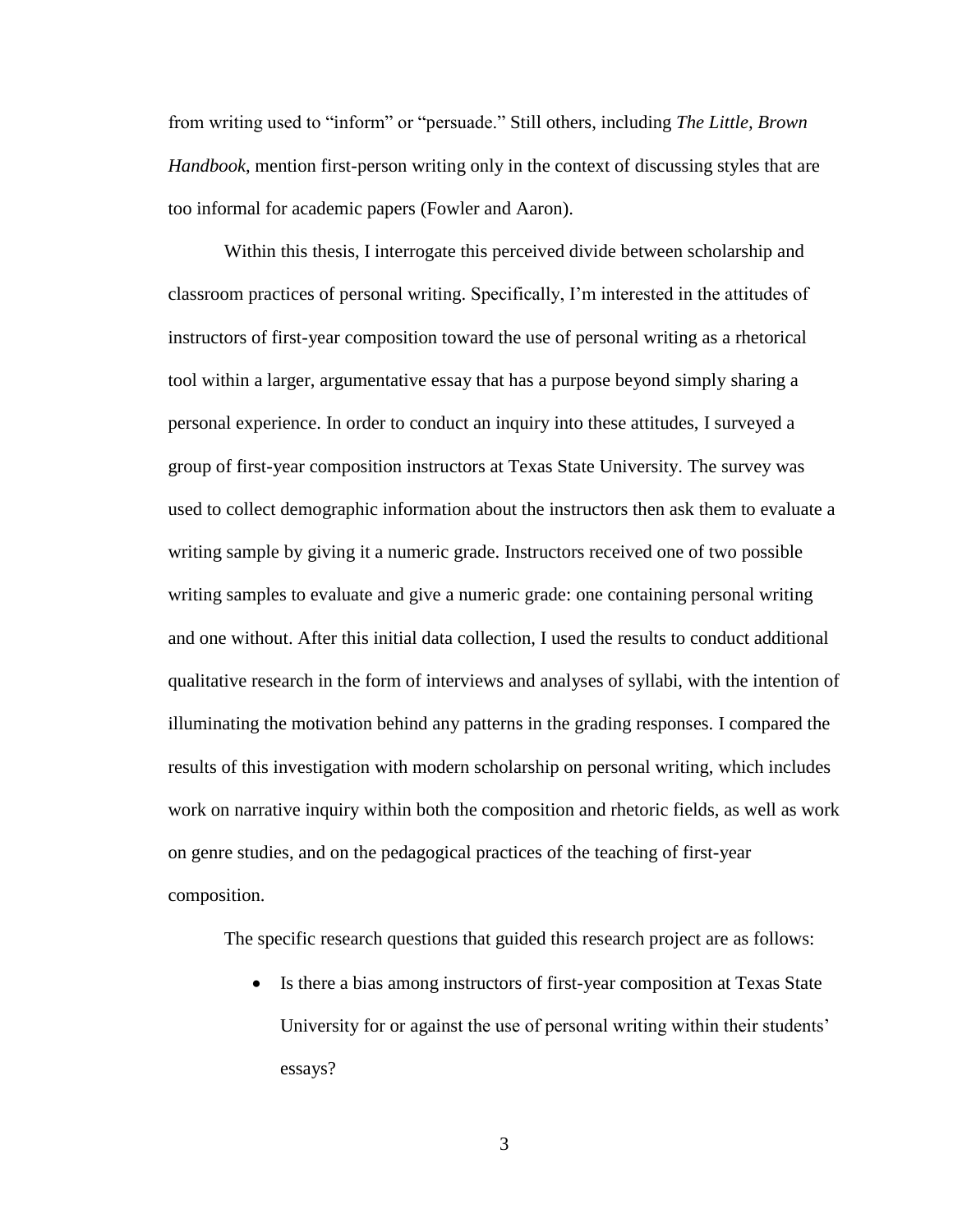- Does the amount of teaching experience of instructors correlate with their views toward personal writing?
- Do the instructors' identified subdiscipline or educational background? within English (literature, creative writing, rhetoric and composition, technical communication) influence their evaluation of an argumentative essay that contains personal writing?
- Do instructors' rank (from teaching assistant to tenured professor) correlate with their reception of personal writing?

Throughout this thesis, I will also address questions that arise on the peripheries of this investigation. For example, are the instructors conscious of their views toward the use of personal writing, or is it primarily subconscious? How is personal writing treated within the instructors' pedagogical practices outside of evaluation? What experiences lead to the radically different attitudes toward personal writing from faculty who are at relatively similar points in their career, as demonstrated by the messages present on the WPA listserv?

In Chapter II, I discuss my motivation behind this thesis topic and the internal biases that that motivation creates. Part of that motivation is a desire to analyze the academic and nonacademic writing binary. As someone who intends on teaching writing, both academic and nonacademic, and plans on continuing to write academically and nonacademically in my career, I have a large stake in this perceived dichotomy.

As I planned my methodology, I had to decide what could be considered personal writing and what is not. Given that there are so many forms of personal writing, and that the terms associated with personal writing are fairly ambiguous or have differing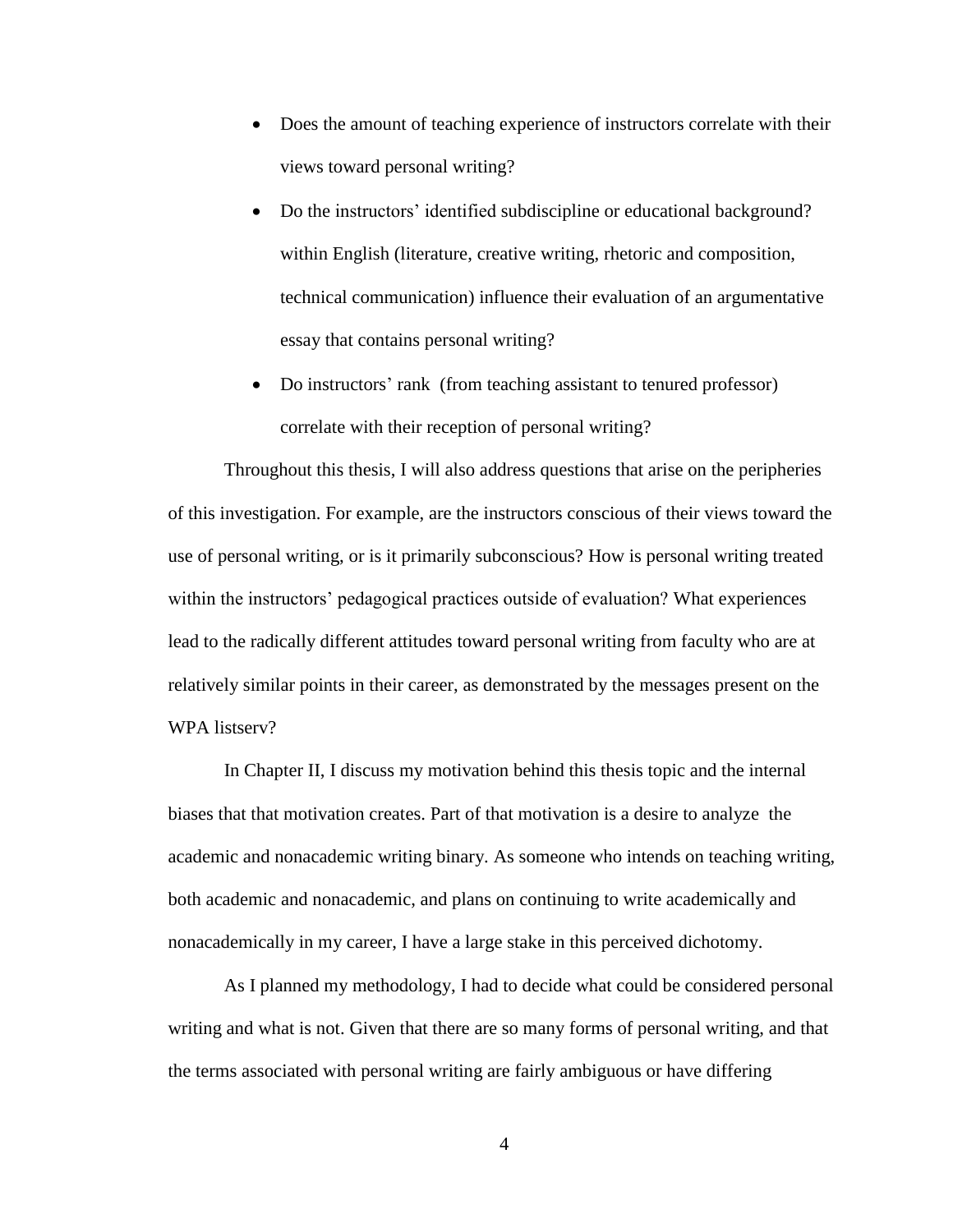meanings depending on which scholars are referenced, this necessitates some discussion of what personal writing *is*, especially within my review of the literature. Because of the nature of this study—perceptions of instructors toward personal writing—I do not provide a working definition of personal writing. Every participant in the research has their own definition of personal writing, and this in turn influences their behavior and response to the study.

Ultimately this thesis is a jumping off point for future discussions. I am fully aware that my sample size is limited, both in quantity and in representation of faculty at large. However, my primary purpose in this study is to point out that regarding the topic of personal writing a serious divide exists between those writing about composition pedagogy and those practicing composition pedagogy. After identifying that divide, I offer a path for future research.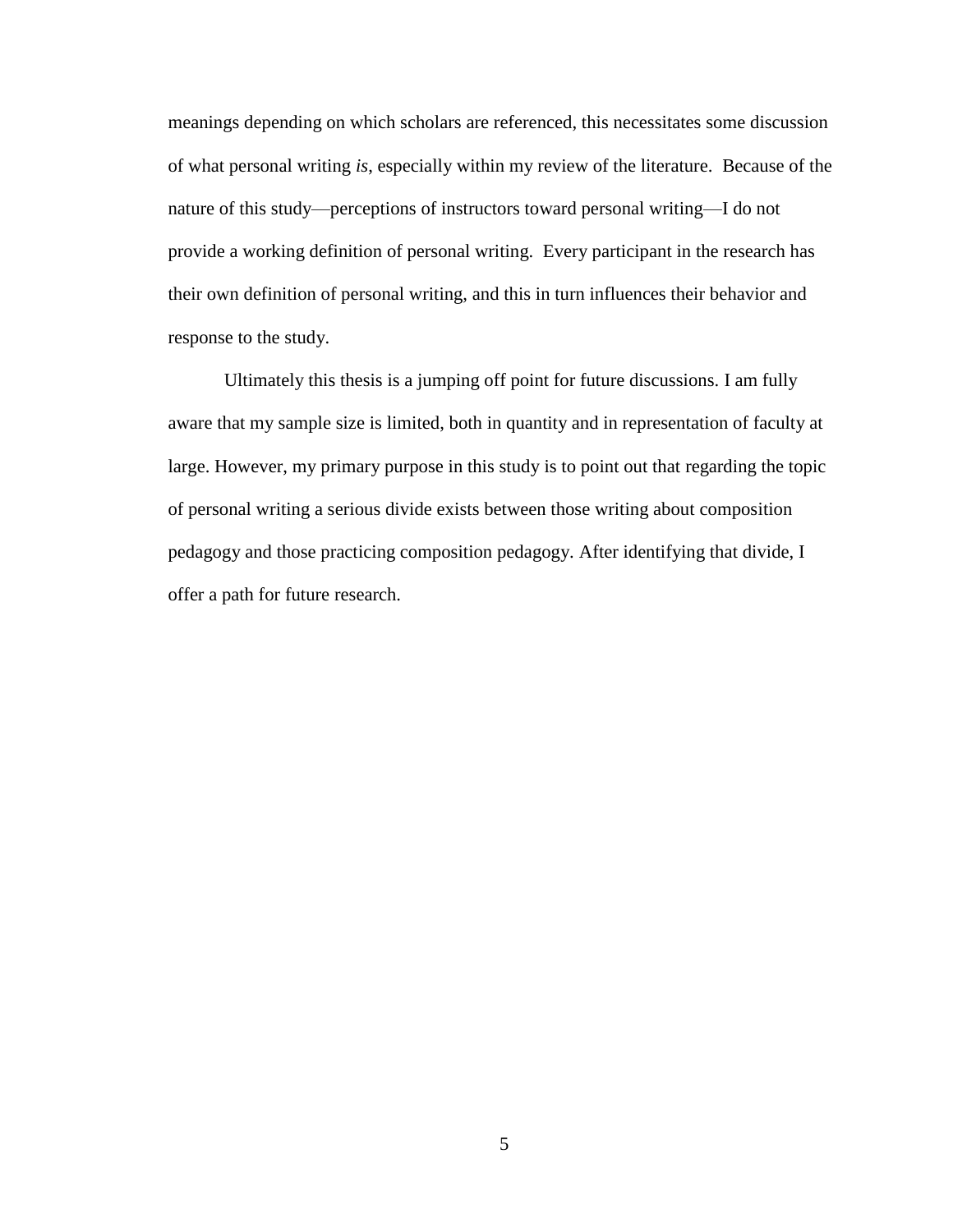#### **CHAPTER II**

## SELF DISCLOSURE AND MOTIVATION

As someone pursuing a rhetoric and composition degree with the intention of teaching composition on a collegiate level in the future, the relevance of my thesis topic to my interests and career feels fairly obvious. After all, at some point in the future I am going to have to decide what my "policy" is on personal writing within my classroom. How will I talk to my students about it? How will I assess it? I also need to be informed of the theoretical underpinnings of my stance, so that in the event my policy or pedagogy is at odds with my department or colleagues, I have the ability to articulate my stance or execute a compromise. Interestingly, performing this study made me interrogate what my own subconscious thoughts might be as I read writing with personal elements. When we express our prejudices for or against particular writing via evaluation, we might not always be aware of what factors are influencing our decisions, or what consequences it has.

However, my choice of topics belies an additional, larger motivation. I am very interested in the shifting line that divides academic versus nonacademic writing, and the intersection of personal writing in the first-year composition classroom is a way to look at that divide in a narrow, researchable manner. In a foreword for the book *Nonacademic Writing: Social Theory and Technology*, Marilyn M. Cooper defines nonacademic writing thusly: "workplace writing, technical and business writing, real-world writing, or as Ackerman and Oates suggest in this collection, writing in 'settings of consequence'"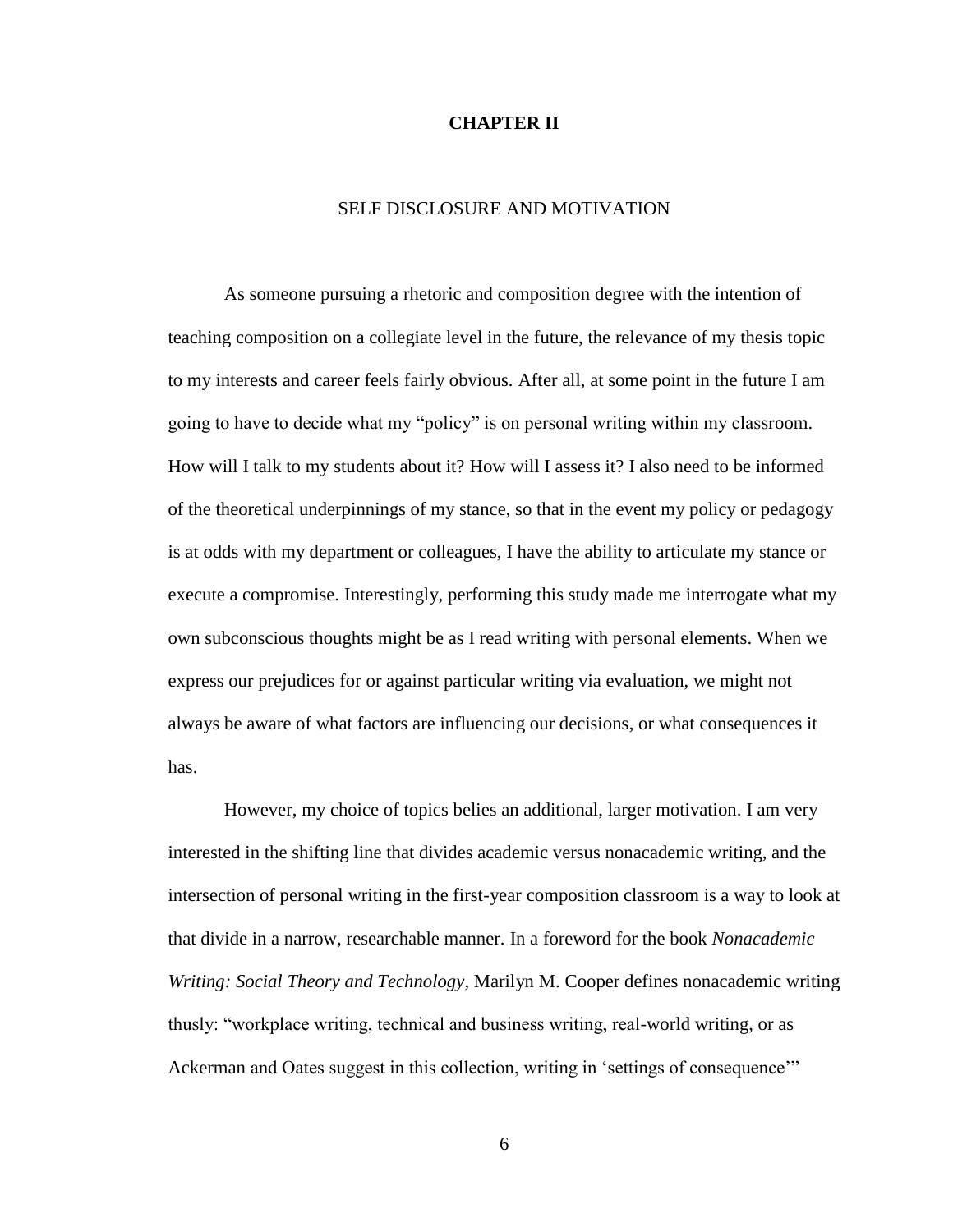(Duin and Hansen ix). Cooper's quote here takes Ackerman and Oates a little out of context; they state that nonacademic writing is used in places that can have "direct consequences on how people live and communicate," and they state this to validate the meaningfulness of what is perceived as nonacademic writing (Duin and Hansen 82). In their chapter, they also argue that the distinction between academic and nonacademic is blurry and problematic. "The *non*academic label," they argue, "further mythologizes the boundaries between literacy in the real world and academic settings" (81). Still, as demonstrated by Cooper's foreword and by the title of the collection itself, there is are perceived categories of academic and nonacademic writing, and those labels assume that overlap between the two doesn't exist.

The follow-up question to consider is whether or not members of the academy expect the writing in first-year composition classrooms to achieve whatever their definition of academic might be. In the strictest sense of the word, though, the writing done *is* academic, as it is done to fulfill the academic requirements of a college-level class. A grade, in this situation, becomes a measure of how successful the student is in meeting the evaluator's expectations of academic writing. As such, by analyzing the grading tendencies of instructors of first-year composition towards writing with and without personal experience, I set the stage for a discussion about whether personal writing is viewed as inherently less academic than writing that focuses on other, more traditional methods of academic argument.

Although an analysis of the academic/nonacademic writing dichotomy might seem fairly distant from the guiding research questions of this thesis project, I argue that there's an inherent connection. The duty of teaching first-year writing at Texas State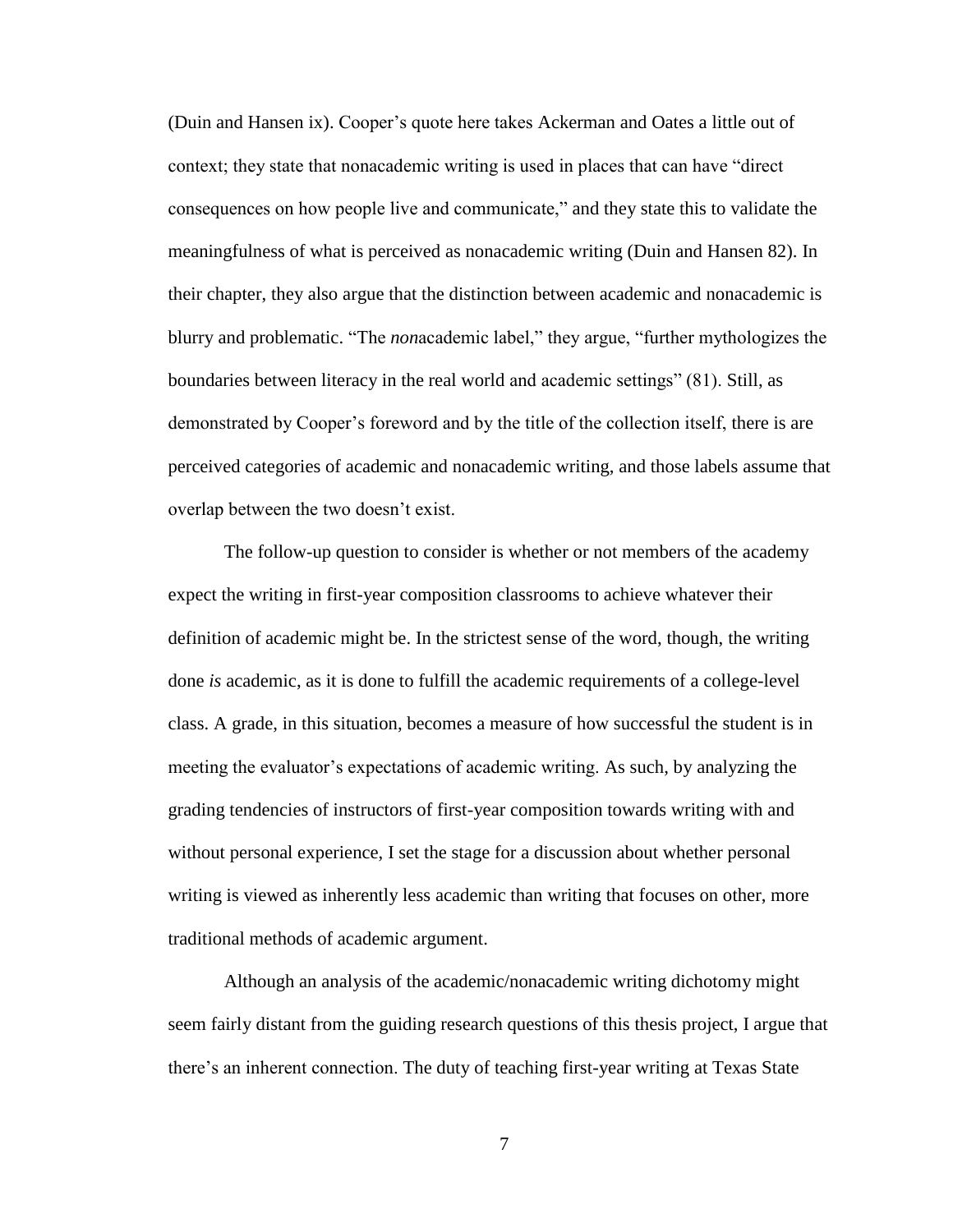falls, in large part, to TAs and non-tenure-track faculty members. All of these instructors have notions about what values should be present in academic writing, and those values are to some degree a result of their own experiences within the academy. It stands to reason that the same source that influences their grading practices in the classroom would also influence the hiring practices and attitudes of a department. Furthermore, the firstyear composition classroom might be the first interaction future academics have with the hegemony of the academy's attitudes toward writing, and could play a large role in the formation of their future work and attitudes.

I have a vested interest in the validation of the use of personal writing in the firstyear composition classroom. While I believe that scholarship within our field of composition already takes nontraditional forms of academic writing, including personal writing, seriously, I am not sure the same can be said for the instructors who lead composition classrooms. This is not a complete surprise given that instructors of composition are often not scholars in the field of composition, and are instead more aligned with related disciplines/programs (at Texas State, typically literature or creative writing, and occasionally technical communication). As part of my motivation for this research, I would like to analyze the difference between theory and practice within composition, and that that exposure will directly or indirectly help to effect change in the field and in the attitudes of the academy.

It should also be noted that as an Anglo, middle-class male, I am a member of the dominant culture. Personal writing is often seen as a way to combat the dominant culture's hegemony. This can work in more than one way, both by giving voice to the nondominant culture and by disrupting the dominant methods of discourse. Candace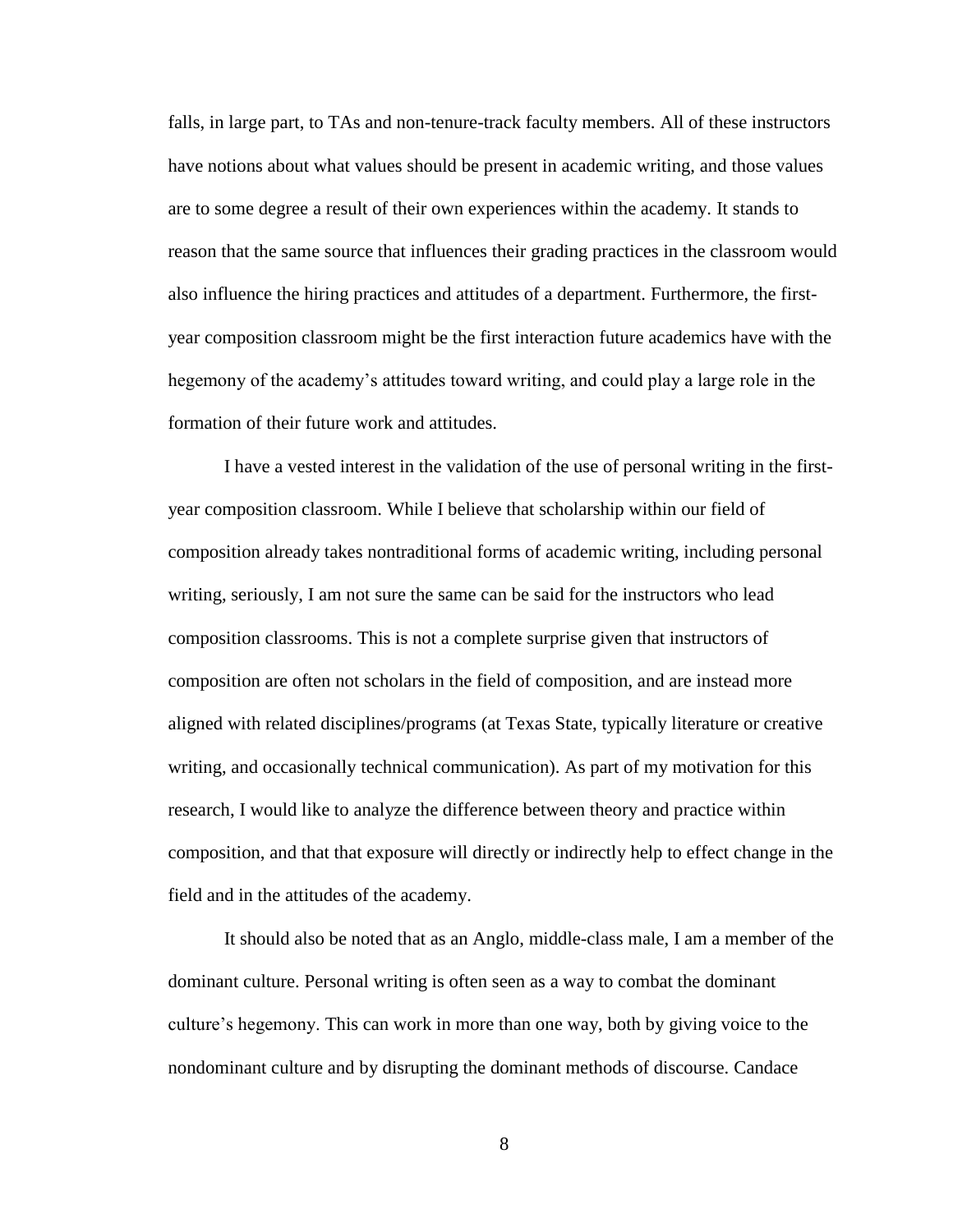Spigelman notes that "the argument-narrative dichotomy is often grounded in gender, the rhetorically masculine thesis-driven essay contrasted with the rhetorically feminine personal essay" (8). Furthermore, works like Gloria Anzaldúa's *Borderlands/La Frontera* as well as Victor Villanueva's *Bootstraps* demonstrate that personal writing can call attention to marginalized narratives that are typically suppressed by the dominant culture. As such, my attitudes toward personal writing might be influenced by my position within the dominant culture. This could manifest itself in terms of how I interpret the findings, or it could be a factor in my assumptions about personal writing as a whole.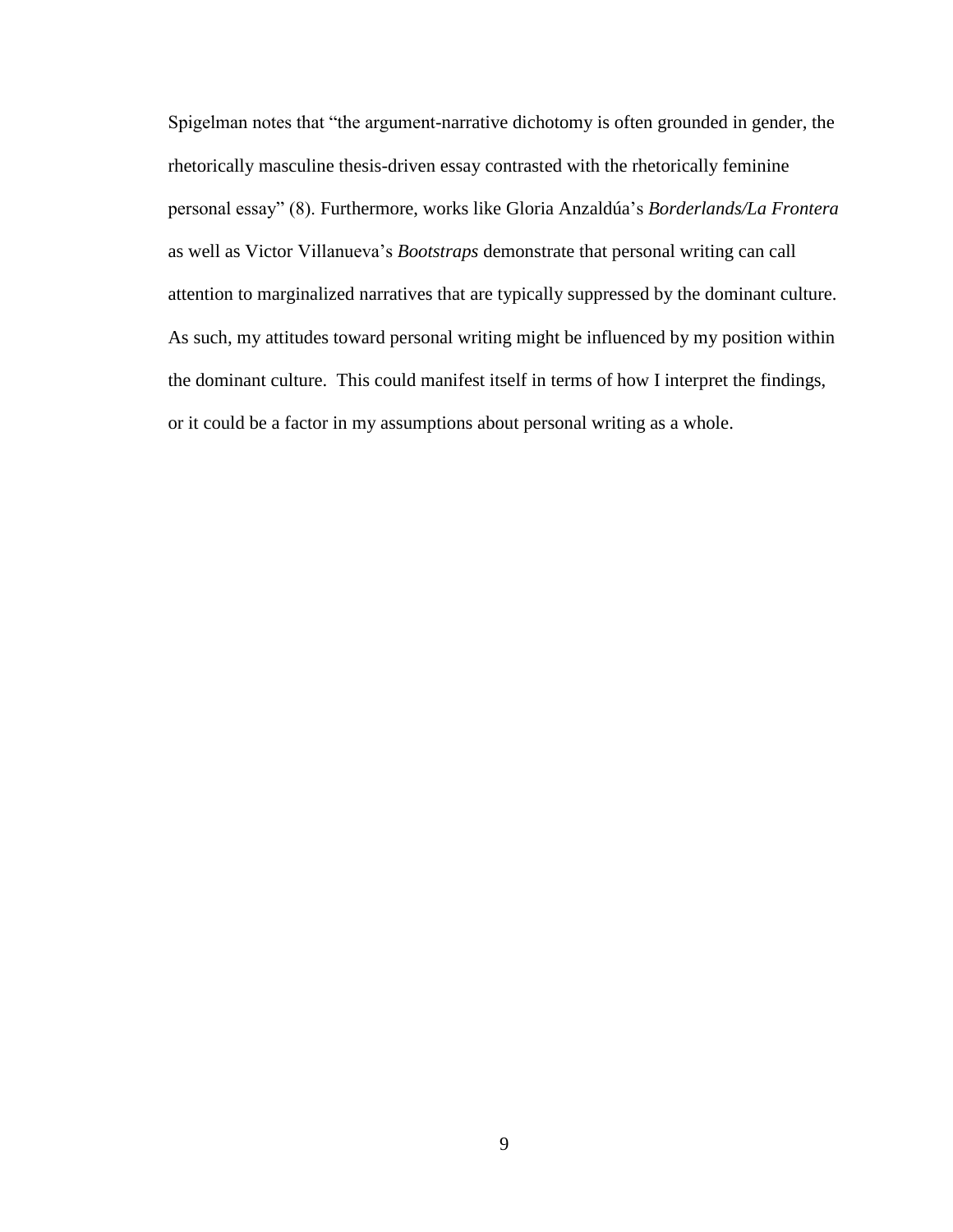#### **CHAPTER III**

## REVIEW OF THE LITERATURE

Becoming popular with Joseph Trimmer's 1997 collection *Narration as Knowledge: Tales of the Teaching Life* and continued by his keynote address of the same title at the 1999 NCTE conference on "Stories in the Classroom," the conversation around personal writing has moved past its uses as a method for engaging student writers. Trimmer summarizes the typical attitudes of academia toward "stories" within the introduction to the book:

But while we treasure such stories for their wit, we do not trust them to convey knowledge. […] They are not reliable. They are not verifiable. They are not statistically generalizable. We use them as anecdotes, as introductions [...] but this is simply a hook--a rhetorical device  $[\dots]$  to attract our readers' attention.  $(x-xi)$ 

This is how Trimmer justifies a collection of essays that tell stories to impart a lesson, hence, *Narration as Knowledge*. Yet despite these assertions, the book indicates on its back cover that it "does not follow the sanctioned procedures of educational research. Nor is it written in the privileged forms of academic discourse." Even a book entirely about using storytelling as a form of instruction is separated out from mainstream academia.

Other scholars continue Trimmer's work, but blur the line between personal writing and what he called "privileged forms of academic discourse." The primary text from which I draw upon my understanding of personal writing and its relationship to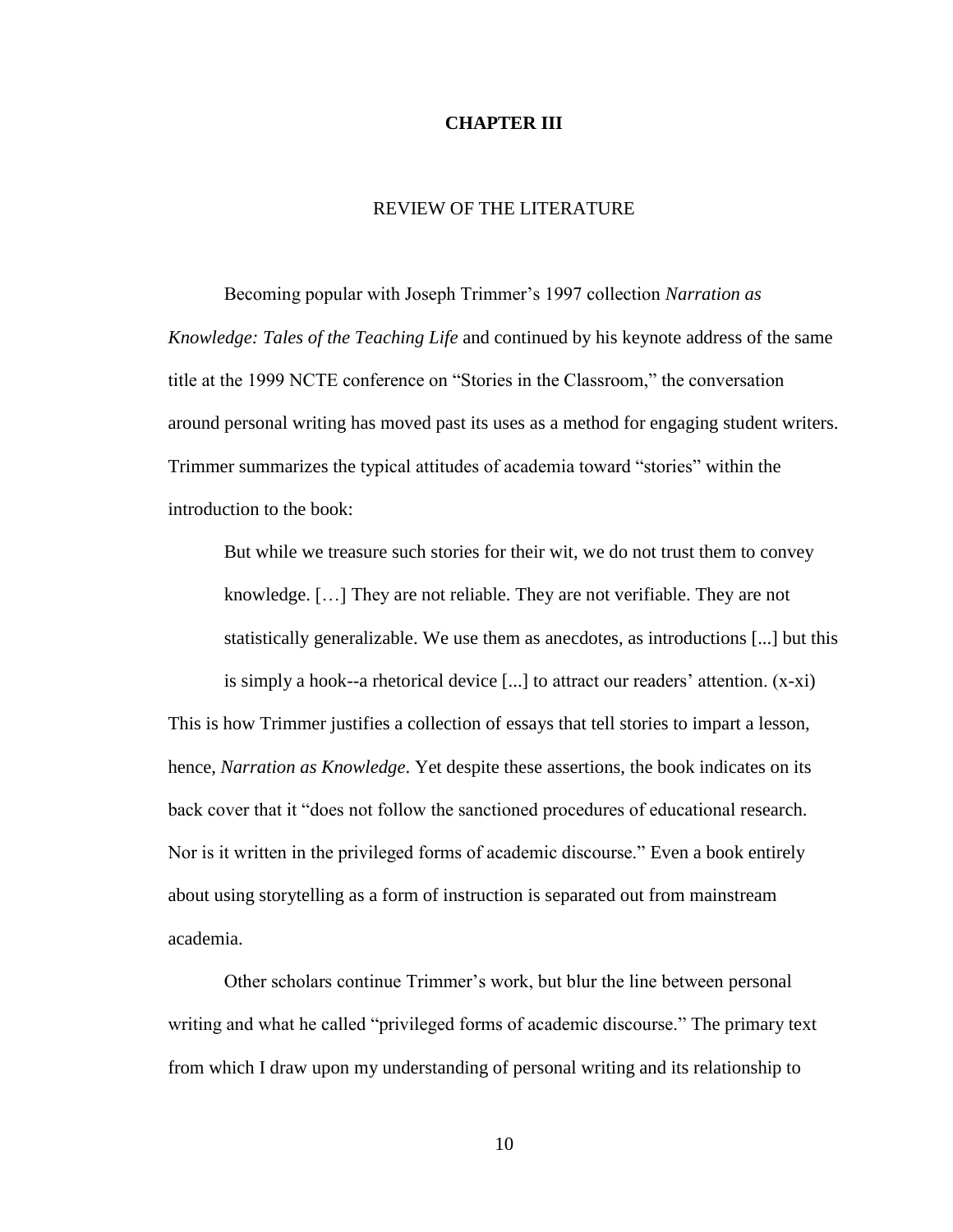academic work both in and out of the classroom is Spigelman's *Personally Speaking: Experience and Evidence in Academic Discourse*. Like Trimmer, she was told early on in her career not to assign students personal writing. "'Never teach personal writing,' he said. 'Every student has a bunch of stories to tell. They don't need more stories. They need writing that will serve'" (xiii). This eventually motivated her to undertake the project of *Personally Speaking*, to show that stories are "writing that will serve": "This book is my effort to demonstrate the serious scholarly project that is personal academic writing" (28). She zooms in on personal writing as "the ways in which writers make sense of their lives by organizing their experience into first-person stories" (3). Unlike some of the participants in the listserv discussion from my introduction, who reserved personal writing for students they viewed as not yet up to the challenges of rigorous academic writing, she argues that among scholars "opportunities for personal writing in academic discourse still tend to be confined to those who have already paid their professional dues" (13). She points out that the division between personal and academic writing can fall along a gendered dichotomy, with argumentative and thesis driven essays seen as masculine and in opposition to personal, feminine writing (8). Her wish is that instructors "must understand how the experiential example and narrative proof can function within academic arguments; they must also be able to evaluate arguments that invoke personal evidence" (xiv). Finally, Spigelman provides a catalog of other terms that have been used to describe the type of writing that is the subject of her book: "experiential writing and personal narrative [...] life writing, self-writing, autobiographical account, memoir, personal reference, some types of creative nonfiction, and even, in Karen Surman Paley's phrase, I-writing" (3-4).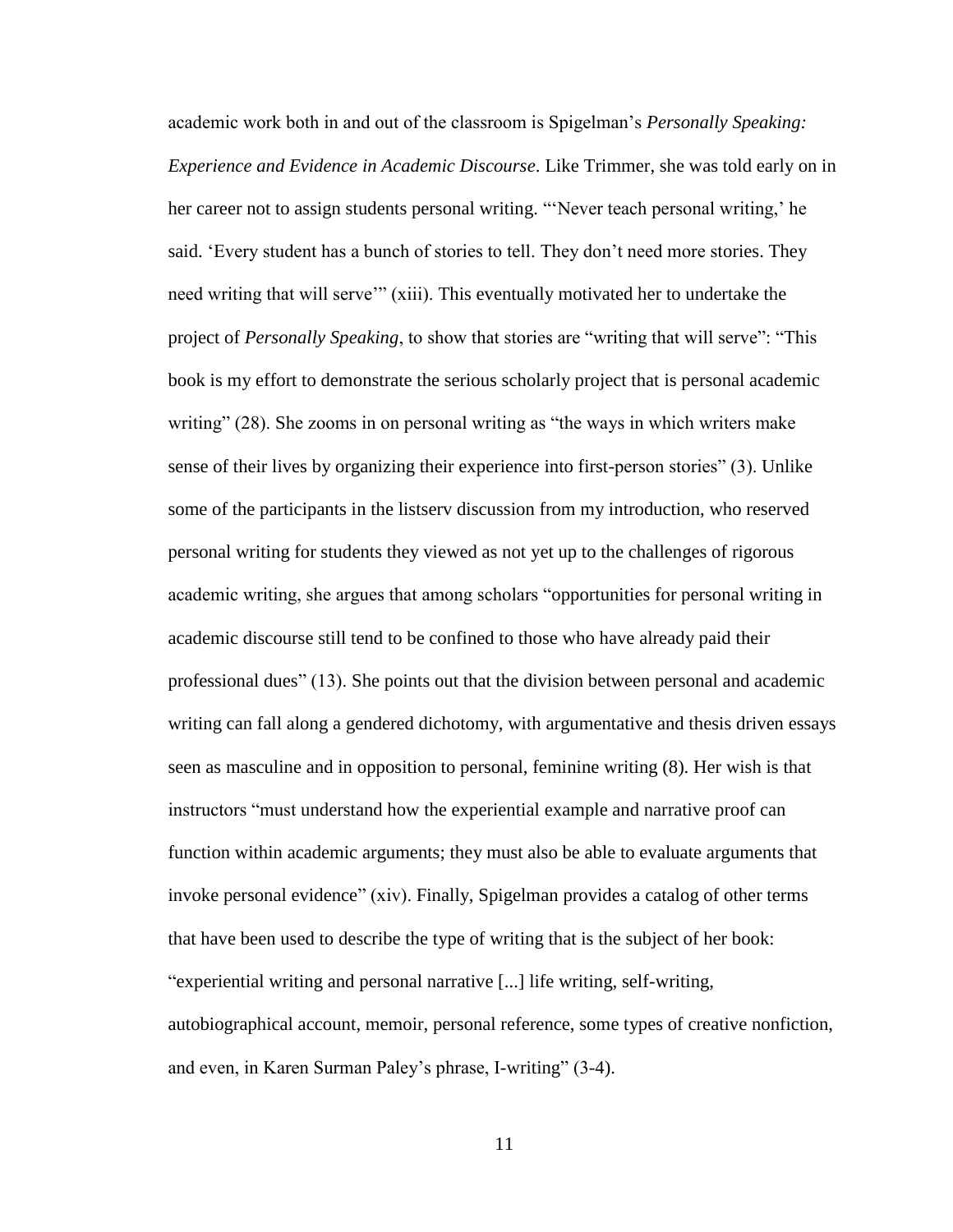Spigelman looks to Aristotle for a justification of why and when to use personal writing. She uses Aristotle's arguments to call for personal writing to include a mix of *ethos*, *pathos*, and *logos* (19). Just as Aristotle emphasizes the importance of *kairos*—the window of opportunity for the use of a rhetorical device—so too must we be conscious of our deployment of personal writing (Spigelman 20). Spigelman builds upon this idea throughout the rest of the book: that personal writing is just one valid rhetorical tool of many, that it's not appropriate for all situations, and that it must be more than "emotionladen disclosures" (20). But Spigelman doesn't use Aristotle just to dictate the proper use of personal writing. She also argues that Aristotle's rhetorical playbook calls *specifically* for the use of personal writing in his description of "catharsis," which requires the audience's identification with the orator for full persuasive effect (19). By focusing on the *kairos* and the execution of personal writing, Spigelman offers a way for instructors to overcome the uncomfortable feeling that by grading personal writing they are evaluating the students' personal experiences.

While the above writing dissects the reasons for using personal writing, the pitfalls in doing so, and the positive implications of students learning to use personal writing as a rhetorical tool, there does not appear to be studies that look at how personal writing is used in a large sampling of writing classrooms. Most studies look specifically at the practices of the researchers and the results of those practices. I was also unable to find any studies that compare the implementation of personal writing as a rhetorical maneuver in the first-year composition classroom versus higher level classes. I created my study to begin to address that gap in the literature by focusing on the teaching and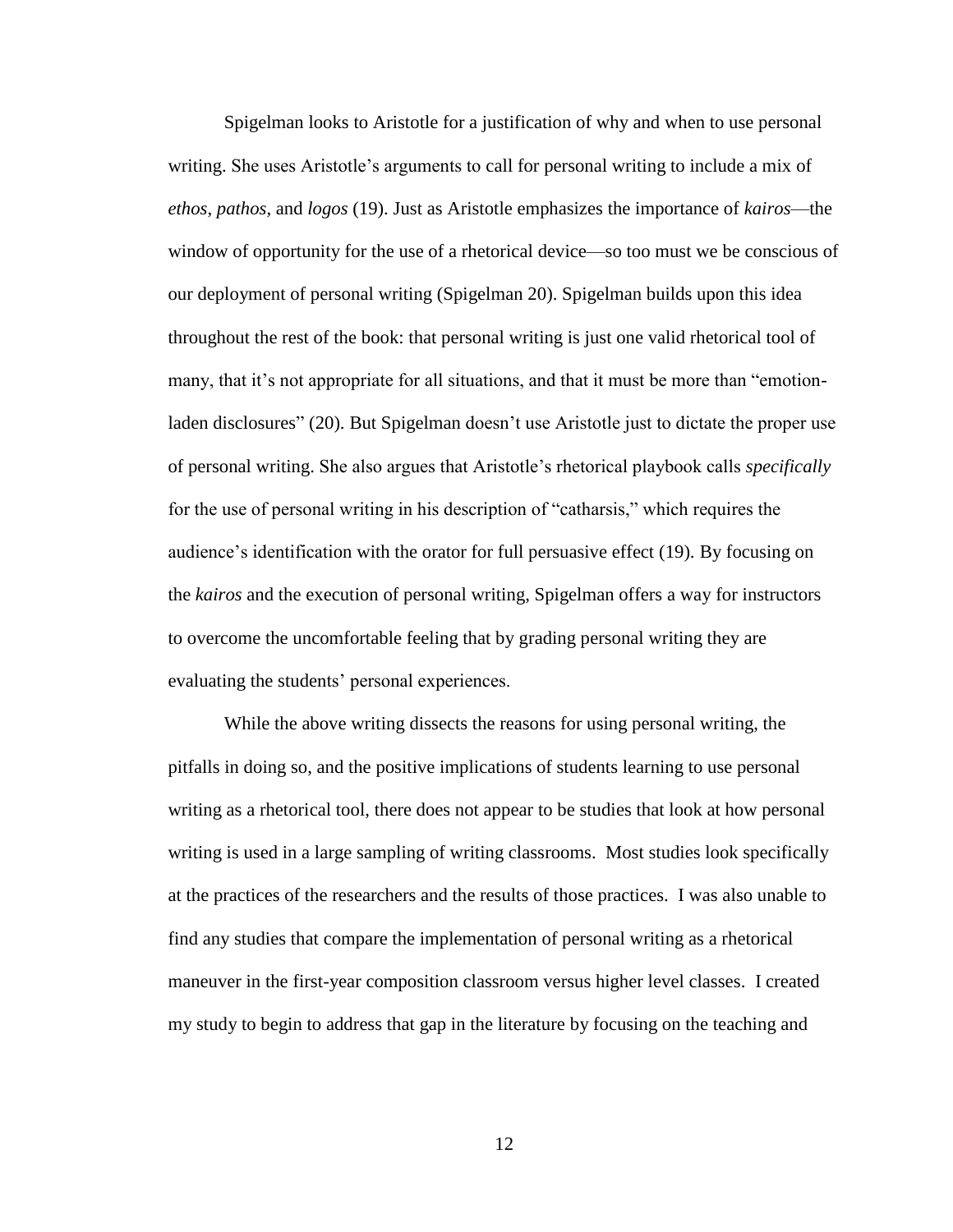assessment practices of a group representative of instructors of first-year composition instead just the scholars.

Like our current explosion of narrative inquiry theory, the expressivist movement in compositionalso holds personal writing in the spotlight. For expressivists, personal writing serves as a way to achieve a personal truth, which in turn creates an authentic voice within the text. In his 1972 essay "Teach Writing as a Process Not Product," Donald Murray states that "We have to respect the student, not for his product, not for the paper we call literature by giving it a grade, but for the search for truth in which he is engaged" (5). He continues that "The student finds his own subject […] It is the responsibility of the student to explore his own world" (5). Expressivist scholars sought to provide "counter approaches to current traditional pedagogy" (Burnham 22). They saw personal writing as a tool to be used in the classroom. It's a means to an end, providing a way for "individuals to connect abstract concepts with personal experience" (Burnham 26). This bleeds over into expressivist scholarship, which Burnham argues used "anecdotal narrative, metadiscourse rather than theory, to rationalize their practices" (24).

Clandinin argues that there are four factors that have turned the tide for acceptance of narrative ways of knowing in the academic setting:

…a change in the relationship between the researcher and the researched; a move from the use of number toward the use of words as data; a change from a focus on the general and universal toward the local and specific; and a widening in acceptance of alternative epistemologies or ways of knowing. (1)

Three out of four of these changes (all but the move from general to local) do not indicate a significant shift in research methodologies or in the writing of scholarly articles, but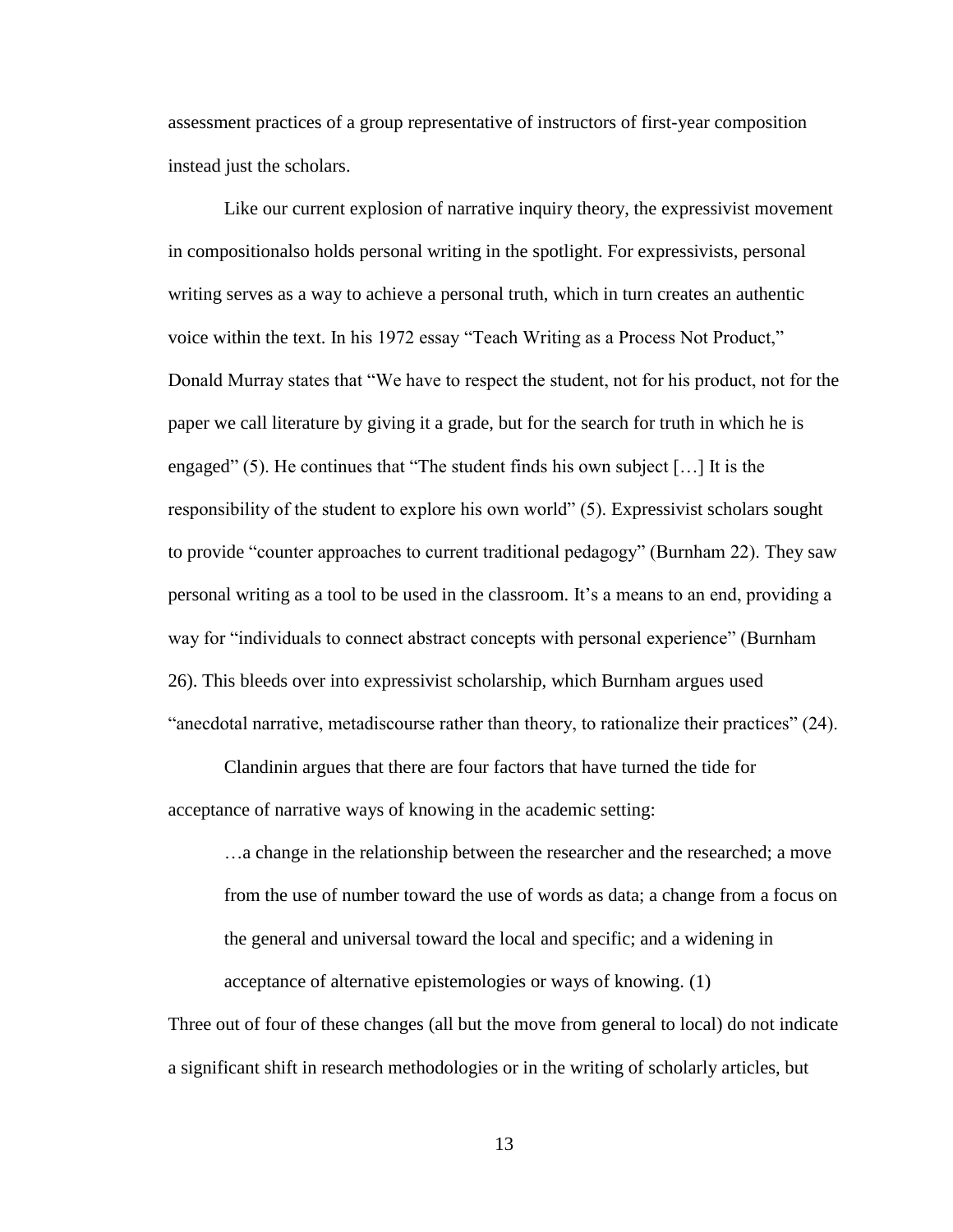instead mark a reframing in the way scholars think about and approach knowledge. In essence, the rise of narrative inquiry coincides with composition's acclimation to the postmodern ideal that authorship and objectivity are incompatible. The first move removes the researcher's position "from a position of objectivity defined from the positivistic, realist perspective toward a research perspective focused on interpretation and the understanding of meaning" (Clandinin 9). The move from numbers to words as data signifies the same theoretical shift, that objective research is either limited or unrealistic.

This is the major difference between the expressivist movement and the narrative inquiry movement. Expressivists were interested in what personal writing could do for the student in the classroom, how it could teach them, and were not as interested in the value of personal writing as a rhetorical tool, or as a research method. On the other hand, narrative inquiry seeks to validate personal writing as a means of research at all levels of academia. In the *Handbook for Narrative Inquiry*, which the introduction states is a "first for the field," the opening chapter declares that "the academy opened up in a way that made space for narrative inquiry" (Clandinin ix; Pinnegar and Daynes 3). Later in the book, Freeman specifically includes autobiographical work in the narrative inquiry realm. "Autobiography is itself," Freeman says, "a fundamental form of narrative inquiry" (120). Theory surrounding narrative inquiry holds that the researcher is simply another factor within the argument being presented. What the *Handbook for Narrative Inquiry* describes as narrative inquiry is a significantly more rigorous form of researched and self-examined writing than the example of personal writing I use for the study in this thesis project. However, they are two forms of writing on one continuum, and both are a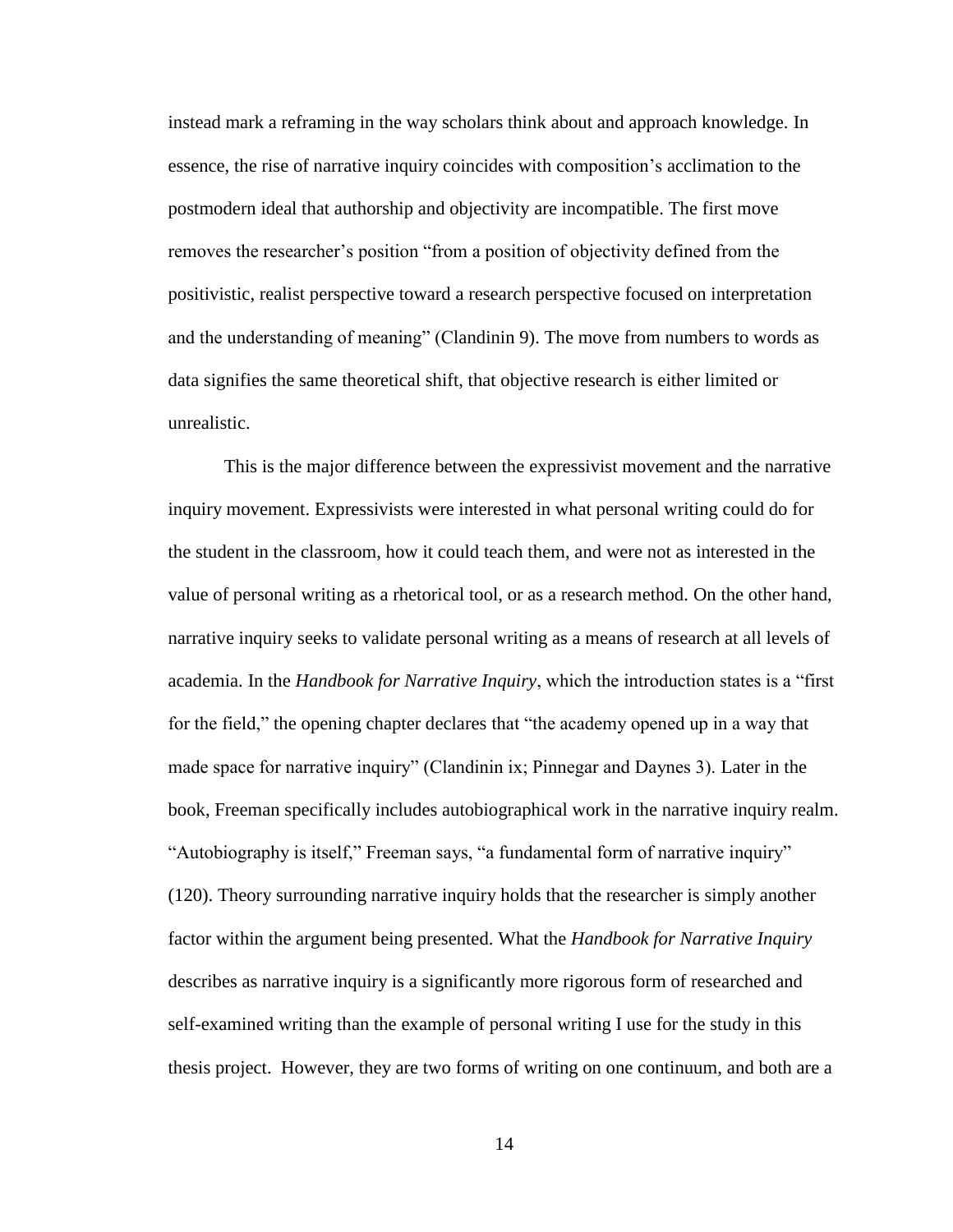declaration of the validity of the personal narrative within the academic setting. Currently there do not appear to be any studies that attempt to determine whether current instructors of first-year composition subscribe more to the narrative inquiry or the expresssivist motivation for having students write about personal experience. My study can begin to provide some illumination to that question through the qualitative analysis.

Just as the use of personal writing in pedagogy has roots in the past, the boundaries of that use can also be found in previous composition scholarship. For example, in 1978, Miller and Judy (a previous NCTE president and an editor of *English Journal*, respectively) wrote that "all good writing is personal" in their book *Writing in Reality* (12). However, the quote continues by giving examples that are decidedly outside of the professional academic realm: "whether it be an abstract essay or a private letter" (12). These examples mirror the attitude of the expressivity movement Miller and Judy's text was born out of, that personal writing is a means of engaging students in writing and facilitating the creation of *authentic* texts, not texts that belong in the academic conversation.

In contemporary scholarship, this divide continues, although in a different context. Melanie Kill writes about her use of autobiographical prompts in her first-year composition in the article "Acknowledging the Rough Edges of Resistance: Negotiation of Identities for First-Year Composition." She emphasizes her use of the assignment as a way to teach several rhetorical strategies to the students, including "developing flexible and rhetorically aware language" and becoming aware of "performances of self" within essays (218; 222). However, Kill primarily uses the assignment to address concerns of genre: "one of the larger pedagogical aims of this prompt is to blur the divide between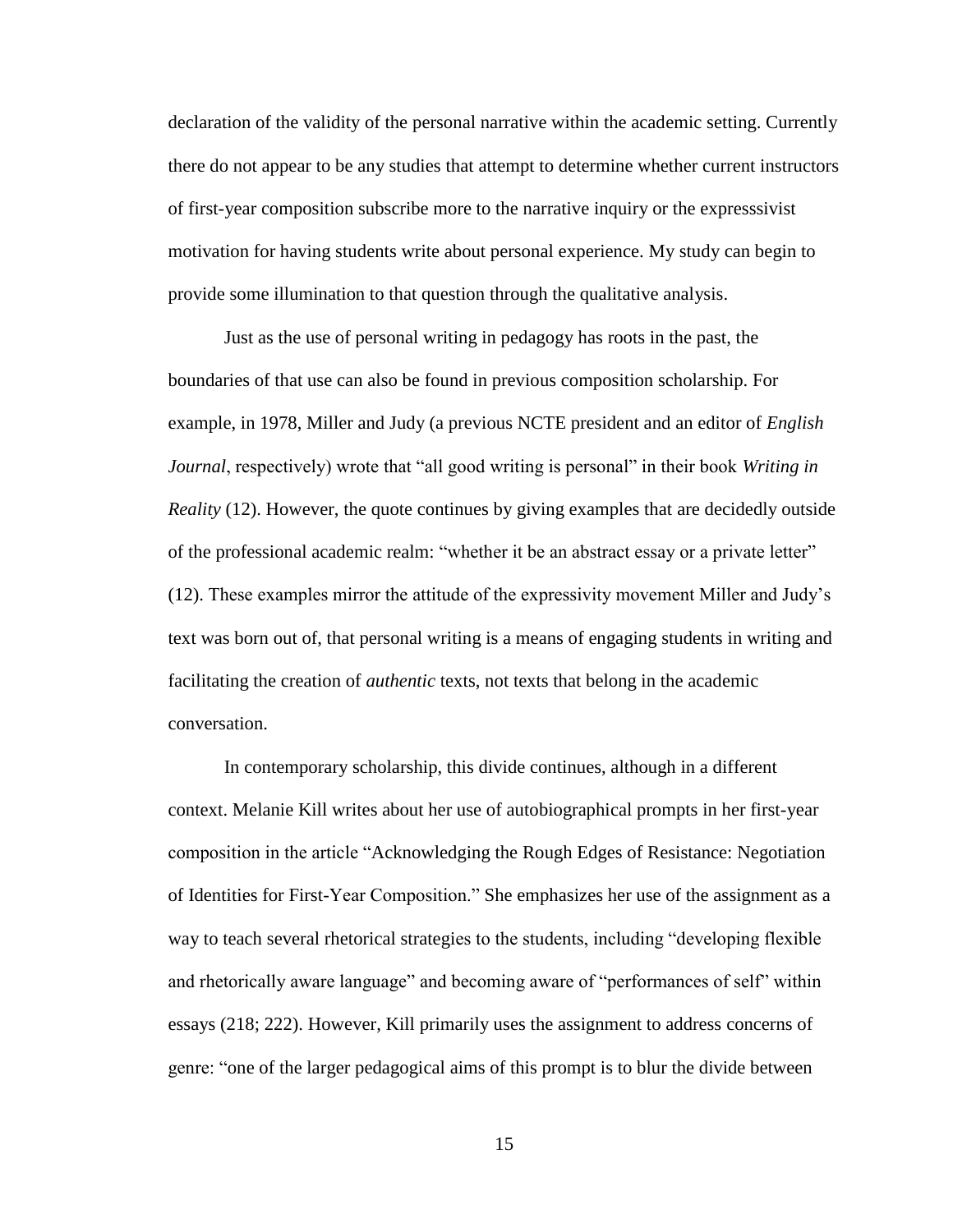personal motivations for writing and those for academic writing, as I don't think this division makes for interesting thinking or interested students" (224). She hopes to help students navigate the differences between their self present in their writing and their "true" self

Kill's reasoning for the intersection of personal writing and first-year composition mirrors my own. She states that "most recent scholarship suggests rhetorical agility as the most productive goal for first-year composition" (214). Combine this with the extensive scholarship already covered that demonstrates the rhetorical ability of personal writing and narrative inquiry, we're provided with the incentive for teaching personal writing in the first-year composition classroom.

The hope Kill mentions of blurring personal and academic motivations and writing can also be expressed as a problem of genres. Making students cognizant of the differences and able to transverse the divide is a form of what genre studies refers to as "genre awareness" (Soliday). Soliday points to genre awareness as part of the reason students are successful; genre-aware students understand what constitutes evidence in different disciplines and different assignments. However, Soliday also calls upon instructors to assist students in the process: "because genre is a social practice, an assignment must be aligned with the social motives the genre performs for readers" (11). Soliday argues that this understanding of genre and its emphasis in a first-year composition classroom can help students throughout their academic careers, regardless of what degree they pursue. Soliday also points to a potential pitfall in the teaching of personal writing within first-year composition: if first-year composition essays are seen as their own, separate genre, it's possible that it might also be seen as one of the only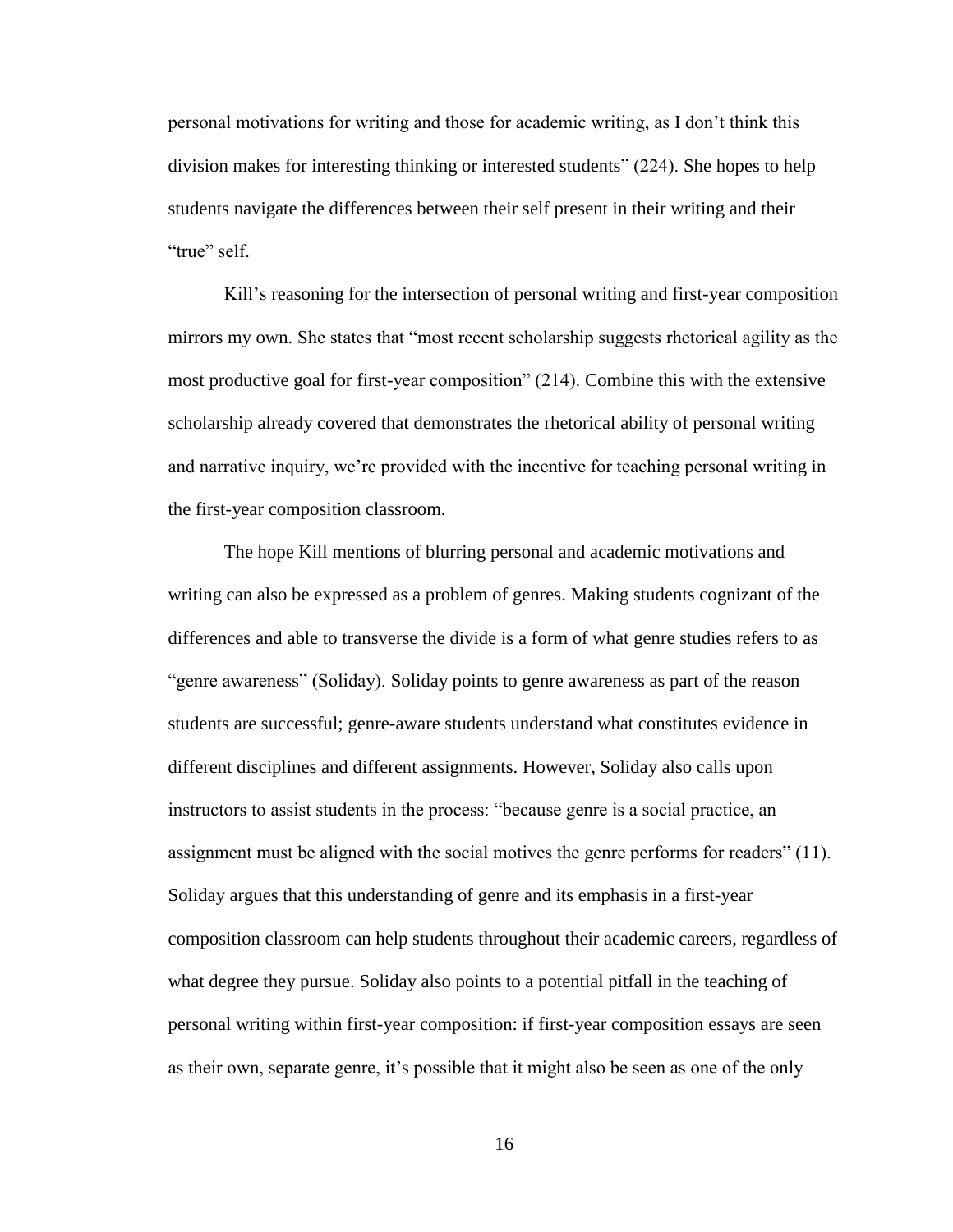academic genres where personal writing is acceptable. Thus, genre divisions might limit where instructors are willing to allow personal writing.

The premise that first-year composition can effectively provide an understanding of later academic genres is not without contention. Other scholars in genre studies, specifically Wardle and Russell, argue that the division between genres prevents firstyear composition from being a meaningful training grounds for the rest of the students' time in the academy. Wardle writes that "there is no evidence that FYC has taught students to write for the university and none to suggest it will start to do so as soon as we discover the next best teaching method" (784). Her primary argument is that by removing writing from individual disciplines and placing it within a generic writing course, we are training students to write for a genre that either they won't be writing for in the future, or doesn't exist at all. However, her suggestion of the replacement of first-year composition with a course entitled "Writing about Writing" (WAW) is not sufficiently developed to explain the difference between WAW and the current course offerings. Russell is more direct in his criticism of first-year composition: "Lack of content, lack of intellectual rigor, unrealistic expectations, difficulty—all are inherent in the assumptions about the nature of writing that undergird the course and in the course's institutional position" (75). The attitudes toward first-year writing, as described by Russell, could be essential in understanding the motivation for whether or not an instructor encourages or dismisses personal writing within the first-year composition classroom.

A final text that was influential in guiding this study was the 1994 book *Writing Students: Composition Testimonials and Representations of Students* by Marguerite Helmers. This book dissects the power relationship between teachers and students in the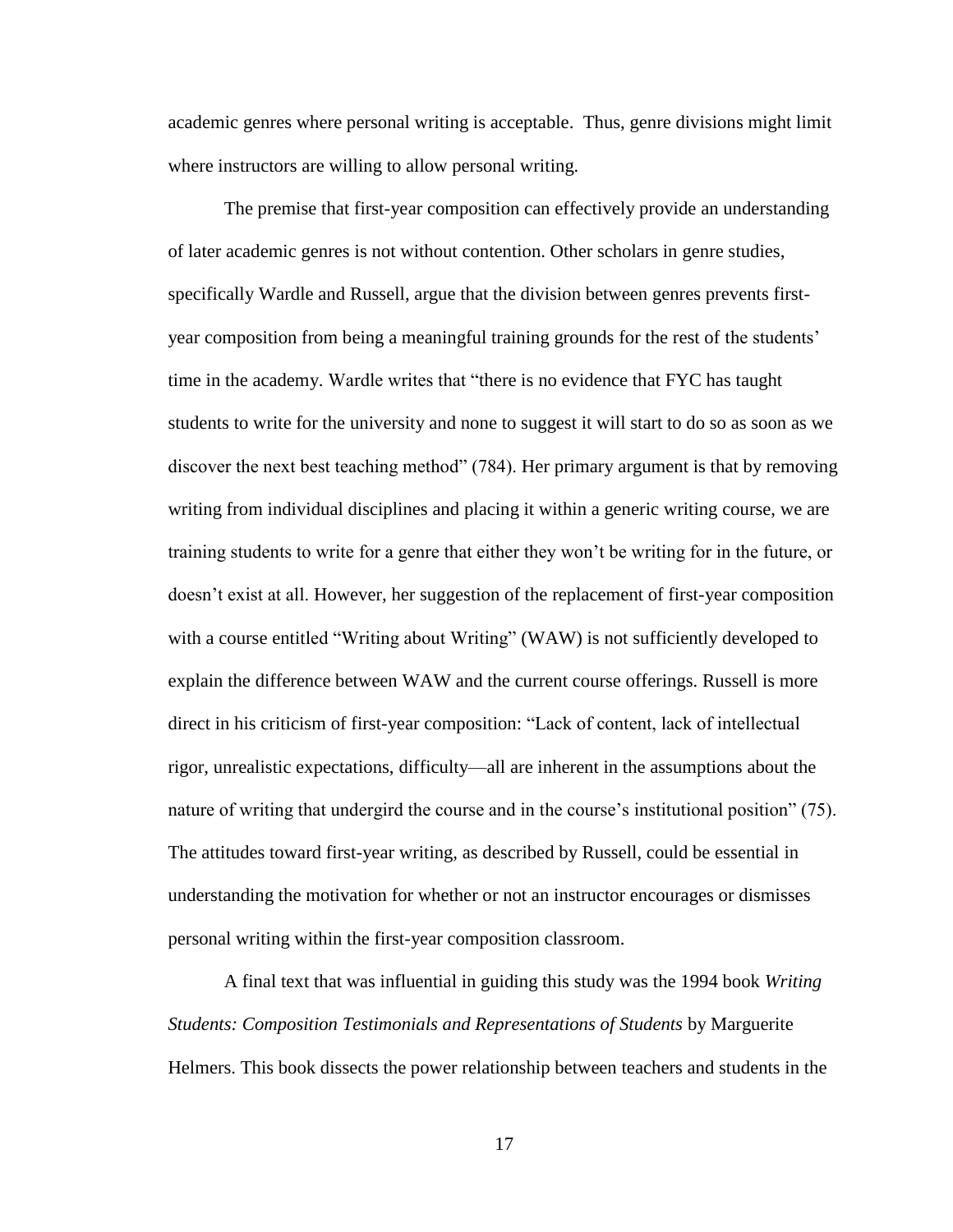composition classroom, and it does so in a way that relies upon examining testimonials. Helmers spends a significant amount of time discussing the narrative structure and the uses of testimonials. In doing so, she comments on the shifting role that stories play within the field. "At present," she writes, "a growing number of scholars are turning once again to lore, storytelling, and experiential knowledge to define composition and its areas of inquiry. Now, however, the lore is augmented by theory elevated from an association with observation, experience, and emotion" (Helmers 126). While Helmers's voice joins the choir of those scholars who argue for the importance of narrative within composition scholarship's inquiry, her text is also important to this study for its commentary on the relationship between composition instructor and composition student. Helmers shows how "within the testimonial is the stock figure of *the student*, a character whose inability to perform well in school is his defining feature" (4). She cites numerous studies, articles, and interviews in which instructors describe students as "listless," "apathetic," and "catatonic" (5). Given the attitudes of the instructors depicted by Helmers, it's not a stretch to argue that instructors would invalidate the experience of students as being meaningful to the academic conversation, *especially* first-year composition students who are at the proverbial bottom rung of the academic ladder. The descriptions Helmers provides echoes some of the discussion from the WPA listserv. Understanding the way instructors perceive students in the composition classroom is essential in understanding the attitudes of instructors towards those students' personal writing.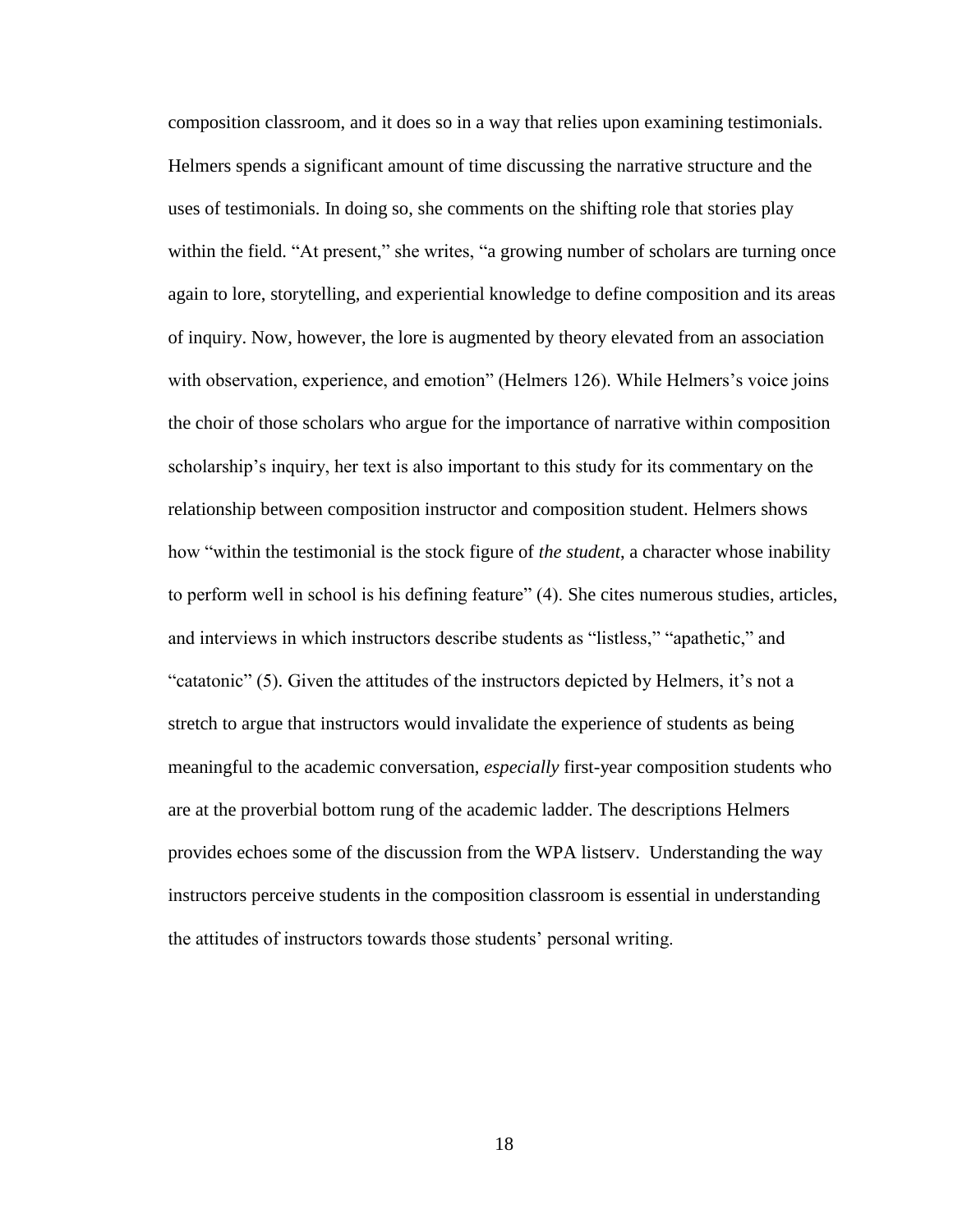#### **CHAPTER IV**

### METHODOLOGY

My goal in this research project was to measure first-year composition (FYC) instructors' opinions of writing with personal experience versus writing without personal experience. To this end, I asked instructors who had taught FYC (ENG 1310 or 1320) at Texas State University within the last five years to complete a survey. As part of this survey, they were asked to provide some demographic information about their career and assign a grade to a short writing sample. Each survey contained one of two possible writing samples. Both samples were constructed from the same essay written by a firstyear composition student, but one sample included a section of personal writing and the other section included a different section bereft of personal writing.

After the data collection, I looked for patterns based upon which sample received a higher grade and the attributes of the professors who assigned those grades. I then performed additional qualitative research—via analysis of syllabi and interviews with some of the survey participants—to explore why the observed patterns exist.

The research performed for this thesis was exempted from full or expedited review by the Texas State Institutional Review Board on 12 November 2013.

#### **Methodology-Related Review of the Literature**

In triangulating my approach for this research, I drew upon primarily drew upon three studies, described below. Each of these studies is only peripherally related to the target of my research, and yet each offers relevant guidance. While designing this study, I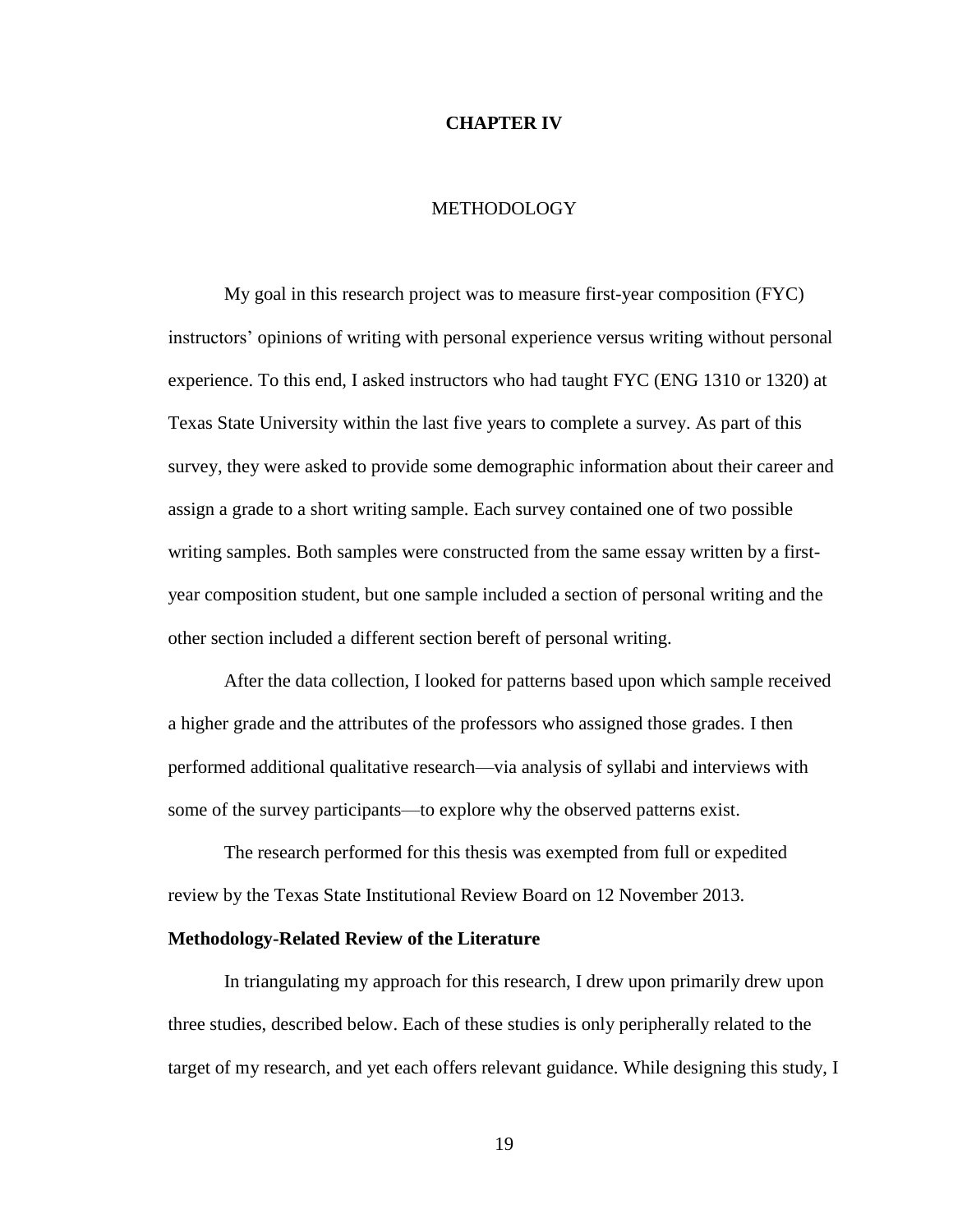considered using surveys, interviews, observations, and case studies. Ultimately I chose to primarily use a survey with some supplemental interviews for three main reasons: 1) Given the lack of published scholarship that specifically looks at instructor attitudes toward the use of personal writing, I felt approaching the matter in as broad a way as possible would be beneficial for guiding future research. 2) I felt given the timeline for my thesis and my role as the sole researcher that it would not be possible to arrange enough case studies or observations to develop a meaningful analysis of the topic. 3) Finally, I discounted relying on interviews alone, as I felt that asking instructors about their practice would yield different results than providing an opportunity for them to demonstrate their practice. These considerations resulted in a survey that gathered demographic data about the participants and asked them to evaluate, in the form of a numerical grade on a scale of 0-100, a writing sample.

Future researchers with more time and resources might follow the footsteps of a 2008 study by Lunsford and Lunsford. In "'Mistakes Are a Fact of Life': A National Comparative Study," they outline how they sought to update a previous 1986 study on first-year composition instructor attitudes toward errors in student papers. They achieved this through a significant case study; they reviewed 877 graded essays from multiple institutions, using the actual corrections that the instructors marked as the basis for their study. This study was very resource-intensive. Much of the article is devoted to describing the difficulties the authors had in obtaining permission to carry out their study at other institutions. For the papers they were able to collect, they had more than thirty research assistants who helped with stratification of the samples and coding the errors. Given the authors' prominence in the field and the difficulty of their task, recreating their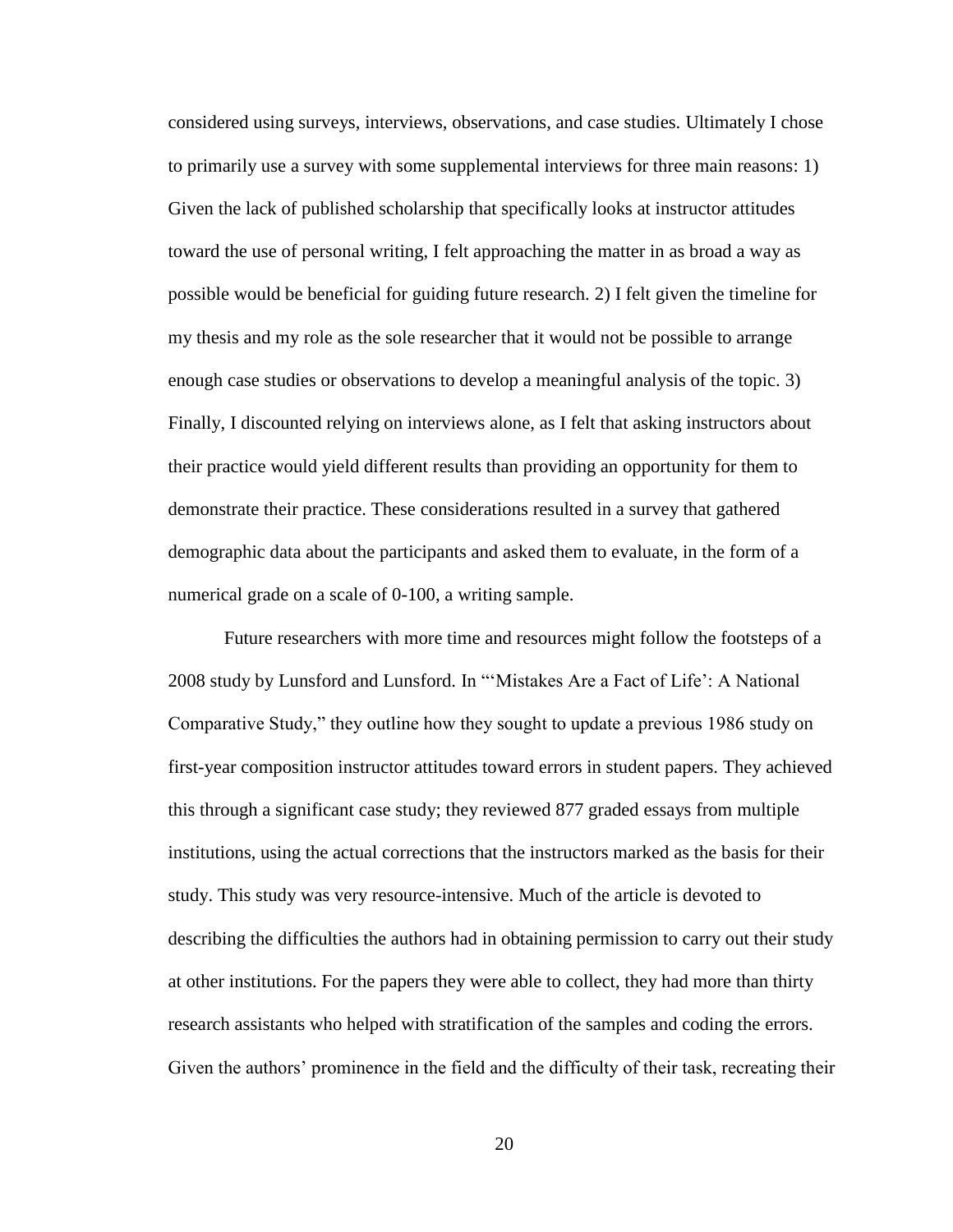process for personal writing is daunting, but the results of their study were significant and will undoubtedly fuel future work in the area. Besides their methodology, Lunsford and Lunsford also provided some relevant data to my study. They found that whereas in the 1986 study personal narratives accounted for a majority of sampled first-year composition papers, in 2006 they only made up 8.6%. Lunsford and Lunsford make a poignant comment on the comparison, stating that "these results suggest that emphasis on personal narrative has been replaced by an emphasis on argument in research" (793). By using this language, the authors dichotomize personal narrative with argument in research.

Michael Hopkins's study, "'A Descriptive Case Study of Two Veteran String Teachers' Perceptions of Including Composing in Middle School Orchestra," used an indepth observation to explore a similar research question to my own. The author noted that music composition was rarely taught in middle school music classrooms, and that no research existed to understand why. Hopkins coordinated with a middle school instructor and arranged an eight-week observation of a unit lesson on composition. While Hopkins gains a significant amount of information on the obstacles and attitudes of the instructor toward composition, he is quick to note that his research method has made his results very limited. He states that the school's resources and philosophy as well as the instructor's educational and career background could all have a significant influence on why music instructors are reluctant to teach music composition. Thus, like my study, Hopkins seeks to begin a conversation using the data he's gathered and calls for further study on the topic.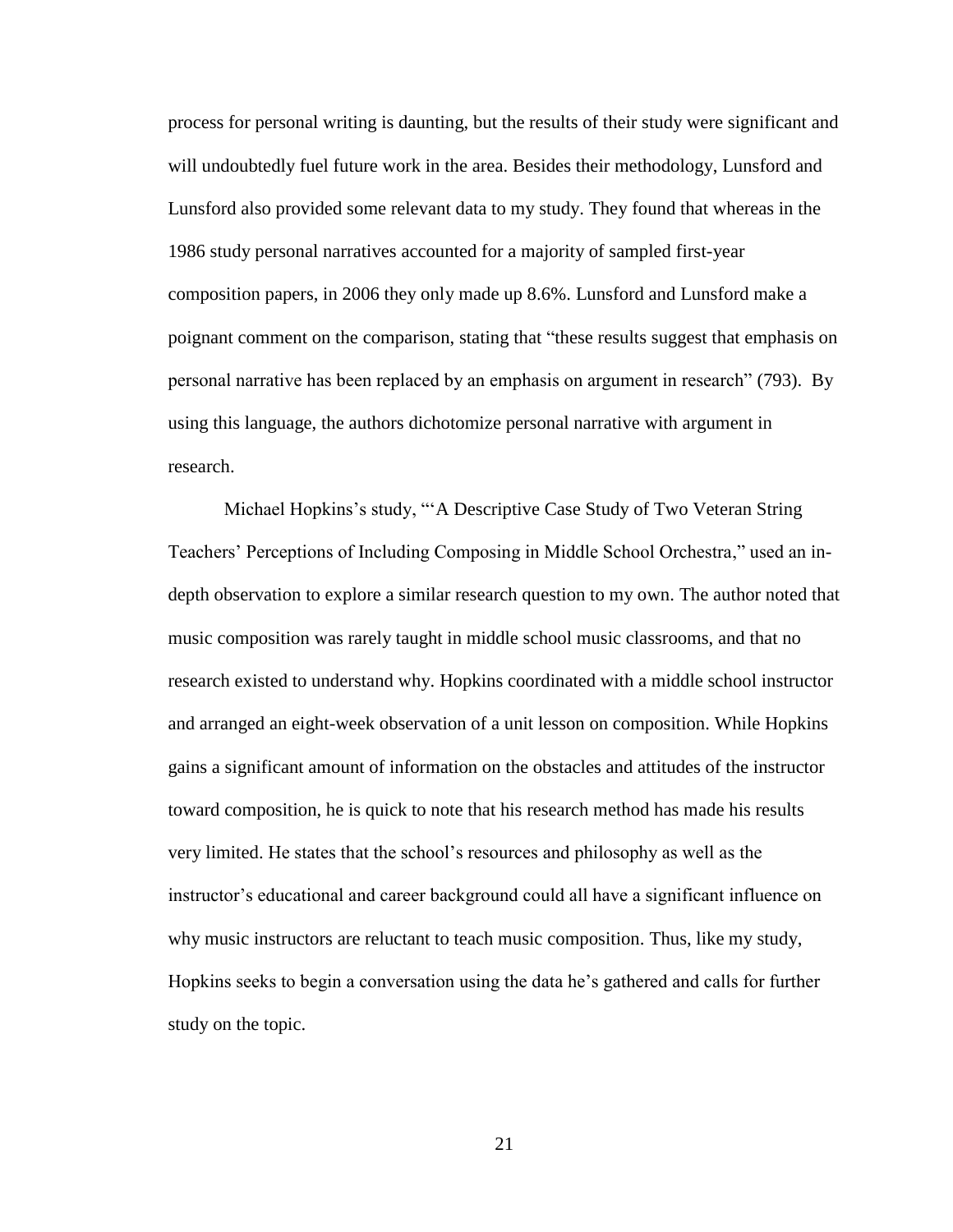The article that most influenced my choice of methodology was a questionnaire supplemented by classroom observations and open-ended interviews performed by Takako Nishino. Like my study, Nishino's work was motivated by an observation of a dissonance between scholarship and classroom practices, although he focused on the instruction of English in Japanese high schools. He cites previous work by Kagan and Pajares as his motivation for not relying solely on the questionnaire:

Kagan (1992) indicates that some teachers' questionnaire responses are potentially influenced by social desirability and that teachers cannot express unconsciously held beliefs in a short-answer questionnaire. Pajares (1992) suggests that additional measures such as open-ended interviews and observations of behavior should be used to make up for the limitations of questionnaire studies. (383)

Ultimately Nishino found that the beliefs instilled in instructors by training and evidencebased research gets overwritten by their experiences in the classroom. Similar forces might be at work in first-year composition instructors' attitudes toward personal writing.

#### **Participants**

I limited my participants to instructors of record at all career levels who have taught or are currently teaching FYC (ENG 1310 or 1320) at Texas State University within the last five years. There are several reasons for this selection. Due to the state of Texas's House Bill 2504, the names, contact information, and syllabi of all the courses and instructors at Texas State University since the spring semester of 2012 are publicly available online. This allowed me to directly contact potential participants without relying on indirect sampling methods or approaching the department for instructor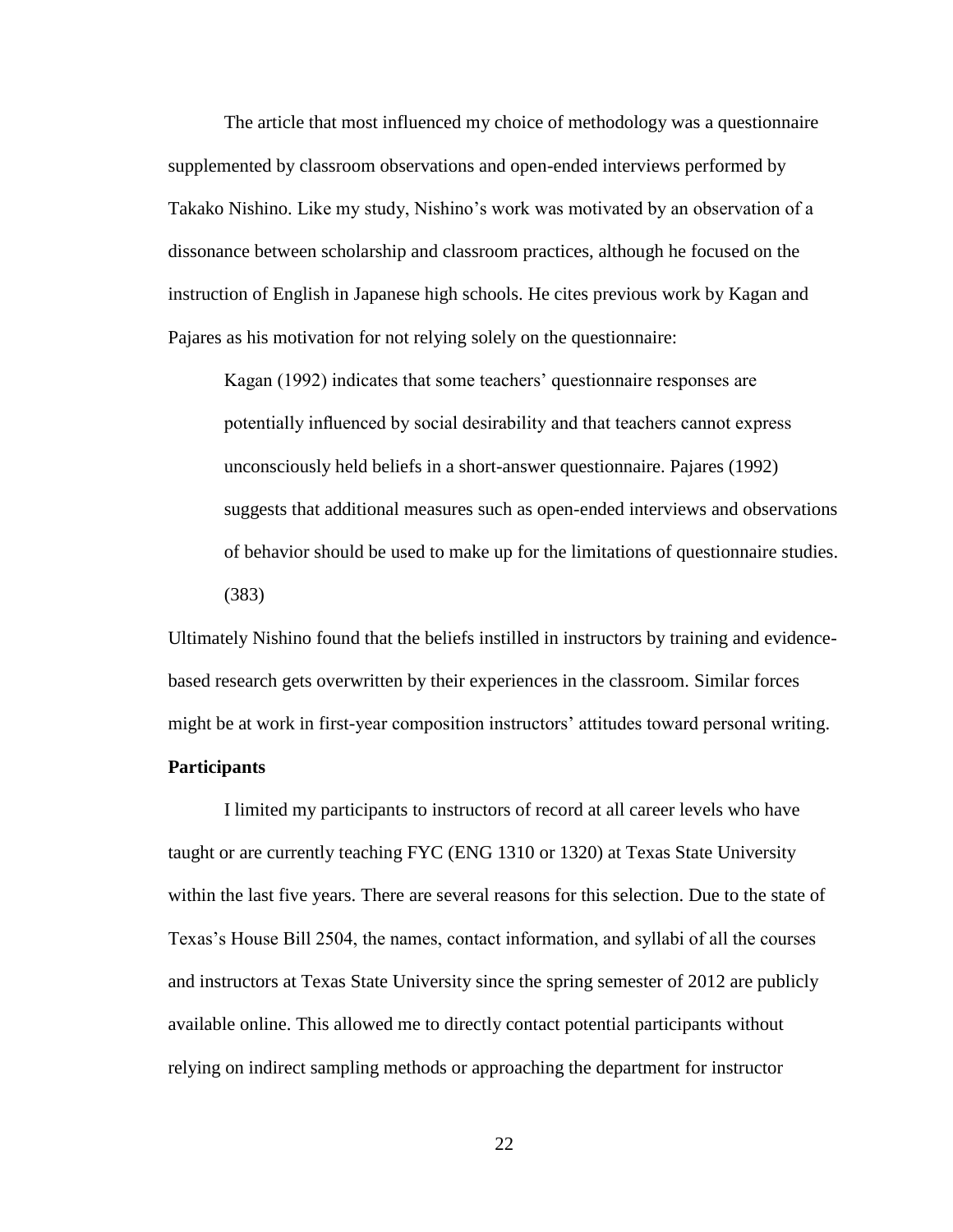information. This also allowed me to compare the results of the survey to the instructors' syllabi, even ones who did not participate in the survey. It also allowed me to compare the results of the survey with Texas State's English department's messaging, both in terms of their expectations for ENG 1310 and 1320 and their philosophy as a whole.

In total, 129 eligible instructors were identified via the HB 2504 site. However, as mentioned, the site only has information going back to the spring semester of 2012, which means there were a significant number of instructors eligible to take the survey who were not directly contacted. I hoped to reach these additional potential participants via sample snowballing efforts, by encouraging acquaintances to spread the word about the survey. Also, as part of the survey process outlined later, I asked instructors' familiar with my research goal to recuse themselves from the survey, in order to prevent a response bias. I estimate this affected 6-8 potential participants.

Overall, there were significant limitations to this study due to the participant pool. First-year composition at Texas State is taught largely by teaching assistants or lecturers, which means the voices of more experienced faculty were not present. However, given that part of the thrust of this study was to compare the difference between the voices in scholarship versus the practices in the classroom, I would argue that this is a minor limitation. It does mean that the participants are significantly different from those that would be chosen from other universities. As an example, my undergraduate institution was a small liberal arts college: Southwestern University. There, the first-year composition equivalent is a writing-intensive seminar class taught by faculty across the disciplines. Using the same criteria there would have netted a group of instructors much, much different than the ones selected at Texas State, especially since Southwestern has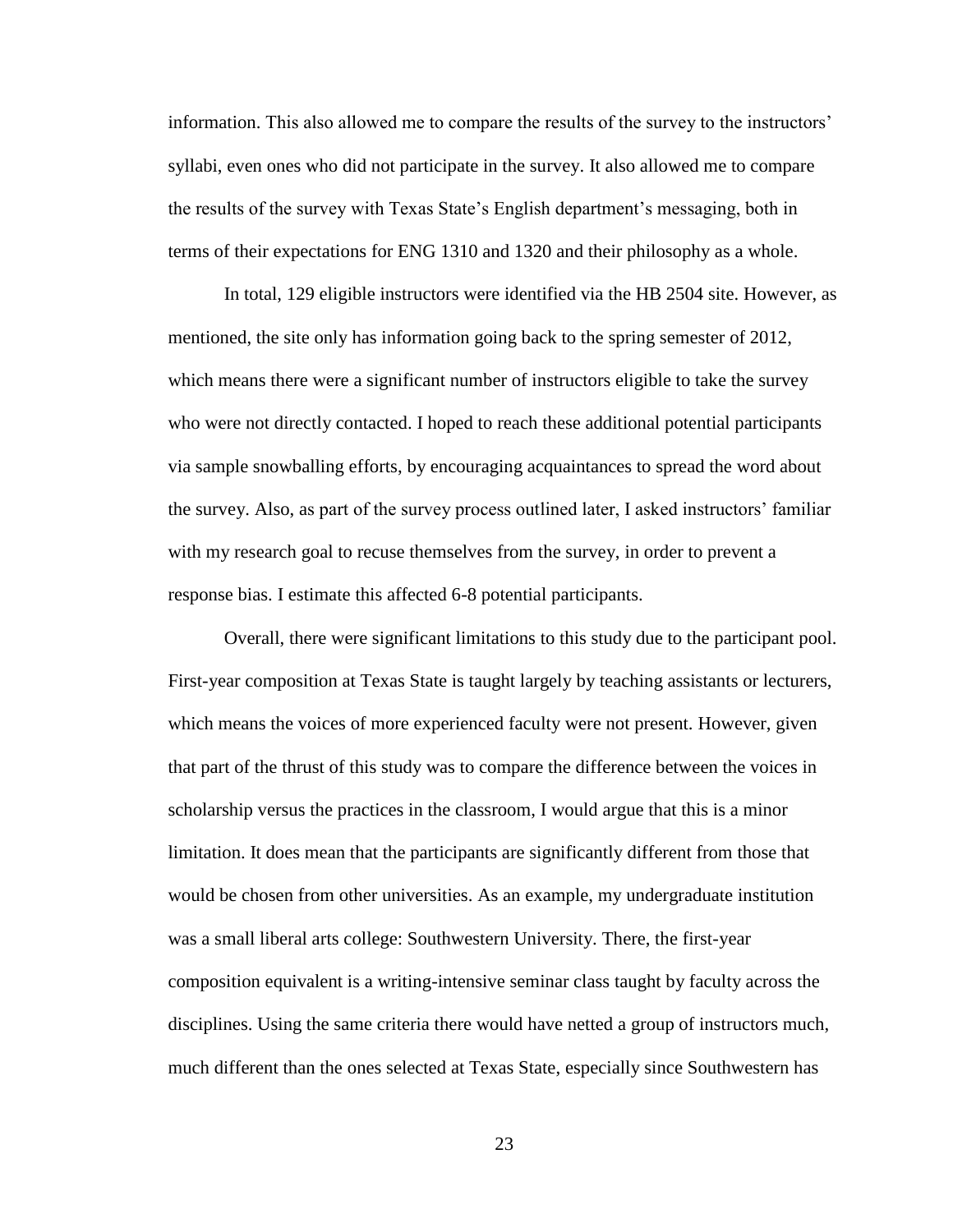no teaching assistants at all given its lack of a graduate school. The limiting of the participants to primarily teaching assistants and lecturers also meant that a significant portion of the participants would have obtained a graduate degree at Texas State, making them homogenous in that regard as well. Finally, the participant limitations also meant that a significant number of potential candidates were no longer associated with Texas State University, and therefore the email account associated with their instruction was no longer in use or valid. Of the 129 directly messaged, 11 were not valid. In one case, an instructor whose Texas State account was no longer active had a personal email address listed on their syllabus, so I emailed the request to that address.

Another limitation of the study was the sampling of only one institution. It's conceivable that Texas State instills a bias into its first-year composition classroom either for or against personal writing, especially given that the teaching assistants who make up the bulk of the instructors receive a significant amount of guidance in their teaching from the same source: a graduate practicum taught by the Director of Lower Division Studies. By only surveying Texas State instructors, I am unable to comment on whether such a bias exists, as I have no basis for comparison outside of the institution. Similar biases might exist for the state of Texas, schools the size of Texas State, and English departments that contain similar programs like Texas State's. Using my home institution as the only source of participants gave me at least one benefit, however, as I believe it resulted in a higher response rate than I would have achieved at other institutions. This is due both to potential name recognition since I move in the same academic and social spaces as the participants, but also a potentially increased sympathy in my research cause as members of the same institution.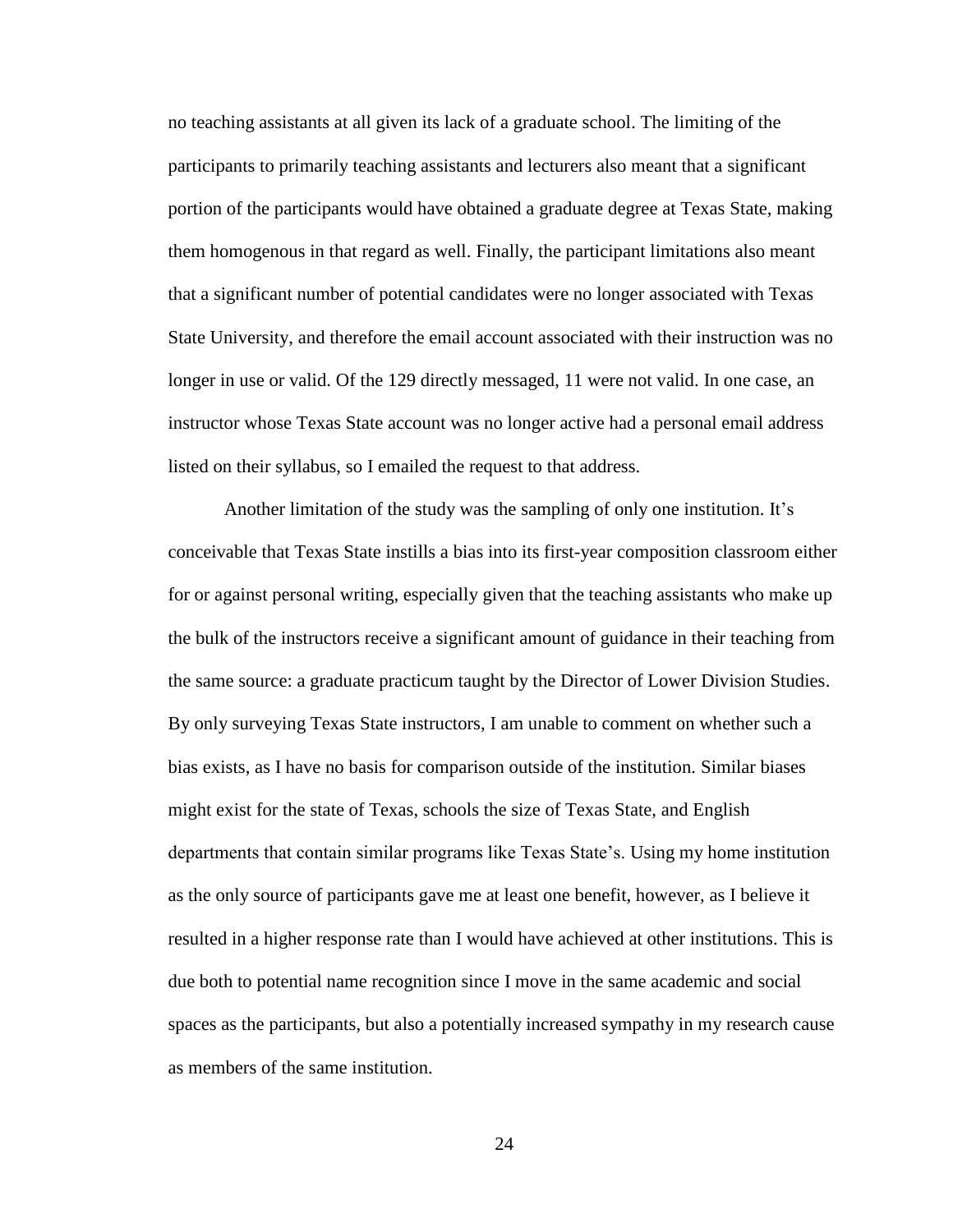Despite the limitations, though, this participant selection appears to have been a good choice for this study. Anything larger would have been difficult to accomplish within the time period and with the resources available for this thesis project. A larger scale study that would have included multiple institutions would have taken exponentially more time, as evidenced by the experience of Lunsford and Lunsford outlined in the methodology literature review above. This study does achieve its goal of being a jumping off point for future studies with more resources to command, and with a researcher who has more social capital to expend in obtaining participant responses.

Furthermore, I believe some of the limitations in participant selection and sample size were supplemented by the additional qualitative measures of interviews and the analysis of syllabi and departmental messaging.

In deciding who to survey, I excluded a group of first-year composition instructors. Texas State offers one other first-year composition course: ENG 1300, Developmental Writing. I purposefully chose not to include instructors of this course in the study because, as evidenced by the comments in the listserv discussion on personal writing, some instructors feel that personal writing is more or less appropriate for different levels of writers. By not including ENG 1300, I hoped to focus just on a single level of writer, to limit it as an influencing factor. For the same reason, I didn't include the honors courses HON 1390E or 1390L, which replace ENG 1310 and 1320. However, the exclusion of these courses did not affect my participant pool at all. Every ENG 1300 instructor listed on the HB 2504 site also taught ENG 1310 or 1320 within the studied period, and the only instructor of HON 1390E who wasn't already part of the participant pool is a member of my thesis committee and therefore ineligible for the survey anyway.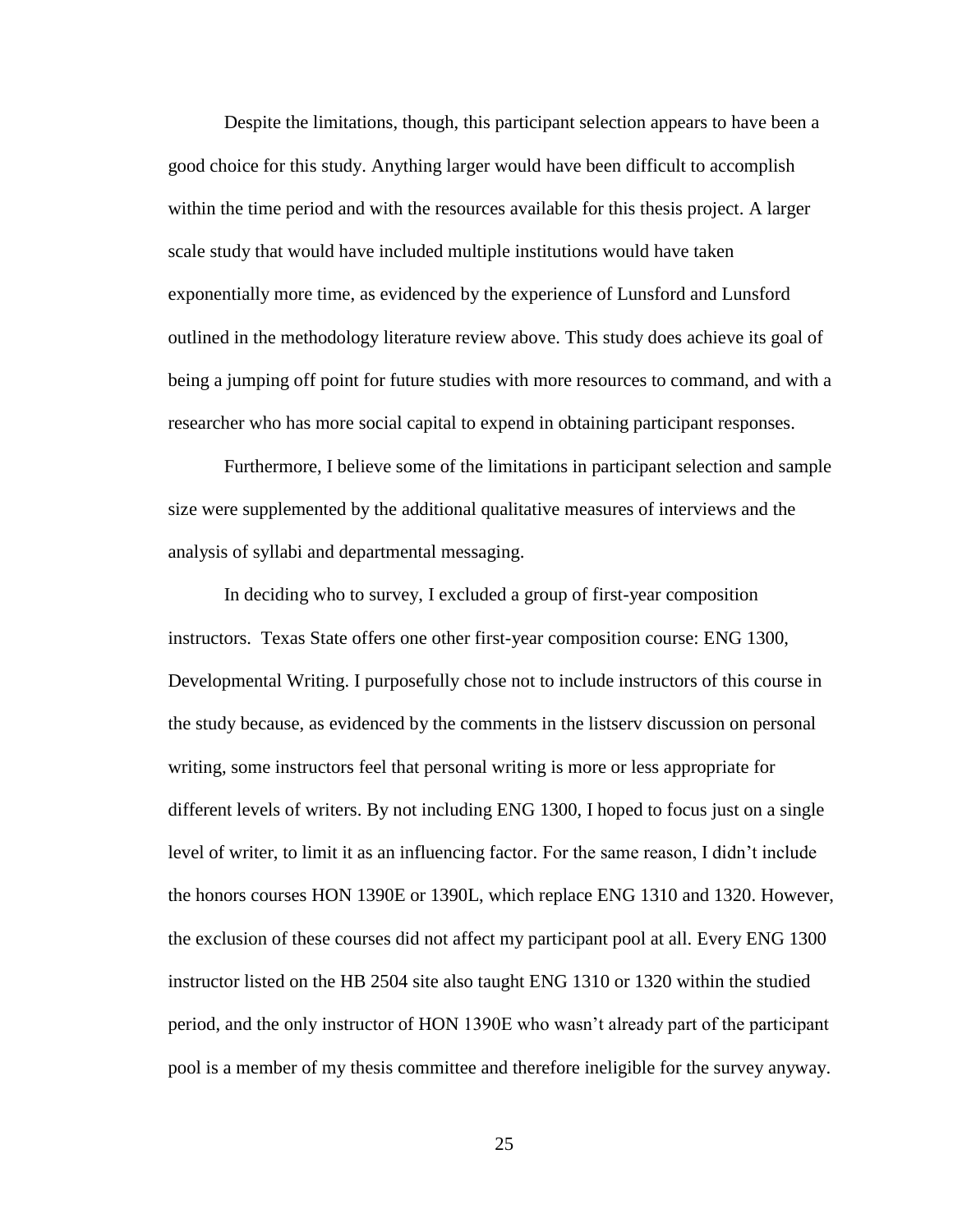#### **First Round Data Collection**

The first step in beginning my data collection process was to construct the writing samples to be used. To this end, I contacted members of my graduate program cohort who were teaching first-year composition and asked them for writing samples from their students. I specified that the ideal candidate would have personal writing in part of their essay, but not in the entire piece, so that the personal writing would be easily extractable. The email I sent requesting writing samples is attached as Appendix A.

I received multiple responses to this request and read through roughly twenty essays that my cohort felt met the criteria I requested. Most of the essays either had too much personal writing, to the extent that it would have been difficult to construct a sample from it that did not include personal writing. Some also had too little personal writing, and only mentioned themselves in a sentence or two. Ultimately I chose an essay by a student in a colleague's 1310 class. The essay was a response to Paulo Freire's "banking concept of education" as outlined in *Pedagogy of the Oppressed*. In the essay, the student primarily talks abstractly about how the banking system is still used by teachers and how our educational process would be better served by listening to Freire. While a significant amount of the student's essay is written using "we," only one section directly refers to a specific personal experience in which they speak of a friend who didn't attend college due to disillusionment with the education system.

First, my colleague sought permission for me to contact the student about using the essay. They agreed, and I followed up with an email explaining my research and how the essay would be used. That email is attached as Appendix B. The student agreed to take part.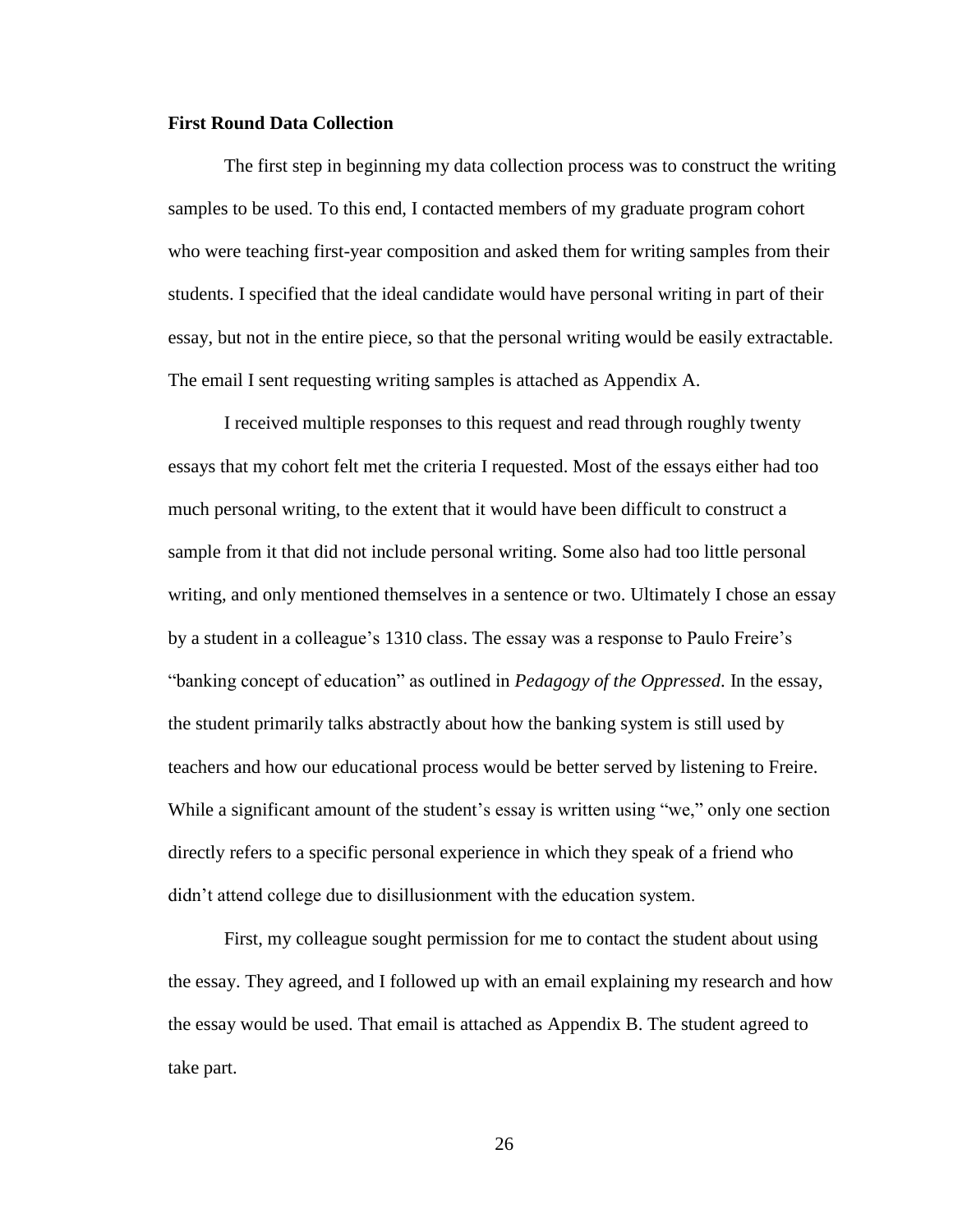The student's complete, unedited essay is attached as Appendix C. After receiving permission, I created two writing samples from the essay. Both samples were just under 500 words (the original essay was roughly 950 words long). In both, I moved the content of the essay around so that the samples were both coherent and included or omitted his experience with the student's friend. I also performed minor edits to remove errors and reduce the chances of participants focusing more on the style than the content of the essay. The first sample, with the personal experience, is attached as Appendix D, with the second *sans* personal experience attached as Appendix E. Using this method, the two writing samples are as similar as they could be, given that they are both from the same essay, while also being definitively different in terms of their use of personal experience. I then made the two writing samples publicly available, without any additional information (no title or author listed), on Google Drive.

Next, I created two electronic surveys using Google Drive's "Form" feature. The two surveys were identical except for which writing sample they included. The reason for multiple surveys was to ensure that different instructors received different writing samples to respond to. The surveys began by verifying that the respondent was eligible to take the survey. If the respondent indicated they were not, the survey terminated. After determining eligibility, the surveys asked for information about the respondent's career and position and the respondent's response (in the form of a grade on a scale of 0-100) to the writing sample. The demographic information asked for was selected to determine if any of the factors identified could be correlated with the respondent's response to the samples. The surveys requested institution(s) where the respondent was currently employed, department(s) or program(s) the respondent self-identified with, the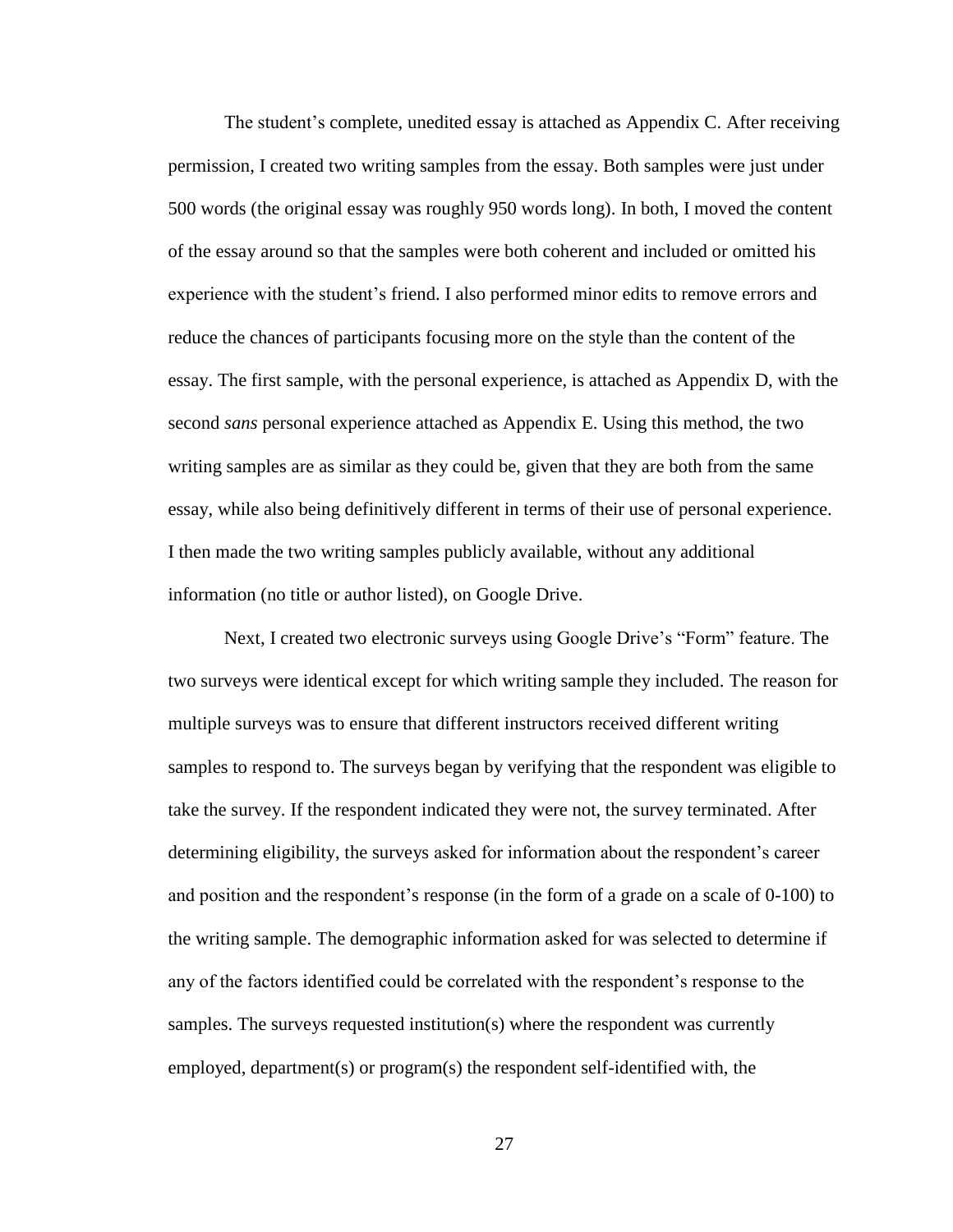respondent's current position(s) title(s) and rank(s), the respondent's degree(s) held or in progress, and the respondent's years of experience teaching at a collegiate level. The surveys also specifically asked for a numerical grade instead of a letter grade to allow small differences between responses to be more measurable. For instance, if instructors tended to give Bs as a grade, then using a number still allows for comparative analysis between an 86 and an 88.

I edited a single question after the survey had been sent out. In the demographics section, I originally asked for the instructors to list their degree(s) held. After three responses, I noticed that one of the responses specified their degree was in progress. Given that it seemed important to also know degrees in progress, I edited the question to indicate they should list degree(s) held and in progress.

At the end of the surveys, the respondent was given the opportunity to input their email address if they agreed to be contacted for future questions. The writing samples were not included in the body of the surveys. Instead, the surveys included links to the writing sample, which made them open in a new window. This was for two main reasons: 1) It prevented the respondent from opening the surveys and seeing a large block of writing and possibly not continuing with the study due to being overwhelmed by the length. 2) It simulated the way an instructor would traditionally receive an essay as part of their teaching. A copy of the surveys is provided as Appendix F.

I then took the email addresses for the instructors that I had culled from the HB 2504 site and began sending out requests for participants. I sent the emails out in batches of no more than twenty-five recipients each, and I included myself as a recipient for each, to ensure delivery. I did not include links to the survey in the initial solicitation email,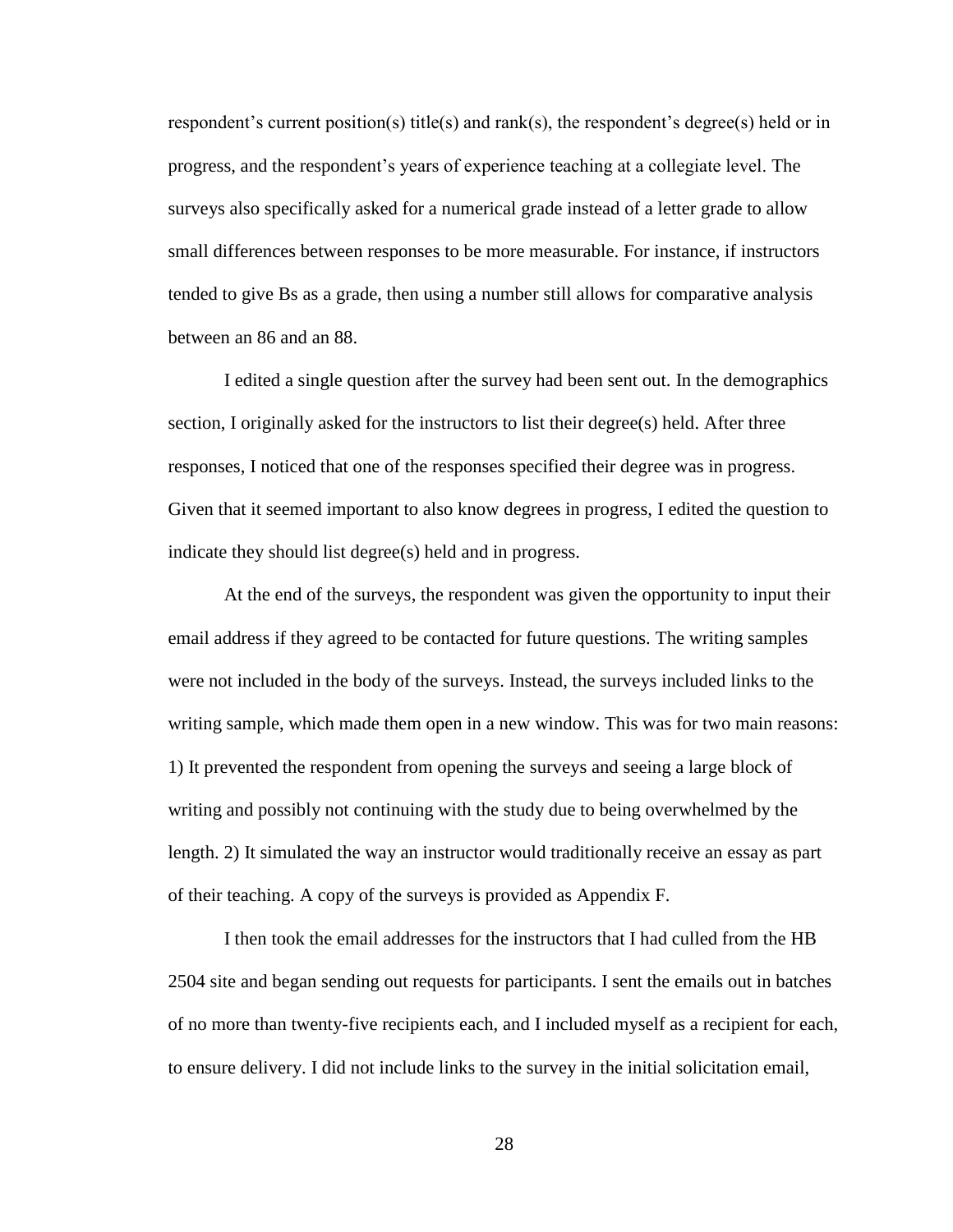because I wanted to ensure that each writing sample would receive roughly half of the responses. The solicitation email is attached as Appendix G. In it, I provide some basic information about myself and the research, although I do not go as far as to identify the research goal as being about personal writing. Instead, I state that the research goal is to measure "how instructors of first-year composition react to specific student approaches within writing." I believe that if the goal of the research had been identified as being about personal writing, that this would have created a response bias from instructors. They might have purposefully used the survey as a way to make a statement about how they felt academically about personal writing, rather than respond in a way that was in line with their teaching practices.

Whenever a potential participant responded to the solicitation email, I sent them the link to the survey in a follow-up email, attached as Appendix H. I kept track of which survey I sent with each response, making sure that I alternated which survey I sent each time. Responses to the survey automatically populated a private spreadsheet on Google Drive.

I sent the solicitation email twice. The first time was on the morning of Thursday, 30 January 2014. The second was Wednesday, 5 January 2014. I chose those dates as most instructors' schedules have a large teaching load on Monday/Wednesday/Friday or Tuesday/Thursday, so by sending on Wednesday and Thursday I hoped for the email to arrive at a convenient time for both schedules. For the second solicitation email, I removed from the pool any email addresses that had bounced back as invalid, as well as the addresses of anyone who had already responded.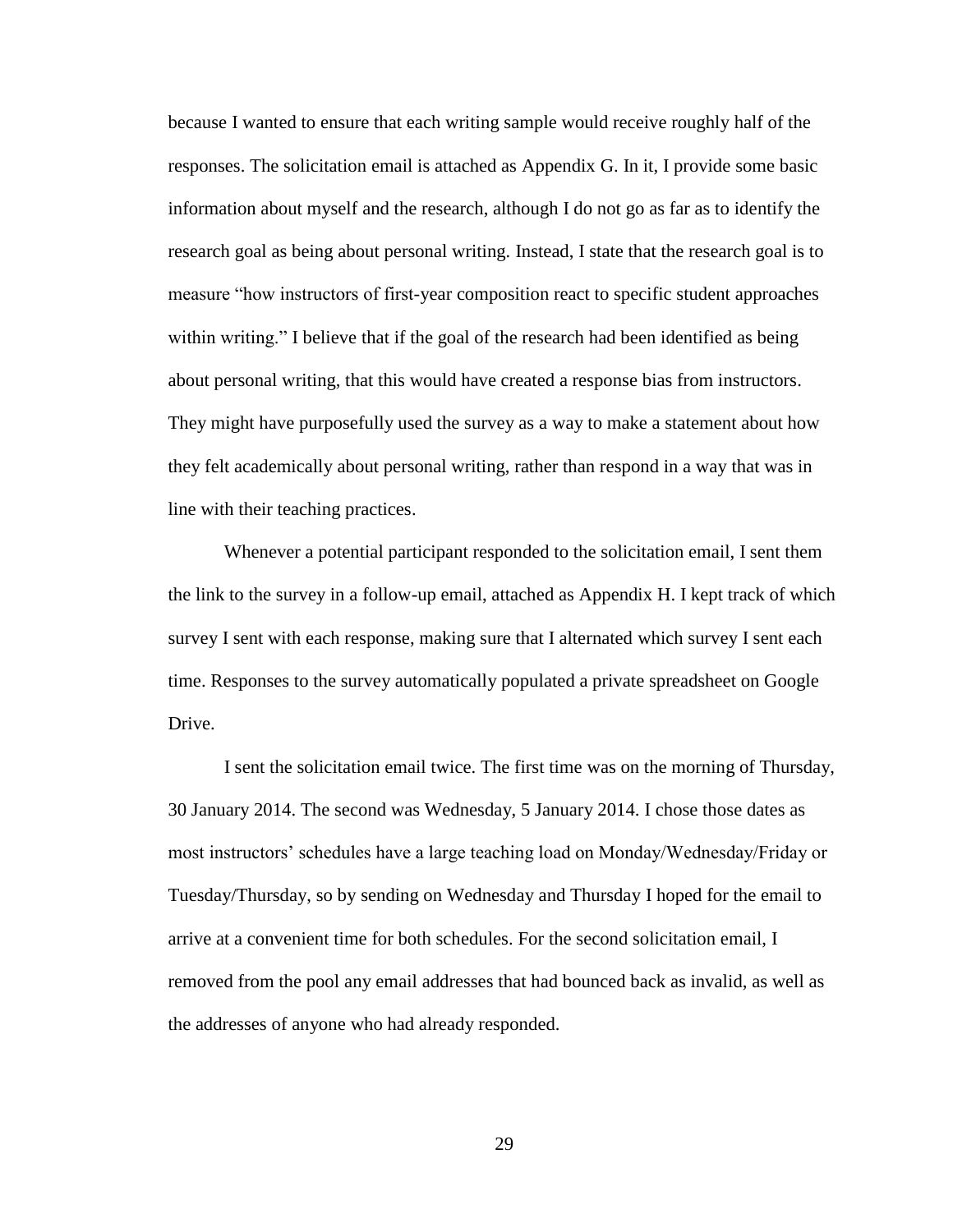On the same day as the solicitation emails went out, I posted on my Facebook account about the study and requested that any of my friends who were eligible take the survey, and for anyone who was eligible or ineligible to spread the words to their acquaintances who might be eligible.

#### **Second Round Data Collection**

Once I received all the responses from the survey that I expected to get, I analyzed the results to look for potential candidates for follow-up qualitative analysis. I chose two respondents. One received the writing sample with personal writing and one the sample without. One was a lecturer and one was a teaching assistant. I felt this was appropriate given those two positions made up 26% and 48% of respondents, respectively. Both assigned a score to their sample near the average score, and both had teaching experience near the median number of years of respondents: two. Finally, both candidates had responded to the survey relatively quickly, which I hoped would carry over into an enthusiastic response to an interview.

After I chose the two candidates, I sent them a personal email thanking them for their participation in the survey and then asking for permission to interview them. In the email, I gave them the choice of what format the interview could take. Both respondents agreed to the interview and chose to answer the interview questions through email.

The email I sent both respondents with the interview questions is attached as Appendix I. I first explained the premise of my thesis project and described how the survey they participated in worked, and what it was intended to measure. However, I did not reveal any of the results of that survey, as I did not want the results to affect their answers to the questions I posed.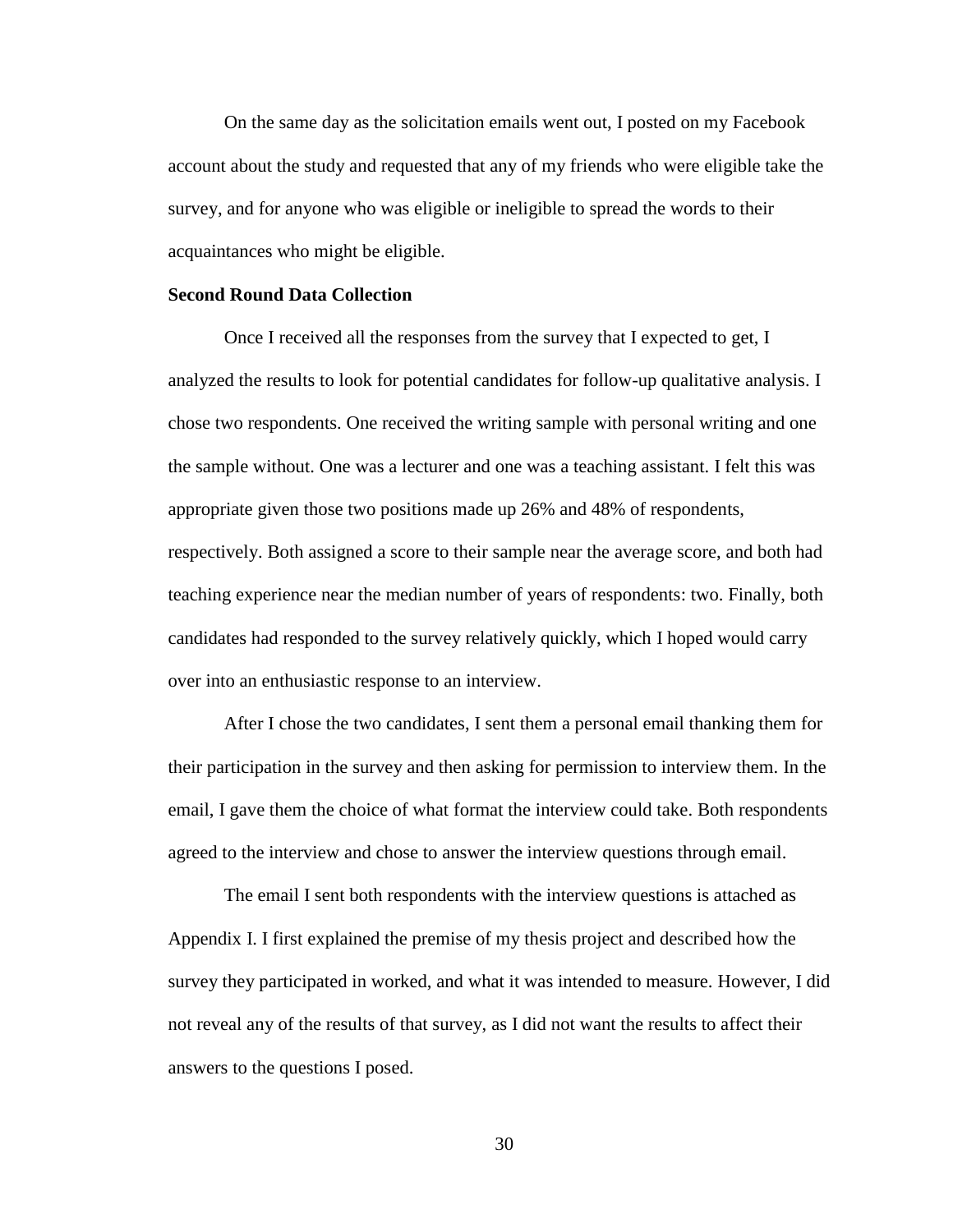I asked both of the interviewees five questions. I encouraged them to be as broad in their answers as they wanted and to feel free to go off on tangents. The five questions were as follows:

- What do you expect the outcome of my research to be? Why?
- How would you compare the roles of your education (in terms of actual classes and teaches), your area of study, and your experience as an instructor (including both in the classroom and your training/guidance from the department) in forming your teaching style?
- How do you approach personal writing in your classroom? Is it reserved for specific assignments, or could it fit into any assignments?
- Do you spend time teaching first-year writing students how to use personal writing?
- Do you think personal writing should be used more or less (or possibly the same amount) in first-year composition versus higher level writing classes (including writing assignments in other disciplines)?

These questions were designed to draw connections between the survey results and the conscious thoughts of the "average" respondent. They also sought to give voice to the instructors' thoughts on topics addressed in my literature review as well as in the WPA listserv discussion.

Along with the information obtained from the interview, I also downloaded both of the interviewed instructors' syllabi from the HB 2504 website. I looked to their syllabi to see how personal writing was treated, if at all, in their teaching.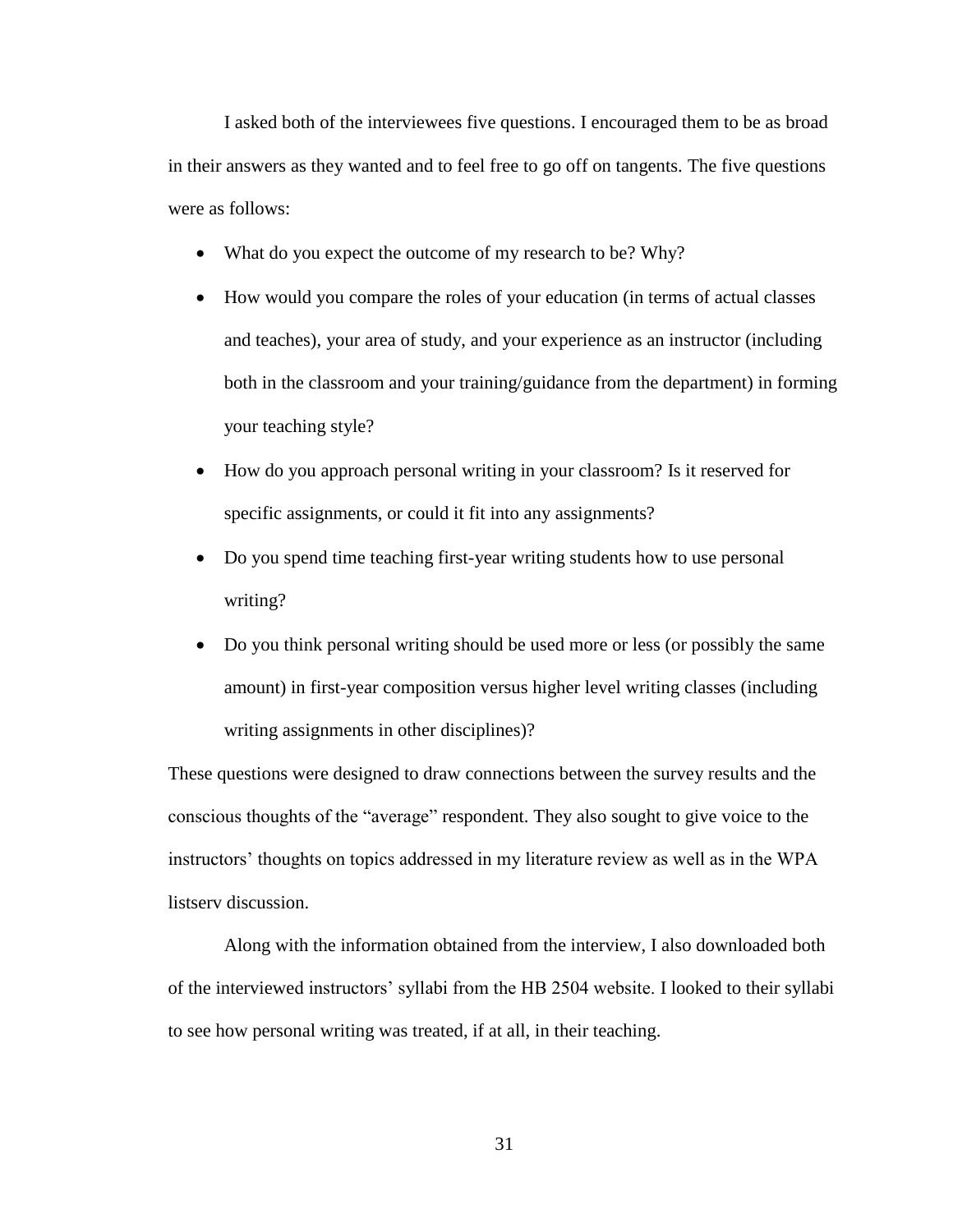#### **Reflections on Methodology**

Despite the numerous limitations with my participant selection, I feel that the main body of my methodology was effective and well-designed. None of the participants reported problems with the process. The data yielded from the study allowed for the level of analysis I was hoping for. All of the larger changes to the methodology I would make would require more participants and more incentive for participants to respond. The interview questions appeared to yield significant response, and while there are always additional relevant questions, more questions might have reduced interviewees' likelihood of responding as thoroughly as they did for this study.

In my initial thesis proposal, I intended to incorporate participants from other universities beyond Texas State University. Given that my methodology is done primarily via email and uses publicly available data to send out those emails, the actual execution of including other institutions would not be difficult, as long as they were public universities in Texas. Private universities in Texas are not required to participate in HB 2504, and other states might not have equivalent laws. The biggest potential stumbling block and the reason why ultimately other universities were not included in this study (beyond the limitation of time and resources to process the larger set of results) was the possibility of having to wait on the other institutions' independent research boards' approvals.

Part of the reason I proposed to study multiple institutions was also to prevent response bias from people who had heard what my research interests were. I do not think this was an issue despite the study being limited to Texas State. I was genuinely unacquainted with the vast majority of people who responded to the solicitation email.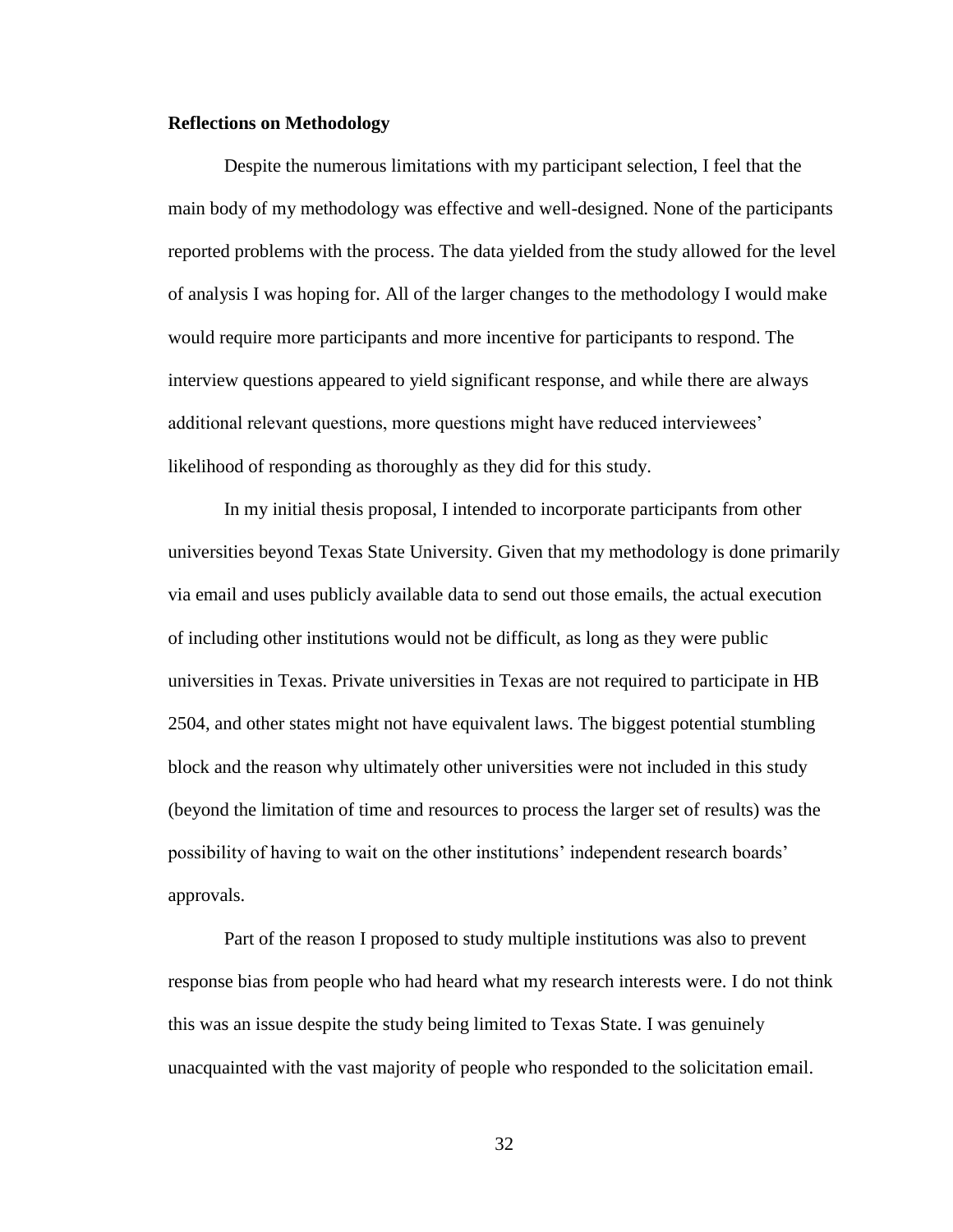Using only my home institution provided an additional, unexpected challenge, though. Because I had access to a significant amount of information about the respondents due to my knowledge of our department and the HB 2504 site, I had an impulse to correct or supplement information they provided in the survey. The majority of respondents (twelve of twenty-three) provided their email address and thus identified themselves in responding to the survey. With their identification, I could have looked up their curriculum vitae on the HB 2504 site and added more information about what degrees they held, since many people did not fully identify their area of study. I chose not to, although I am not sure if that choice was appropriate or not.

Also in my initial proposal, I intended for each survey respondent to evaluate two separate writing samples, in order to draw a more direct comparison between their response to a sample that included personal writing and one that did not. Given my low number of respondents, this methodology would simply not have worked with the current participant pool without additional incentives. However, I do believe evaluating two writing samples would be a strong addition to future similarly designed studies, as it allows the researcher to limit the impact of the writing styles of a single writing sample and to see how individual respondents' ranges of responses compare to the sample as a whole.

There are some minor facets of my methodology I would also consider changing. I designed the experiment with a two-step participation process. Respondents had to answer an email and then, separately, fill out the survey. I did this due to a limitation in technology—I needed to be able to send individual emails to participants to control half of the participants receiving one survey and half receiving the other survey. Ideally, I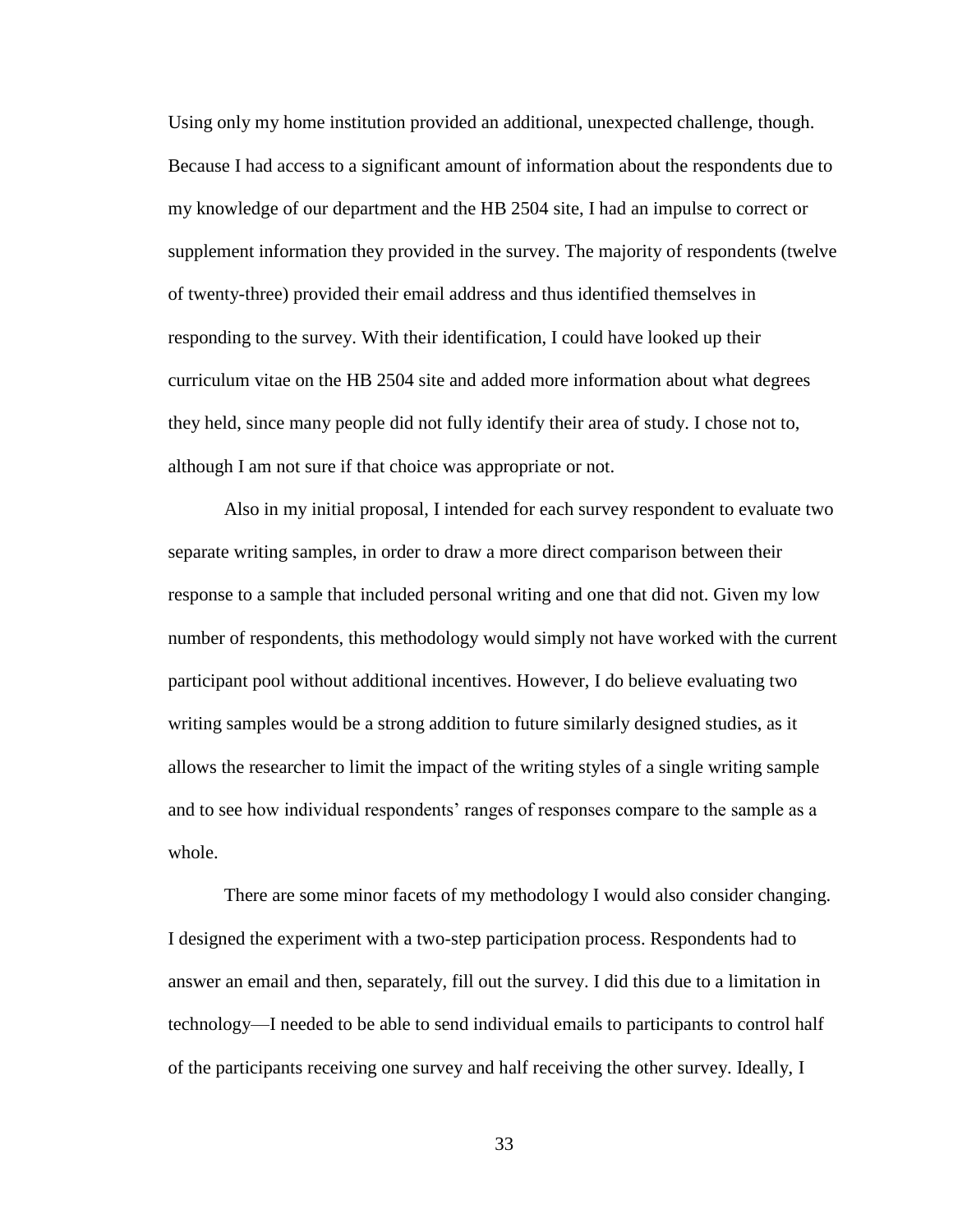would have instead been able to send a single link to the survey to participants and that survey link would randomize which writing sample they saw. The results hint at the damage the two-step process did. While twenty-three people filled out a survey, thirtytwo people responded to the solicitation email, meaning that at least nine people asked to receive the survey but never completed it. This could be due to their having available time when they received the solicitation email but not when they received the link to the survey. (To combat this, I tried to respond to all requests as fast as possible, but it's unclear how effective this was.) It's also possible that they opened the survey and quit due to its length or having to read the writing sample (survey fatigue). Finally, not having a single survey link made the possibility of snowballing or public advertisement more difficult, as I could not just publicize a single direct link to a survey. This two-step process might not have been entirely negative, though. It's possible that it weeded out some participants who might not have taken the survey in good faith.

Because of the dissonance between who requested a survey and who actually filled out the survey, I regret the decision not to send the second solicitation email to people who had already requested a survey. The second solicitation email might have acted as a reminder for people who had already received a survey link.

There's a single wording change I would make to the survey. I asked how many years of experience the instructors had teaching at the collegiate level. Because many of the respondents were just beginning their teaching careers as TAs, many respondents indicated half a year or one and a half years of experience. However, it became apparent in my analysis of the results that some respondents counted the semester that was in progress at the time of the survey as part of their experience, and some did not. Thus,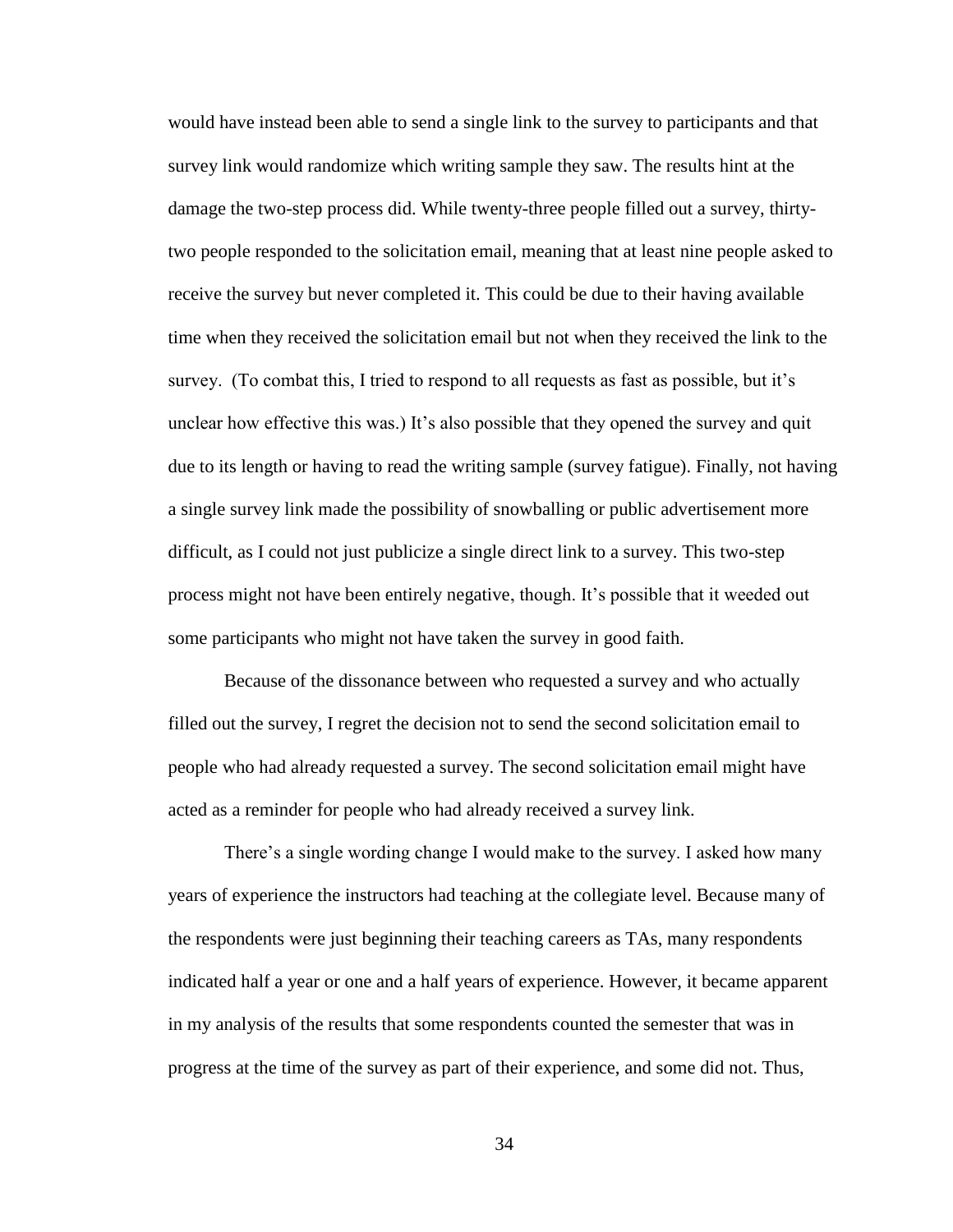future surveys should be more specific on this point, if being able to differentiate experience at the semester level is important for their conclusions.

In choosing whom to interview, I wanted to have a representation of the thoughts behind the most average responders to the survey. To that end, I believe I succeeded, and I was fortunate that the two interviewees differed in their views enough to demonstrate varying schools of thought on the topic. However, it might have also been interesting to see how their responses compared to one of the outliers, such as the participants who assigned the lowest grade (65) or the highest (95) to the writing samples, or the participants with 20+ years of teaching experience.

Finally, for this specific study, I would have liked to know whether or not each respondent was teaching first-year composition at the time of taking the survey, and if so, which course (1310 or 1320). It would be interesting to see if being a current instructor of the course affected individuals' responses. Also, since 1310 and 1320 have slightly different focuses, there might have been variation based on whether they were teaching one or the other, or both. This was indicated in the interviews, with the first respondent stating that "In English 1320, I don't focus as much on personal experience," and then in response to whether they spent time teaching how to use personal writing, they said, "Yes. This is almost the entire content of my English 1310 course." Since the two courses have different expectations, this could have influenced results.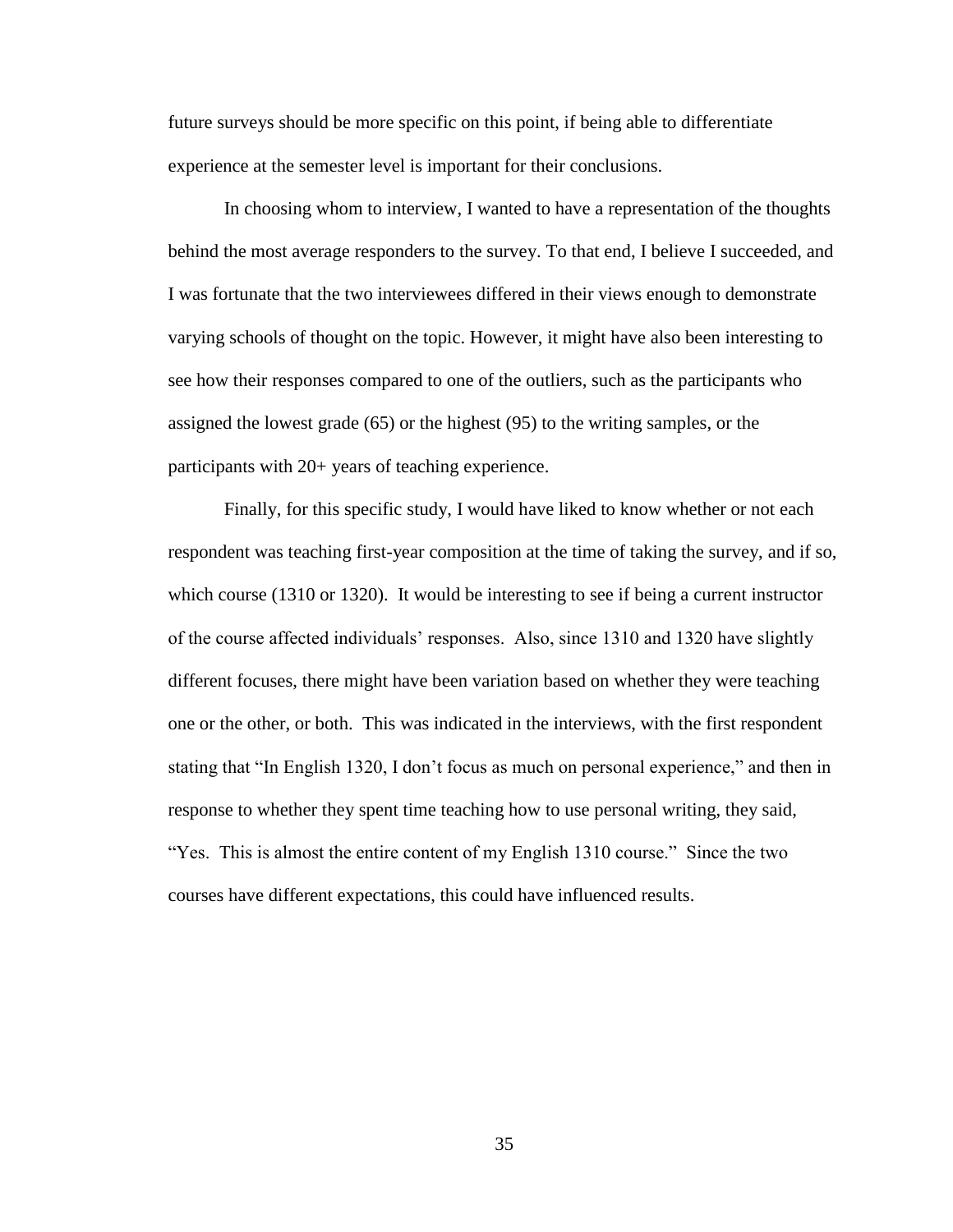#### **CHAPTER V**

### RESULTS

In total, twenty-three people filled out the survey. Ten responded to the survey with the personal writing sample, thirteen to the other sample. The overall results showed a significant preference among the instructors toward the sample segment of writing that contained personal experience versus the sample without, with the first receiving an average score of 82.11 and the latter receiving an average score of 74.69.

Following the survey, I emailed two participants and interviewed them about their teaching practices and the use of personal writing in the first-year classroom. Both participants in the interview responded to the entire set of questions electronically. Their responses have been attached as Appendices J and K. The first set of responses belongs to the lecturer, the second to the TA. Their names are not present in the responses; however, enough information is present that their identities might possibly be guessed by their colleagues. This was addressed in the survey, wherein they agreed that they might not remain anonymous if they provided their email address for the follow-up study.

### **Survey Results**

The complete results of the survey have been attached as Appendix L (response to sample with personal writing) and Appendix M (response to sample without personal writing). Also included in the related appendices are keys to understanding some of the abbreviations found in the data, and a few snapshot facts about the data (averages and medians). The facts included in the appendices are discussed further in this section.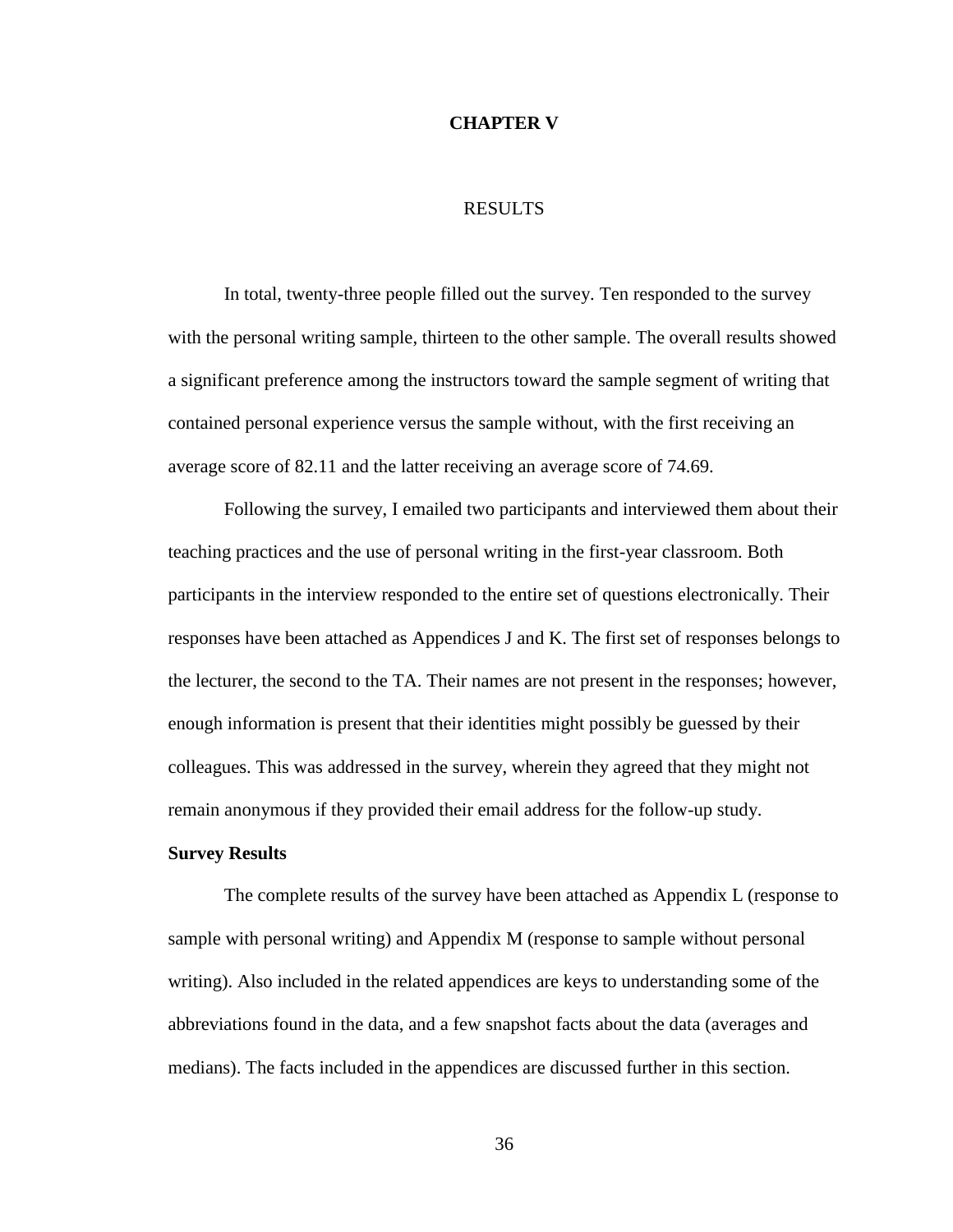These results have been codified in numerous ways. First, responses were modified for consistency. As an example, some respondents referred to Texas State University as "Tx St," "Texas State," "Texas State University," or "Texas State University – San Marcos." Similar variations occurred in references to titles, departments, programs, and degrees. No information was removed; the codified results are as specific as the respondents were. They were made consistent for ease of reading. Note that in this case MFA always refers to an MFA in Creative Writing. Also as part of the codifying process, any higher education institution besides Texas State was changed to "Other." This only affected three respondents: one who taught at Texas State University and another institution and two others who had both moved on to teach at other institutions after Texas State. Given there were only three data points like this and that in each case the institution besides Texas State was different, thus allowing for no meaningful analysis beyond the fact that they teach somewhere else, their institution was removed to help maintain their anonymity. Finally, multiple respondents who were teaching assistants did not indicate a degree in progress. If a respondent identified as a teaching assistant and listed a single graduate-level degree, I assumed that degree was in progress and marked it as such.

The responses to two survey questions were removed entirely. Given that everyone who responded selected that they agreed, the response to whether the participant agreed or disagreed to participate in the study was removed. Also, the space available for the participants to include their email address has been removed to maintain privacy. In total, twelve of the twenty-three participants provided their email address. A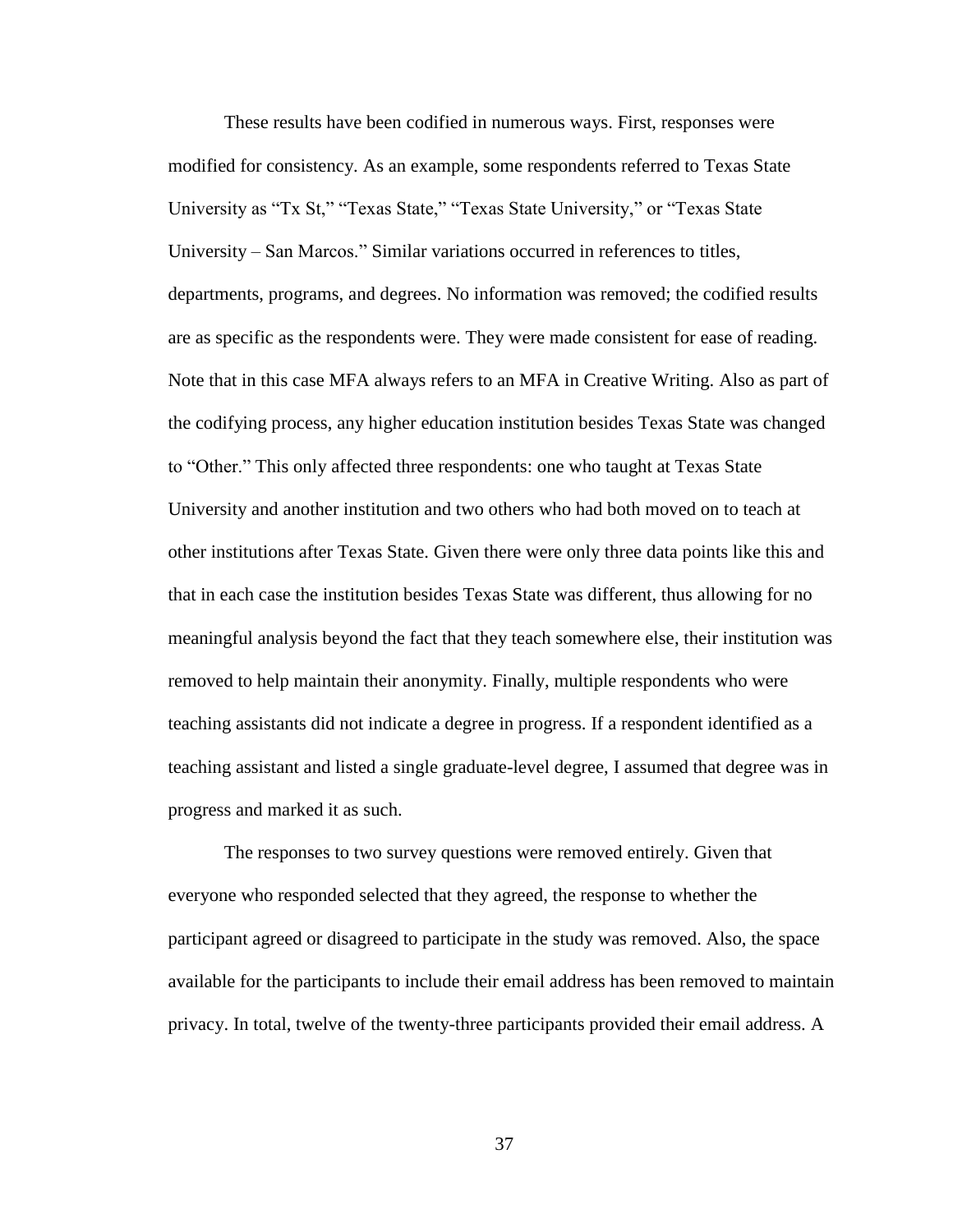breakdown of which groups of respondents were more likely to provide their email address is provided in the "Interview Results" section of this chapter.

I also made three small modifications to correct some data entry. In one case, a respondent listed a business unrelated to education as their institution. Based on the rest of their response, it would appear this person is no longer working in higher education. I replaced the business they listed in the institution column as well as their position at that business listed in the title column with "business" and "nonacademic," respectively. The second modification was to change a score given from ".70" to "70." I believe the .70 was either a typo or a reference to 70% (as the form wouldn't accept the % sign as part of the answer since it asks for a number). Finally, one respondent gave the writing sample a score of "68-70." I did not modify that in the appendix; however, for the purposes of calculating averages the range was replaced with a "69" instead.

The two most easily analyzed points of data were years of experience and score assigned to the writing sample. For the writing sample with personal writing, the respondents' average years of experience was 5.45. However, one respondent was a significant outlier with 34 years of experience. Thus, the median of 1.25 years of experience is also very relevant. The personal writing sample received an average score of 82.11. The median score assigned was 82, showing that the scores were all fairly consistent. For the writing sample without personal writing, the average years of experience was 4.27. Once again, there was an outlier, this time with 25 years of experience. The median for this group of respondents was two years of experience. The average score assigned was 74.69; the median was 78. For all respondents combined, the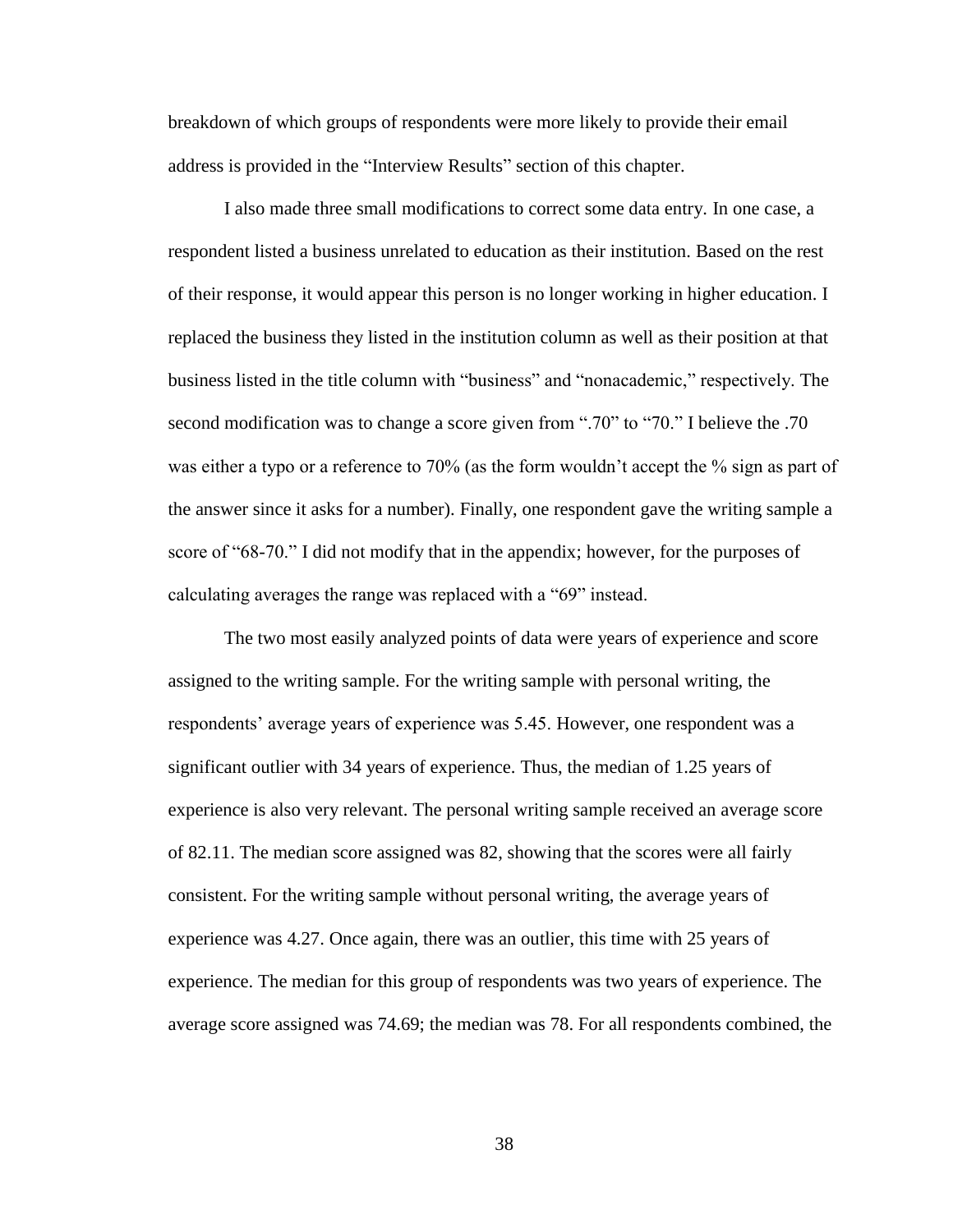average years of experience was 4.78, the median years of experience was 2, the average score assigned was 77.73, and the median score assigned was 78.

The rest of the data was more inconclusive. Many respondents did not include their undergraduate degree details, and some did not include their graduate degree details. Only twelve of the twenty-three respondents self-identified as being a part of a program or department besides the English department. Eleven respondents were teaching assistants, six were lecturers, one was a senior lecturer, three were professors (one adjunct, one associate, and one assistant), one had the title of "English Instructor," and one did not appear to currently be teaching at the college level. In addition to their teaching responsibilities, two listed other job titles: one in the grants department, one in the writing center. Of the graduate degrees held or in progress, fourteen of the twentythree listed an MFA (three specified poetry, two fiction, and the rest did not specify their specialization), four listed an MA in Rhetoric and Composition, two listed an MA in Literature, one listed a nonspecific MA, and two listed a nonspecific PhD. No respondents listed multiple graduate degrees. Of the twenty-three, twelve listed an undergraduate degree, but only six specified the associated major. Two specified a BA in English, two specified a BA in Creative Writing, one specified a BA in Rhetoric and Composition, and one specified a BS in Psychology.

## **Interview Results**

As stated in the Methodology chapter, the two interviewees were chosen for being close to the average in terms of their years of experience, their position, and the score they assigned to their writing sample, as well as for being prompt respondents to the survey. The first respondent, whose questions and answers are attached as Appendix J,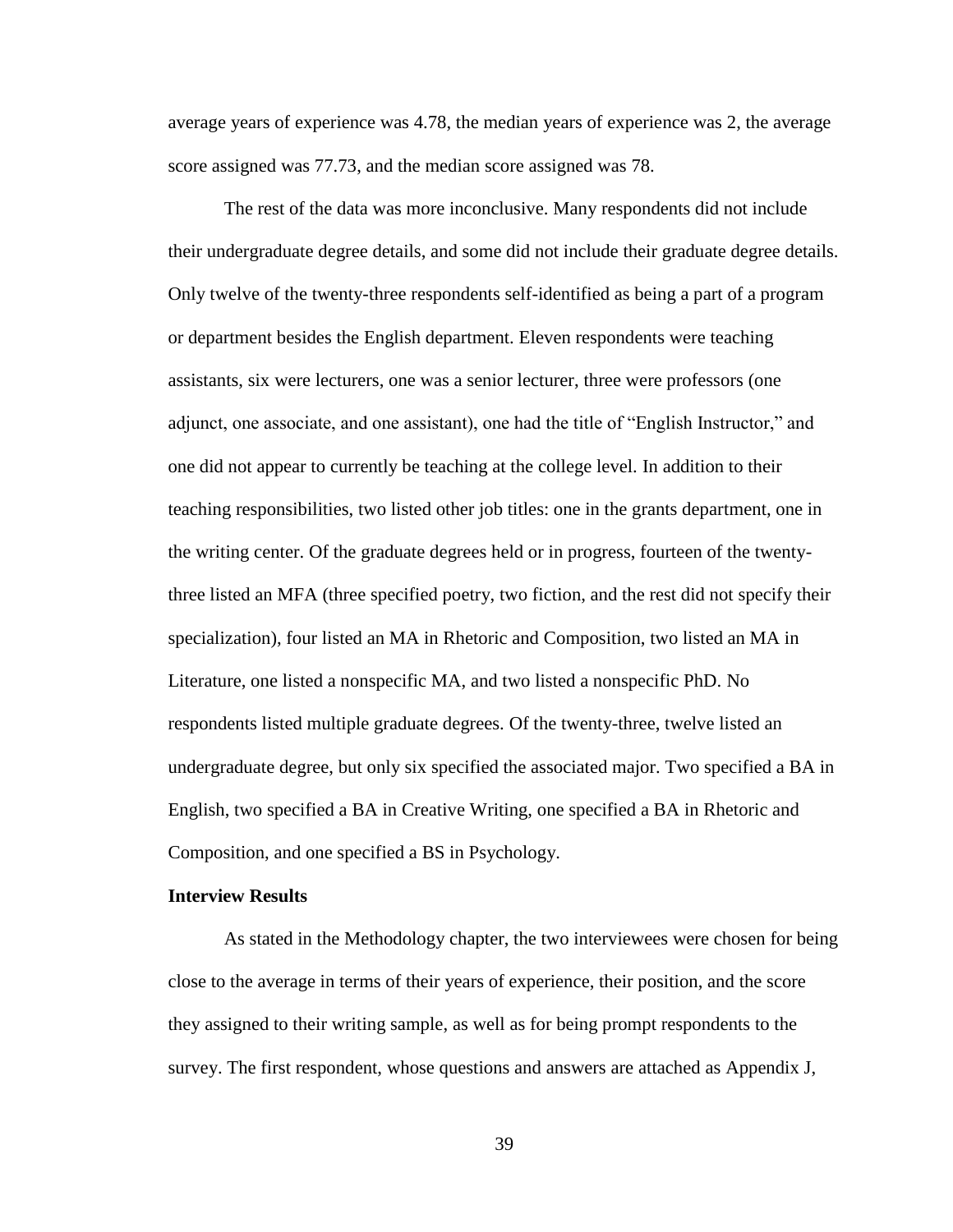was a lecturer who completed an MA in Literature at Texas State University. This respondent had two years of experience teaching at the college level, and assigned the writing sample without personal writing a score of 78 (compared with the average of 74.69 and the median of 78). The second respondent, whose questions and answers are attached as Appendix K, was a TA who was in the process of completing an MFA. The second respondent had one year of experience teaching at the college level, and assigned the writing sample with personal writing a score of 89 (compared with an average of 82.11 and a median of 82). For the purposes of discussion, I will refer to the first respondent as "MA Lit" and the second respondent as "MFA."

Both respondents replied with answers to the questions within twenty-four hours. Their answers were lengthy and thorough; MA Lit wrote roughly 600 words MFA wrote roughly 800 words, which exceeded my expectations in terms of an email-based response. The answers to the questions met my expectations in terms of providing the information that I was seeking in designing the interview.

They gave similar answers to the first question. Both predicted the results to the survey correctly by stating that they felt personal writing would receive the higher grades. MA Lit attributed that to Texas State in general, and MFA specifically stated their hypothesis only applied to instructors from the MFA program.

In other responses, however, the two respondents differed significantly. MA Lit stated almost their entire 1310 curriculum revolves around using personal writing; MFA stated that they do not specifically teach personal writing. Based on their responses, MA Lit appears to be shaped in their teaching style largely by their own experiences as a student, specifically as an undergraduate student. MFA cites their experiences as a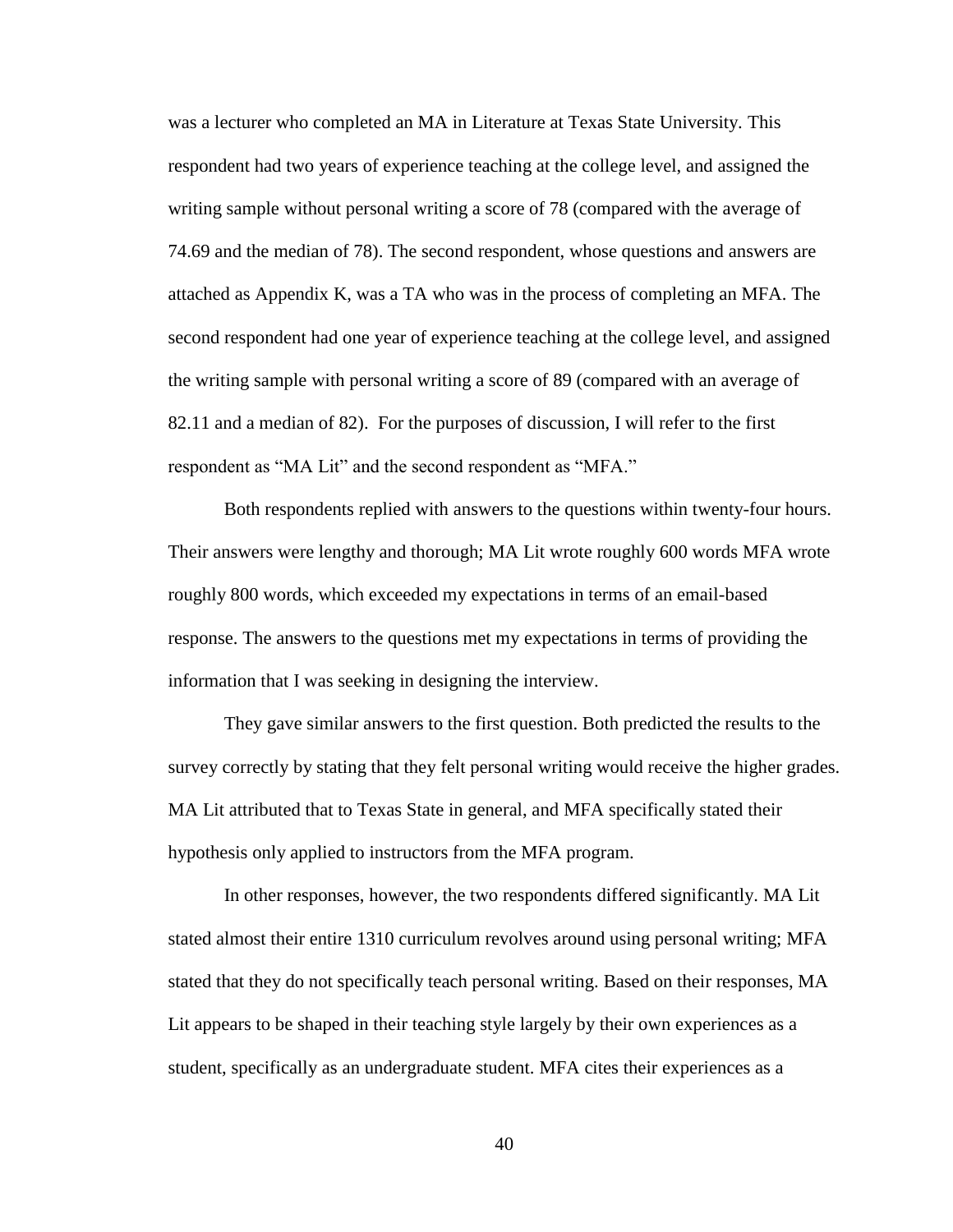teacher and as part of a cohort of new instructors as guiding their curriculum. MA Lit believed personal writing should be available to be used in any writing assignment, whereas MFA argued that "there should be a clear demarcation between when a student should use personal writing and when they should rely on the nonpersonal." Overall, though, both respondents had a very positive view of personal writing as a tool in academic writing. The first respondent viewed it as a potential maneuver at all levels, stating that "personal experience always adds interest to writing and can be used as a contextual frame for any writing assignment." The second respondent appeared to view it more as a pedagogical tool within the academy, saying "it makes sense to use personal writing as a stepping stone to higher level writing where you cannot rely on personal experience."

Following the interviews, I examined the syllabi for both instructors, as well as the learning outcomes provided by the English department for the two first-year composition courses. Both interviewees had similar syllabi. Since the second interviewee indicated they did not spend time teaching personal writing in first-year composition, it's unsurprising that their syllabi for both ENG 1310 and 1320 did not mention personal writing at all. Neither did the learning outcomes provided by the department, although it should be noted that those learning outcomes are very brief. The first respondent, who indicated that they spent a significant amount of time in their first-year composition classrooms working on personal writing, featured personal writing very briefly in their syllabi. In 1310, it was labeled as the topic for a week's worth of curriculum. In 1320, it was not mentioned at all. This would appear to indicate that looking at syllabi is not a good measure for the instructor's emphasis or acceptance of personal writing.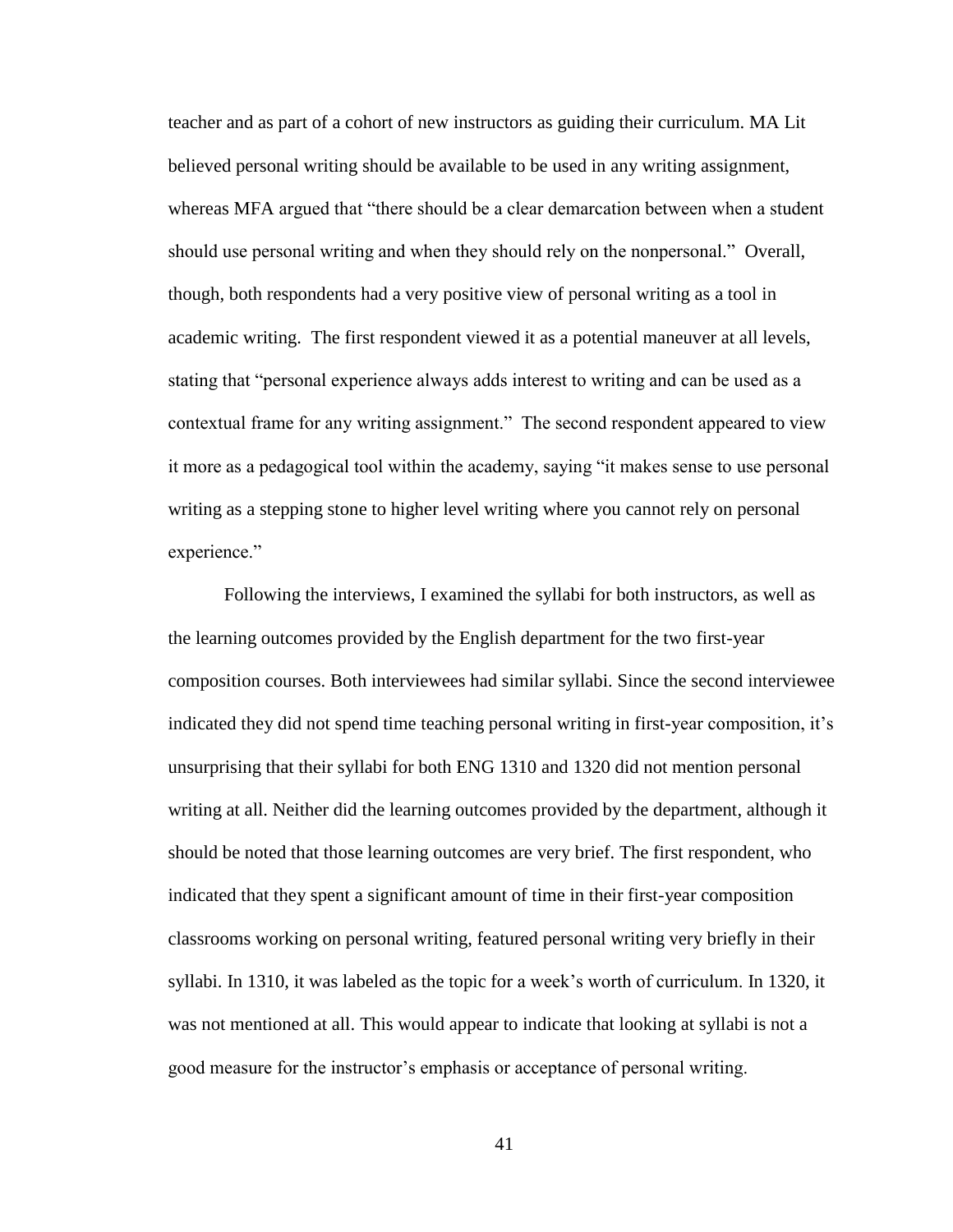### **CHAPTER VI**

#### DISCUSSION

The results from my investigation ran completely counter to what I expected. While a bias was present, it was in favor of the writing sample that had personal writing. This bias was fairly well defined, being a nearly eight point difference in average grades. This is significant especially given that the twenty-three grades only had a thirty point range, from 65 to 95.

The results from the survey as well as the follow-up qualitative research open the door for further questions about who teaches first-year composition and how their relationship with personal writing is shaped. This chapter outlines what my results illuminate when it comes to my research questions and reflects upon the research design to assist future work on the topic.

In terms of the research questions I posed in the introduction, I have many tentative answers and more questions to explore. The amount of experience, subdiscipline that an instructor aligns with, and position of the instructor appears to have little or no bearing on the score the participants assigned to the writing samples. However, my sample is very limited both in terms of size and in terms of diversity.

## **Reflections on Results**

While I had hoped for achieving a higher response rate from the survey, twentythree responses out of roughly 110 potential participants who received exposure to the survey (129 original, minus the people with an invalid email address and an estimation of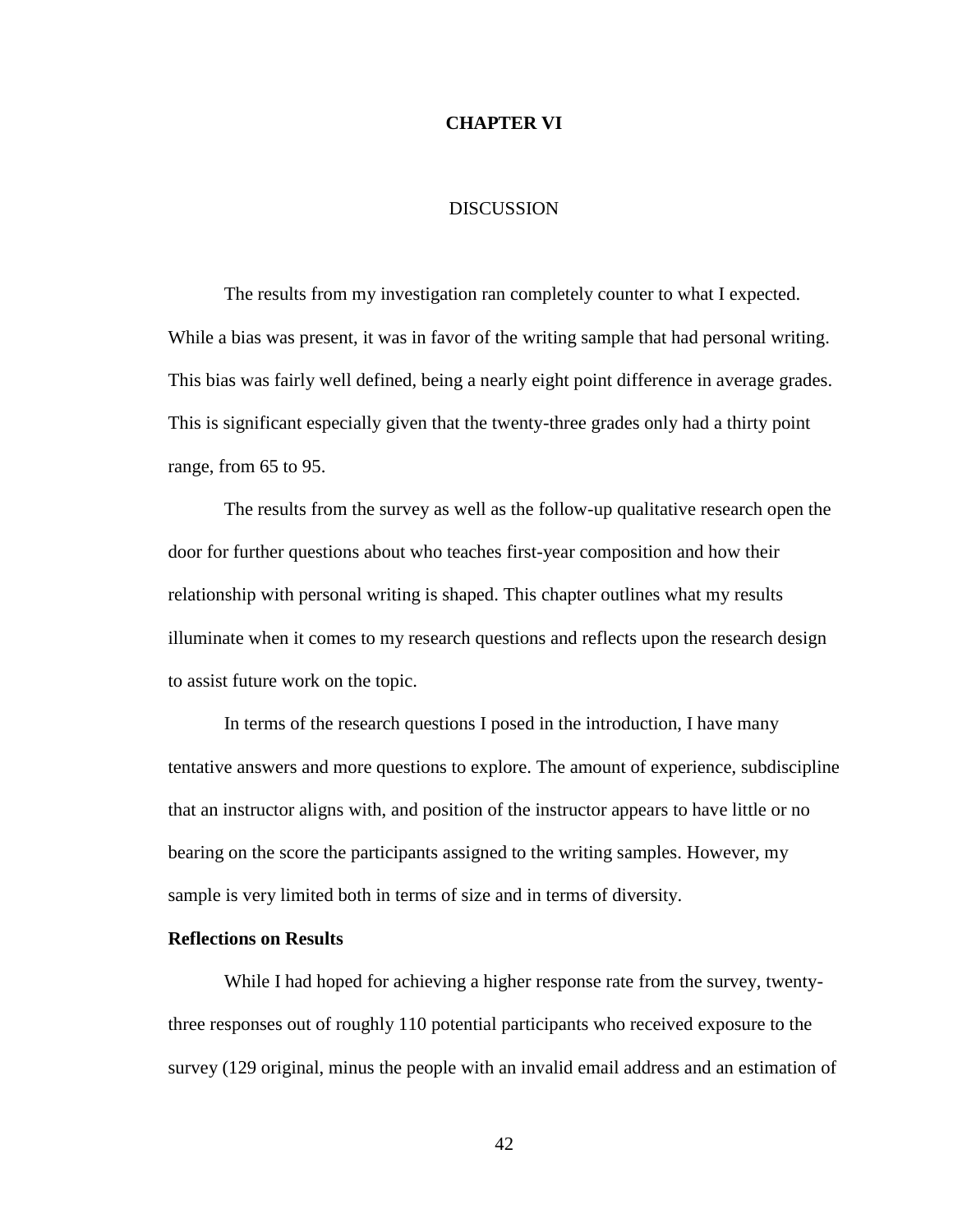people ineligible due to familiarity with the research) is a roughly twenty percent response rate.

My two interviewees provided significantly more of a response than I had hoped for. Both spoke extensively to how their own experience has shaped their relationship with teaching personal writing and teaching first-year composition as a whole. Both also provided meaningful analysis as to their perceptions of how personal writing is treated by their teaching cohort.

Based on the results obtained, there is a bias among the instructors sampled toward writing with personal experience. The individual grades assigned are fairly clustered (especially in the responses to the non-personal writing sample), which leads me to believe that the majority of the respondents took the survey in earnest. This is especially true for the TAs, as they go through some grade calibration exercises using a standardized rubric and some model papers as part of their training. That training is provided in the fall, and since this survey was executed in the spring, all TA participants had undergone that training. It's possible that the clumping of grades around the average is a negative sign as well. It could indicate a lack of investment in the survey and the assigning of a fairly standard, mediocre grade just to provide a response. It should be noted, however, that the personal writing sample had a wider range of grades assigned to it: 65-95, as opposed to 68-82 for the non-personal writing sample. This is indicative of a more varied response among instructors toward personal writing.

There are not enough data points to draw significant conclusions about the different groups of instructors, but this small group appears to point to degree program and years of experience having little bearing on grade assigned.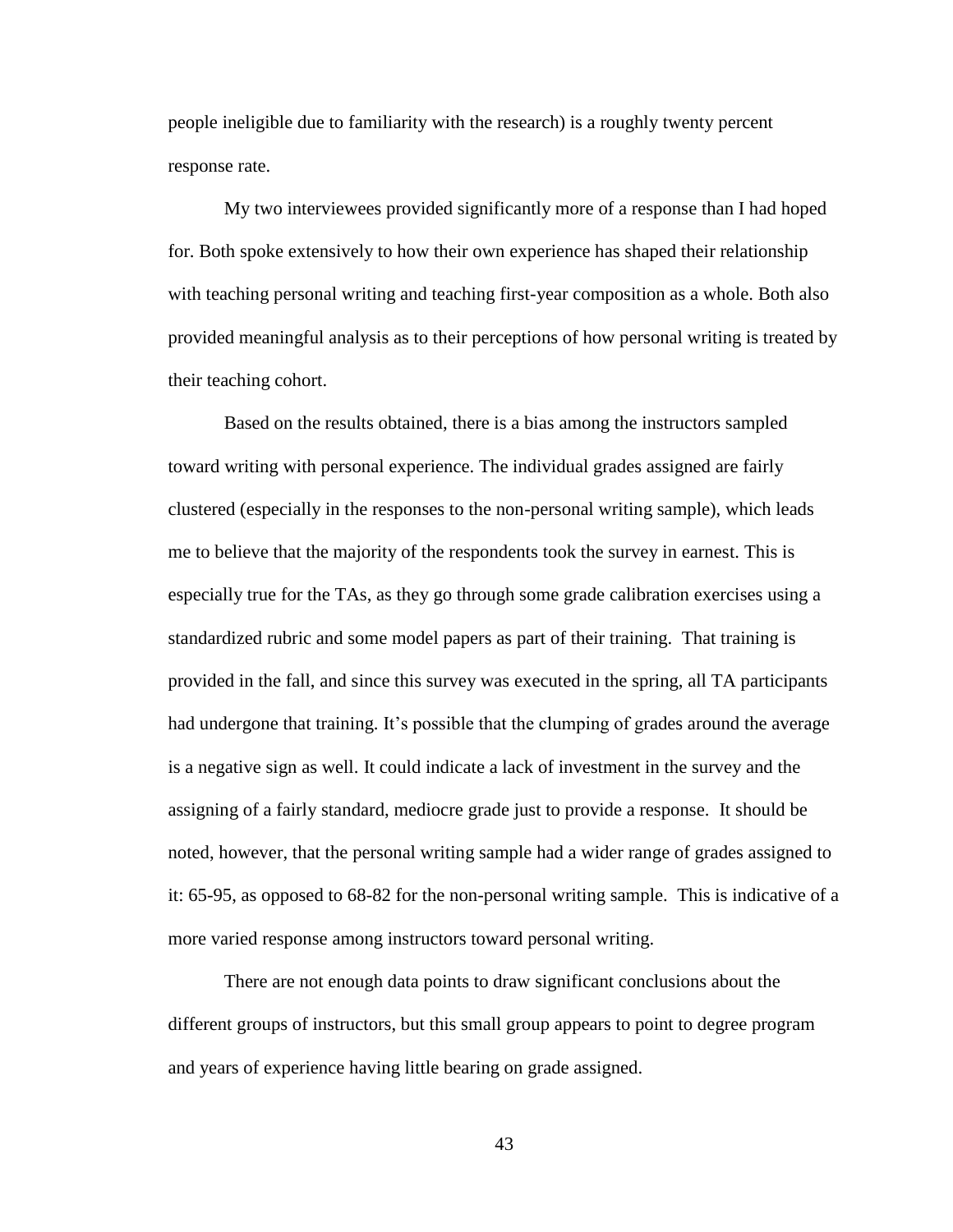The possible reasons the study yielded this set of results, counter to my expectations at the onset of this project, are numerous. The simplest explanation could be that the writing sample with personal writing might be more appealing for a reason besides its inclusion of personal experience. Despite coming from the same author and the same paper, some quality of that particular section of the writing could have influenced the grades. Respondents could have valued personal and non-personal writing equally in the academic essay, but the rhetorical value of this particular sample that included personal writing might have outweighed the rhetorical value of the other sample. The small sample size could also have been a problem; the set of results might simply be a fluke based on who responded to the survey.

Additionally, either of the interviewees' hypotheses could be correct. Texas State's English department as an institution might encourage the approval of personal writing, as suggested by the first respondent. Or, as the second respondent suggested, the MFA program's influence might shape perceptions of personal writing for their graduates and students who teach first-year composition as well as the department as a whole. I discuss in the next section how the respondents associated with the MFA program did not grade the personal writing more favorably than the rest of the sample size. In fact, the opposite turned out to be true. Despite this, the MFA program produces a significant portion of the instructors and is the largest graduate program in the English department, and as such it's possible that they influence the instructors outside of their program.

Another possible explanation is the relatively young ages of the respondents. Their role as graduate students or recent graduates might position them to be more sympathetic to the personal experiences of the student writer than an instructor who is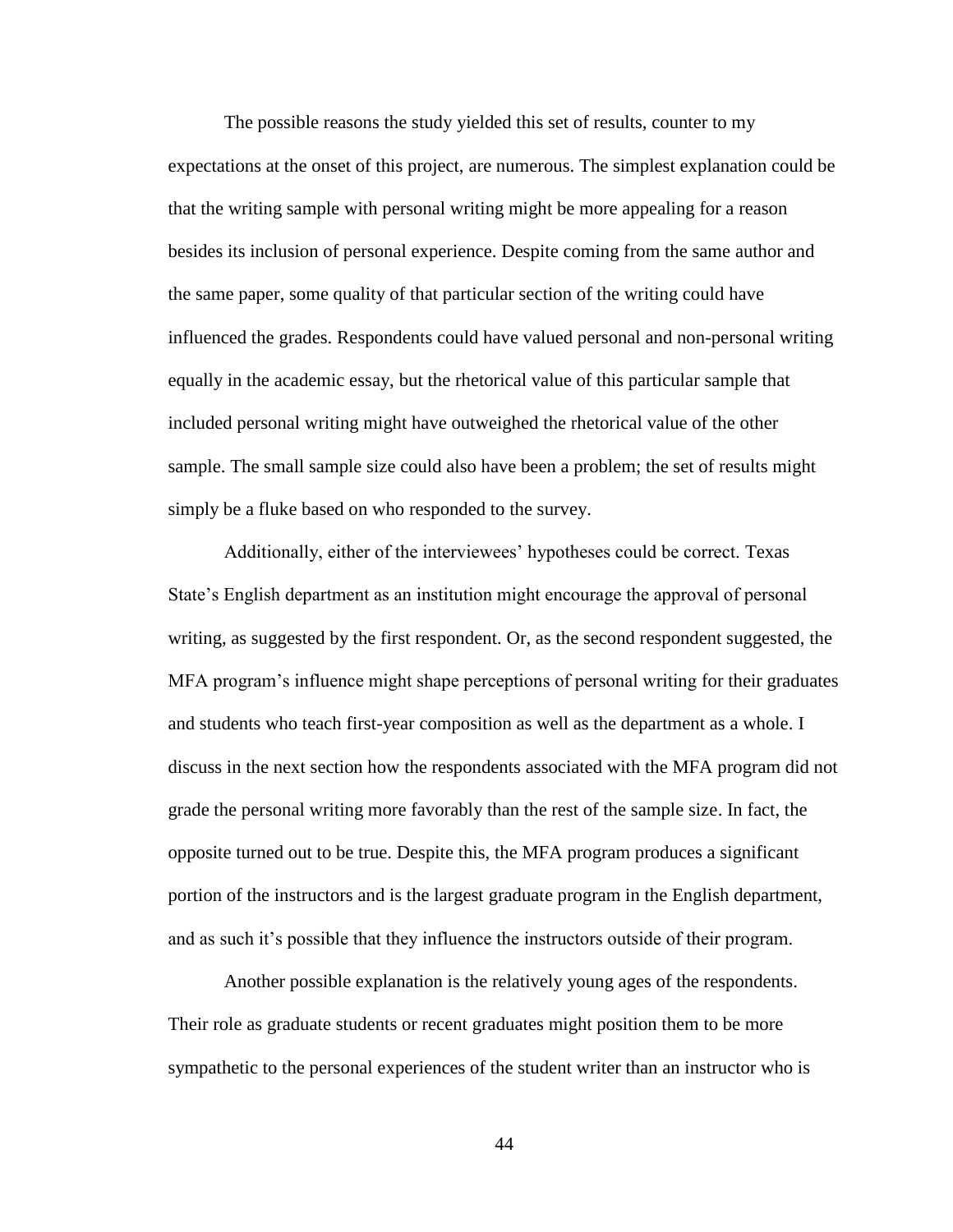more removed. It's also possible that additional years of experience could make them more cynical or dismissive of personal writing. My current data set does not support that, as the respondent with the most experience assigned the median score to the personal writing sample.

One of the most interesting results, in my mind, was the MFA interviewee's response to the question about whether personal writing should be used more or less in first-year composition than in higher level classes: "I think it makes sense to use personal writing as a stepping stone to higher level writing where you cannot rely on personal experience," mirrors almost exactly some of the messages from the WPA listserv, especially the professor I cited in the introduction who said he uses personal writing primarily in his developmental writing classes ("Personal Writing"). Based on the interviewee's statement, a similar study to this one aimed at upper-level courses with writing might have significantly different results. It's possible that a positive bias toward personal writing only exists when it's in the context of novice academic writers.

In my literature review, I described diverging motivations for personal writing from the expressivist and narrative inquiry camps within composition. It is difficult to say definitely which camp aligns more with the motivations of the two interviewees. Both interviewees make positive statements about the ability of personal writing to supplement an essay. The first respondent specifically hopes that students in other disciplines are allowed to use personal writing "to provide context or a thread of interest to their writing." The second respondent says that a benefit of personal writing is that it's "less intimidating for most students." It appears that the interviewees would agree with parts of both expressivist and narrative inquiry camps: that personal writing is a way to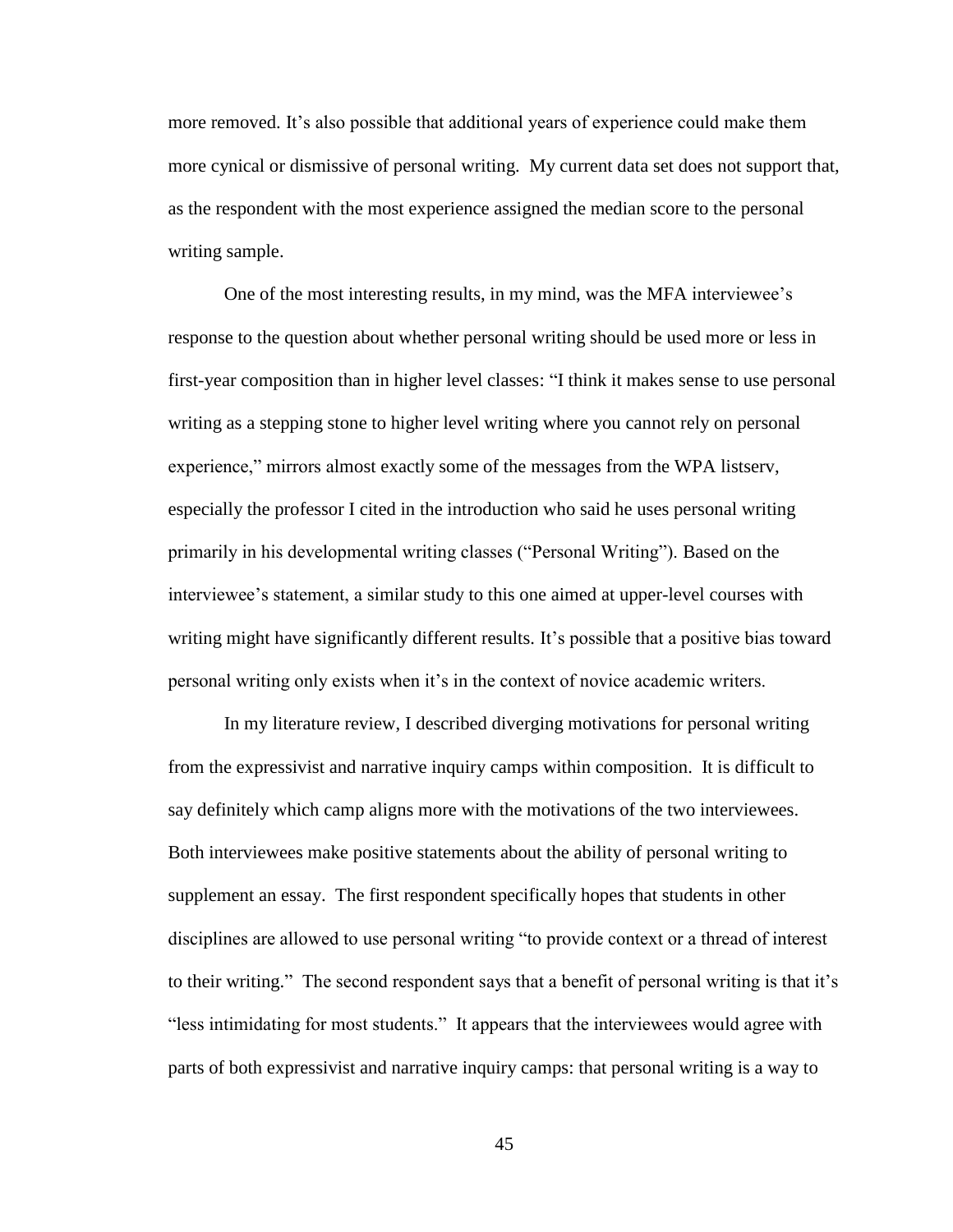motivate students to engage with topics, but also that personal writing has the potential to increase the quality of an essay overall if used correctly.

A second surprise from the results, besides the bias toward the personal writing sample, was the relatively low overall scores assigned to the paper. In selecting the paper I used for the sample, I had thought it to be strongly written for a first semester college student. Based on the referring TA's emails, I'm confident she did as well. The grades assigned to it, which averaged 77.73 across all twenty-three responses, were much lower than I would've guessed. Two explanations jump to mind. One is that the disconnect between the instructor and the writer might result in a lower grade. Since the instructors were unaware of the identity of the writer and had not developed a relationship with them in the classroom, they might have tended to grade lower than they would have otherwise, or were less likely to inflate grades. Another possible explanation is that in the process of creating the smaller writing samples out of the longer paper, the writing lost some measure of meaning or cohesion that led to the lower grades.

#### **Reflections on Participant Pool**

In the follow-up interviews, both respondents predicted the results of the survey, and they both explained it in different ways. The first respondent stated that "At least at TSU, I believe there is a bias towards using personal experience as evidence to support points/thesis." The second wrote that, "Since I'm in a graduate program for creative writing, I would guess that first-year comp teachers within this concentration would favor personal writing more when grading." In other words, while both respondents predicted the results, they also couched that prediction in an implication that the results might not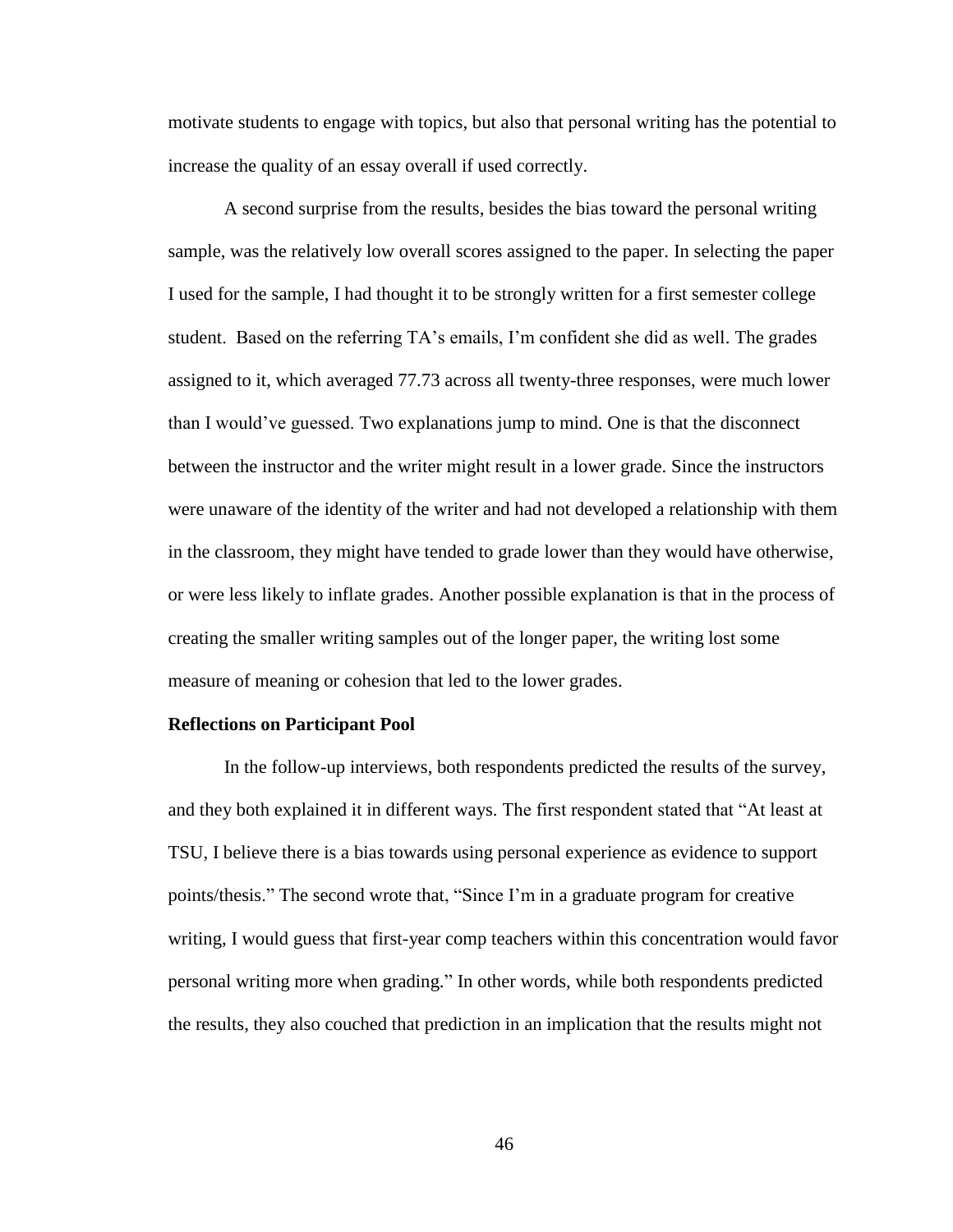be the same at a different institution, or among instructors from backgrounds besides an MFA program.

Ultimately, the second respondent's prediction was incorrect. If I removed the scores from the respondents who either held an MFA or were in the progress of getting their MFA, the average score for the piece with personal writing was 85.67 and the average score for the non-personal sample was 78—an even bigger difference in favor of the personal writing. However, the sample size was tiny for this comparison, since only nine of the respondents were not associated with an MFA program.

I wanted to investigate the idea that who is teaching first-year writing at Texas State might make an impact on the attitudes toward personal writing. After all, my sample size was significantly different in terms of where they were in their career when compared with the average participant in the WPA listserv, or the people writing scholarship about composition. In order to get a clearer picture of who was teaching firstyear English at Texas State University, I realized I needed to look beyond my relatively small sample size.

To do this, I returned to the spreadsheet I had created with all of the names and email addresses of my eligible participants (which was originally used to mail out the survey solicitations). I went back to the HB 2504 site and compiled all the relevant data I could extract from it and added it to my spreadsheet. When I was finished, I had a list of every instructor who had taught first-year composition at Texas State University since the spring semester of 2012. I had their most recent title (some instructors might have taught first as a TA and then as a lecturer; in this case they would only be listed as a lecturer), their graduate degree(s) held or in progress, whether or not they attended Texas State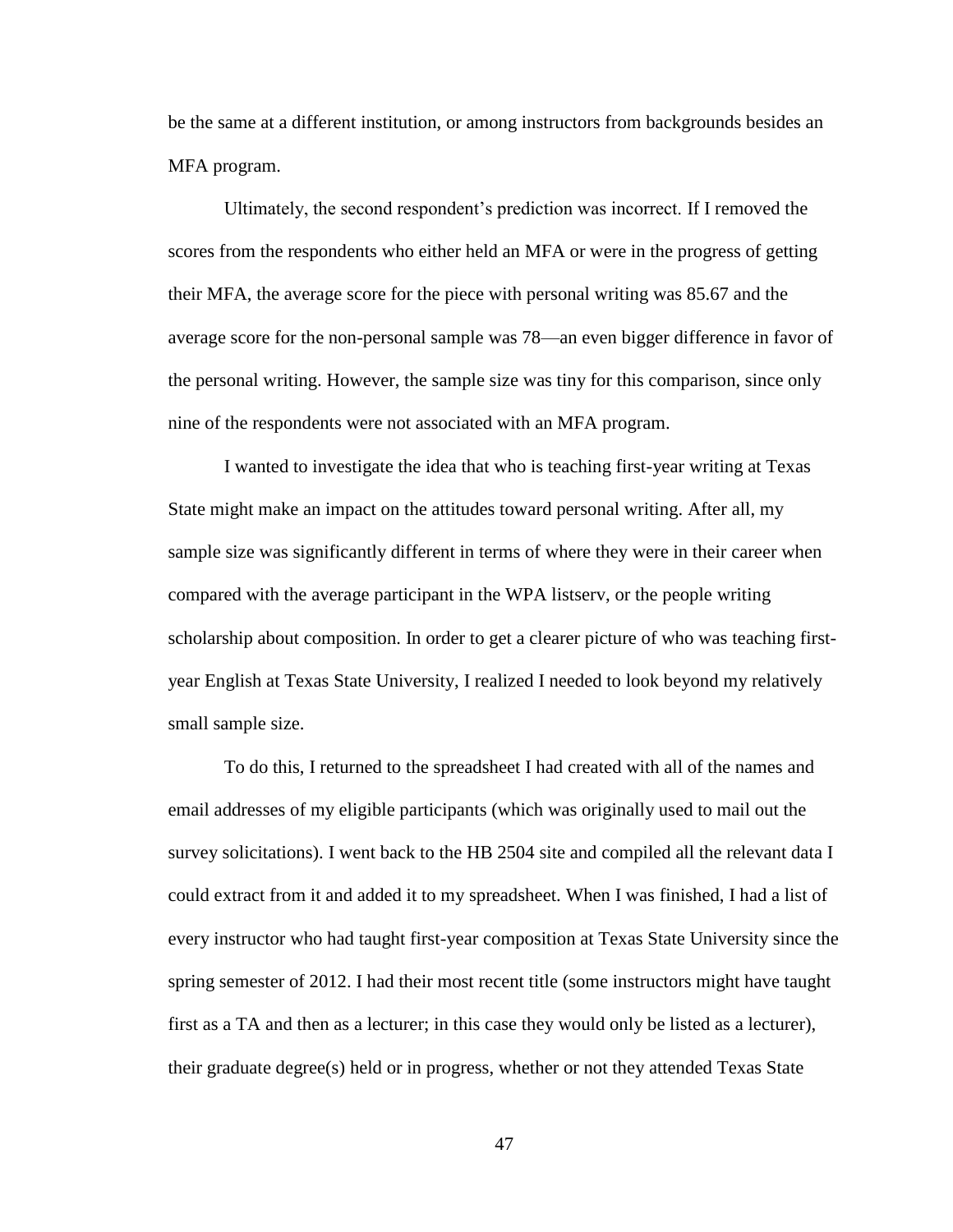University as a student, and how many sections of both English 1310 and 1320 they had taught.

What I found was surprising. Of the 129 people who had been a first-year composition instructor since spring 2012, only eleven did not have a degree from Texas State University. Eighty-four either held an MFA or were working on one at the time of their teaching. Only two of those eighty-four MFAs were held from institutions other than Texas State University. Twenty-one held or were working on MAs in literature (one not from Texas State), and nine held or were working on MAs in rhetoric and composition (all from Texas State). Fifteen of the instructors held PhDs. Fifty-seven instructors were teaching assistants, forty-eight were lecturers, eleven were senior lecturers, ten held professor positions of some sort, and two held other positions at the university. These numbers are slightly misrepresentative, however, as those with professor ranks taught fewer sections than the others, especially lecturers. While professors made up 7.7% of the instructors, they only taught 3.8% of sections. An abridged version of the data is attached as Appendix N. Note that the breakdown in percentage terms of the overall participant pool of instructors almost mirrors the breakdown in percentages of my sample. In the sample, rhetoric and composition degrees were overrepresented and literature degrees were underrepresented relative to the participant pool, but the MFA percentage was nearly identical (60.8% in the sample versus 65.1% in the potential participant pool). TAs were proportionally well represented with 44.1% of the participant pool identified as TAs compared to 47.8% of the sample, although there was some variation in the number of lecturers. In the participant pool,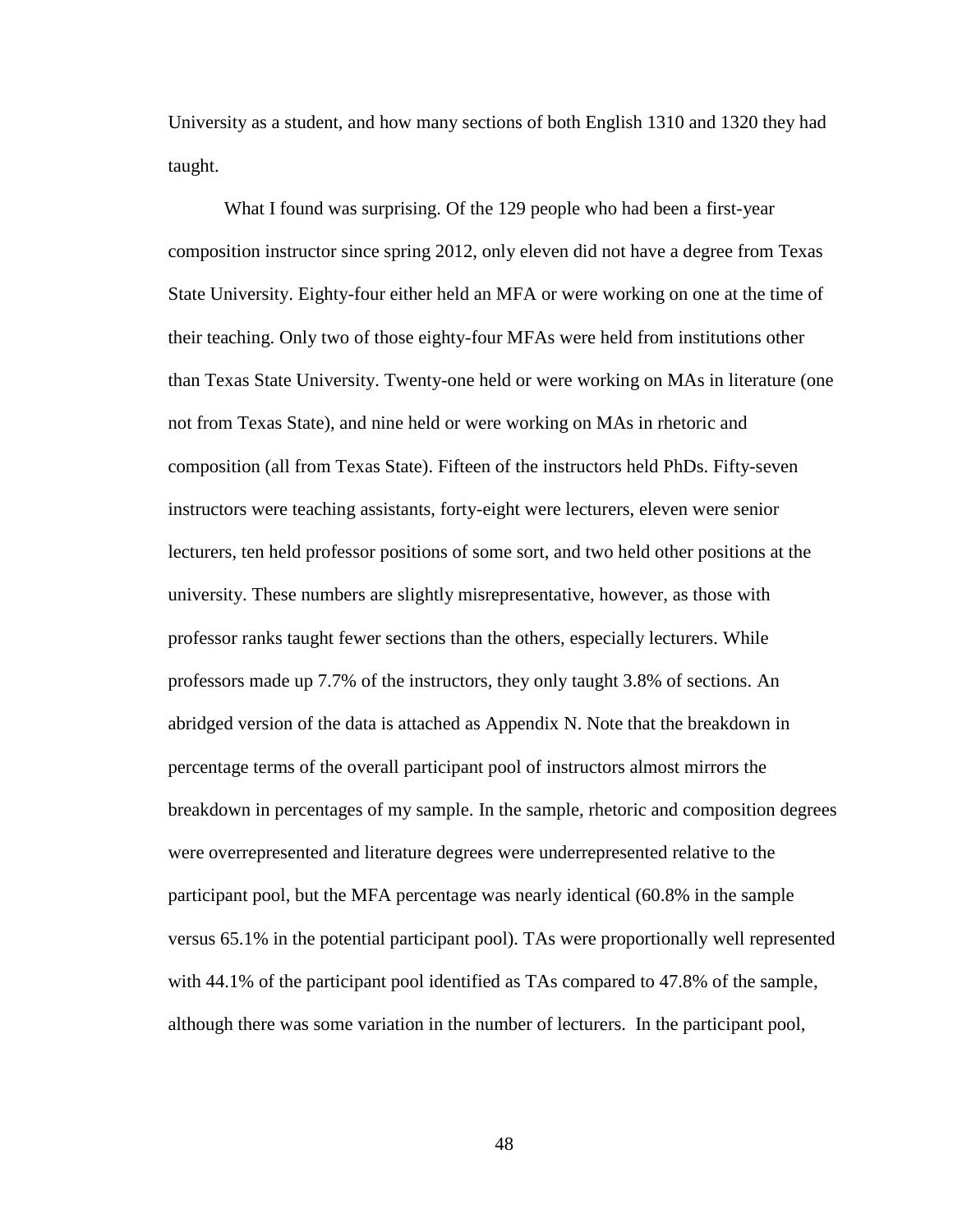37.2% were lecturers compared to 26.1% of the sample. Overall, this comparison makes me confident in the sample being representative of the instructor pool as a whole.

It's important to note though that being representative of the instructor pool is not equivalent to being representative of sections being taught. Lecturers teach more sections, on average, of first-year composition than either TAs or higher ranking instructors. Therefore the breakdown presented above cannot be said to apply to first-year composition classes, just to the instructors teaching them. This might seem like a semantic or obvious note, but it's a crucial thing to consider if one were to draw any kind of policy-affecting conclusions from these results.

As mentioned in the methodology, I knew that Texas State's system would be significantly skewed towards younger and less experienced teachers, due to first-year composition being the only class that teaching assistants in the English department teach. If you compare this with a university that does not have teaching assistants in the English department, or uses those teaching assistants to teach other classes, then the demographics of their instructors would look significantly different. At this point in my research, I am not sure how Texas State University's first-year composition instructors' demographics compare with similarly sized schools. To compare, I reviewed several instructors of the equivalent courses at Texas Tech University and the University of Texas at Austin using their institutions' HB 2504 sites. The former seemed to primarily have instructors with degrees from other universities and more average teaching experience, while the latter seemed to rely primarily on graduate students and recent graduates. (It is important to note that all of UT's TAs were PhD candidates. How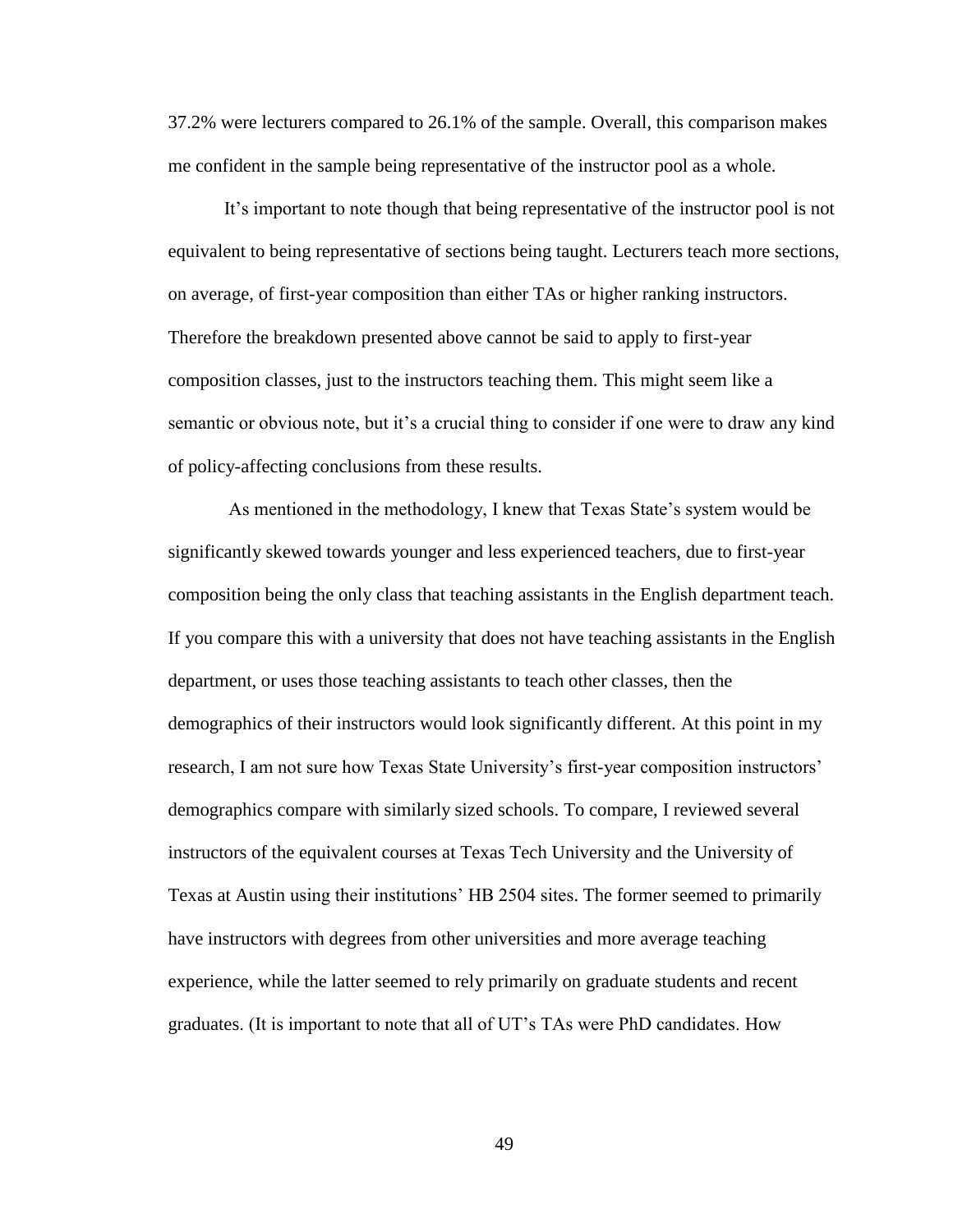important that might be to defining their relationship with personal writing is unknown.) However, this was just a cursory glance and more study is needed.

In my methodology chapter I mentioned the limitations both of sample size and of looking at a single institution. Based on my results, I believe both of those limitations are still true. Additional participants at Texas State would allow more comparisons between people of varying levels of experience, as well as between people from varying degree programs. Having participants from multiple institutions would allow for a comparison between those instructors at Texas State University and elsewhere.

However, this raises an important question. Texas State's practice of using primarily instructors with little experience might be the norm. In that case, it's possible that a second divide exists. I demonstrated in my introduction and literature review that there is a divide between scholarship about personal writing and the feelings toward personal writing expressed on the Writing Programs Administrators listserv. It's possible, though, that another divide exists between the users on the WPA listserv and the bulk of the actual instructors of first-year composition. In setting out on this research experiment, I assumed that the voices on the listserv represented people on the "front lines" of teaching, as opposed to the voices in scholarship that were more removed from the actual instruction. After performing this study, though, I now believe it's possible that the voices on the listserv more closely align with the professors in my study in terms of how often they teach first-year writing: that they represent a portion of the instructors, but a very small portion. Of the two professors who responded to my study, one provided a grade higher than the average and one lower. Neither identified which program they were with or what their PhD was in.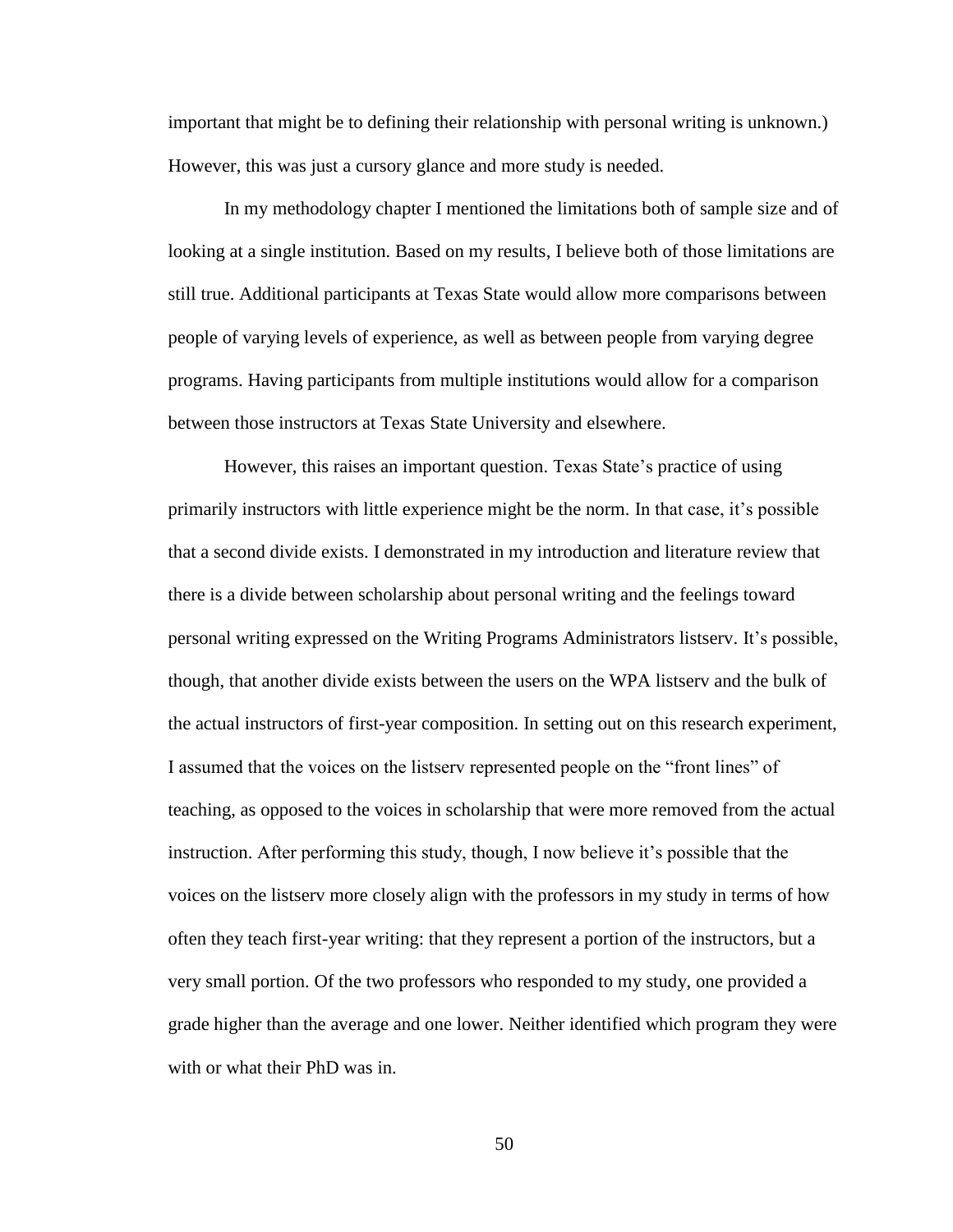Based on my results alone, I am unable to say definitively what the relationship is between the different groups of instructors. Further study with a larger participant pool is needed to determine if there is any clear division at all. The bulk of instructors at Texas State University (both among my sample size and my potential participant pool) are distanced from the composition field, therefore it stands to reason that a significant divide between them, the people participating in the WPA listserv, and the people creating composition scholarship exists.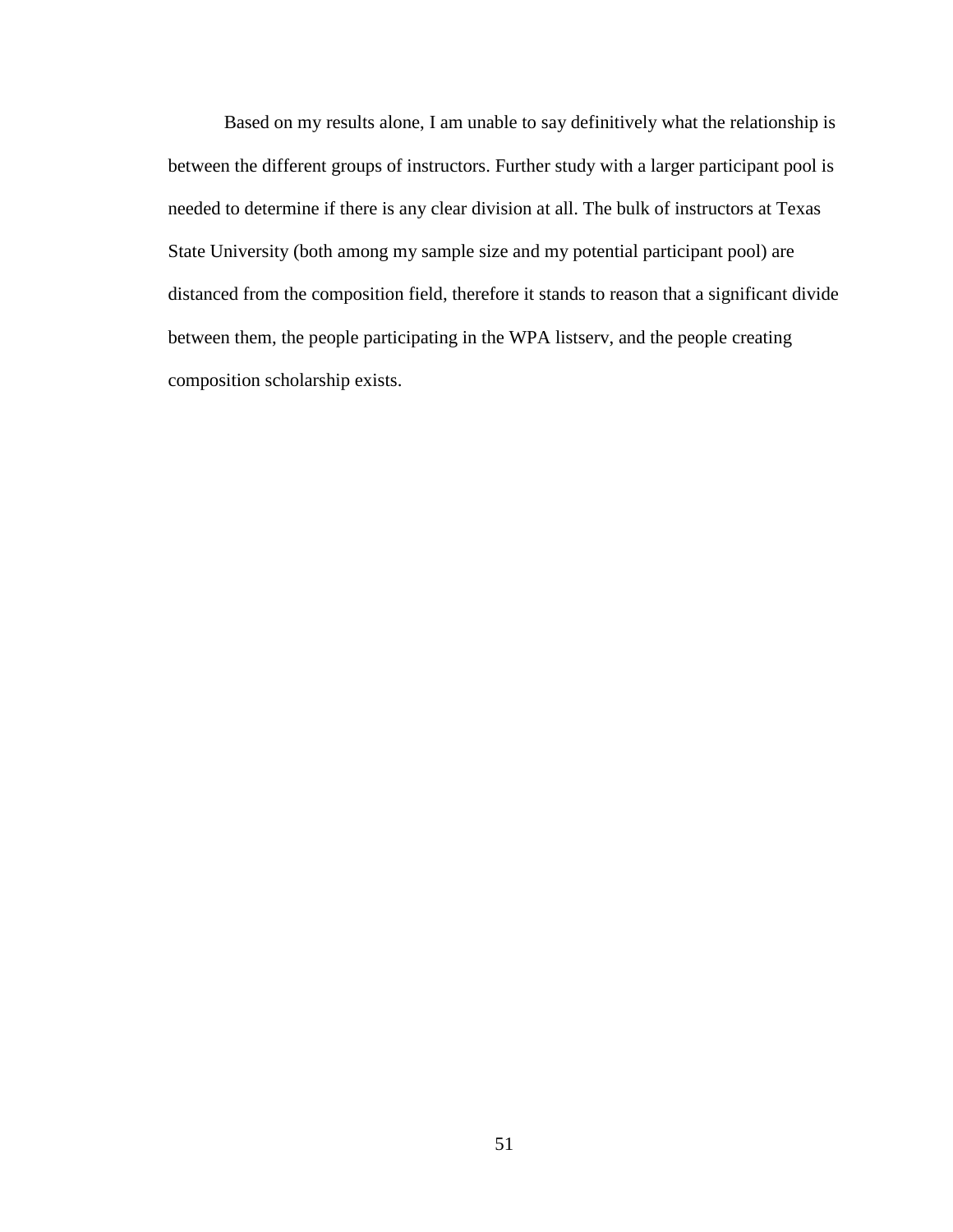## **CHAPTER VII**

#### **CONCLUSIONS**

My results point to a bias amongst instructors of first-year composition at Texas State University for the use of personal writing within their students' essays. While my sample size was small, it still provided a significant set of data that could guide future studies. The reasons for the bias are possibly due to the specific makeup of Texas State University's first-year composition instruction. Further study is needed to find out how typical Texas State's first-year composition instruction is compared to other universities', and how typical the responses to this survey are compared to those from other schools. Based on my limited results, none of the factors I selected for analysis (years of experience, position, or degree acquired or in progress) appeared to impact the score assigned by respondents, although some demographics were woefully unrepresented.

At this point I do not view a bias toward or against personal writing positively or negatively. Instead, I would argue that the important point to draw from this study is a significant divide exists between attitudes on this subject of people writing composition scholarship, people in administrative roles (represented by the participants of the WPA listserv), and people teaching first-year composition. One of my interviewees noted that, "I haven't taken any rhetorical composition pedagogy classes; so I am unfamiliar with the literature or current schools of thought." If that interviewee is representative of first-year composition instructors at large, this statement has significant implications for the field of composition pedagogy. If the scholarship being published about first-year composition is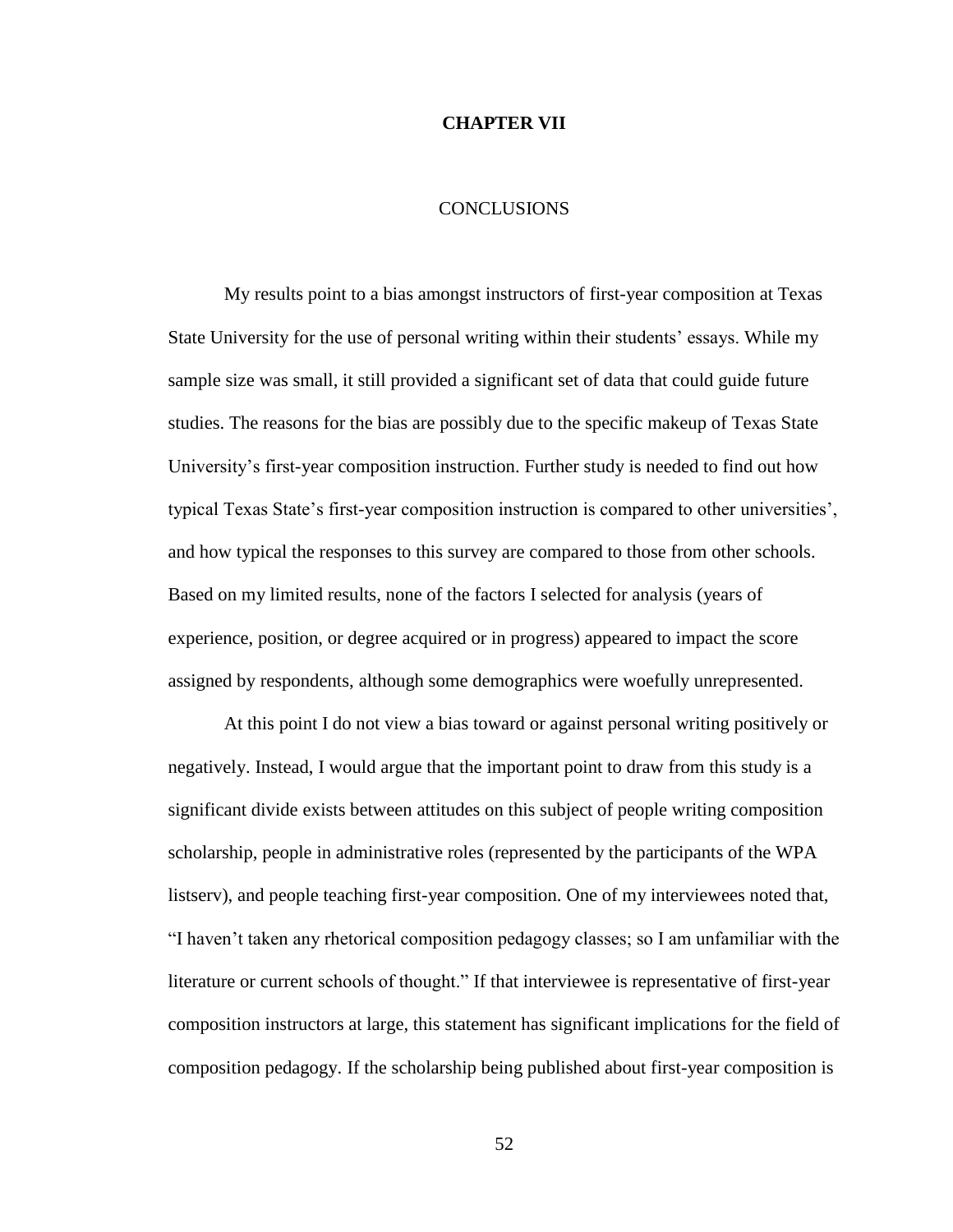not being read by the people teaching first-year composition, then we must ask serious questions about who the intended audience is, what the point of the scholarship is, and how we go about selecting and training first-year composition instructors.

I would like to emphasize that in no way am I suggesting that the interviewee or any of Texas State's first-year composition instructors are inadequate as teachers or in need of assistance. Neither am I suggesting that Texas State's methodology for selecting or training first-year instructors is lacking or damaging. Instead, I want this work to be part of a much larger conversation about what the role of composition pedagogy scholarship is in the actual execution of college-level English curriculum.

In addition, I would like this work to be a part of a conversation on the role of personal writing in academic writing. If a bias exists, as this study appears to show, it would be useful to understand why that bias exists and where it originates. Based on the responses of my two interviewees, their views appear to be shaped largely by their experiences as a student. Future studies should see if the same holds true for instructors who are further removed from being a student. That data could lead to understanding whether the bias originates out of sympathy and understanding of the students' personal experiences, belief in the value or lack of value of the role of personal writing in pedagogy, the influence of composition scholarship, or other factors.

#### **Implications**

Beyond research that might further and supplement this study, my findings also open up a host of other implications. However, what those implications are depend largely on a multitude of factors: the amount of power a department should have over individual course content, whether or not a range of attitudes toward personal writing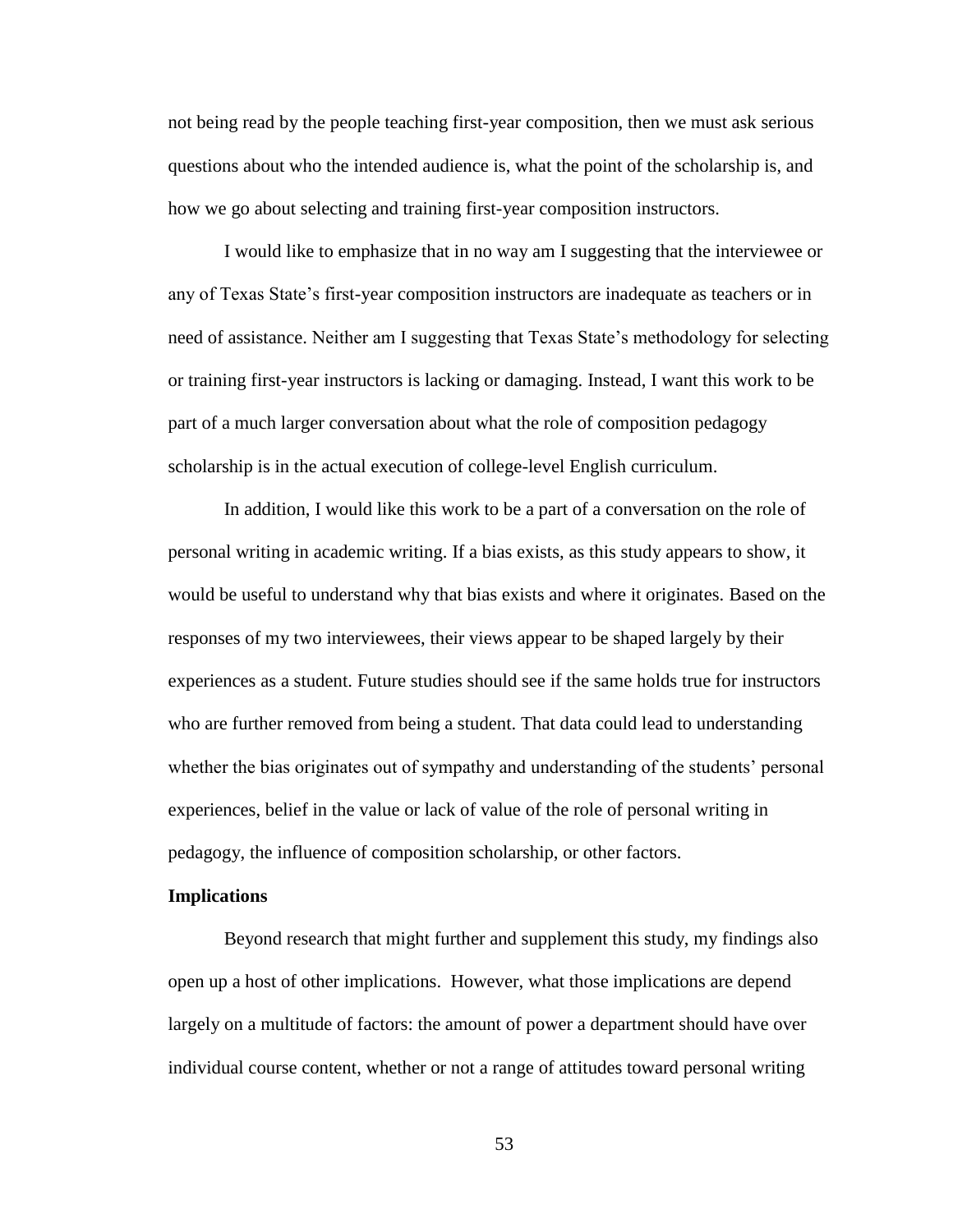from instructors is an issue, what role personal writing should have within the academy, and others. The voices from the listserv, as well as those who subscribe to Wardle and Russell's arguments about the limitations of first-year composition (especially considered in relation to the lack of personal writing outside of the humanities, where many of the FYC students will end up), might be disappointed in the higher valuation of personal writing and seek to address that. As another example, Texas State has a required practicum for TAs, but not for other instructors; the philosophy behind this policy might overwrite the will for any changes that would impact the institution's instructors' attitudes toward personal writing. Finally, instructors' motivations for assigning personal writing might vary on the continuum from the expressivist motivation of validating and encouraging student writing to the narrative inquiry motivation of another tool to be used in research. These varying motivations would shape extensively what problems are perceived from this research and what solutions those problems need.

I've written above that I don't view individual instructors' attitudes toward personal writing as positive or negative, regardless of where they fall. In my mind, the benefits of teaching personal writing as a rhetorical maneuver might very well be trumped by the potential negatives of asking an instructor to teach a form of writing they don't perceive as valid or meaningful. Thus my implications do not focus on how to encourage or discourage the use of personal writing in the FYC classroom. Instead, the problem I focus on that arises from my research is the dissonance from one instructor to another in how they assess personal writing and the dissonance between the groups represented by my sample size, the WPA listserv, and composition scholars. The disconnect between composition administrators and the scholars would require a global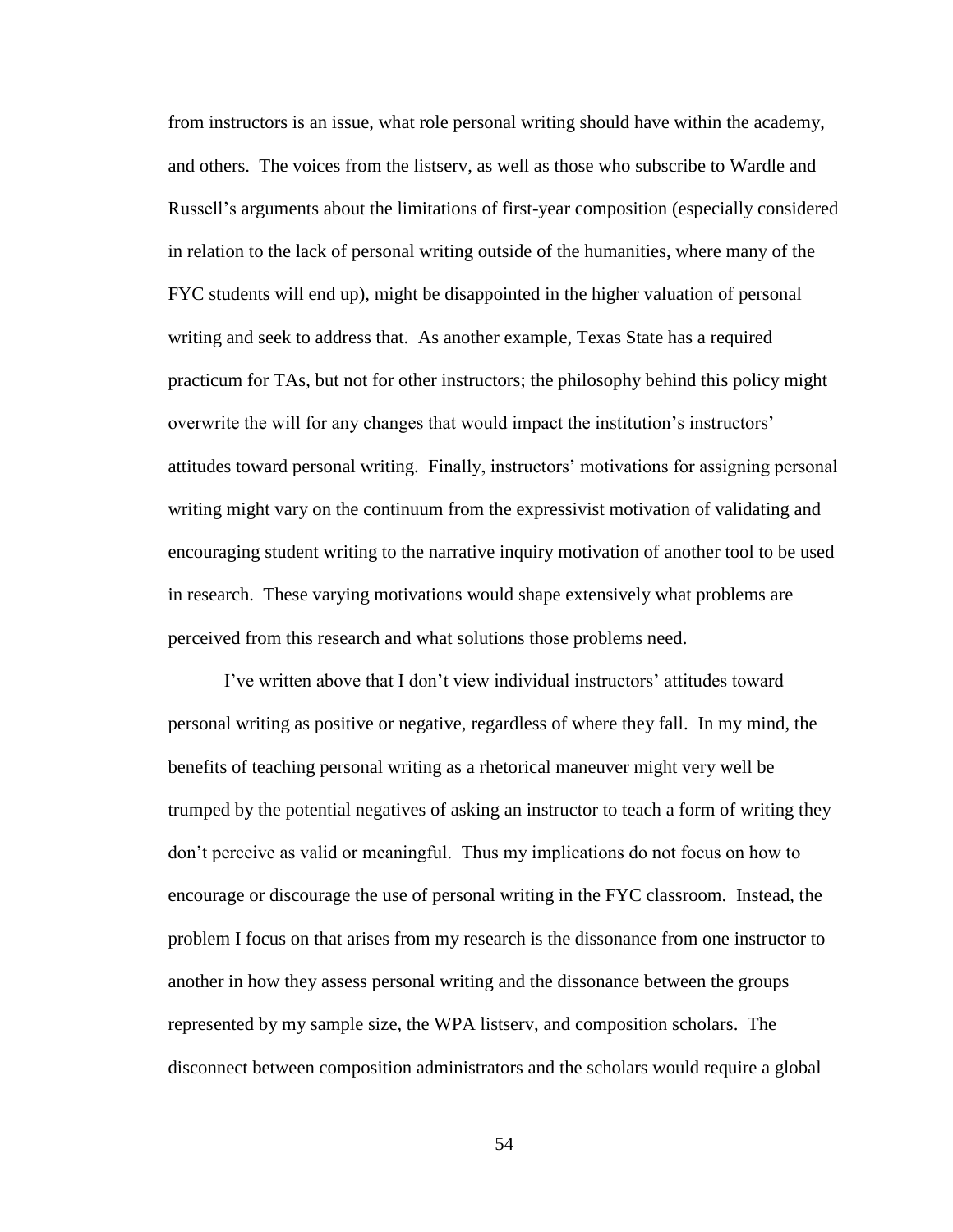solution that is beyond the scope of my imagination. Nor do I have an idea to increase the penetration of composition scholarship into the composition classroom. However, some of the institutional level solutions, along with the further research I have previously proposed could echo upwards and effect change.

To address the problem I perceive, I would recommend two changes to Texas State or any institution in a similar position:

**The inclusion of personal writing in TA training.** Spigelman's *Personally Speaking* outlines many of the problems instructors face when evaluating personal writing: fear of judging the experience instead of the writing, discomfort at content seen as inappropriate, etc. Since FYC instructors at Texas State will face personal writing, they should be comfortable with grading it before they enter the classroom. Training could include reading relevant passages from *Personally Speaking* or Trimmer's *Narration as Knowledge* and completing a grade norming exercise on an essay that features personal writing heavily. Discussion after such a grade norming exercise could revolve around the rhetorical value of the personal writing, giving the instructors ideas about how best to evaluate the rhetorical merit of their students' essays. While my findings point to a bias among Texas State's instructors toward personal writing, it's a very likely possibility that the instructors are unaware of such a bias. By simply going through a grading exercise in a purposeful manner, they could be made aware of this bias and interrogate it for themselves.

This solution has three perceivable problems. One, it would not reach every FYC instructor at Texas State given that they are not all TAs. However, I believe that if the department has made the decision that instructors at levels above TA do not require the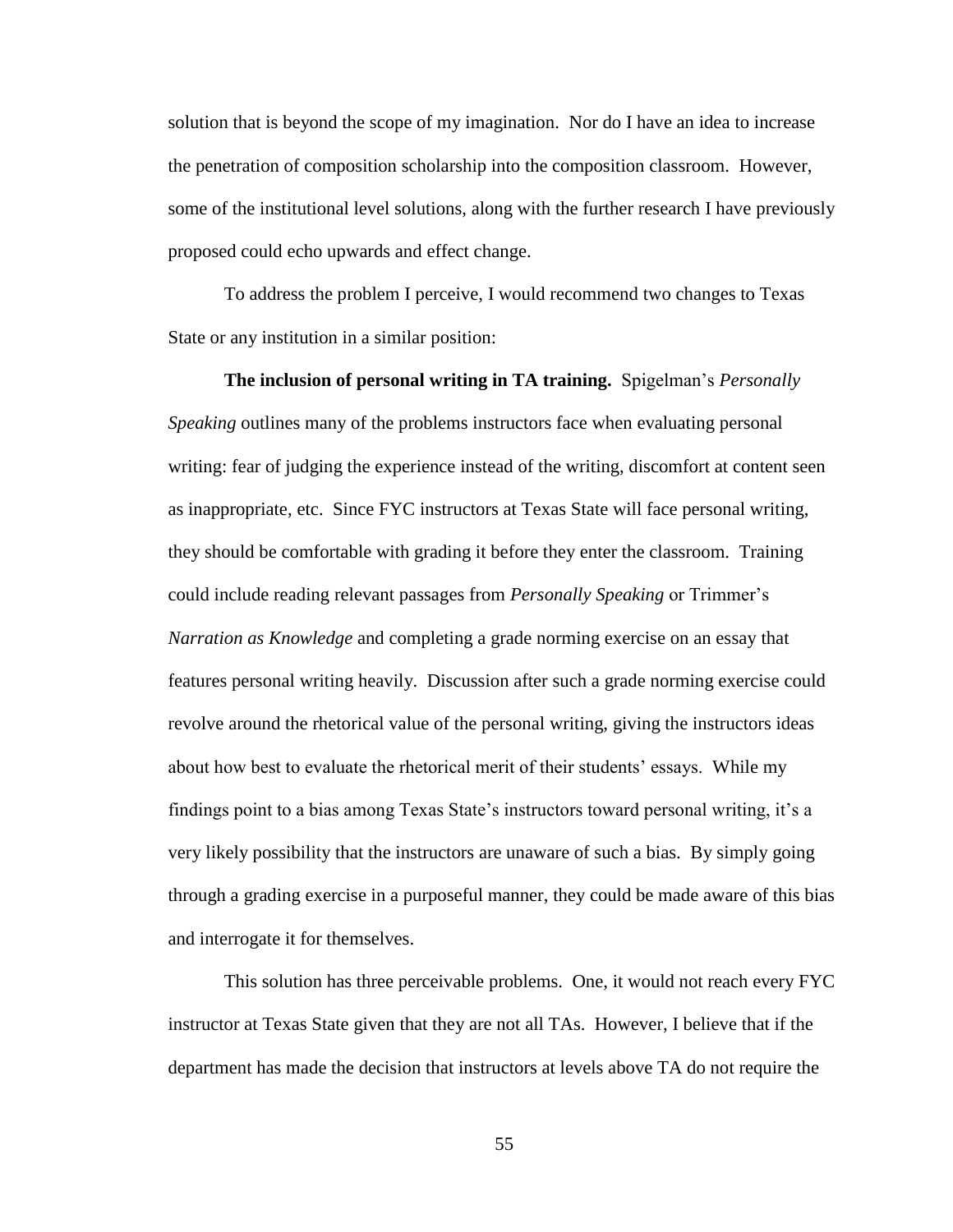same training as TAs, then the dissonance over personal writing would not change that belief. Further, as an overwhelming majority of FYC courses are taught by TAs or Lecturers, and many of the Lecturers were previously TAs, this method would still reach a significant amount of FYC sections eventually. The second problem is related: the addition of this training would require the displacement of other training or the extension of training time, which it's unclear if that's warranted. Finally, this solution assumes that training will affect the teaching strategies of the instructors. This is a large assumption after all, when asked about the formation of their teaching styles, neither of my interviewees cited the TA practicum.

**Considering personal writing in choosing a handbook.** Handbooks serve as an extension and reinforcement of what's expected by the academy and classroom from students. In *The Bedford Handbook*, there are sections entitled "Writing about Texts," "Constructing Reasonable Arguments," and "Writing in the Disciplines" underneath the larger heading of "Part II Academic Writing." Each of these sections is about a rhetorical maneuver or shift expected of the student. Because there are many other potential rhetorical maneuvers or shifts not covered in these sections, the absence of personal writing is not evidence of a philosophical adversity on the part of the publishers. Since personal writing will be used by students, though, using a handbook that provides guidance on how to be rhetorically effective while also writing about experience could enhance the quality of writing of the students. More importantly, such a section of text could also make instructors more comfortable with the assigning and assessing of personal writing.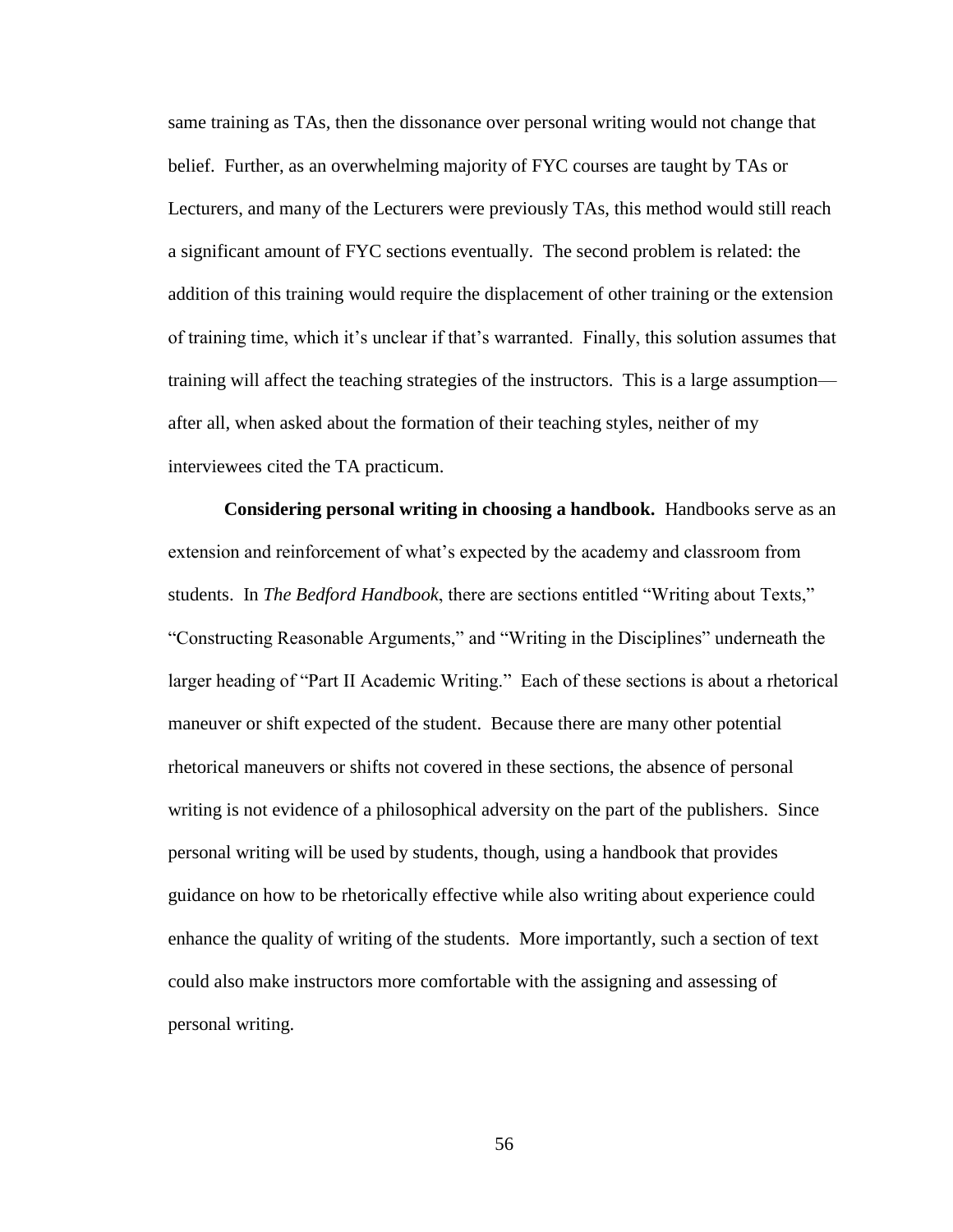It's possible that such a handbook does not exist. None of the handbooks I reviewed (*Little, Brown; Bedford; Penguin*) would meet the criteria above. In addition, even the supplementary text *They Say/I Say* sometimes recommended to students by FYC instructors which focuses purely on how to word specific rhetorical maneuvers does not mention personal writing at all. It does have a section on how to blend a personal voice with an academic voice ("Ain't So / Is Not"), and directions on how to segue between a depiction of a personal experience would seem to be a good fit with its other content (Graff and Birkenstein 115). This absence suggests that either a need is not being met and that we should call for handbooks which include the rhetorical use of personal writing, or that users and creators of handbooks do not view the rhetorical use of personal writing as a topic needed within the handbooks.

## **Final Thoughts**

Ultimately, Texas State has chosen to value personal writing by purposefully asking for it in the prompts provided to TAs, and values it based on the responses to my study. The changes outlined above would help instructors of FYC contextualize personal writing as a rhetorical maneuver. By doing so, this would then ease the dissonance shown in my study between instructor evaluation of personal writing, and hopefully help FYC students better learn to use personal writing rhetorically.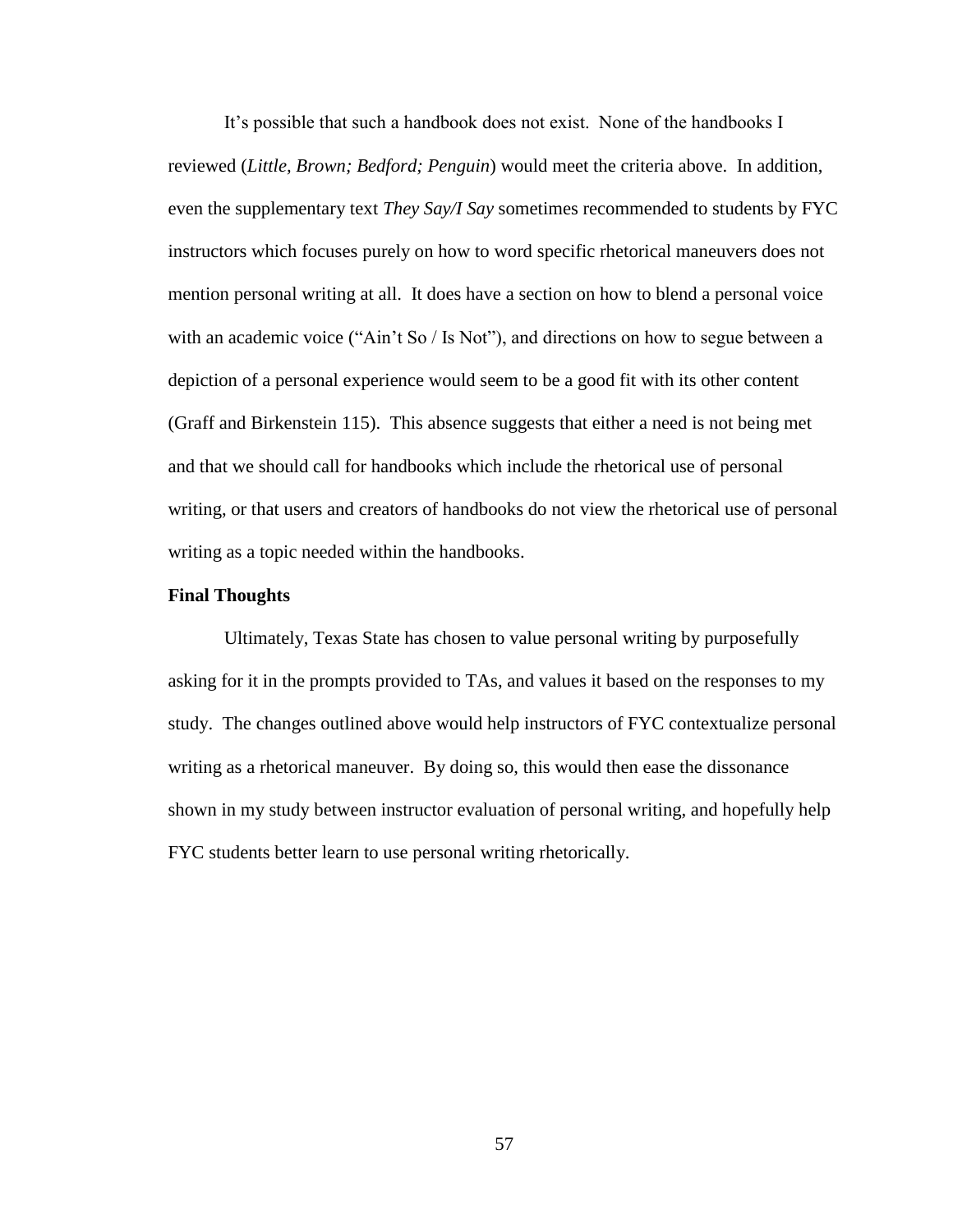# **APPENDIX SECTION**

# APPENDIX A

Dearest Colleagues,

For my thesis research, I need a sample of first-year writing. I turn to you for help! The ideal essay would be 500-1000 words and use personal experience / personal writing in a section as part of their argument. Examples - "I believe this because this happened to me," or, "my experience supports this logic." Their personal experience should be easily extractable from the essay - in other words, it should not be present throughout all of the sample, but instead limited to one paragraph or something similar.

I have an IRB exemption to obtain this writing, and would ask the student for permission. As you go about your grading for the end of the semester, I would be greatly appreciative if you keep me in mind.

Thanks for your help. Let me know if you have any questions.

-Graham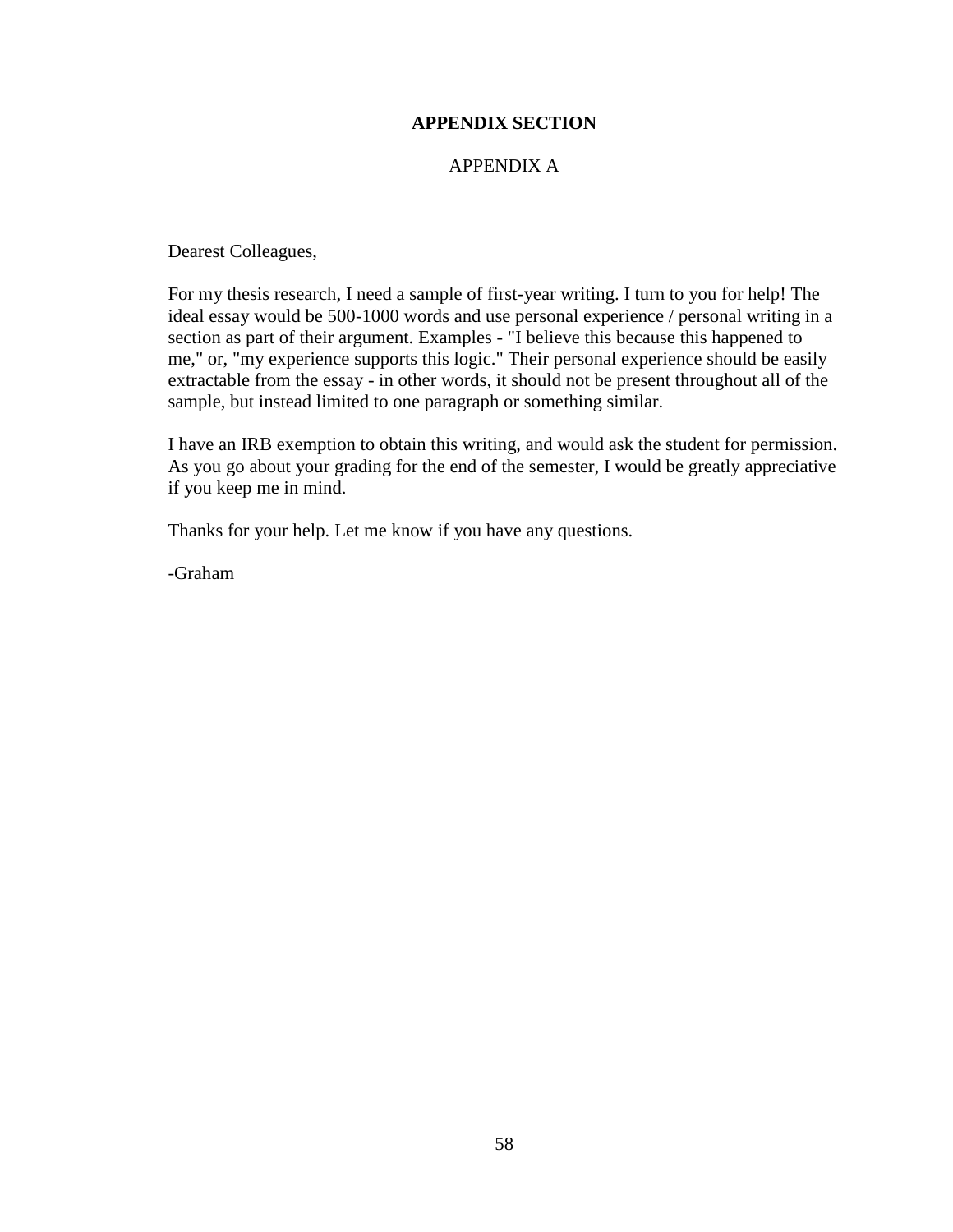# APPENDIX B

Hi <name removed>,

My name is Graham Oliver, and I'm doing my thesis research about students who use their personal experience in their first-year essays, and how professors react to that experience. Your professor, Ms. McGee, shared your essay with me and it would be a great match for my research. It's a good essay for this project because it's well-written, and because it uses your personal experience as part of your argument but not the whole thing.

What I would like to do, with your permission, is to use your essay as part of an experiment. Basically, I want to send two versions of your essay - one almost the same as it is now, and one where I remove your personal experience from the piece - to professors, and see which one they grade higher. Your work would be anonymous when I send it to professors - no one would know it was you during that process. However, after the research is done, I am happy to give you credit in the paper itself, probably in the acknowledgments section.

I would need to edit your paper to make it a little shorter, and to remove any mistakes (if there are any, I have not looked for them) before I send it. I also need you to respond in email and say I have your permission to use your essay. Later in the spring semester, I might need to ask you some questions about you experience with writing as a first-year, but I am not sure on that yet.

Let me know if this sounds okay with you, and if you have any questions at all.

Thank you for your time, and enjoy your break.

-Graham Oliver MA Rhet/Comp Student Round Rock Writing Center Coordinator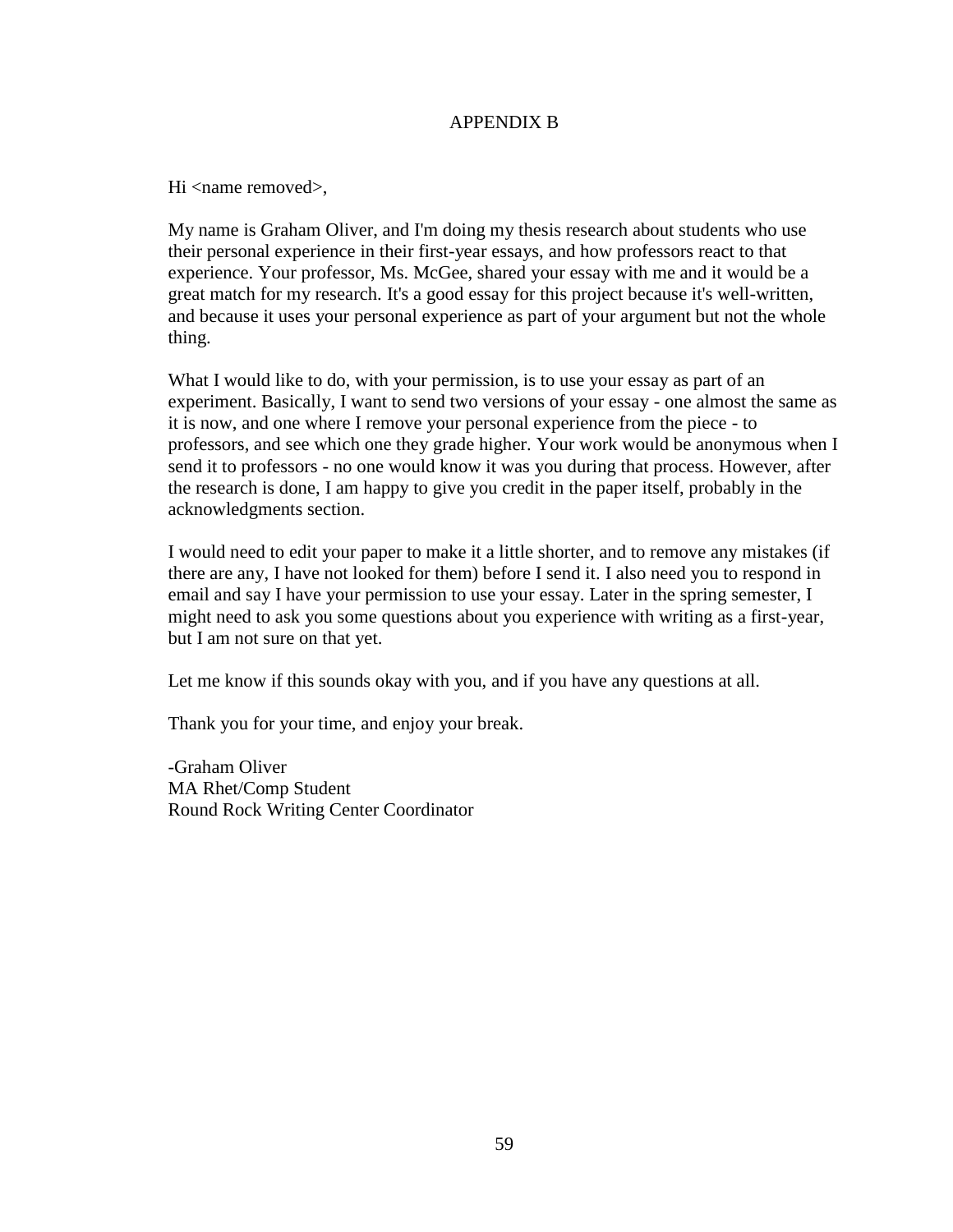## APPENDIX C

### "The Holes of the Banking Method"

What is the true meaning of education? Is it simply teaching individuals things they are *required* to know for an exam? Or is education supposed to be learning the *importance* of subjects such as English or Science and *why* they are practical? In Paulo Freire's *The Banking Concept of Education*, Freire states that most educators are "narrators" and only "deposit" meanings and facts into a student's mind, rather than teaching the importance of what they are learning. Unfortunately, some teachers still use the banking method today. Although the banking system seems like it has been a success to test makers, it has failed to truly educate students. The banking method is ineffective because students are forced to learn dull material, are not able to use what they learned outside of the classroom, and lose desire to learn and seek higher education.

There is a dramatic difference between choosing to learn and being forced to learn. When a student is forced to learn, they feel trapped in a factory-like classroom, where students are all taught the same thing, the same way. That goes against what education is meant to be. Education is not meant to make someone feel like a puppet. Education is supposed to help students realize what they are capable of and expand their knowledge of themselves and the world around them. However, the banking system does the opposite. The banking system forces individuals to learn grey and plain material. Material that is only asked in exams. Teachers try to stuff this material into students, without realizing that they are not teaching with relevancy and effectiveness. In the past, I have had teachers whose purpose throughout the school year was to only teach what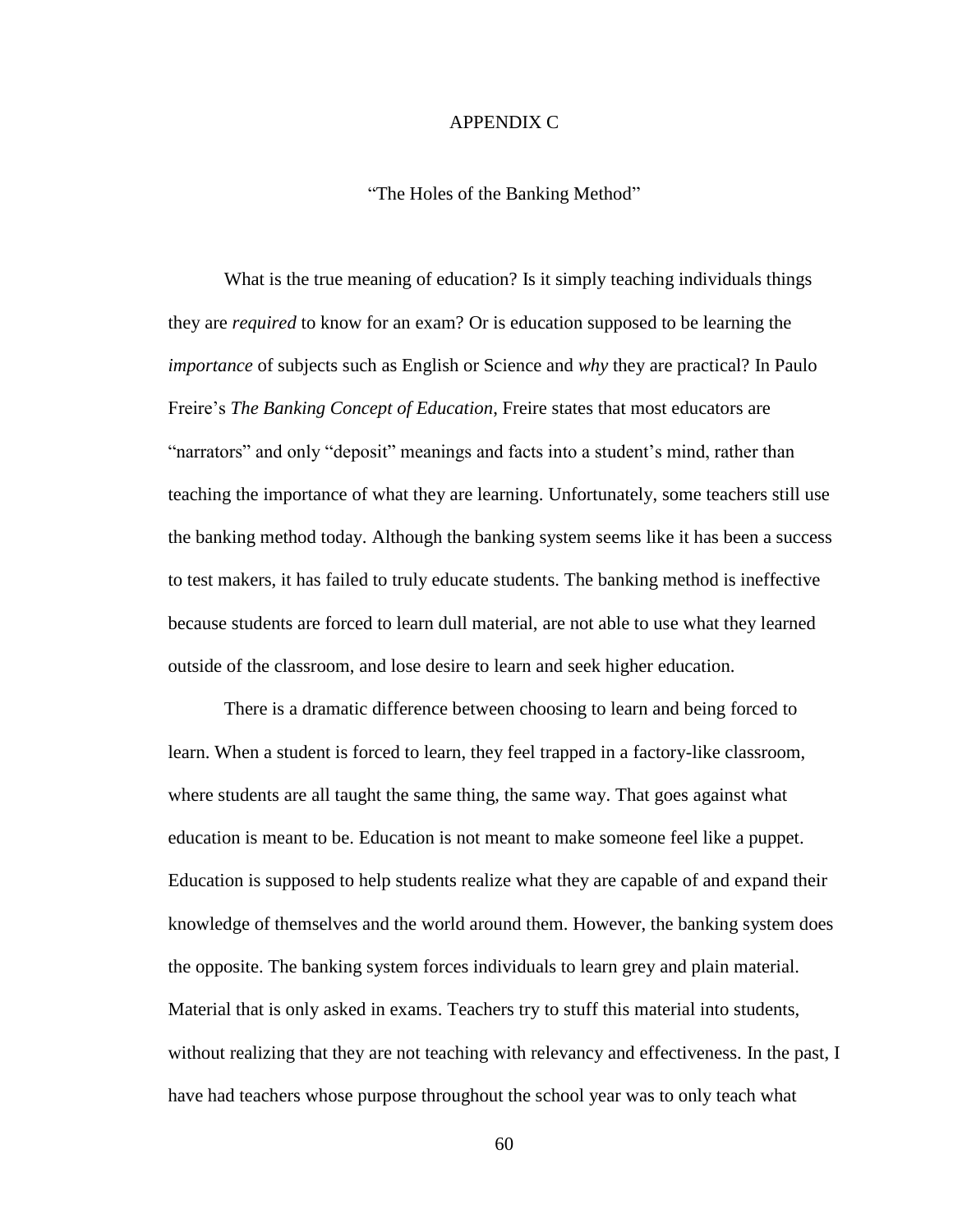would be asked for in the final exam. These dull facts and formulas were the centerpiece of the classroom. We weren't being challenged to think critically. We were merely *memorizing* formulas and facts without truly understanding them. Is that really effective teaching? Some teachers focus on getting all the material that is on the curriculum into our heads, only for us to forget what we "learned" after the big test.

So what happens after the big test? The next step for some students after high school is college. However, can we say that we were properly prepared for the transition into college? That is another big hole in the banking method. Once we learn that the derivative of 2x is 2 or that gravity is the reason why apples fall off tree, we are supposed to be prepared for life beyond high school. Students are not taught the relevance of subjects and why they are that way. Students can't take what they learn in the classroom and apply it to everyday situations. Instead, they can only apply it to exams, textbooks, and the classroom. If students were taught how to think critically, more students would be willing to challenge theories and become innovators. The banking method creates students who aren't able to explain why theories and formulas that are already in place are correct.

Finally, the banking method drains a student's desire to seek higher education. Students who have been taught under the banking method become easily bored after so many years. Students feel that education after high school will be the exact same: repetitive and dull. The fact that some students lose the desire to seek higher education is the biggest consequence of the banking method. Many young and vibrant minds are not able to reach their full potential because of the banking method's boring and repetitive nature. This brings me to a personal example. My best friend Ricardo has a unique way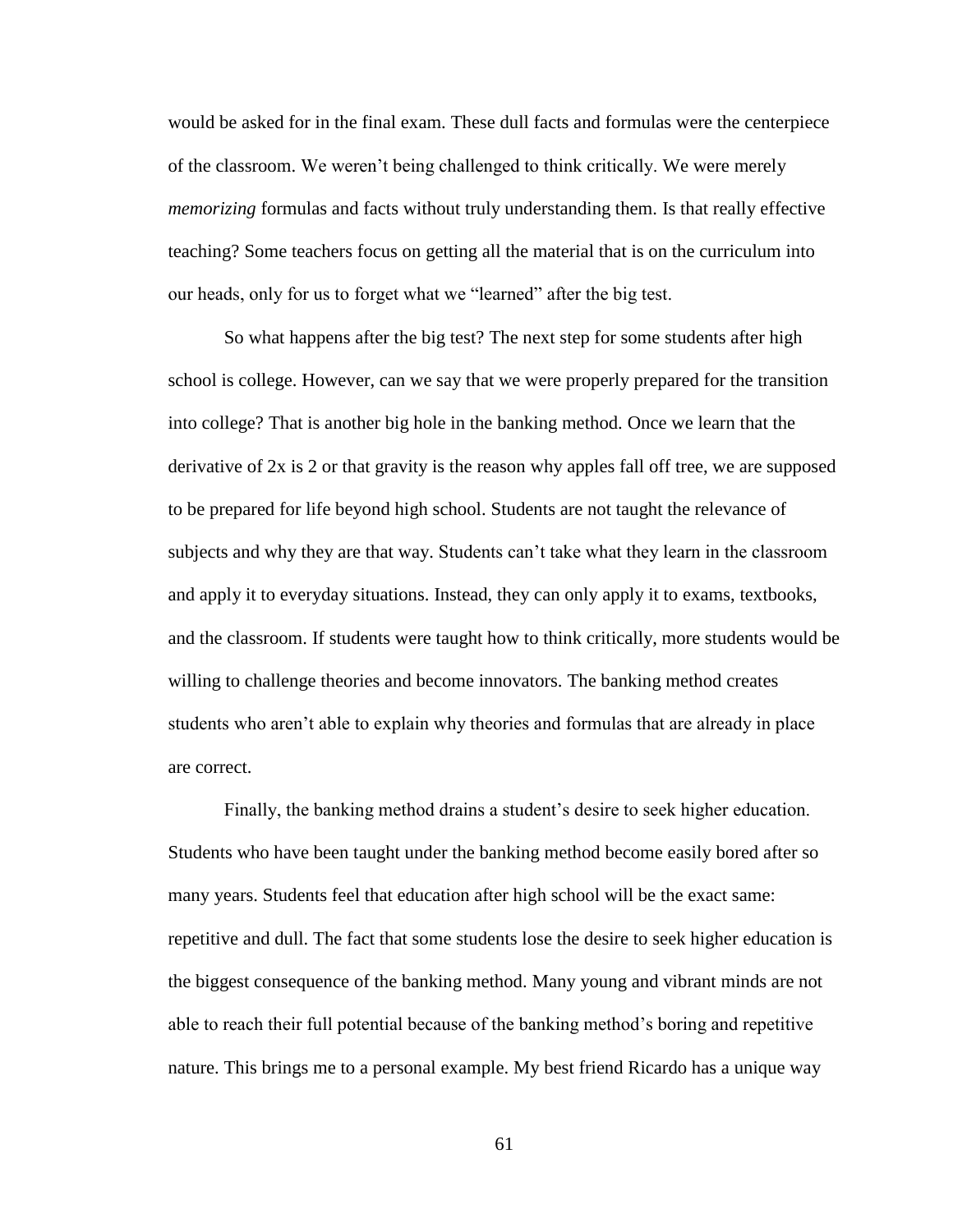of thinking and is great at challenging theories. When we talked about our plans after high school, he revealed to me that he didn't want to go to college. I was shocked. However, once he explained to me why he didn't want to continue his education I realized I could not blame him. He was tired of the routine of getting handouts. He was tired of boring and dispassionate teachers. He was tired of the factory-like routine of going to school, hearing boring lectures, and doing boring assignments, assignments that never tested one's ability. Luckily, I was able to look past all those negatives and go on to college with the hope that college would be different. So now I pose a question for those who believe the banking method is effective. Is it worth losing young and talented individuals' desire to seek higher education for higher test scores? Only teachers who truly care for education and their students will step away from the banking method and teach with a true purpose. That alone can give students hope that higher education will truly challenge their minds and help them reach their full potential.

Freire's *The Banking Concept of Education* helps enlighten the minds of students and teachers who are unaware of the banking method's consequences. The banking method may be effective in producing students who only memorize terms and meanings but is ineffective in challenging young minds to think critically and differently. Freire, an educator himself, gives insight into what goes on in the typical classroom. He states that a mind is empty until a teacher "deposits" information such as meanings, formulas, and facts. This banking method almost brainwashes students to believe only what they are taught, instead of encouraging students to challenge themselves and what they have learned. Teaching under the banking method becomes hollow and meaningless, only using students' minds as containers for upcoming test material. We become waste baskets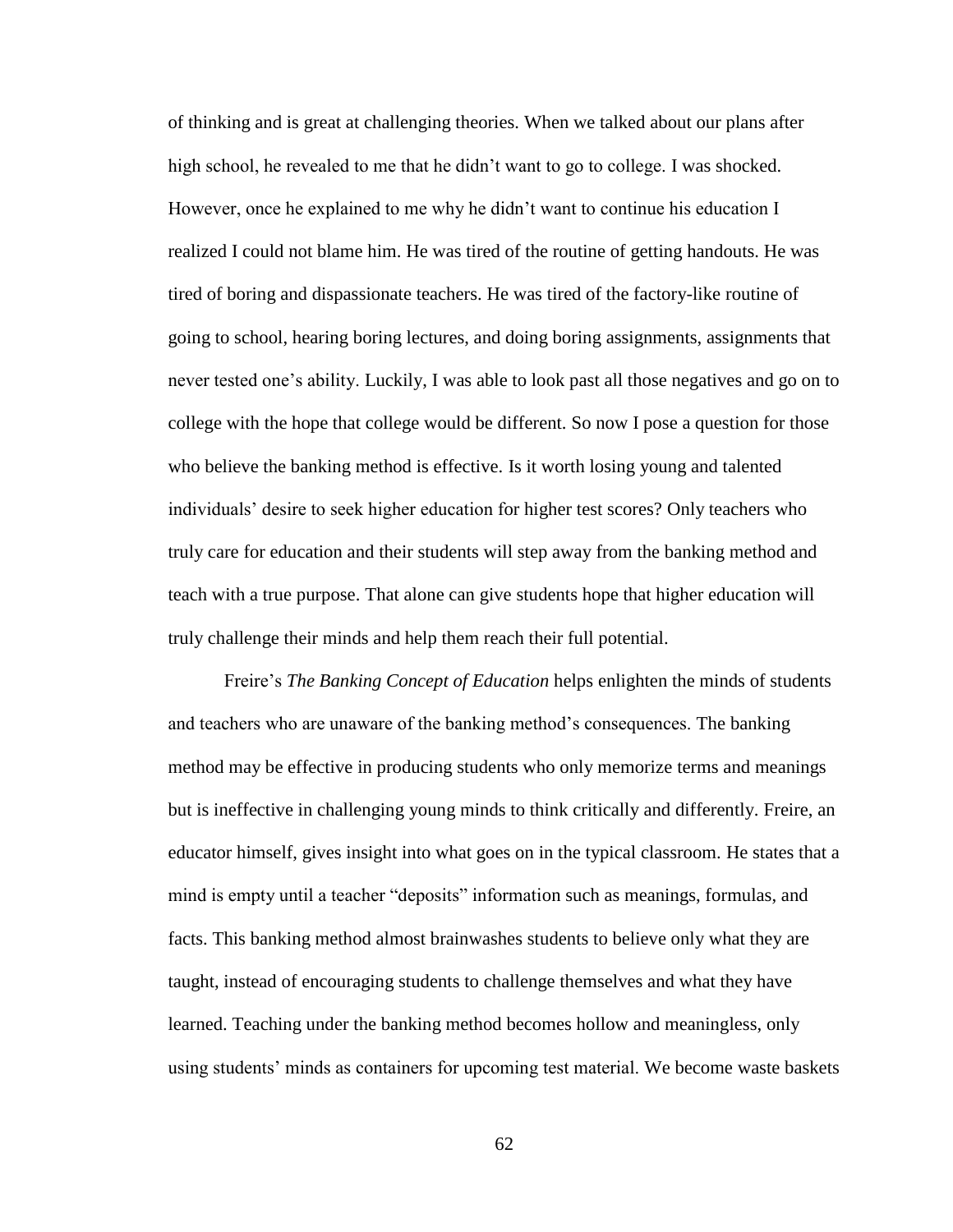at the mercy of instructor.s Although this method will produce decent test scores, we ultimately lose the most precious things in this world: young minds that could change the future of this country.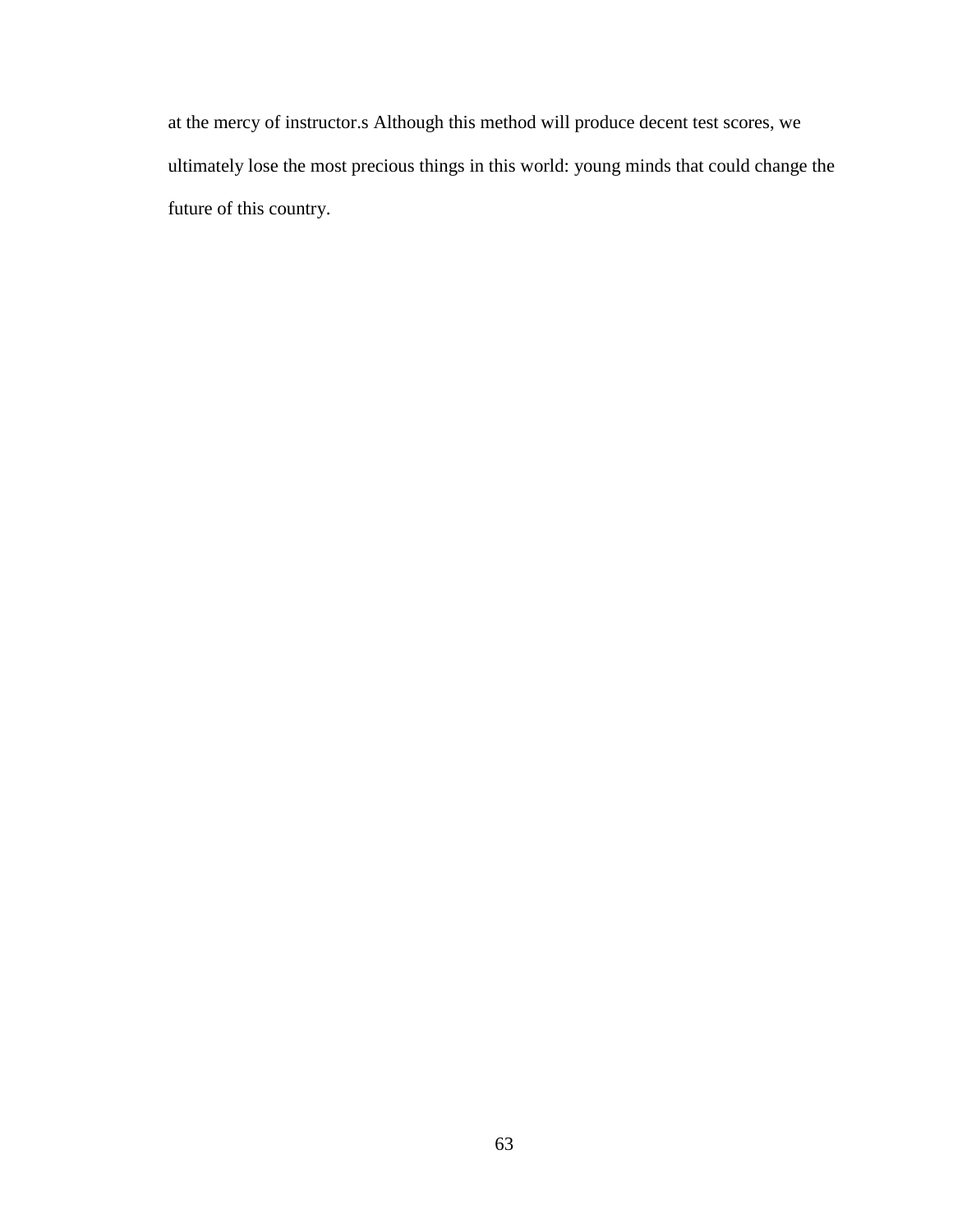## APPENDIX D

What is the true meaning of education? Is it simply teaching individuals things they are *required* to know for an exam? Or is education supposed to be learning the *importance* of subjects such as English or Science and *why* they are practical? In Paulo Freire's *The Banking Concept of Education*, Freire states that most educators are "narrators" and only "deposit" meanings and facts into a student's mind, rather than teaching the importance of what they are learning. Unfortunately, some teachers still use the banking method today. Although the banking system may seem like a success to test makers, it has failed to truly educate students. The banking method is ineffective because students are forced to learn dull material, are not able to use what they learned outside of the classroom, and lose desire to learn and seek higher education.

The next step for some students after high school is college. However, can we say that we were properly prepared for the transition into college? That is another big hole in the banking method. Once we learn that the derivative of  $2x$  is  $2$  or that gravity is the reason why apples fall off tree, we are supposed to be prepared for life beyond high school. Students are not taught the relevance of subjects and why they are that way. Students can't take what they learn in the classroom and apply it to everyday situations. Instead, they can only apply it to exams, textbooks, and the classroom. If students were taught how to think critically, more students would be willing to challenge theories and become innovators. The banking method creates students who aren't able to explain why theories and formulas that are already in place are correct.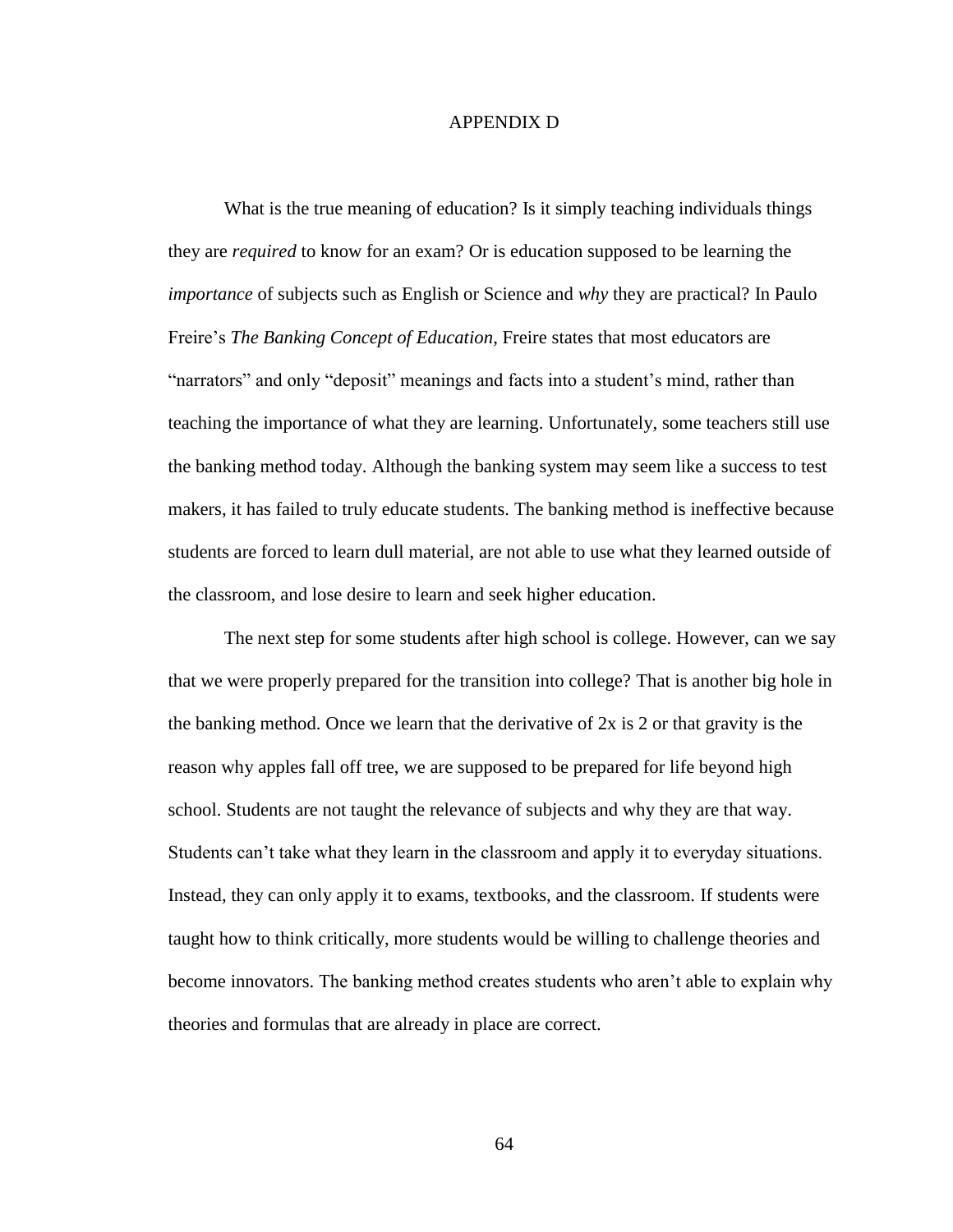Students who have been taught under the banking method become easily bored after so many years. Students feel that education after high school will be the exact same: repetitive and dull. The fact that some students lose the desire to seek higher education is the biggest consequence of the banking method. This brings me to a personal example. My best friend Ricardo has a unique way of thinking and is great at challenging theories. When we talked about our plans after high school, he revealed to me that he didn't want to go to college. I was shocked. However, once he explained to me why he didn't want to continue his education I realized I could not blame him. He was tired of boring and dispassionate teachers. He was tired of the factory-like routine of going to school, hearing boring lectures, and doing boring assignments, assignments that never tested one's ability. Luckily, I was able to look past all those negatives and go on to college with the hope that college would be different.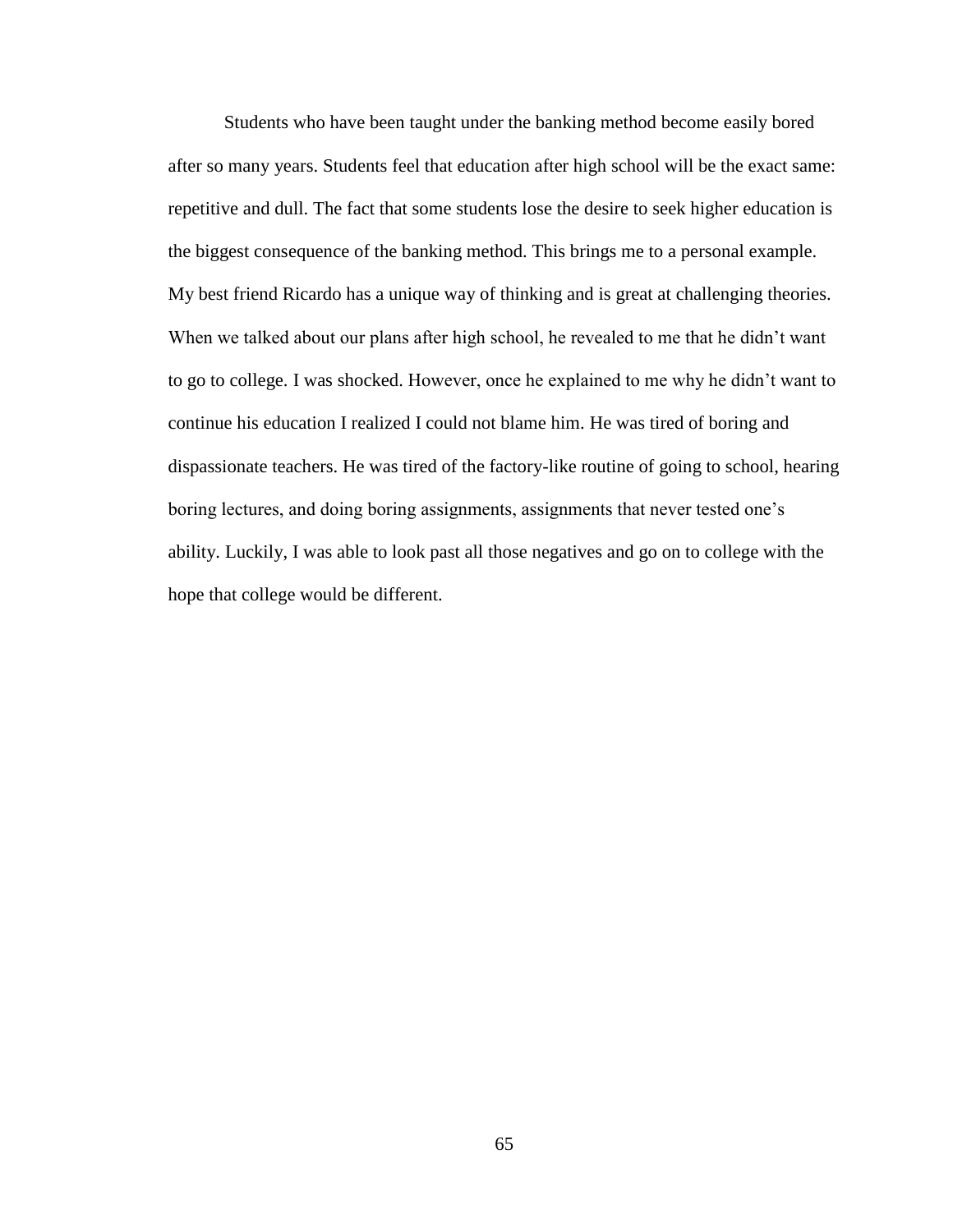## APPENDIX E

What is the true meaning of education? Is it simply teaching individuals things they are *required* to know for an exam? Or is education supposed to be learning the *importance* of subjects such as English or Science and *why* they are practical? In Paulo Freire's *The Banking Concept of Education*, Freire states that most educators are "narrators" and only "deposit" meanings and facts into a student's mind, rather than teaching the importance of what they are learning. Unfortunately, some teachers still use the banking method today. Although the banking system may seem like a success to test makers, it has failed to truly educate students. The banking method is ineffective because students are forced to learn dull material, are not able to use what they learned outside of the classroom, and lose desire to learn and seek higher education.

The next step for some students after high school is college. However, can we say that we were properly prepared for the transition into college? That is another big hole in the banking method. Once we learn that the derivative of 2x is 2 or that gravity is the reason why apples fall off tree, we are supposed to be prepared for life beyond high school. Students are not taught the relevance of subjects and why they are that way. Students can't take what they learn in the classroom and apply it to everyday situations. Instead, they can only apply it to exams, textbooks, and the classroom. If students were taught how to think critically, more students would be willing to challenge theories and become innovators. The banking method creates students who aren't able to explain why theories and formulas that are already in place are correct.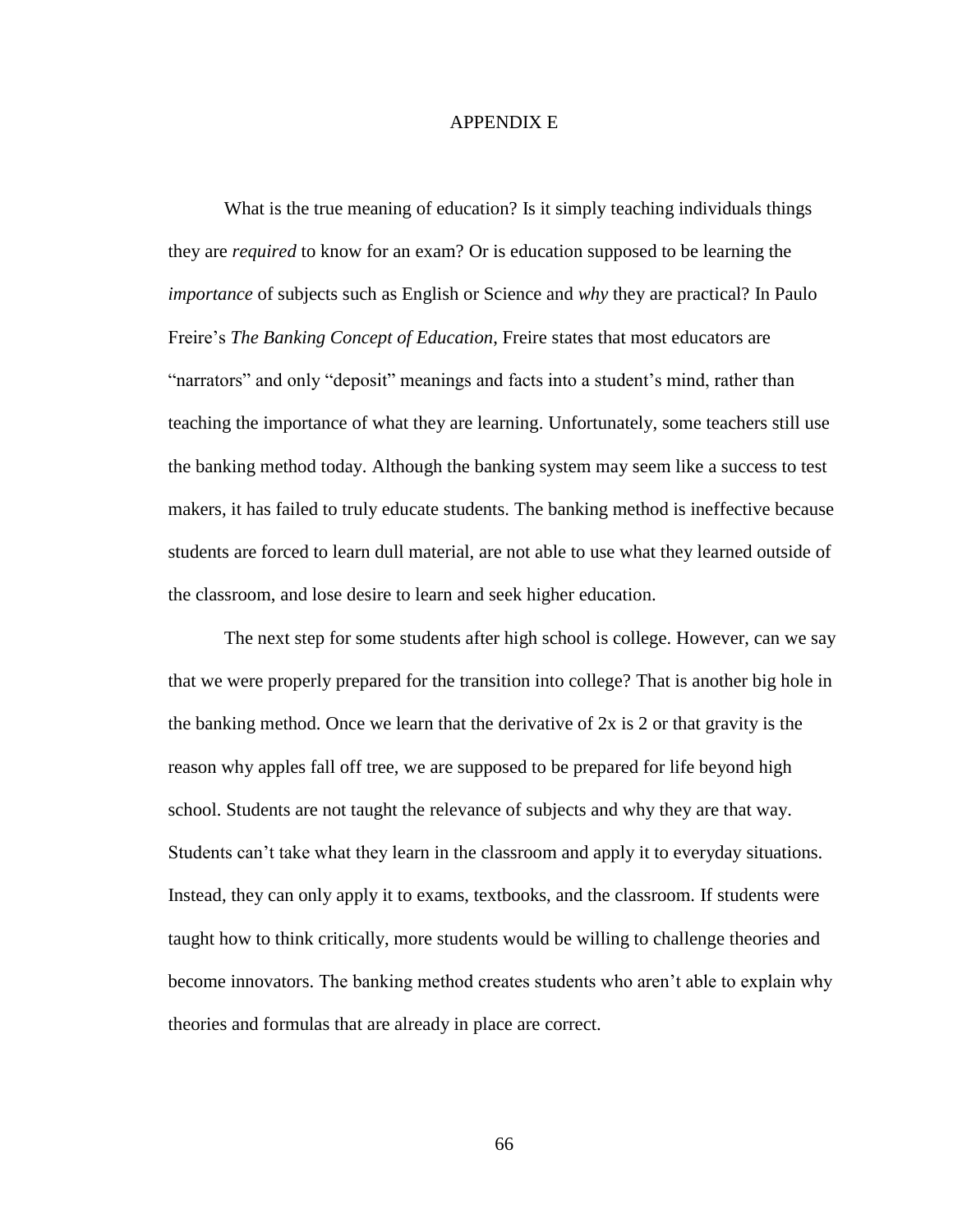Students who have been taught under the banking method become easily bored after so many years. Students feel that education after high school will be the exact same: repetitive and dull. The fact that some students lose the desire to seek higher education is the biggest consequence of the banking method. There is a dramatic difference between choosing to learn and being forced to learn. When a student is forced to learn, they feel trapped in a factory-like classroom, where students are all taught the same thing, the same way. That goes against what education is meant to be. Education is not meant to make someone feel like a puppet. Education is supposed to help students realize what they are capable of and expand their knowledge of themselves and the world around them. However, the banking system does the opposite. The banking system forces individuals to learn grey and plain material. Material that is only asked in exams. Teachers try to stuff this material into students, without realizing that they are not teaching with relevancy and effectiveness.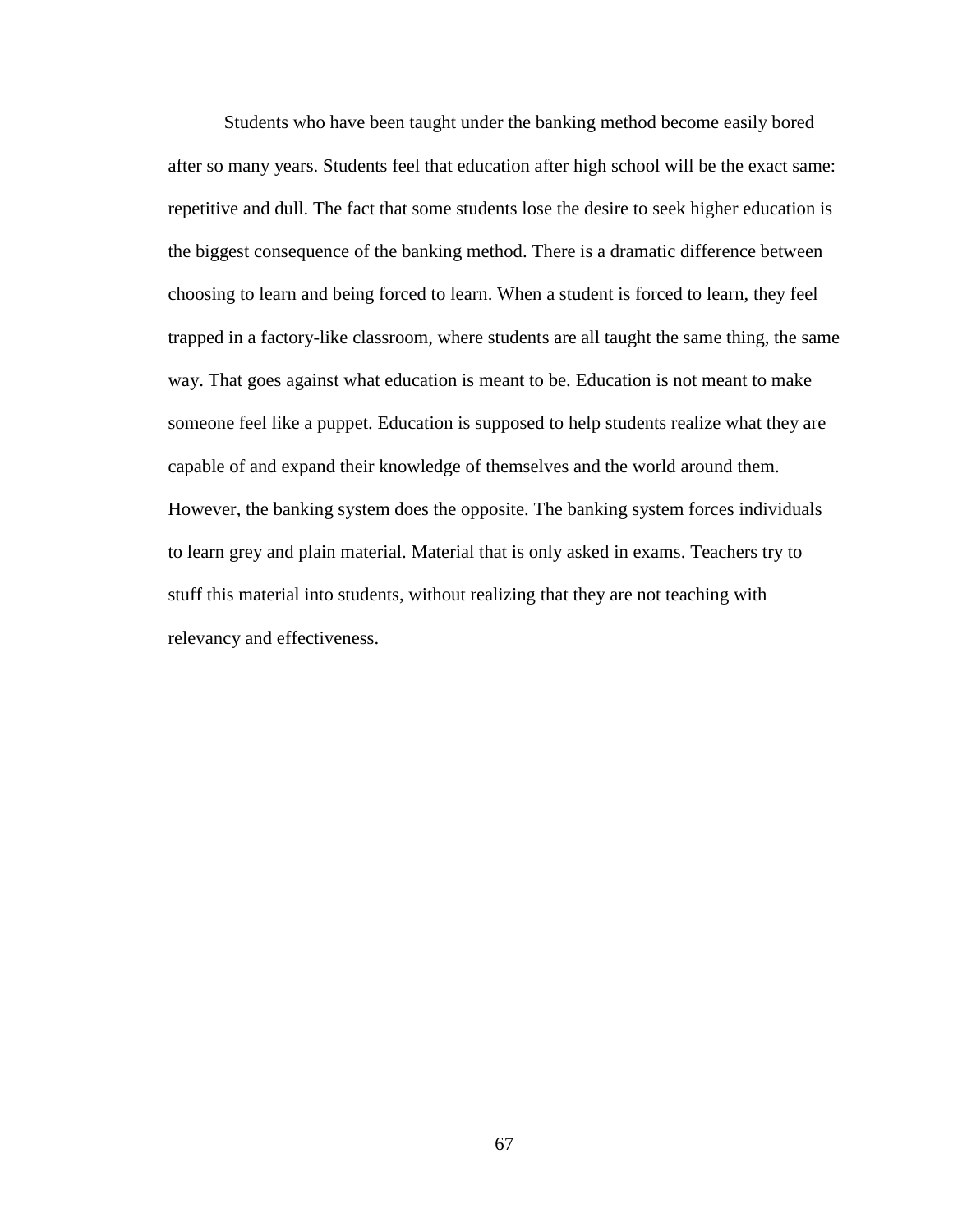# APPENDIX F

| Page 1 of 4                                                                                                                                                                    |
|--------------------------------------------------------------------------------------------------------------------------------------------------------------------------------|
| Writing Sample<br>Form Title                                                                                                                                                   |
|                                                                                                                                                                                |
| By taking this survey, you agree that you have taught ENG 1310 or 1320 at Texas State<br>University in the past five years AND that you are unfamiliar with the research being |
| conducted for Graham Oliver's thesis project beyond the emails received and this survey.                                                                                       |
| Please select "I agree" if you meet that criteria, otherwise please close the page. Thank                                                                                      |
| you!*                                                                                                                                                                          |
| <b>Add item</b>                                                                                                                                                                |
| After page 1                                                                                                                                                                   |
| <b>Continue to next page</b>                                                                                                                                                   |
| Page 2 of 4                                                                                                                                                                    |
| <b>Demographic Information</b>                                                                                                                                                 |
| Institution(s) where you are currently employed:*.                                                                                                                             |
| Department(s)/program(s) you self-identify as belonging to:*.                                                                                                                  |
|                                                                                                                                                                                |
|                                                                                                                                                                                |
|                                                                                                                                                                                |
|                                                                                                                                                                                |
| Current position(s) title(s) and rank(s):*                                                                                                                                     |
|                                                                                                                                                                                |
|                                                                                                                                                                                |
|                                                                                                                                                                                |
| Degree(s) held/in progress:*                                                                                                                                                   |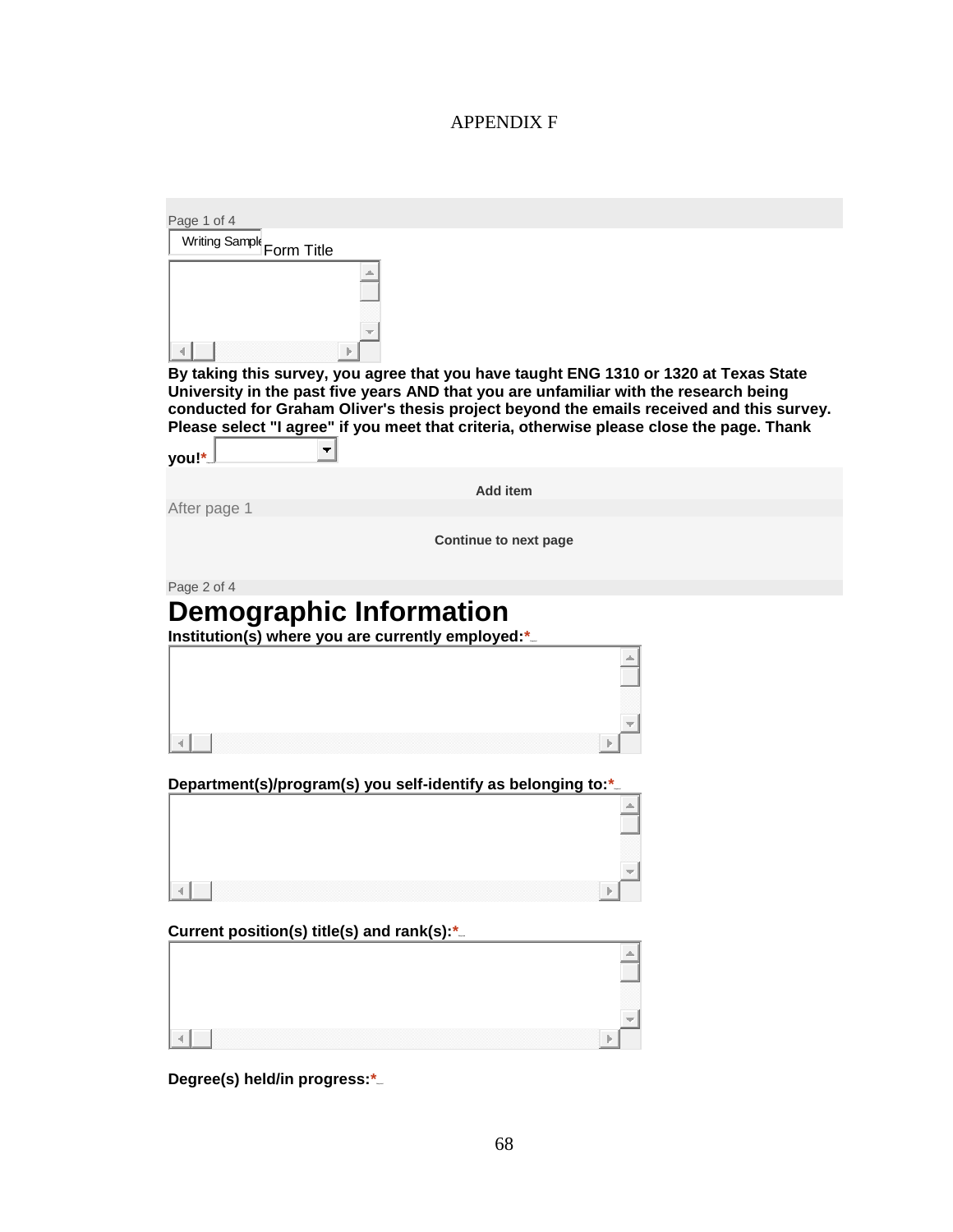| n. |  |
|----|--|

Years of experience teaching at a college level:\*...

After page 2

**Add item**

**Continue to next page**

Page 3 of 4

# **Writing Sample**

Below, you will find a link to a first-year student's writing sample. Please review the writing sample and assign it a numerical value out of 100, based on whatever criteria you would use to judge the writing in your first-year teaching. To view your writing sample, please click the following link: <LINK>

Score:\*

After page 3

**Add item**

**Continue to next page**

Page 4 of 4

# **Email**

**If you give permission for me to contact you for a possible interview or to publish potentially identifying information in your response, please indicate so by putting your email here:**

| Add item                 |  |  |  |  |  |
|--------------------------|--|--|--|--|--|
| <b>Confirmation Page</b> |  |  |  |  |  |
| $\sim$<br>Þ.             |  |  |  |  |  |

Show link to submit another response Publish and show a link to the results of this form to all respondents Allow responders to edit responses after submitting

**Send form**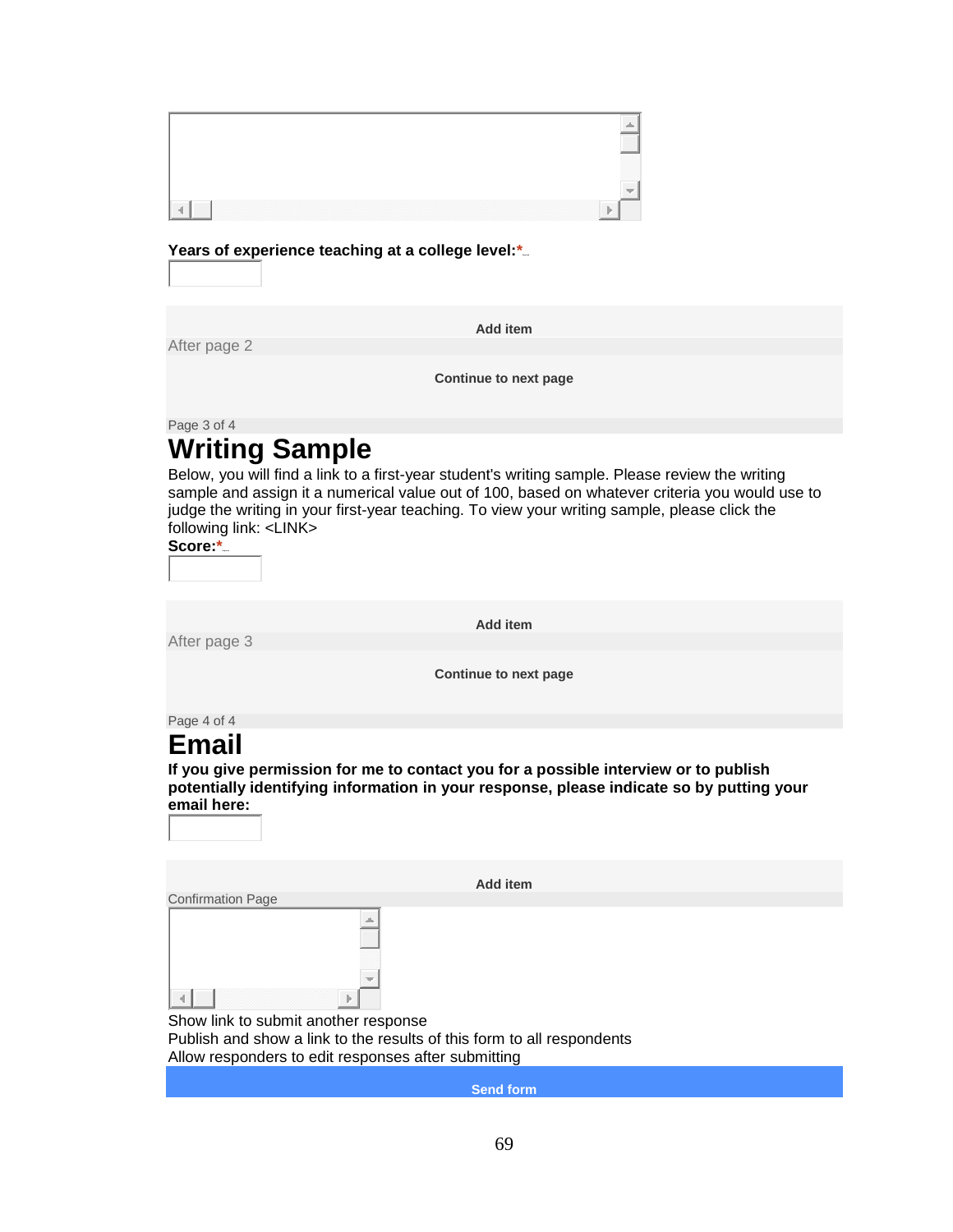#### APPENDIX G

Subject: First-Year Composition Instructors Survey

Hi. My name is Graham Oliver, and I'm a graduate student in the Rhetoric and Composition Program at Texas State University. As part of my thesis research, I'm examining how instructors of first-year composition react to specific student approaches within writing. I'm requesting that, as someone who has taught first-year composition (1310 or 1320) at least once in the past five years, you take part in a survey.

The survey asks that you provide some brief demographic information then assign a grade to a short (<500 words) writing sample. Do not take the survey if you are already familiar with the details of this research project.

Data received will be anonymous unless you choose to provide your e-mail address, indicating that you agree to be contacted to answer follow-up questions. Anything published as a result of this study will not reference individual results without the participants' approval; however, within the information collected in the survey, there is a very slight possibility that there are enough clues for me or my readers to guess your identity.

I hope you consider taking a few moments to participate in this research. To do so, respond acknowledging that you would like to take part. To decline, simply do not respond to this email. I will send this email one more time next week as a follow-up.

Thank you for your time.

-Graham Oliver MA Rhetoric and Composition Student Texas State University gmo14@txstate.edu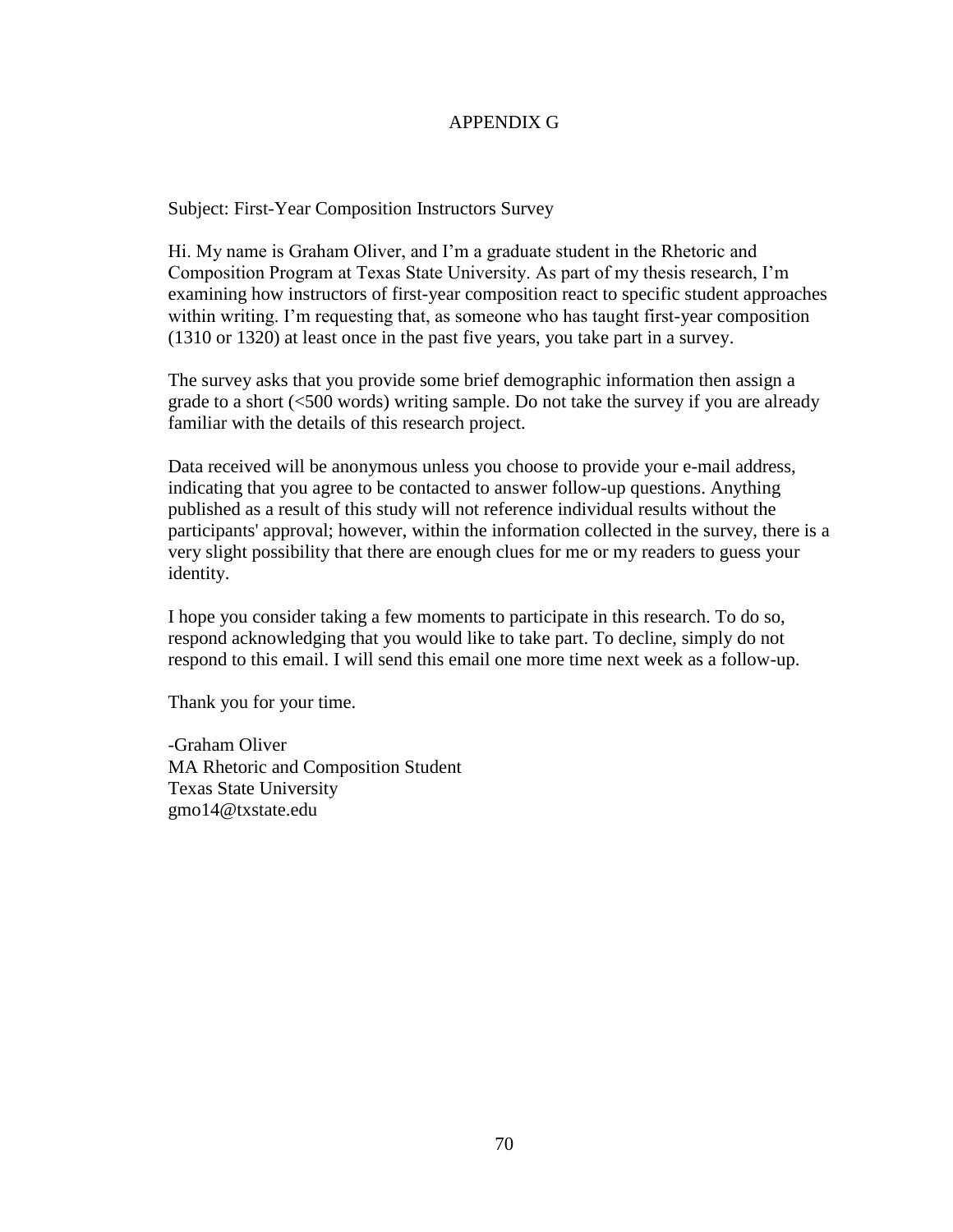#### APPENDIX H

Thank you very much for agreeing to participate in my study. Please click the link below to be taken to the survey.

<LINK>

-Graham Oliver MA Rhetoric and Composition Student Texas State University [gmo14@txstate.edu](mailto:gmo14@txstate.edu)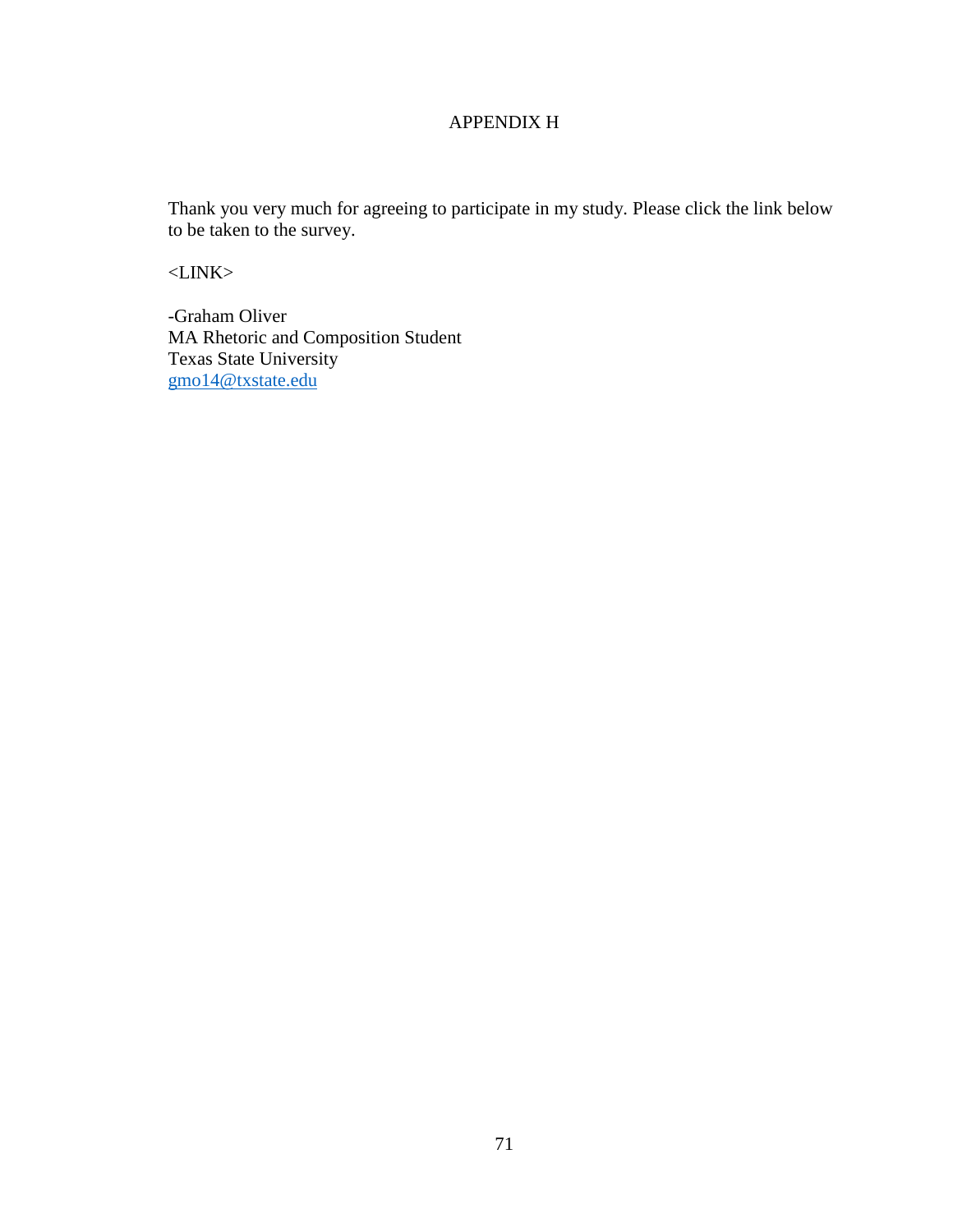### APPENDIX I

I chose you because your score was close the average response, and your demographic information was also near the average.

I'll list out the questions. You can respond as much or as little as you want, and you can go off on any tangents you'd like to as well.

The point of my study was to look at instructor reactions (in the form of a grade) to writing with personal experience included in it. My basic research question was whether or not there was a bias among first-year composition instructors toward or against the use of personal writing. Half of the surveys I sent out had a writing sample that included a story about the writer's friend (yours), and the other half had a different paragraph that relied on non-personal argument.

Questions:

**What do you expect the outcome of my research to be? Why?**

**How would you compare the roles of your education (in terms of actual classes and teachers), your area of study, and your experience as an instructor (including both in the classroom and your training/guidance from the department) in forming your teaching style?**

**How do you approach personal writing in your classroom? Is it reserved for specific assignments, or could it fit into any assignments?**

**Do you spend time teaching first-year writing students how to use personal writing?**

**Do you think personal writing should be used more or less (or possibly the same amount) in first-year composition versus higher level writing classes (including writing assignments in other disciplines)?**

Thank you so much for your time. Let me know if I can clarify anything.

-Graham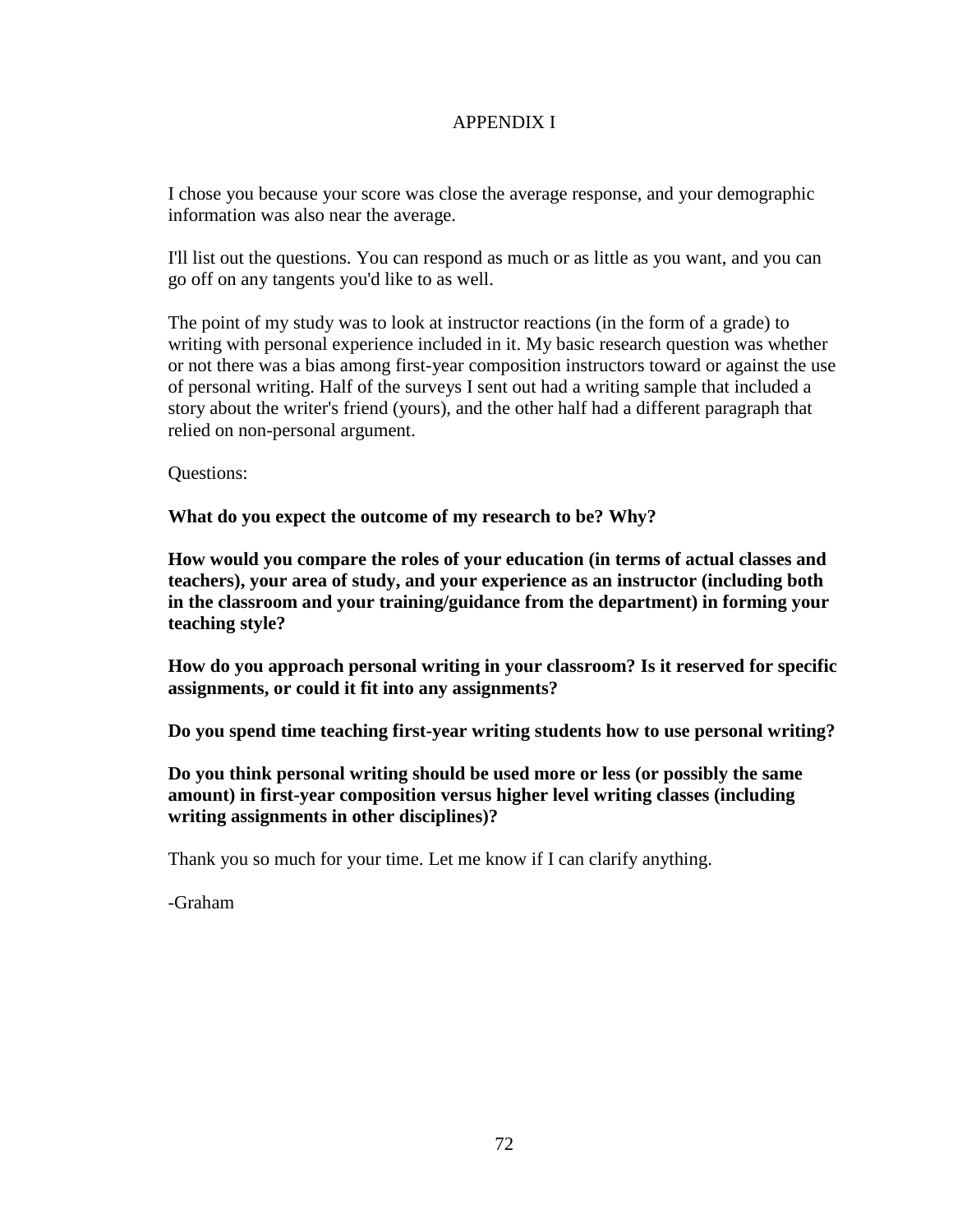#### APPENDIX J

#### **What do you expect the outcome of my research to be? Why?**

At least at TSU, I believe there is a bias towards using personal experience as evidence to support points/thesis. I'm not sure that this bias exists elsewhere in American universities. Students seem to be initially resistant to using personal experience, so I have the impression that this is NOT encouraged in Texas high schools. As an undergraduate and a graduate student in Northern California, I was never discouraged from using personal experience in my academic writing. At the same time, I'm not sure that I was taught how to incorporate it either.

#### **How would you compare the roles of your education (in terms of actual classes and teachers), your area of study, and your experience as an instructor (including both in the classroom and your training/guidance from the department) in forming your teaching style?**

Oops. I started answering this question above. My education in northern California was very typical of liberal artsyness. I was a student in the late 90's and most of the texts I read and the courses offered had to do with multiple identities and perspectives. As and English major, I read very few old-school canonical works as my program preferred to focus on the alternative cannons of post-colonial and multi-cultural literature. My area of study is also on multiple perspectives/identities and I'm interested in bringing to light what we try NOT to see. So, as an instructor, I really enjoy English 1310 because the course is focused around students beginning to articulate/see their own identity through their use of personal experience in their writing. I try to get students to see that they have an identity/background and assumptions about the world but that they are unique in that way. Once they know who they are, they can begin to learn how to engage/interact/be curious about other identities/experiences/people. As a graduate student, until I began writing my thesis, I felt that I had to absent my own experience from my academic writing. I found this very frustrating and confusing. Perhaps because my undergraduate program was so open to inclusion of personal experience, traditional academic writing and close reading were particularly difficult for me when I began graduate school here at Texas State. I couldn't take my context as a reader out of my interpretation of a text. So I try to move in the other direction with my students.

At the same time, I struggle a little bit with teaching English 1320 because I don't know how to honor/shine a light on student's identities and perspectives in a research based class. I also worry that by letting them insert their identity/personal experiences into a research paper, I am setting them up for failure when they write for instructors with more traditional expectations.

#### **How do you approach personal writing in your classroom? Is it reserved for specific assignments, or could it fit into any assignments?**

Oops again. I think I answered some of this above. In English 1310, every assignment depends entirely on personal experience. Students are expected to incorporate personal experience into their essay to illustrate their points. If they do not have direct personal experience with the topic, they're expected to write about personal observations, etc.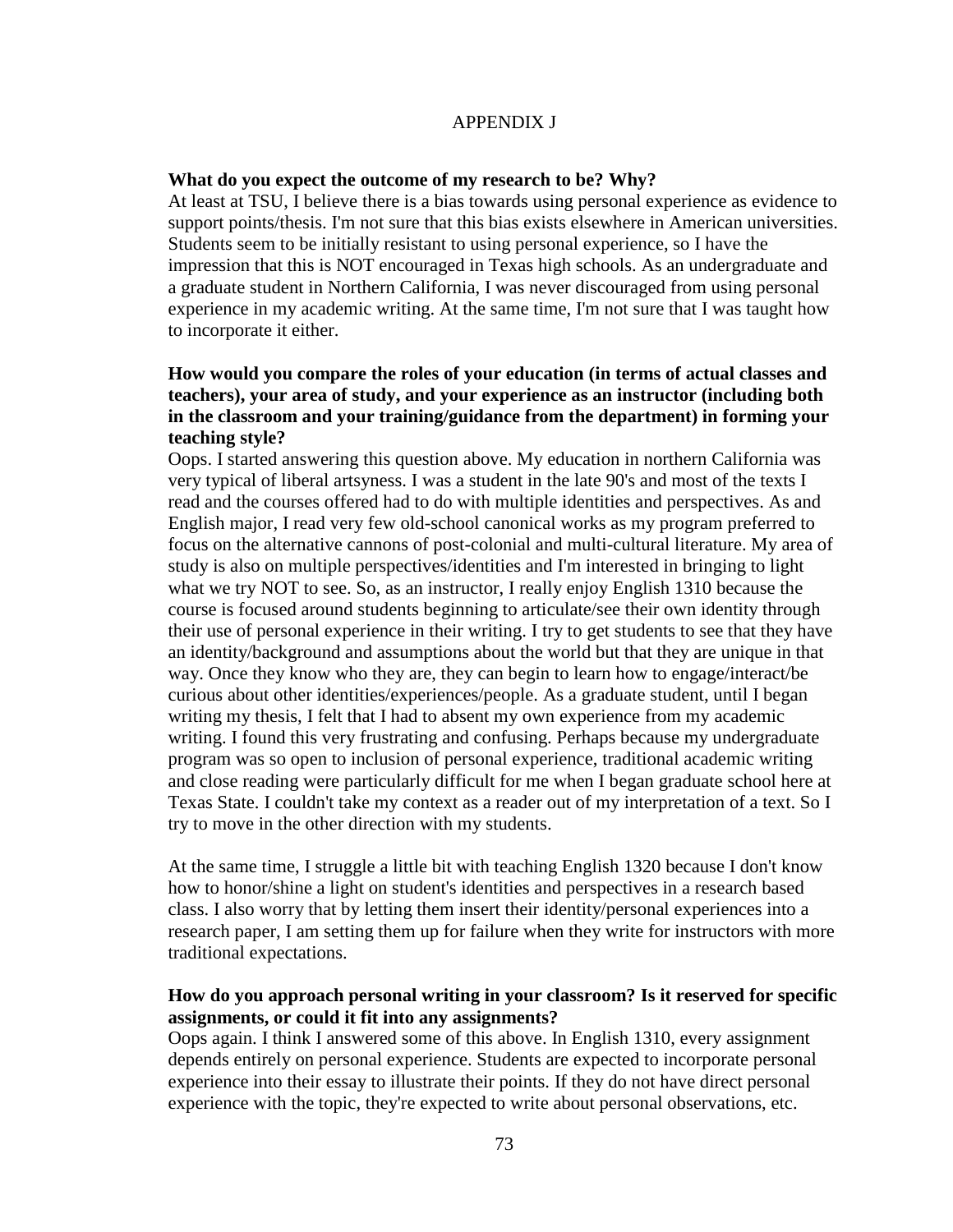In English 1320, I don't focus as much on personal experience. One purpose of the course is for students to get outside of their own context and explore other perspectives on an issue through their research. At the same time, I would not penalize a student for using personal experience in their writing as long as they also effectively use their research to support their points.

**Do you spend time teaching first-year writing students how to use personal writing?** Yes. This is almost the entire content of my English 1310 course.

#### **Do you think personal writing should be used more or less (or possibly the same amount) in first-year composition versus higher level writing classes (including writing assignments in other disciplines)?**

In an ideal world, yes. Although, as students progress in their studies, their use of personal experience will inevitably become mixed with the ideas and experiences of their primary and secondary sources. I believe that personal experience always adds interest to writing and can be used as a contextual frame for any writing assignment. I hope that students are not penalized in other disciplines for using personal experience to provide initial context or a thread of interest to their writing. I am curious to know how instructors in other disciplines view the use of personal experience in academic writing.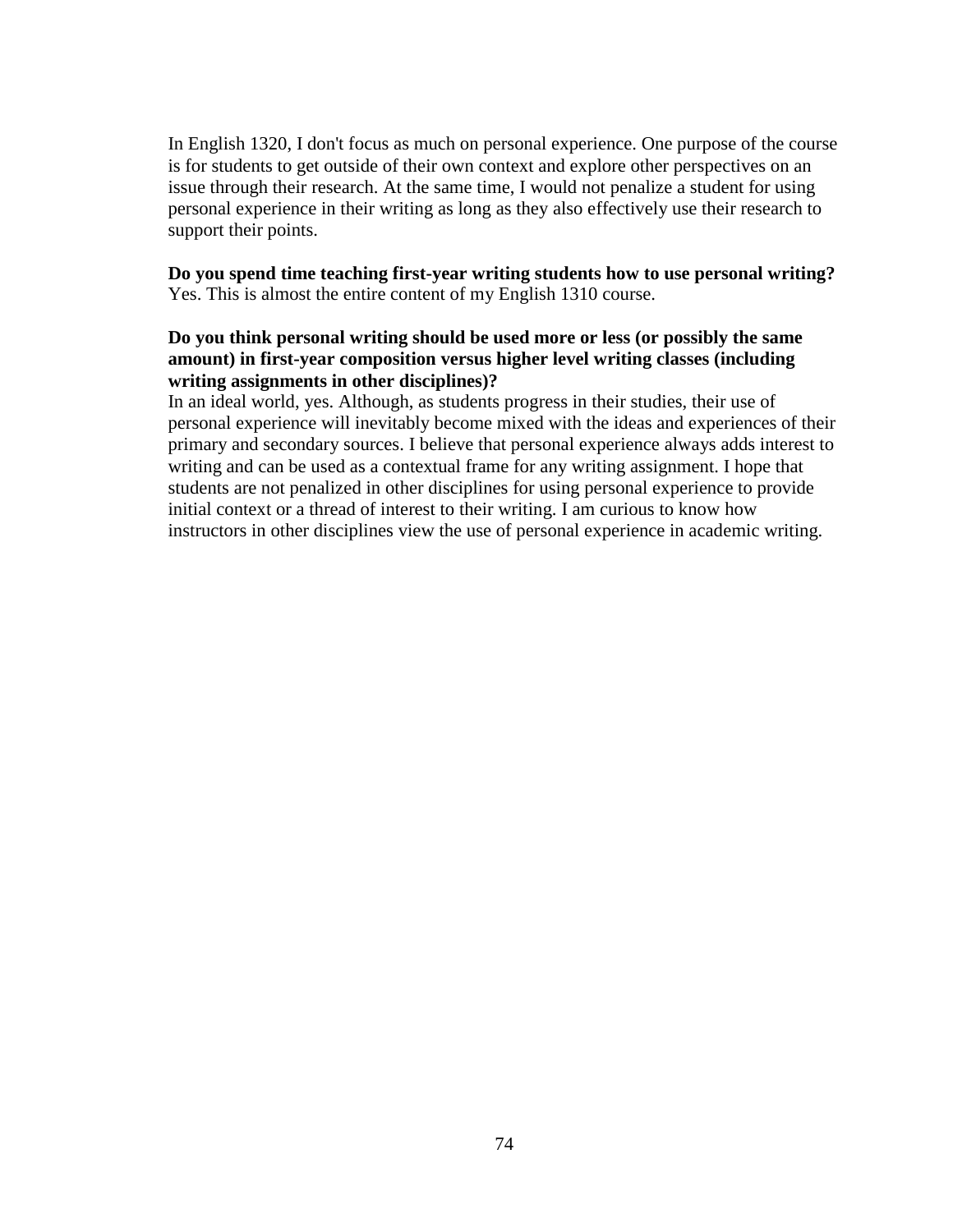#### APPENDIX K

#### **What do you expect the outcome of my research to be? Why?**

I honestly have no idea where the bias toward personal writing will land overall. I haven't taken any rhetorical composition pedagogy classes; so I am unfamiliar with the literature or current schools of thought. Since I'm in a graduate program for creative writing, I would guess that first-year comp teachers within this concentration would favor personal writing more when grading. I think the benefit of having students incorporate personal experience is that they are able to illustrate vivid examples or provide analysis toward the main point. It's less intimidating for most students.

#### **How would you compare the roles of your education (in terms of actual classes and teachers), your area of study, and your experience as an instructor (including both in the classroom and your training/guidance from the department) in forming your teaching style?**

When I began this graduate program, I was completely unsure if I was going to like teaching. I thought I would try it out and discover that it wasn't for me. It's been really surprising that I not only feel confident while teaching (I'm very aware that I still have a lot to learn) but also that it's been rewarding on a personal level.

I would characterize my teaching style as methodical but organic. I don't like to crack the whip, and I don't like to intimidate or chastise the students when they're not doing well. I feel like the best advice sells itself. So when I present information, I try to explain how it is useful to them or why they should care about the information based on my experiences/opinions. I let them know that ultimately whatever happens is their choice, but they should consider me a resource. I would be doing them a disservice if I didn't explain information to them in a thorough, diligent manner. When I'm organized, on top of everything, and keeping them on task, that makes me feel a sense of authority, especially with regard to dispensing grades. My favorite teachers have always been firm when dispensing judgments and opinions while also exhibiting transparency about the limits to their personal knowledge. I try to emulate this. I know what I know, and I know what I don't know.

I study and write fiction at the graduate level. Within this program, there is a stark difference between the way a literature class talks about stories and the way an MFA fiction class talks about stories. In an MFA fiction class, stories are deconstructed and analyzed for technique. It's sort of like dismantling a toaster and understanding how the gears and sprockets work separately and together. You study the mechanics of language and narrative. This requires attention to detail, critical thinking, and leaps of insight. I feel like these analytical skills come into play within a composition class when I have to target how an essay could be revised toward a better draft. I have to isolate specific problems and gauge how revision will improve the overall argument.

I'm always very open to trying other teachers' lesson plans or hearing about what classroom activity worked for them and why. I think I'm very fortunate in that I have a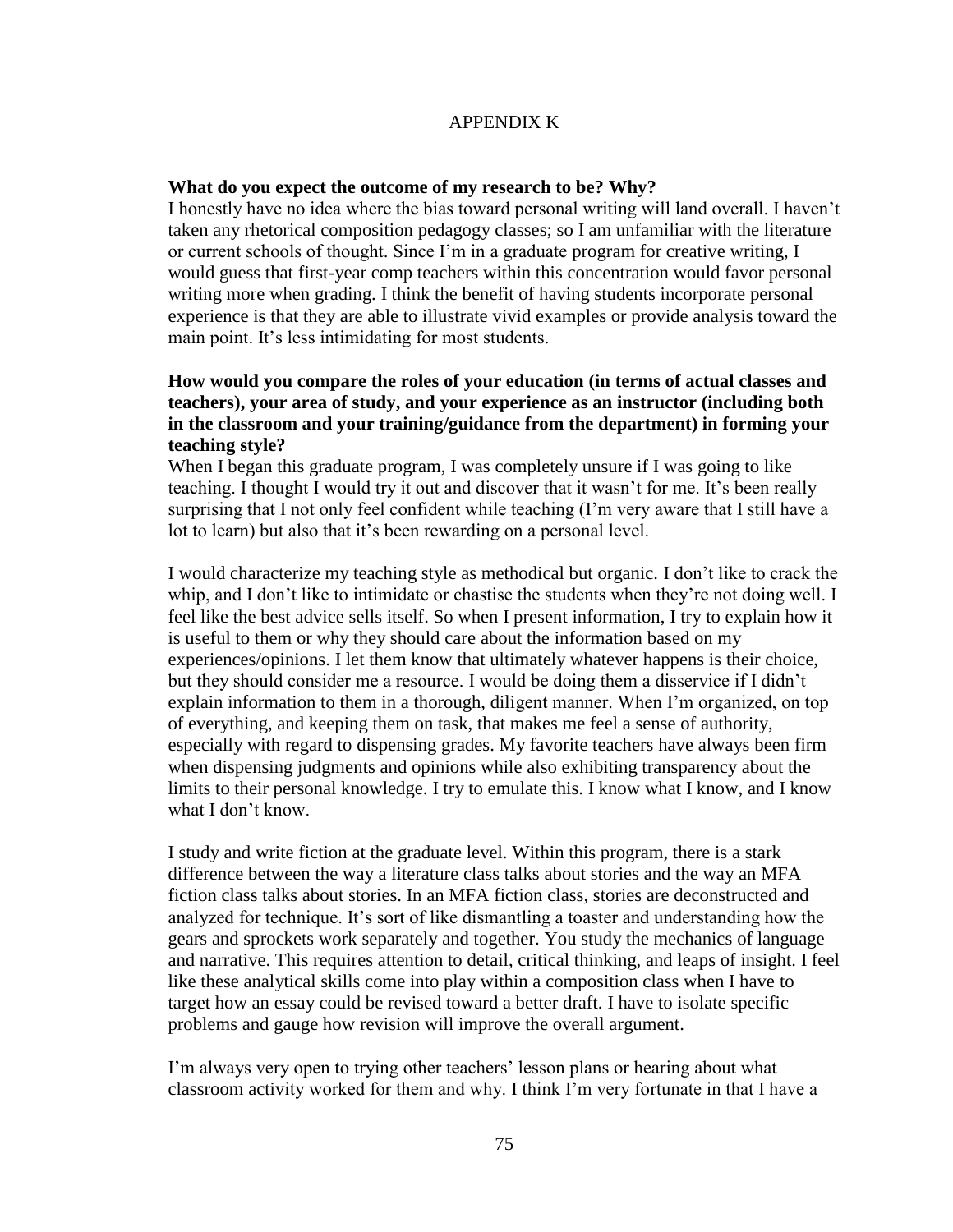natural understanding of what works for my teaching style and what doesn't. I can't do anything that requires a big performance or acting theatrically to illustrate a point. I also can't play the demanding hard ass teacher either. I prefer to be reasonable and laid back. I think a consistent routine is very important, but if the students aren't performing to the best of their abilities, I'm not going to scold or guilt them. My first instinct is: what can I change? How can I make it better? I put the responsibility of the classroom on myself first since I'm older and know better than a roomful of 18-year-olds. I feel like sometimes first-year teachers get frustrated and just blame it on the students being lazy. And yes, sometimes they are. But I think teachers have to adapt to that and work harder to engage the students.

#### **How do you approach personal writing in your classroom? Is it reserved for specific assignments, or could it fit into any assignments?**

I think personal writing is ideal for diagnostic prompts. I also would incorporate freewriting on a routine basis in 1310 (Give a guided question and have the students write for 7-10 minutes), but I haven't done any personal writing for 1320 except for the diagnostic prompt. My favorite prompt for 1310 (an analysis of the rhetorical appeals within an essay or speech) didn't utilize personal writing at all. I feel like that prompt was the most valuable because I could gauge and help improve their analytical skills. I think analysis and articulation are important for life in general; so that's what I tend to emphasize when talking with the students. I would say that personal writing has a place in the curriculum, and I utilize it for certain assignments. But I'd place more value and currency on critical thinking, analysis, and persuasive rhetoric. I'm more into using personal writing as a means to illuminate an abstract or difficult concept.

**Do you spend time teaching first-year writing students how to use personal writing?** I don't.

#### **Do you think personal writing should be used more or less (or possibly the same amount) in first-year composition versus higher level writing classes (including writing assignments in other disciplines)?**

I think there should be a clear demarcation between when a student should use personal writing and when they should rely on the nonpersonal. I don't necessarily think that a severe segregation needs to exist, but students should understand how to have the best of both worlds. I think it makes sense to use personal writing as a stepping stone to higher level writing where you cannot rely on personal experience.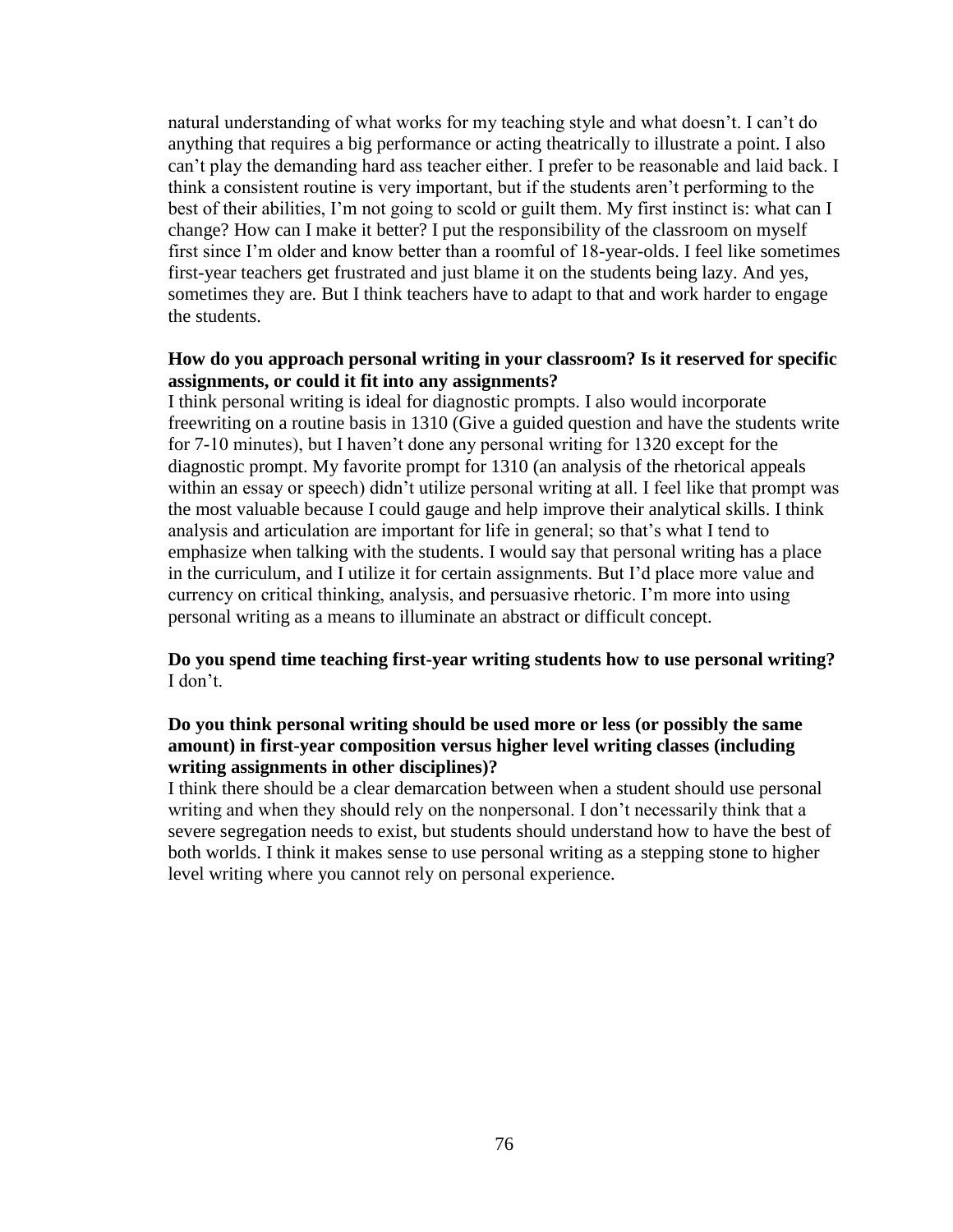#### APPENDIX L

| Inst. | Dept./Prog.        | Title           | <b>Degrees</b>             | <b>Experience Score</b> |       |
|-------|--------------------|-----------------|----------------------------|-------------------------|-------|
| TxSt  | <b>ENG</b>         | <b>TA</b>       | BA, MFA in prog            | 1.5                     | 65    |
| TxSt  | <b>ENGMFA</b>      | <b>TA</b>       | BA, MFA in prog            |                         | 89    |
| TxSt  | ENGMFA Poetry TA   |                 | BA ENG, MFA in prog        |                         | 90    |
| TxSt  | <b>ENG, Honors</b> | Senior Lecturer | MA                         | 34                      | 82    |
| TxSt  | ENG                | Lecturer        | BA, MFA                    | 3                       | 81    |
| TxSt  | <b>ENG</b>         | <b>TA</b>       | MFA Poetry in prog         | 3                       | 68-70 |
| TxSt  | <b>ENG</b>         | Lecturer        | BA, MFA                    | 9                       | 72    |
| TxSt  | ENG, RhetComp      | <b>TA</b>       | BA, MARC in prog           |                         | 80    |
| TxSt  | ENG, RhetComp      | <b>TA</b>       | BA Rhet Comp, MARC in prog | 0.5                     | 95    |

# Results of Survey with Personal Writing Sample Attached

# **Average Years of Experience: 5.45 Median Years of Experience: 1.25**

**Average Assigned Score: 82.11 Median Assigned Score: 82**

# **Key:**

TxSt – Texas State University

ENG – English

TA – Teaching Assistant

MFA – Master of Fine Arts in Creative Writing

MARC – Master of Arts in Rhetoric and Composition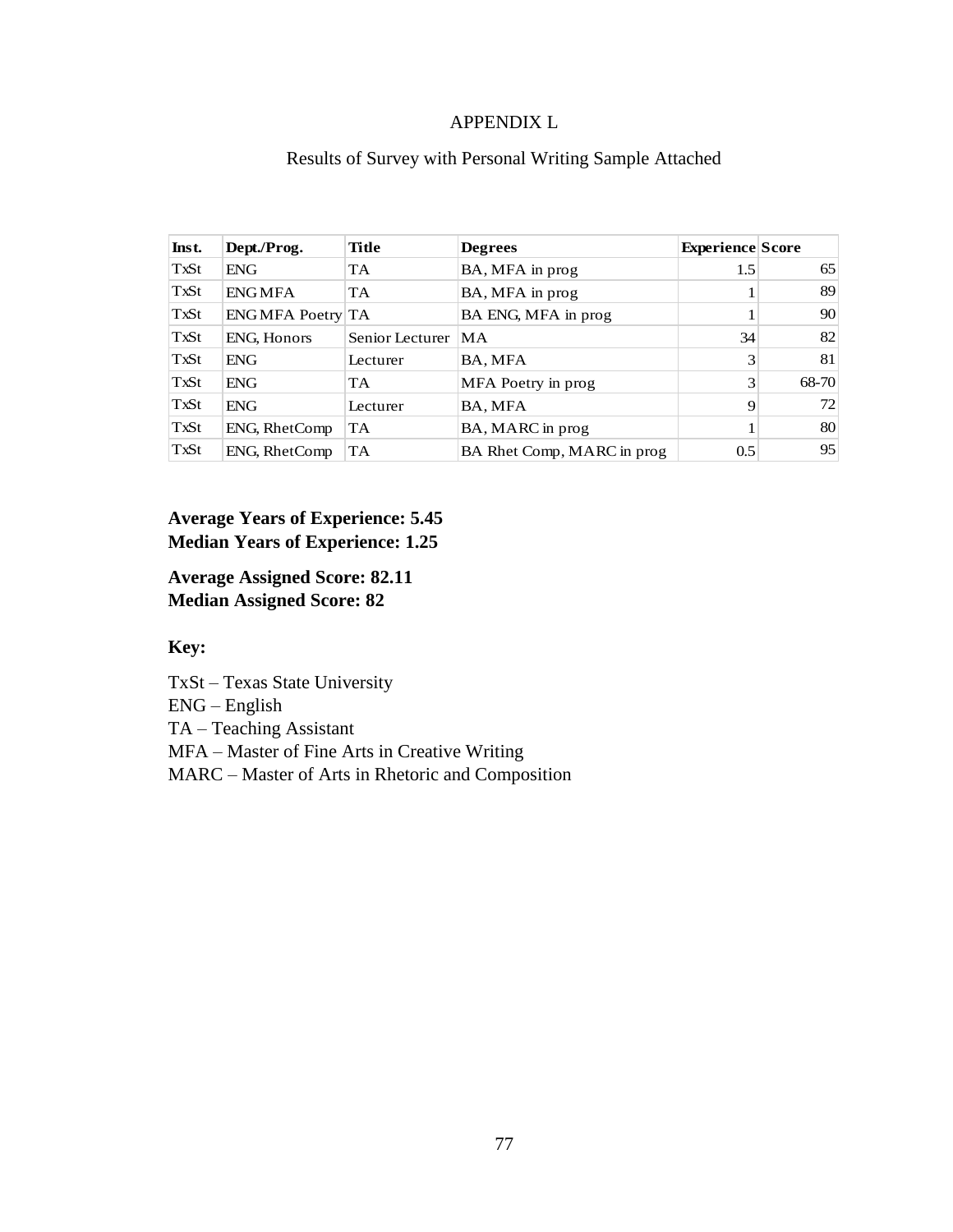### APPENDIX M

| Inst.               | Dept./Prog.   | <b>Title</b>               | <b>Degrees</b>       | <b>Experience</b> | <b>Score</b> |
|---------------------|---------------|----------------------------|----------------------|-------------------|--------------|
| TxSt.               |               |                            |                      |                   |              |
| Other               | <b>ENG</b>    | Lecturer                   | <b>MFA</b> Fiction   | 5                 | 68           |
|                     |               |                            | MA Lit, BA ENG,      |                   |              |
| TxSt                | ENG, FY ENG   | Lecturer                   | <b>AA</b> Humanities | $\overline{2}$    | 78           |
|                     |               |                            | Writing, MFA         |                   |              |
| <b>Business ENG</b> |               | Nonacademic                | Fiction              | $\overline{2}$    | 69           |
| <b>TxSt</b>         | <b>ENG</b>    | Lecturer                   | MA Lit               | 1                 | 82           |
|                     | ENG, MFA      |                            | Writing, MFA         |                   |              |
| TxSt                | Poetry        | <b>TA</b>                  | Poetry in prog       | 1                 | 75           |
| TxSt                | <b>EDU</b>    | <b>TA</b>                  | MARC, BA ENGLit      | 1                 | 78           |
|                     |               | Grants Development         |                      |                   |              |
|                     | Grants Dept., | Coordinator, Adjunct       | BS Psych, MFA        |                   |              |
| Other               | <b>ENG</b>    | Professor                  | Creative Writing     | 3.5               | 78           |
|                     |               | English Insturctor and     |                      |                   |              |
|                     | ENG, Writing  | Asst. Dir. of Writing      |                      |                   |              |
| Other               | Center        | Center                     | <b>MARC</b>          | 3                 | 78           |
| TxSt                | <b>ENG</b>    | Associate Professor        | PhD                  | 25                | 70           |
| TxSt                | ENG, CSSW     | Lecturer                   | <b>BA ENG, MFA</b>   | 4.5               | 78           |
| TxSt                | <b>ENG</b>    | <b>TA</b>                  | MFA in prog          | 0.5               | 65           |
| TxSt                | ENG, MFA      | <b>TA</b>                  | MFA Poetry in prog   | 1                 | 70           |
| TxSt                | <b>ENG</b>    | <b>Assistant Professor</b> | PhD                  | 6                 | 82           |

# Results of Survey with Non-Personal Writing Sample Attached

# **Average Years of Experience: 4.27 Median Years of Experience: 2**

**Average Assigned Score: 74.69 Median Assigned Score: 78**

#### **Key:**

- TxSt Texas State University
- ENG English

TA – Teaching Assistant

MFA – Master of Fine Arts in Creative Writing

MARC – Master of Arts in Rhetoric and Composition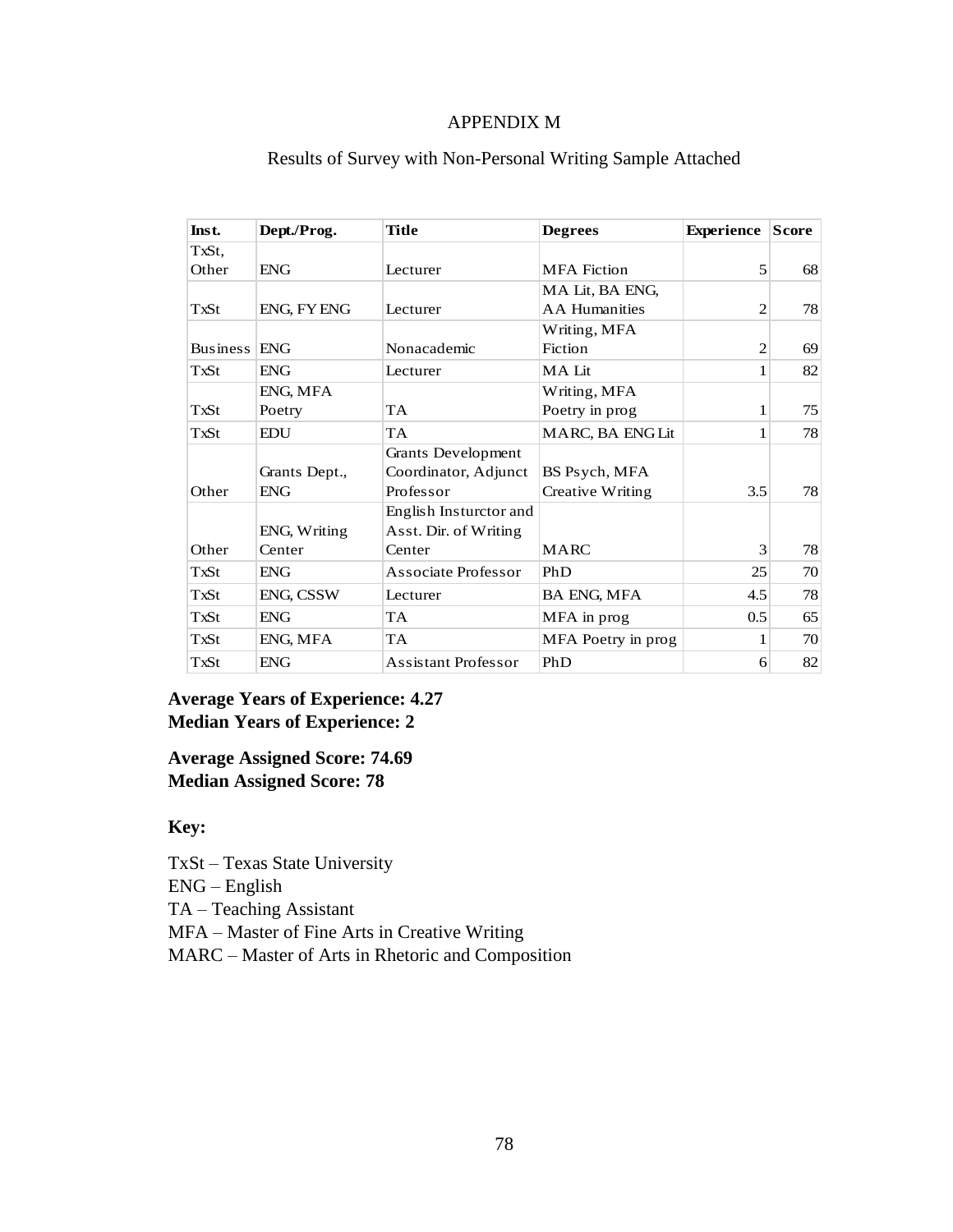# APPENDIX N

|              | <b>Title</b>                        | Degree(s)    | <b>Total</b><br>1310 | <b>Total</b><br>1320 | <b>Total</b><br><b>Sections</b> |
|--------------|-------------------------------------|--------------|----------------------|----------------------|---------------------------------|
| <b>TOTAL</b> |                                     |              | 350                  | 492                  | 842                             |
|              | <b>Assistant Professor</b>          | PhD / MA     | 1                    | $\mathbf{1}$         | 2                               |
|              | <b>Assistant Professor</b>          | PhD English  | 8                    | 5                    | 13                              |
|              | <b>Assistant Professor</b>          | PhD/MFA      | $\overline{2}$       | $\overline{0}$       | $\overline{2}$                  |
|              | <b>Associate Professor</b>          | PhD / MA     | $\overline{4}$       | $\mathbf{1}$         | 5                               |
|              | <b>Associate Professor</b>          | PhD MA       | $\overline{0}$       | 4                    | $\overline{4}$                  |
|              | Distinguished Professor<br>Emeritus | PhD          | $\mathbf{0}$         | 1                    | 1                               |
|              | <b>Grant Specialist</b>             | <b>MFA</b>   | $\overline{0}$       | $\overline{2}$       | 2                               |
|              | Lecturer                            | MA Lit       | 5                    | 6                    | 11                              |
|              | Lecturer                            | MA Lit       | $\overline{4}$       | 5                    | 9                               |
|              | Lecturer                            | MA Lit       | $\mathbf{0}$         | 3                    | 3                               |
|              | Lecturer                            | <b>MALit</b> | 6                    | 5                    | 11                              |
|              | Lecturer                            | MA Lit       | 3                    | 3                    | 6                               |
|              | Lecturer                            | MA Lit       | $\overline{2}$       | 4                    | 6                               |
|              | Lecturer                            | MA Lit       | $\overline{0}$       | 15                   | 15                              |
|              | Lecturer                            | MA Lit       | $\overline{2}$       | 17                   | 19                              |
|              | Lecturer                            | MA Lit       | $\mathbf{0}$         | 9                    | 9                               |
|              | Lecturer                            | MA Lit       | $\mathbf{1}$         | 12                   | 13                              |
|              | Lecturer                            | MA Lit       | $\overline{2}$       | 3                    | 5                               |
|              | Lecturer                            | MA Lit       | $\overline{4}$       | $\tau$               | 11                              |
|              | Lecturer                            | <b>MARC</b>  | $\mathfrak{2}$       | 6                    | 8                               |
|              | Lecturer                            | <b>MARC</b>  | 5                    | 3                    | 8                               |
|              | Lecturer                            | <b>MFA</b>   | $\overline{4}$       | $\overline{4}$       | 8                               |
|              | Lecturer                            | <b>MFA</b>   | 5                    | 12                   | 17                              |
|              | Lecturer                            | <b>MFA</b>   | $\mathbf{0}$         | $\overline{2}$       | $\overline{2}$                  |
|              | Lecturer                            | <b>MFA</b>   | $\overline{2}$       | 10                   | 12                              |
|              | Lecturer                            | <b>MFA</b>   | 5                    | 8                    | 13                              |
|              | Lecturer                            | <b>MFA</b>   | $\overline{2}$       | 3                    | 5                               |
|              | Lecturer                            | <b>MFA</b>   | $\overline{4}$       | $\overline{4}$       | 8                               |
|              | Lecturer                            | <b>MFA</b>   | $\overline{0}$       | $\overline{4}$       | $\overline{4}$                  |
|              | Lecturer                            | <b>MFA</b>   | $\overline{0}$       | 20                   | 20                              |
|              | Lecturer                            | ${\rm MFA}$  | $\overline{4}$       | 6                    | 10                              |
|              | Lecturer                            | <b>MFA</b>   | $\boldsymbol{0}$     | 12                   | 12                              |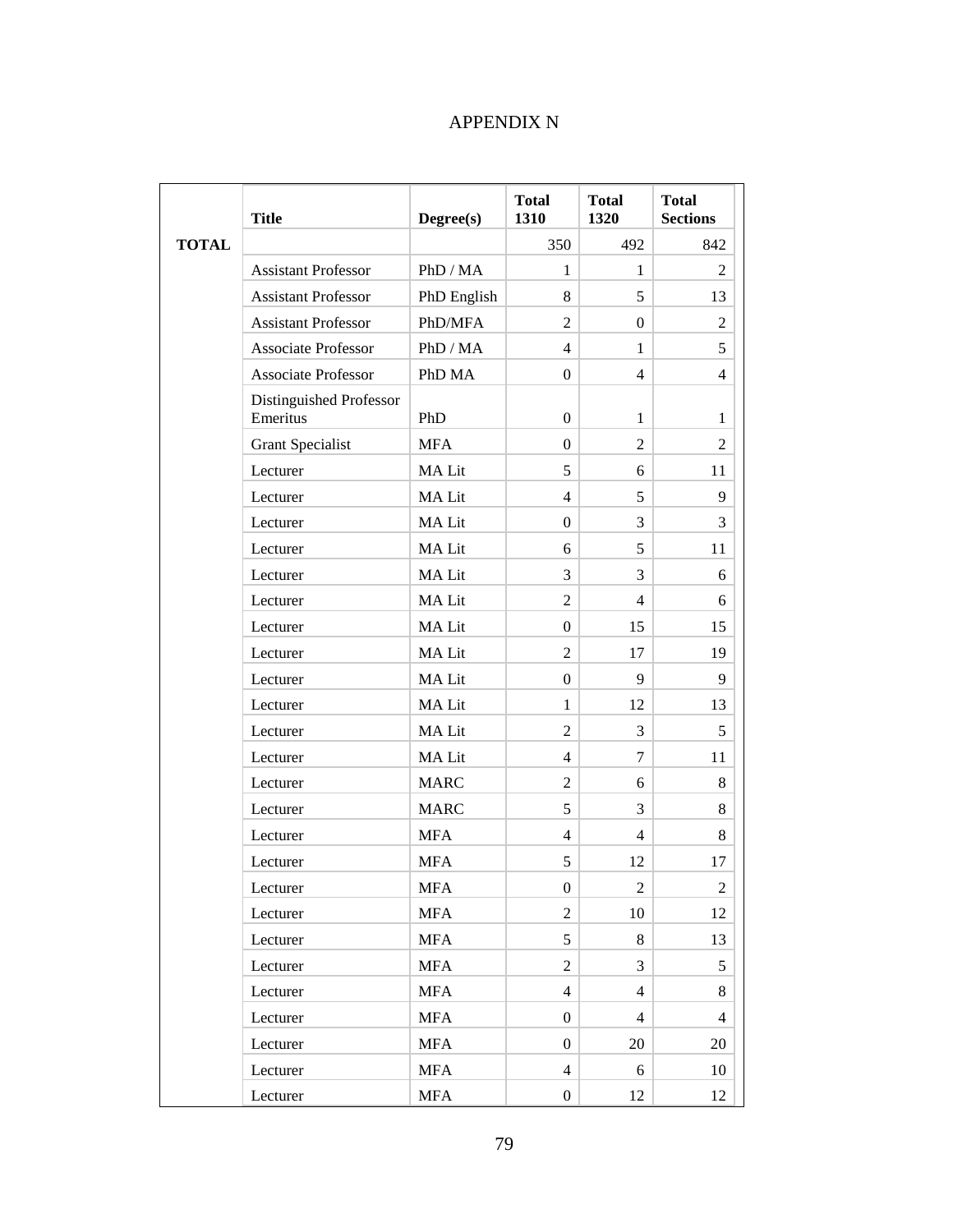| Lecturer        | <b>MFA</b>           | 6                | 14               | 20             |
|-----------------|----------------------|------------------|------------------|----------------|
| Lecturer        | <b>MFA</b>           | $\overline{4}$   | $\overline{0}$   | $\overline{4}$ |
| Lecturer        | <b>MFA</b>           | 9                | 8                | 17             |
| Lecturer        | <b>MFA</b>           | $\overline{4}$   | 9                | 13             |
| Lecturer        | <b>MFA</b>           | $\overline{4}$   | 11               | 15             |
| Lecturer        | <b>MFA</b>           | 3                | 3                | 6              |
| Lecturer        | <b>MFA</b>           | 10               | 6                | 16             |
| Lecturer        | <b>MFA</b>           | $\overline{4}$   | 7                | 11             |
| Lecturer        | <b>MFA</b>           | 6                | 14               | 20             |
| Lecturer        | <b>MFA</b>           | $\overline{c}$   | 13               | 15             |
| Lecturer        | <b>MFA</b>           | $\overline{4}$   | 5                | 9              |
| Lecturer        | <b>MFA</b>           | 6                | 9                | 15             |
| Lecturer        | <b>MFA</b>           | $\overline{4}$   | 7                | 11             |
| Lecturer        | <b>MFA</b>           | 5                | 6                | 11             |
| Lecturer        | <b>MFA</b>           | 6                | 5                | 11             |
| Lecturer        | <b>MFA</b>           | $\overline{2}$   | 11               | 13             |
| Lecturer        | <b>MFA</b>           | 10               | 8                | 18             |
| Lecturer        | <b>MFA</b>           | $\boldsymbol{0}$ | 3                | 3              |
| Lecturer        | <b>MFA</b>           | $\overline{4}$   | 11               | 15             |
| Lecturer        | MFA MA               | $\mathbf{1}$     | 18               | 19             |
| Lecturer        | MFA MA               | $\overline{2}$   | 8                | 10             |
| Lecturer        | MFA PhD              | $\boldsymbol{0}$ | 3                | 3              |
|                 | PhD MLIS             |                  |                  |                |
| Lecturer        | MA                   | $\overline{0}$   | 3                | 3              |
| Professor       | <b>MFA</b>           | $\overline{2}$   | $\overline{0}$   | $\overline{2}$ |
| Professor       | PhD                  | $\boldsymbol{0}$ | $\mathbf{1}$     | $\mathbf{1}$   |
| Professor       | PhD / MA             | $\mathbf{1}$     | $\boldsymbol{0}$ | $\mathbf{1}$   |
| Professor       | PhD MA               | $\boldsymbol{0}$ | $\mathbf{1}$     | $\mathbf{1}$   |
| Program Faculty | ${\rm MFA}$          | $\overline{2}$   | 3                | 5              |
| Senior Lecturer | $\rm MA$             | $\boldsymbol{0}$ | $\mathbf{1}$     | $\mathbf{1}$   |
| Senior Lecturer | MA English           | $\boldsymbol{0}$ | $\overline{4}$   | $\overline{4}$ |
| Senior Lecturer | MA English           | 8                | $\overline{c}$   | 10             |
| Senior Lecturer | MA Lit               | $\boldsymbol{0}$ | 7                | 7              |
| Senior Lecturer | MA Lit               | 8                | $\boldsymbol{0}$ | 8              |
| Senior Lecturer | MA Lit /<br>PhD Comm | 9                | $\overline{c}$   | 11             |
| Senior Lecturer | <b>MFA</b>           | 6                | 5                | 11             |
| Senior Lecturer | <b>MFA</b>           | 3                | 5                | 8              |
| Senior Lecturer | <b>MFA</b>           | $\overline{c}$   | 6                | 8              |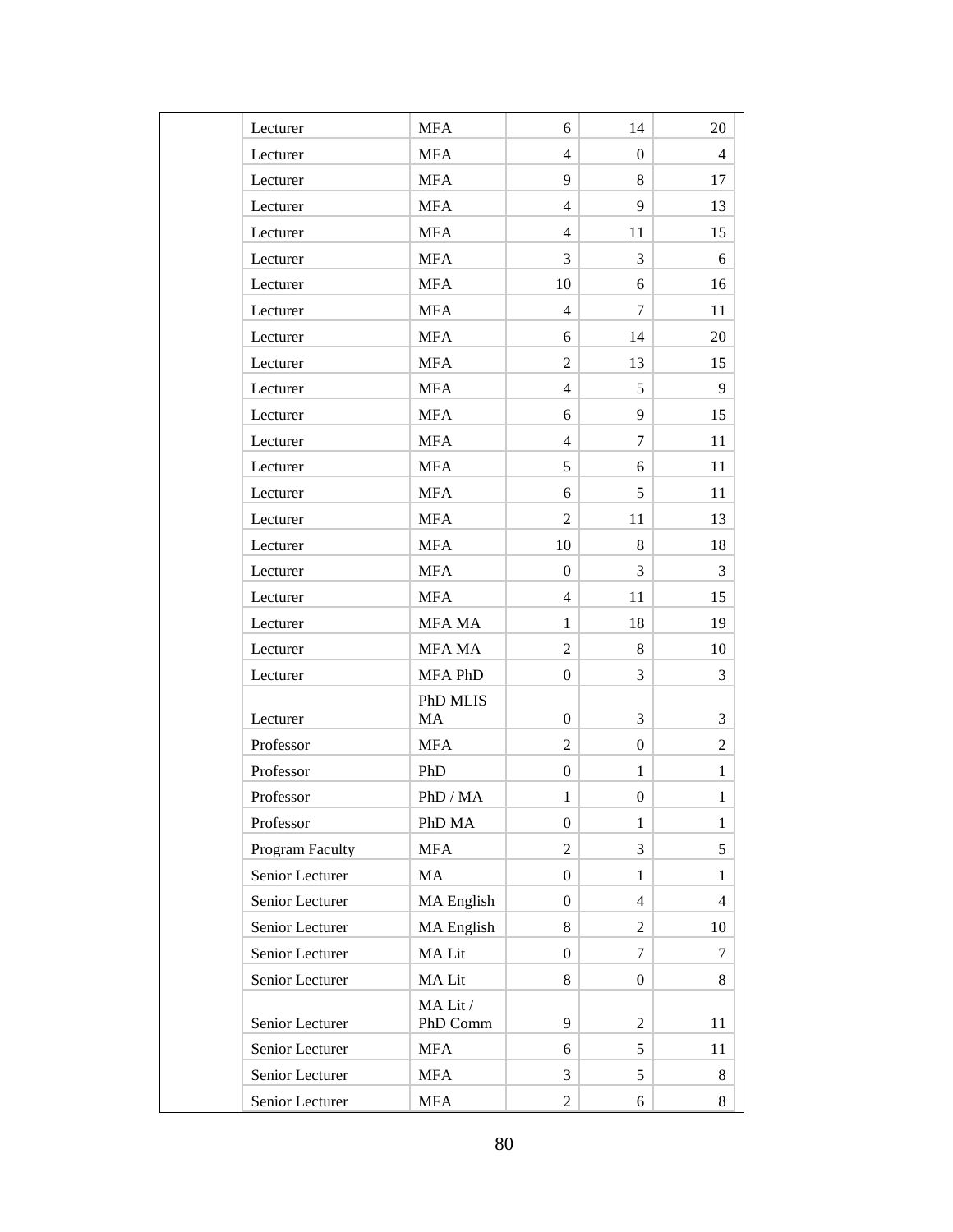| Senior Lecturer                            | <b>MFA</b>           | 6                | $\overline{0}$   | 6                        |
|--------------------------------------------|----------------------|------------------|------------------|--------------------------|
| Senior Lecturer                            | PhD / MA             | 5                | $\overline{0}$   | 5                        |
| <b>Student Development</b><br>Specialist I | <b>MFA</b>           | $\overline{2}$   | $\mathbf{1}$     | 3                        |
| TA                                         | 222                  | $\overline{4}$   | $\overline{2}$   | 6                        |
| <b>TA</b>                                  | MA Lit               | $\overline{2}$   | $\mathbf{1}$     | 3                        |
| <b>TA</b>                                  | MA Lit               | $\mathbf{1}$     | $\overline{2}$   | 3                        |
| <b>TA</b>                                  | MA Lit               | $\overline{2}$   | $\mathbf{1}$     | 3                        |
| TA                                         | MA Lit               | $\overline{2}$   | $\mathbf{1}$     | 3                        |
| <b>TA</b>                                  | MA Lit               | $\boldsymbol{0}$ | 2                | $\overline{2}$           |
| <b>TA</b>                                  | MA Lit               | $\boldsymbol{0}$ | $\mathbf{1}$     | $\mathbf{1}$             |
| <b>TA</b>                                  | <b>MARC</b>          | $\boldsymbol{0}$ | $\mathbf{1}$     | $\mathbf{1}$             |
| <b>TA</b>                                  | <b>MARC</b>          | $\overline{2}$   | $\mathbf{1}$     | 3                        |
| TA                                         | <b>MARC</b>          | $\overline{2}$   | $\mathbf{1}$     | 3                        |
| <b>TA</b>                                  | <b>MARC</b>          | $\boldsymbol{0}$ | $\mathbf{1}$     | $\mathbf{1}$             |
| <b>TA</b>                                  | <b>MARC</b>          | $\overline{2}$   | $\mathbf{1}$     | 3                        |
| <b>TA</b>                                  | <b>MARC</b>          | $\mathbf{1}$     | $\mathbf{1}$     | $\overline{2}$           |
| <b>TA</b>                                  | <b>MARC</b>          | $\mathbf{1}$     | $\overline{2}$   | 3                        |
| <b>TA</b>                                  | <b>MFA</b>           | $\overline{0}$   | $\boldsymbol{0}$ | $\overline{0}$           |
| <b>TA</b>                                  | <b>MFA</b>           | $\overline{c}$   | $\mathbf{1}$     | 3                        |
| <b>TA</b>                                  | <b>MFA</b>           | $\boldsymbol{0}$ | $\overline{2}$   | $\overline{2}$           |
| TA                                         | <b>MFA</b>           | $\overline{2}$   | $\mathbf{1}$     | 3                        |
| TA                                         | <b>MFA</b>           | $\overline{2}$   | $\mathbf{1}$     | 3                        |
| TA                                         | <b>MFA</b>           | $\overline{4}$   | $\overline{2}$   | 6                        |
| <b>TA</b>                                  | <b>MFA</b>           | $\overline{2}$   | $\mathbf{1}$     | 3                        |
| <b>TA</b>                                  | <b>MFA</b>           | $\sqrt{2}$       | $\mathbf{1}$     | 3                        |
| TA                                         | <b>MFA</b>           | $\boldsymbol{0}$ | $\mathbf{1}$     | $\,1\,$                  |
| <b>TA</b>                                  | <b>MFA</b>           | 3                | $\mathbf{1}$     | $\overline{\mathcal{A}}$ |
| <b>TA</b>                                  | $\operatorname{MFA}$ | 5                | $\overline{2}$   | 7                        |
| <b>TA</b>                                  | <b>MFA</b>           | $\overline{2}$   | $\mathbf{1}$     | 3                        |
| <b>TA</b>                                  | $\operatorname{MFA}$ | $\sqrt{2}$       | $\mathbf{1}$     | 3                        |
| <b>TA</b>                                  | <b>MFA</b>           | $\overline{4}$   | $\mathbf{1}$     | 5                        |
| <b>TA</b>                                  | <b>MFA</b>           | $\mathbf{1}$     | $\boldsymbol{0}$ | $\mathbf{1}$             |
| <b>TA</b>                                  | <b>MFA</b>           | $\overline{2}$   | $\mathbf{1}$     | 3                        |
| <b>TA</b>                                  | $\operatorname{MFA}$ | $\mathbf{2}$     | $\mathbf{1}$     | 3                        |
| <b>TA</b>                                  | <b>MFA</b>           | $\,1$            | $\boldsymbol{0}$ | $\mathbf{1}$             |
| <b>TA</b>                                  | <b>MFA</b>           | $\overline{c}$   | $\overline{2}$   | 4                        |
| TA                                         | <b>MFA</b>           | 5                | $\mathbf{1}$     | 6                        |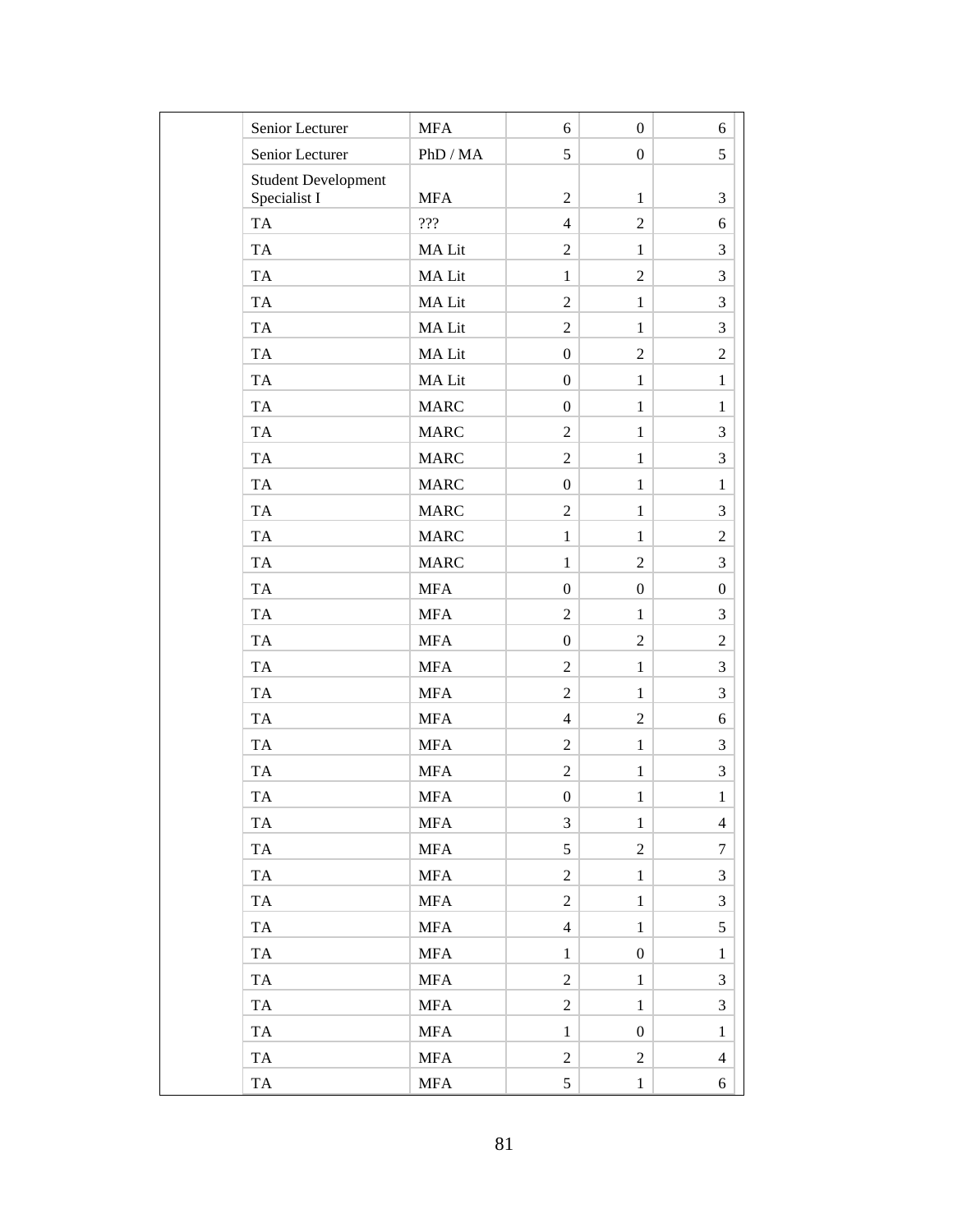| TA        | <b>MFA</b>  | 5                | $\mathbf{1}$     | 6              |
|-----------|-------------|------------------|------------------|----------------|
| TA        | <b>MFA</b>  | $\boldsymbol{0}$ | $\mathbf{1}$     | $\mathbf{1}$   |
| TA        | <b>MFA</b>  | $\overline{2}$   | $\mathbf{1}$     | 3              |
| TA        | ${\rm MFA}$ | 5                | $\mathbf{1}$     | 6              |
| TA        | <b>MFA</b>  | $\overline{7}$   | $\overline{c}$   | 9              |
| TA        | <b>MFA</b>  | 5                | $\mathbf{1}$     | 6              |
| <b>TA</b> | <b>MFA</b>  | $\overline{2}$   | $\mathbf{1}$     | 3              |
| TA        | <b>MFA</b>  | $\overline{2}$   | $\mathbf{1}$     | 3              |
| <b>TA</b> | <b>MFA</b>  | $\overline{2}$   | $\mathbf{1}$     | 3              |
| <b>TA</b> | <b>MFA</b>  | $\overline{3}$   | $\overline{2}$   | 5              |
| <b>TA</b> | <b>MFA</b>  | $\overline{2}$   | $\mathbf{1}$     | 3              |
| <b>TA</b> | <b>MFA</b>  | $\overline{2}$   | $\mathbf{1}$     | $\overline{3}$ |
| <b>TA</b> | <b>MFA</b>  | $\overline{4}$   | $\mathbf{1}$     | 5              |
| <b>TA</b> | <b>MFA</b>  | $\overline{4}$   | $\overline{2}$   | 6              |
| TA        | <b>MFA</b>  | 5                | $\mathbf{1}$     | 6              |
| <b>TA</b> | <b>MFA</b>  | $\mathbf{1}$     | $\overline{2}$   | 3              |
| TA        | <b>MFA</b>  | $\overline{2}$   | $\mathbf{1}$     | $\mathfrak{Z}$ |
| <b>TA</b> | <b>MFA</b>  | $\boldsymbol{0}$ | $\mathbf{1}$     | $\mathbf{1}$   |
| <b>TA</b> | <b>MFA</b>  | $\mathbf{1}$     | $\boldsymbol{0}$ | $\mathbf{1}$   |
| <b>TA</b> | <b>MFA</b>  | $\overline{2}$   | $\mathbf{1}$     | 3              |
| <b>TA</b> | <b>MFA</b>  | $\overline{2}$   | $\mathbf{1}$     | $\overline{3}$ |
|           | MFA / MEd   |                  |                  |                |
| TA        | $/$ PhD     | 3                | 8                | 11             |
| <b>TA</b> | MFA PhD     | $\boldsymbol{0}$ | $\overline{4}$   | $\overline{4}$ |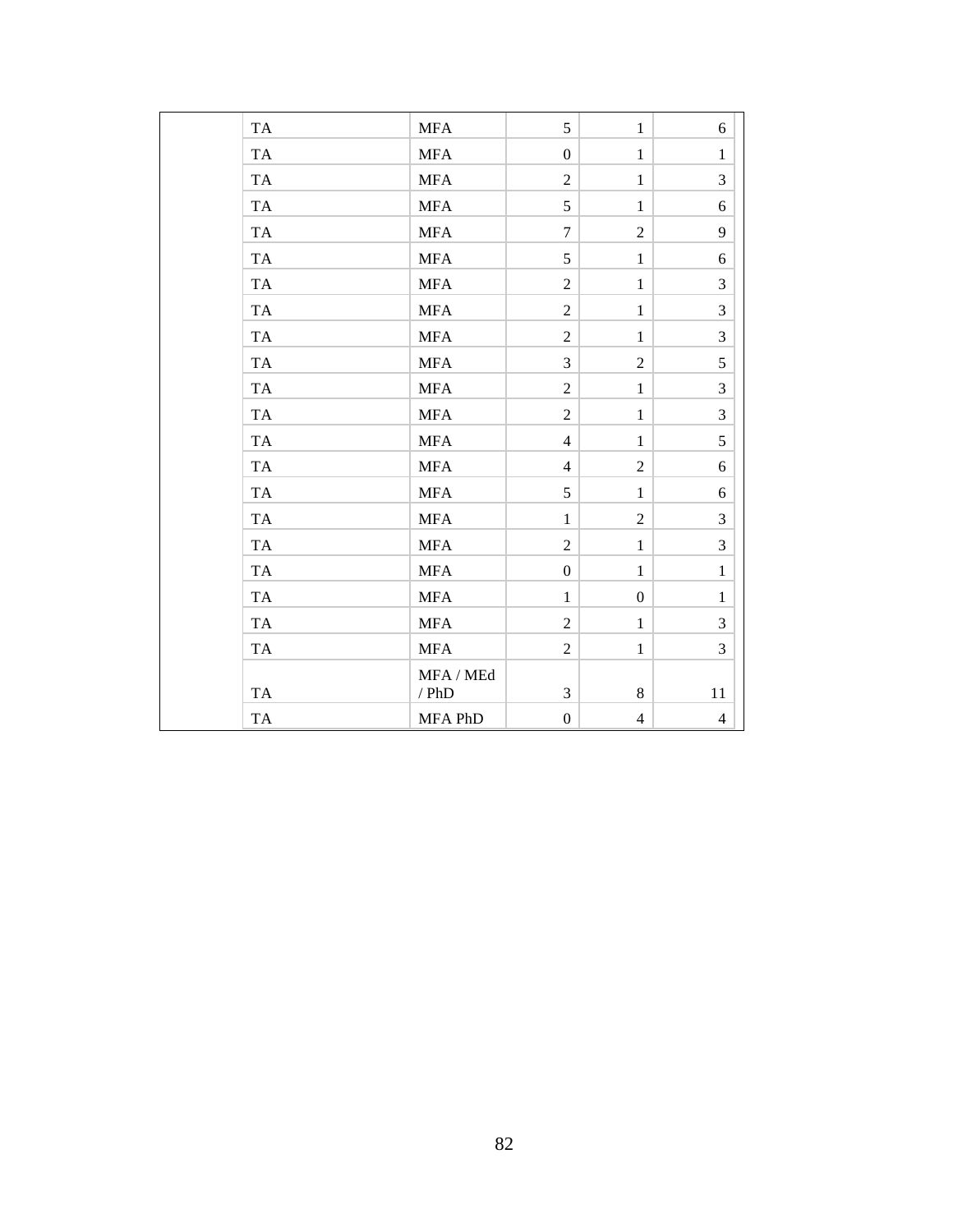#### **WORKS CITED**

- Burnham, Christopher. "Expressive Pedagogy: Practice/Theory, Theory/Practice." *A Guide to Composition Pedagogies*. Eds. Gary Tate, Amy Rupiper, and Kurt Schick. New York: Oxford University Press: 2001. 19-35.
- Clandinin, D. Jean, ed. *Handbook of Narrative Inquiry: Mapping a Methodology*. Thousand Oaks, CA: Sage Publications, 2007.
- Duin, Ann Hill., and Craig J. Hansen. *Nonacademic Writing: Social Theory and Technology*. Mahwah, NJ: Lawrence Erlbaum Associates, 1996.
- Faigley, Lester. *The Penguin Handbook*. 2<sup>nd</sup> ed. New York: Pearson/Longman, 2006.
- Fowler, H. Ramsey, and Jane E. Aaron. *The Little, Brown Handbook*.  $10^{th}$  ed. New York: Pearson Longman, 2007.
- Freeman, Mark. "Autobiographical Understanding and Narrative Inquiry." *Handbook of Narrative Inquiry*. Ed. D. Jean Clandinin. Thousand Oaks, CA: Sage Publications, 2007. 120-145.
- Graff, Gerald, and Cathy Birkenstein. *They Say/I Say: The Moves That Matter in Academic Writing*. New York: W.W. Norton, 2006.
- Hacker, Diana, and Nancy I. Sommers. *The Bedford Handbook*. 8<sup>th</sup> ed. Boston, MA: Bedford/St. Martin's, 2010.
- Helmers, Marguerite H. Writing Students: *Composition, Testimonials, and Representations of Students*. Albany: State University of New York, 1994.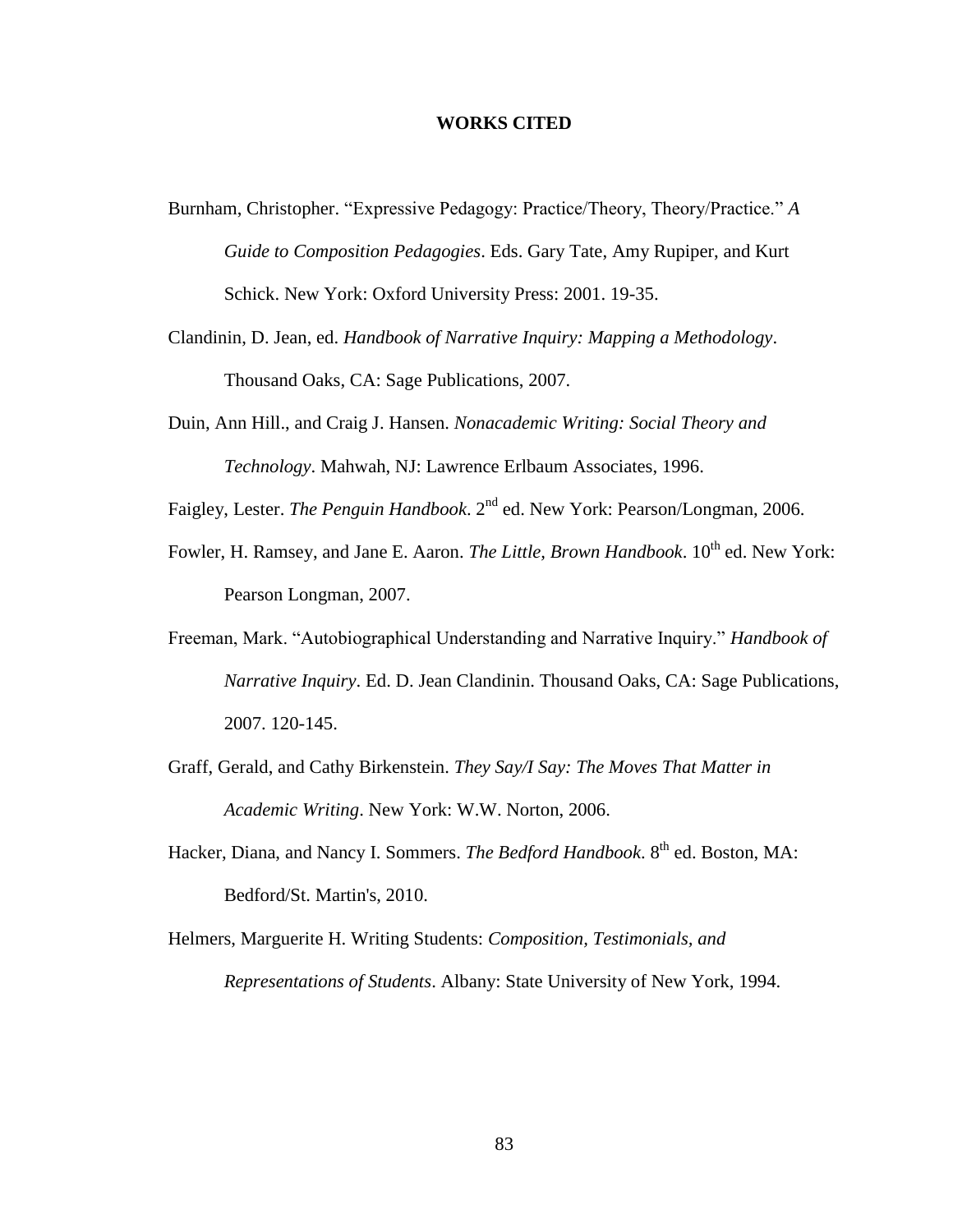- Hopkins, Michael T. "A Descriptive Case Study of Two Veteran String Teachers' Perceptions of Including Composing in Middle School Orchestra." *Bulletin of the Council for Research in Music Education* 196 (2013): 25-44. JSTOR. Web. 2 Oct. 2013.
- Kill, Melanie. "Acknowledging the Rough Edges of Resistance: Negotiation of Identities for First-Year Composition." *College Composition and Communication* 58.2 (2006): 213-35. JSTOR. Web. 29 Aug. 2013.
- Lunsford, Andrea A. and Karen J. Lunsford. "'Mistakes Are a Fact of Life': A National Comparative Study." *College Composition and Communication* 59.4 (2008): 781- 806. JSTOR. Web. 5 Oct. 2013.
- Miller, James E., and Stephen Judy. *Writing in Reality*. New York: Harper & Row, 1978.
- Murray, Donald M. "Teach Writing as a Process Not Product." *Cross-Talk in Comp Theory*. Ed. Victor Villanueva. 2nd ed. Urbana: NCTE, 2003. 3-6.
- "New SAT and Possible New Writing Test." Listserv. *WPA-L*. Arizona State University, 20 Sep. 2013. Web. 1 Oct. 2013. <https://lists.asu.edu/cgi-bin/wa?A0=WPA-L>.
- Nishino, Takako. "Modeling Teacher Beliefs and Practices in Context: A Multimethods Approach." *The Modern Language Journal*. 96.3 (2012): 380-399. JSTOR. Web. 2 Oct. 2013.
- Peckham, Irvin. *Personal Writing in the Classroom*. 16 Sep. 2013. Web. 01 Oct. 2013. <http://personalwriting2.blogspot.com/>.
- "Personal Writing." Listserv. *WPA-L*. Arizona State University, 23 Sep. 2013. Web. 1 Oct. 2013. <https://lists.asu.edu/cgi-bin/wa?A0=WPA-L>.